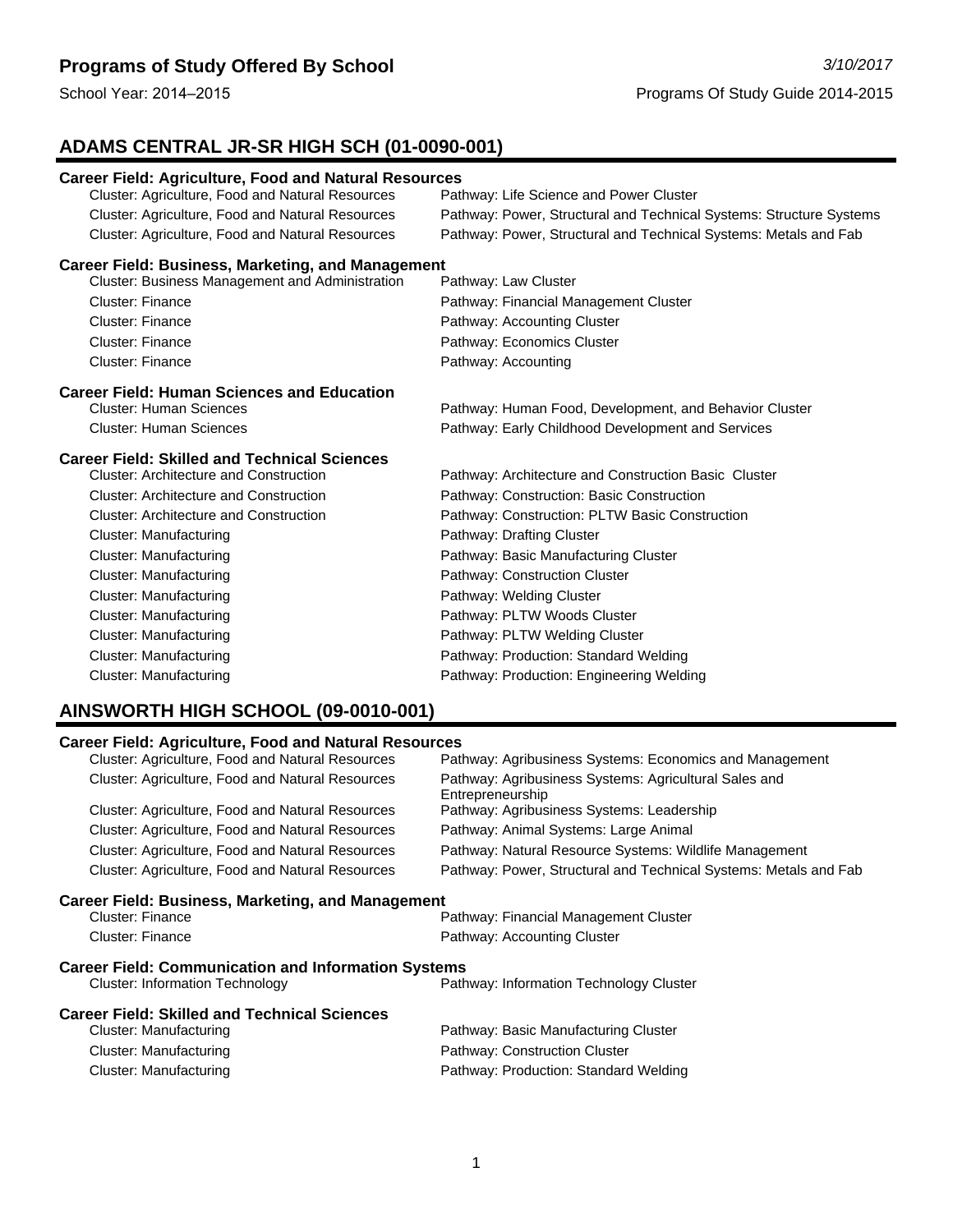# **ALLEN HIGH SCHOOL (26-0070-001)**

| <b>Career Field: Communication and Information Systems</b><br><b>Cluster: Information Technology</b> | Pathway: Information Technology Cluster                             |  |
|------------------------------------------------------------------------------------------------------|---------------------------------------------------------------------|--|
| ALLIANCE HIGH SCHOOL (07-0006-001)                                                                   |                                                                     |  |
| <b>Career Field: Agriculture, Food and Natural Resources</b>                                         |                                                                     |  |
| Cluster: Agriculture, Food and Natural Resources                                                     | Pathway: Plant Systems: Plant Biology                               |  |
| Cluster: Agriculture, Food and Natural Resources                                                     | Pathway: Power, Structural and Technical Systems: Metals and Fab    |  |
| <b>Career Field: Business, Marketing, and Management</b>                                             |                                                                     |  |
| Cluster: Finance                                                                                     | Pathway: Accounting Cluster                                         |  |
| <b>Cluster: Finance</b>                                                                              | Pathway: Economics Cluster                                          |  |
| <b>Cluster: Finance</b>                                                                              | Pathway: Accounting                                                 |  |
| Cluster: Hospitality and Tourism                                                                     | Pathway: Restaurants, Food and Beverage Services Culinary           |  |
| <b>Career Field: Communication and Information Systems</b>                                           |                                                                     |  |
| <b>Cluster: Information Technology</b><br>Pathway: Information Technology Cluster                    |                                                                     |  |
|                                                                                                      |                                                                     |  |
| <b>ALMA HIGH SCHOOL (42-0002-001)</b>                                                                |                                                                     |  |
| <b>Career Field: Agriculture, Food and Natural Resources</b>                                         |                                                                     |  |
| Cluster: Agriculture, Food and Natural Resources                                                     | Pathway: Life Science and Business Cluster                          |  |
| Cluster: Agriculture, Food and Natural Resources                                                     | Pathway: Life Science and Power Cluster                             |  |
| Cluster: Agriculture, Food and Natural Resources                                                     | Pathway: Power, Structural and Technical Systems: Structure Systems |  |
| Cluster: Agriculture, Food and Natural Resources                                                     | Pathway: Power, Structural and Technical Systems: Metals and Fab    |  |
| <b>Career Field: Business, Marketing, and Management</b>                                             |                                                                     |  |
| Cluetor: Einoneo                                                                                     | Dothway: Accounting Cluetor                                         |  |

| Cluster: Finance | Pathway: Accounting Cluster |
|------------------|-----------------------------|
| Cluster: Finance | Pathway: Economics Cluster  |
| Cluster: Finance | Pathway: Accounting         |

# **AMHERST HIGH SCHOOL (10-0119-001)**

| <b>Career Field: Agriculture, Food and Natural Resources</b> |                                               |  |
|--------------------------------------------------------------|-----------------------------------------------|--|
| Cluster: Agriculture, Food and Natural Resources             | Pathway: Life Science and Business Cluster    |  |
| Cluster: Agriculture, Food and Natural Resources             | Pathway: Animal Systems: Large Animal         |  |
| Cluster: Agriculture, Food and Natural Resources             | Pathway: Animal Systems: Veterinary           |  |
| Cluster: Agriculture, Food and Natural Resources             | Pathway: Plant Systems: Nursery and Landscape |  |

# **Career Field: Business, Marketing, and Management**

Pathway: Accounting Cluster

# **ANSELMO-MERNA HIGH SCHOOL (21-0015-001)**

| <b>Career Field: Agriculture, Food and Natural Resources</b> |                                                         |  |
|--------------------------------------------------------------|---------------------------------------------------------|--|
| Cluster: Agriculture, Food and Natural Resources             | Pathway: Agribusiness Systems: Economics and Management |  |
| Cluster: Agriculture, Food and Natural Resources             | Pathway: Animal Systems: Large Animal                   |  |
| Career Field: Business, Marketing, and Management            |                                                         |  |
| Cluster: Finance                                             | Pathway: Financial Management Cluster                   |  |
| Cluster: Finance                                             | Pathway: Accounting Cluster                             |  |
| <b>Career Field: Skilled and Technical Sciences</b>          |                                                         |  |
| Cluster: Manufacturing                                       | Pathway: Construction Cluster                           |  |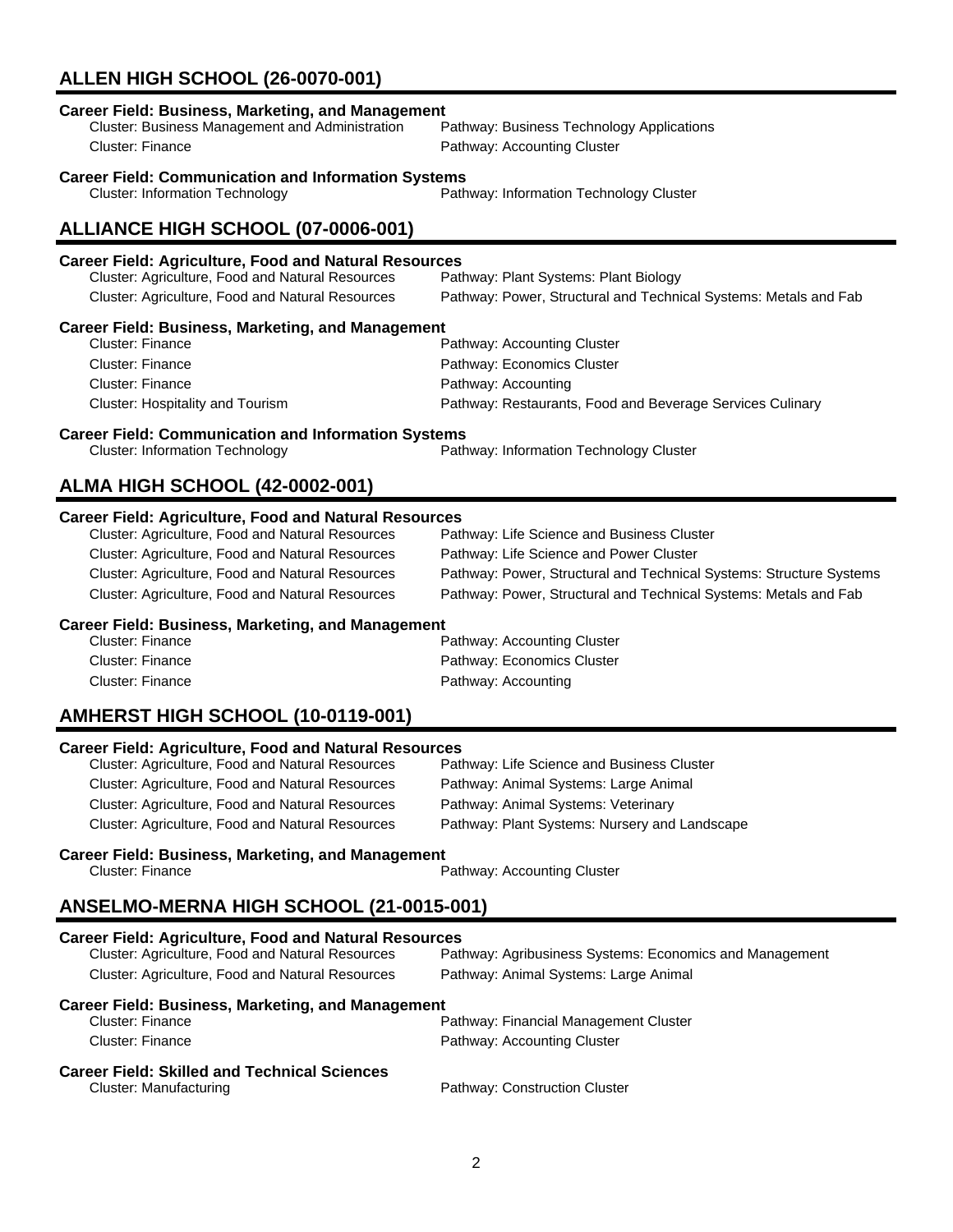# **ANSLEY HIGH SCHOOL (21-0044-001)**

| <b>Career Field: Agriculture, Food and Natural Resources</b><br>Cluster: Agriculture, Food and Natural Resources | Pathway: Power, Structural and Technical Systems: Metals and Fab |  |  |
|------------------------------------------------------------------------------------------------------------------|------------------------------------------------------------------|--|--|
| ARAPAHOE HIGH SCHOOL (33-0018-001)                                                                               |                                                                  |  |  |
| <b>Career Field: Agriculture, Food and Natural Resources</b><br>Cluster: Agriculture, Food and Natural Resources | Pathway: Agribusiness Systems: Leadership                        |  |  |
| <b>Career Field: Business, Marketing, and Management</b><br><b>Cluster: Finance</b>                              | Pathway: Economics Cluster                                       |  |  |
|                                                                                                                  | ARLINGTON HIGH SCHOOL (89-0024-001)                              |  |  |
| <b>Career Field: Business, Marketing, and Management</b>                                                         |                                                                  |  |  |
| Cluster: Business Management and Administration                                                                  | Pathway: Law Cluster                                             |  |  |
| Cluster: Business Management and Administration                                                                  | Pathway: Business Technology Applications                        |  |  |
| Cluster: Finance                                                                                                 | Pathway: Financial Management Cluster                            |  |  |
| <b>Cluster: Finance</b>                                                                                          | Pathway: Accounting Cluster                                      |  |  |
| Cluster: Finance                                                                                                 | Pathway: Economics Cluster                                       |  |  |
| <b>Cluster: Finance</b>                                                                                          | Pathway: Accounting                                              |  |  |
| <b>Career Field: Communication and Information Systems</b>                                                       |                                                                  |  |  |
| <b>Cluster: Information Technology</b>                                                                           | Pathway: Information Technology Cluster                          |  |  |
| <b>Career Field: Skilled and Technical Sciences</b>                                                              |                                                                  |  |  |
| <b>Cluster: Manufacturing</b>                                                                                    | Pathway: Drafting Cluster                                        |  |  |
| Cluster: Manufacturing                                                                                           | Pathway: Production: Standard Woods                              |  |  |
| <b>Cluster: Manufacturing</b>                                                                                    | Pathway: Production: Engineering Woods                           |  |  |
| ARNOLD HIGH SCHOOL (21-0089-001)                                                                                 |                                                                  |  |  |
|                                                                                                                  |                                                                  |  |  |

**Career Field: Skilled and Technical Sciences**

Pathway: Architecture and Construction Basic Cluster

# **ARTHUR COUNTY HIGH SCHOOL (03-0500-001)**

### **Career Field: Business, Marketing, and Management**

| Cluster: Finance | Pathway: Financial Management Cluster |
|------------------|---------------------------------------|
| Cluster: Finance | Pathway: Accounting Cluster           |
| Cluster: Finance | Pathway: Economics Cluster            |
| Cluster: Finance | Pathway: Accounting                   |

# **ASHLAND-GREENWOOD HIGH SCHOOL (78-0001-001)**

### **Career Field: Agriculture, Food and Natural Resources**

| Cluster: Agriculture, Food and Natural Resources         | Pathway: Agribusiness Systems: Leadership                        |
|----------------------------------------------------------|------------------------------------------------------------------|
| Cluster: Agriculture, Food and Natural Resources         | Pathway: Plant Systems: Biotech                                  |
| Cluster: Agriculture, Food and Natural Resources         | Pathway: Power, Structural and Technical Systems: Metals and Fab |
| <b>Career Field: Business, Marketing, and Management</b> |                                                                  |
| <b>Cluster: Business Management and Administration</b>   | Pathway: Accounting Cluster                                      |
| <b>Cluster: Business Management and Administration</b>   | Pathway: Management Cluster                                      |
| <b>Cluster: Business Management and Administration</b>   | Pathway: Entrepreneurship Cluster                                |
| <b>Cluster: Business Management and Administration</b>   | Pathway: Accounting                                              |
| Cluster: Finance                                         | Pathway: Accounting Cluster                                      |
| Cluster: Finance                                         | Pathway: Economics Cluster                                       |
| Cluster: Finance                                         | Pathway: Accounting                                              |
| <b>Career Field: Skilled and Technical Sciences</b>      |                                                                  |

**Career Field: Skilled and Technical Sciences**

Pathway: Drafting Cluster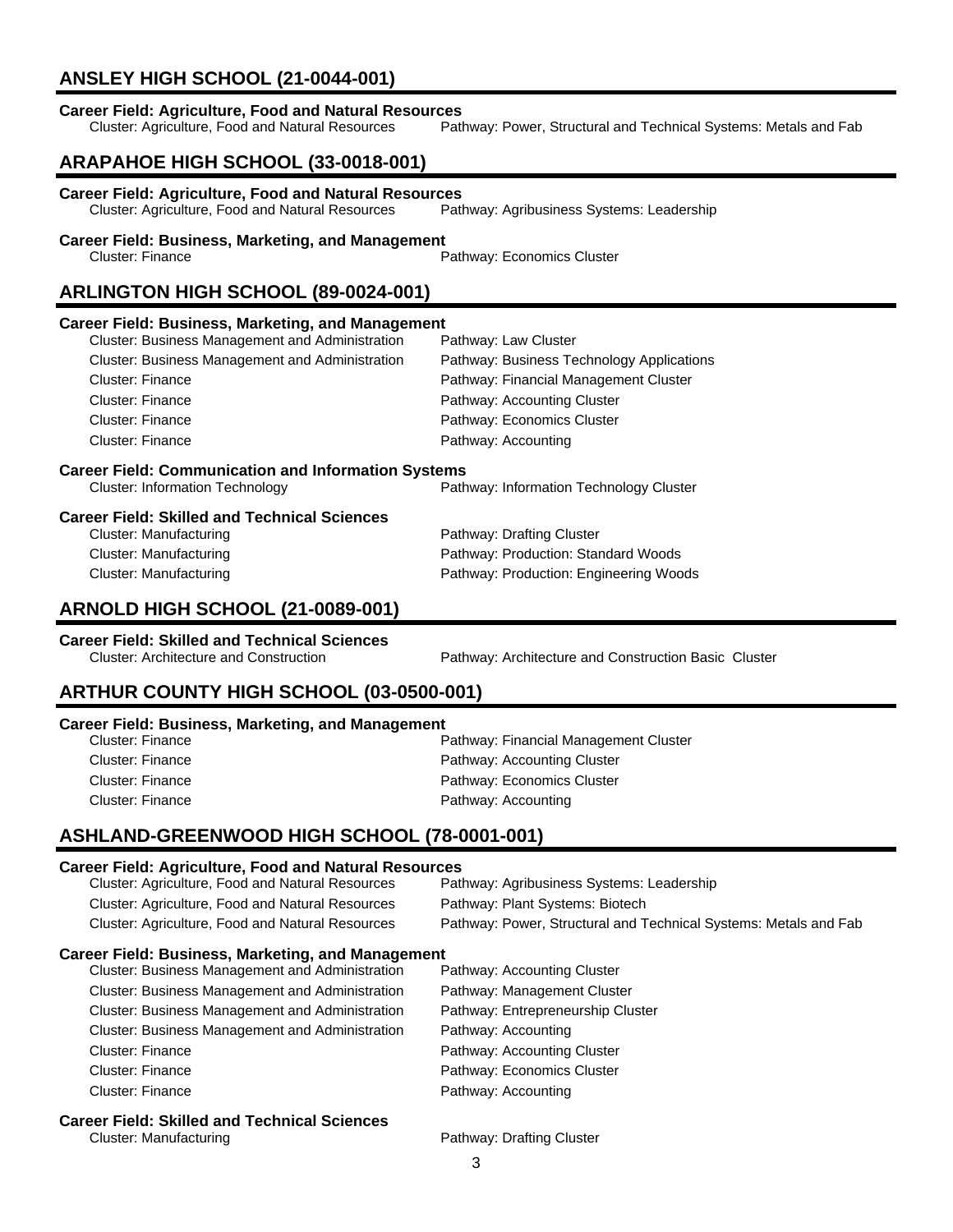| Cluster: Manufacturing | Pathway: Basic Manufacturing Cluster   |
|------------------------|----------------------------------------|
| Cluster: Manufacturing | Pathway: Welding Cluster               |
| Cluster: Manufacturing | Pathway: Production: Standard Woods    |
| Cluster: Manufacturing | Pathway: Production: Engineering Woods |
| Cluster: Manufacturing | Pathway: Production: Standard Welding  |
|                        |                                        |

# **AUBURN HIGH SCHOOL (64-0029-001)**

| <b>Career Field: Agriculture, Food and Natural Resources</b> |                                                        |
|--------------------------------------------------------------|--------------------------------------------------------|
| Cluster: Agriculture, Food and Natural Resources             | Pathway: Life Science and Metals Cluster               |
| Cluster: Agriculture, Food and Natural Resources             | Pathway: Animal Systems: Large Animal                  |
| Cluster: Agriculture, Food and Natural Resources             | Pathway: Plant Systems: Plant Biology                  |
| <b>Career Field: Business, Marketing, and Management</b>     |                                                        |
| Cluster: Business Management and Administration              | Pathway: Entrepreneurship Cluster                      |
| <b>Cluster: Finance</b>                                      | Pathway: Accounting Cluster                            |
| <b>Career Field: Communication and Information Systems</b>   |                                                        |
| <b>Cluster: Information Technology</b>                       | Pathway: Information Technology Cluster                |
| <b>Career Field: Human Sciences and Education</b>            |                                                        |
| <b>Cluster: Human Sciences</b>                               | Pathway: Human Sciences Cluster                        |
| Cluster: Human Sciences                                      | Pathway: Human Food, Development, and Behavior Cluster |
| <b>Cluster: Human Sciences</b>                               | Pathway: Consumer Services                             |
| <b>Career Field: Skilled and Technical Sciences</b>          |                                                        |
| <b>Cluster: Architecture and Construction</b>                | Pathway: DPC: Drafting                                 |
| <b>Cluster: Architecture and Construction</b>                | Pathway: DPC: Basic Drafting                           |
| <b>Cluster: Architecture and Construction</b>                | Pathway: DPC: Fundamental Drafting                     |
| Cluster: Manufacturing                                       | Pathway: Drafting Cluster                              |
| Cluster: Manufacturing                                       | Pathway: Basic Manufacturing Cluster                   |
| Cluster: Manufacturing                                       | Pathway: Welding Cluster                               |
| Cluster: Manufacturing                                       | Pathway: Production: Standard Woods                    |
| Cluster: Manufacturing                                       | Pathway: Production: Engineering Woods                 |

# **AURORA HIGH SCHOOL (41-0504-001)**

### **Career Field: Agriculture, Food and Natural Resources**

| Cluster: Agriculture, Food and Natural Resources | Pathway: Life Science and Business Cluster                       |
|--------------------------------------------------|------------------------------------------------------------------|
| Cluster: Agriculture, Food and Natural Resources | Pathway: Life Science and Food Cluster                           |
| Cluster: Agriculture, Food and Natural Resources | Pathway: Life Science and Natural Resources Cluster              |
| Cluster: Agriculture, Food and Natural Resources | Pathway: Life Science and Environment Cluster                    |
| Cluster: Agriculture, Food and Natural Resources | Pathway: Life Science and Metals Cluster                         |
| Cluster: Agriculture, Food and Natural Resources | Pathway: Agribusiness Systems: Leadership                        |
| Cluster: Agriculture, Food and Natural Resources | Pathway: Plant Systems: Nursery and Landscape                    |
| Cluster: Agriculture, Food and Natural Resources | Pathway: Power, Structural and Technical Systems: Metals and Fab |
|                                                  |                                                                  |

### **Career Field: Business, Marketing, and Management**

| <b>Cluster: Business Management and Administration</b> | Pathway: Accounting Cluster                 |
|--------------------------------------------------------|---------------------------------------------|
| <b>Cluster: Business Management and Administration</b> | Pathway: Law Cluster                        |
| <b>Cluster: Business Management and Administration</b> | Pathway: Business Technology Communications |
| Cluster: Finance                                       | Pathway: Accounting Cluster                 |
| Cluster: Finance                                       | Pathway: Economics Cluster                  |
| <b>Cluster: Finance</b>                                | Pathway: Accounting                         |

# **Career Field: Communication and Information Systems**<br>Cluster: Information Technology

Pathway: Information Technology Cluster

# **Career Field: Skilled and Technical Sciences**

Pathway: Construction: Basic Construction Cluster: Manufacturing example and pathway: Production: Standard Welding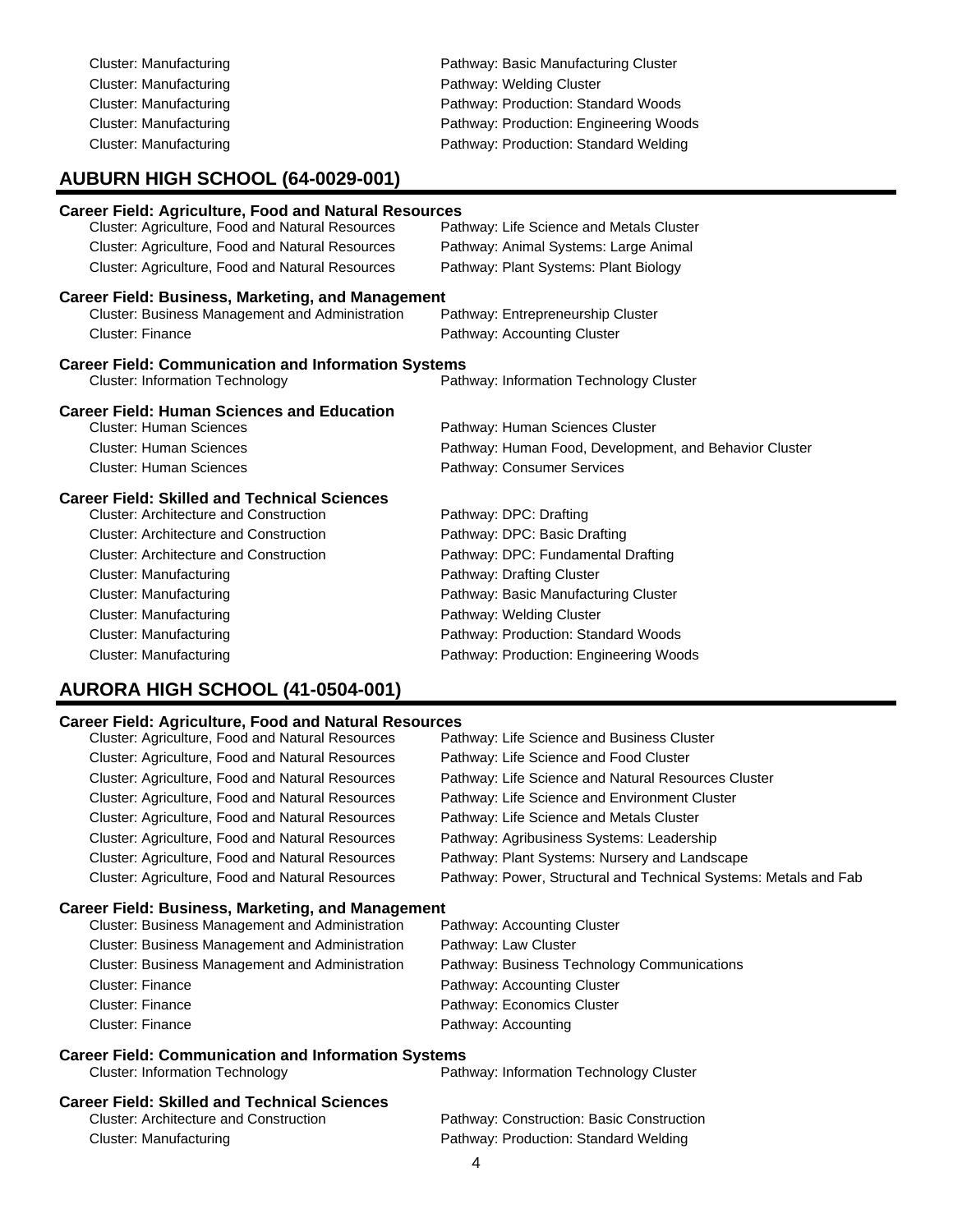# **AXTELL HIGH SCHOOL (50-0501-001)**

| <b>Career Field: Business, Marketing, and Management</b>                                                                                              |                                              |  |
|-------------------------------------------------------------------------------------------------------------------------------------------------------|----------------------------------------------|--|
| Cluster: Business Management and Administration                                                                                                       | Pathway: Management Cluster                  |  |
| Cluster: Marketing                                                                                                                                    | Pathway: Marketing, Entrepreneurship Cluster |  |
| <b>Career Field: Communication and Information Systems</b><br><b>Cluster: Information Technology</b>                                                  | Pathway: Information Technology Cluster      |  |
| <b>Career Field: Skilled and Technical Sciences</b><br>Cluster: Architecture and Construction<br>Pathway: Architecture and Construction Basic Cluster |                                              |  |
| <b>Cluster: Architecture and Construction</b>                                                                                                         | Pathway: Construction: Basic Construction    |  |
| BANCROFT-ROSALIE JR/SR HIGH SCHOOL (20-0020-001)                                                                                                      |                                              |  |

| <b>Career Field: Business, Marketing, and Management</b> |                                         |  |
|----------------------------------------------------------|-----------------------------------------|--|
| Cluster: Finance                                         | Pathway: Accounting Cluster             |  |
| <b>Career Field: Health Sciences</b>                     |                                         |  |
| <b>Cluster: Health Sciences</b>                          | Pathway: Health Sciences Cluster        |  |
| <b>Cluster: Health Sciences</b>                          | Pathway: Therapeutic Services: CNA      |  |
| <b>Cluster: Health Sciences</b>                          | Pathway: Therapeutic Services: Med Aide |  |

# **BANNER COUNTY HIGH SCHOOL (04-0001-001)**

### **Career Field: Agriculture, Food and Natural Resources**

| Cluster: Agriculture, Food and Natural Resources | Pathway: Life Science and Power Cluster                          |
|--------------------------------------------------|------------------------------------------------------------------|
| Cluster: Agriculture, Food and Natural Resources | Pathway: Power, Structural and Technical Systems: Metals and Fab |

### **Career Field: Business, Marketing, and Management**

| <b>Cluster: Business Management and Administration</b> | Pathway: Entrepreneurship Cluster        |
|--------------------------------------------------------|------------------------------------------|
| <b>Cluster: Finance</b>                                | Pathway: Financial Management Cluster    |
| <b>Cluster: Finance</b>                                | Pathway: Accounting Cluster              |
| <b>Cluster: Finance</b>                                | Pathway: Economics Cluster               |
| <b>Cluster: Finance</b>                                | Pathway: Accounting                      |
| Cluster: Hospitality and Tourism                       | Pathway: Hospitality and Tourism Cluster |
|                                                        |                                          |

# **BATTLE CREEK HIGH SCHOOL (59-0005-001)**

| <b>Career Field: Business, Marketing, and Management</b>   |                                                        |  |
|------------------------------------------------------------|--------------------------------------------------------|--|
| Cluster: Finance                                           | Pathway: Accounting Cluster                            |  |
| Cluster: Finance                                           | Pathway: Economics Cluster                             |  |
| Cluster: Finance                                           | Pathway: Accounting                                    |  |
| <b>Career Field: Communication and Information Systems</b> |                                                        |  |
| <b>Cluster: Information Technology</b>                     | Pathway: Information Technology Cluster                |  |
| <b>Career Field: Human Sciences and Education</b>          |                                                        |  |
| Cluster: Human Sciences                                    | Pathway: Human Sciences Cluster                        |  |
| Cluster: Human Sciences                                    | Pathway: Human Food, Development, and Behavior Cluster |  |
| Cluster: Human Sciences                                    | Pathway: Consumer Services                             |  |
| Cluster: Human Sciences                                    | Pathway: Human Food, Nutrition and Wellness            |  |
| <b>Career Field: Skilled and Technical Sciences</b>        |                                                        |  |

Cluster: Architecture and Construction Pathway: Construction: Basic Construction

# **BAYARD SECONDARY SCHOOL (62-0021-001)**

## **Career Field: Agriculture, Food and Natural Resources**

Cluster: Agriculture, Food and Natural Resources Pathway: Life Science and Business Cluster

## **Career Field: Business, Marketing, and Management**

Cluster: Finance Pathway: Accounting Cluster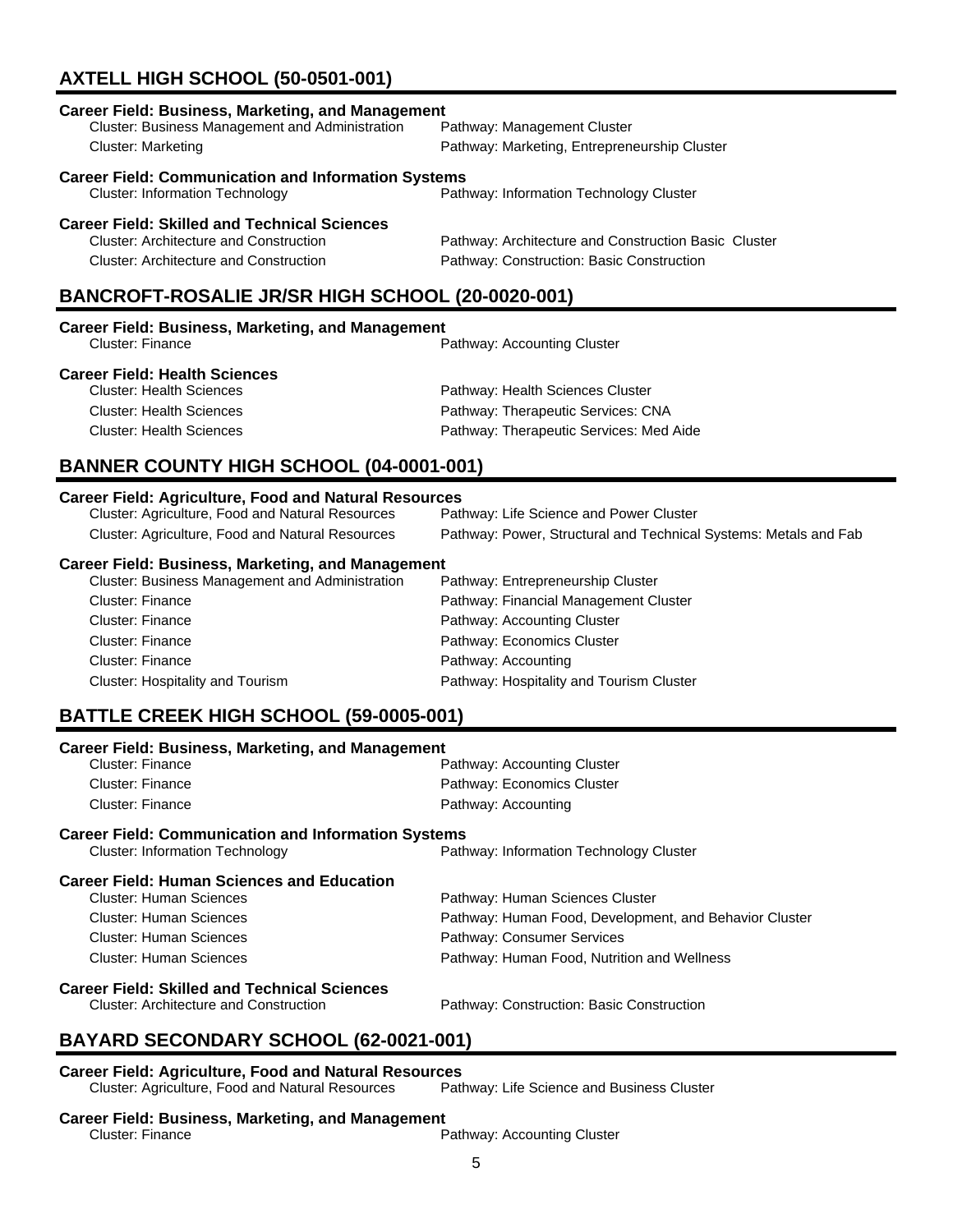Cluster: Manufacturing **Pathway: Construction Cluster** Cluster: Manufacturing example and pathway: Production: Standard Woods

# **BEATRICE HIGH SCHOOL (34-0015-001)**

| <b>Career Field: Business, Marketing, and Management</b><br>Cluster: Finance |                                                                 |  |
|------------------------------------------------------------------------------|-----------------------------------------------------------------|--|
|                                                                              | Pathway: Financial Management Cluster                           |  |
| <b>Cluster: Finance</b>                                                      | Pathway: Accounting Cluster                                     |  |
| <b>Career Field: Communication and Information Systems</b>                   |                                                                 |  |
| <b>Cluster: Information Technology</b>                                       | Pathway: Information Technology Cluster                         |  |
| <b>Career Field: Skilled and Technical Sciences</b>                          |                                                                 |  |
| Cluster: Architecture and Construction                                       | Pathway: Construction: Basic Construction                       |  |
| Cluster: Architecture and Construction                                       | Pathway: Construction: Electricity Based                        |  |
| Cluster: Manufacturing                                                       | Pathway: Basic Manufacturing Cluster                            |  |
| Cluster: Manufacturing                                                       | Pathway: Construction Cluster                                   |  |
| Cluster: Manufacturing                                                       | Pathway: Production: Standard Woods                             |  |
| Cluster: Manufacturing                                                       | Pathway: Production: Engineering Woods                          |  |
| Cluster: Manufacturing                                                       | Pathway: Production: Standard Welding                           |  |
| Cluster: Transportation, Distribution and Logistics                          | Pathway: Facility and Mobile Equipment Maintenance: Traditional |  |

# **BELLEVUE EAST SR HIGH SCHOOL (77-0001-001)**

### **Career Field: Business, Marketing, and Management**

| Cluster: Business Management and Administration            | Pathway: Accounting Cluster                               |
|------------------------------------------------------------|-----------------------------------------------------------|
| <b>Cluster: Business Management and Administration</b>     | Pathway: Law Cluster                                      |
| <b>Cluster: Business Management and Administration</b>     | Pathway: Management Cluster                               |
| <b>Cluster: Business Management and Administration</b>     | Pathway: Entrepreneurship Cluster                         |
| Cluster: Business Management and Administration            | Pathway: Accounting                                       |
| <b>Cluster: Business Management and Administration</b>     | Pathway: Business Technology Communications               |
| Cluster: Finance                                           | Pathway: Accounting Cluster                               |
| <b>Cluster: Finance</b>                                    | Pathway: Economics Cluster                                |
| Cluster: Finance                                           | Pathway: Accounting                                       |
| <b>Cluster: Hospitality and Tourism</b>                    | Pathway: Hospitality and Tourism Cluster                  |
| Cluster: Hospitality and Tourism                           | Pathway: Restaurants, Food and Beverage Services Culinary |
| <b>Career Field: Communication and Information Systems</b> |                                                           |

| <b>Cluster: Human Sciences</b>             | Pathway: Early Childhood Development and Services |
|--------------------------------------------|---------------------------------------------------|
| Career Field: Human Sciences and Education |                                                   |
| <b>Cluster: Information Technology</b>     | Pathway: Programming and Software Development     |
| <b>Cluster: Information Technology</b>     | Pathway: Information Technology Cluster           |

**Career Field: Skilled and Technical Sciences**

Pathway: DPC: Fundamental Drafting

# **BELLEVUE WEST SR HIGH SCHOOL (77-0001-004)**

### **Career Field: Business, Marketing, and Management**

| <b>Cluster: Business Management and Administration</b> | Pathway: Accounting Cluster                 |
|--------------------------------------------------------|---------------------------------------------|
| Cluster: Business Management and Administration        | Pathway: Law Cluster                        |
| <b>Cluster: Business Management and Administration</b> | Pathway: Management Cluster                 |
| Cluster: Business Management and Administration        | Pathway: Entrepreneurship Cluster           |
| Cluster: Business Management and Administration        | Pathway: Accounting                         |
| <b>Cluster: Business Management and Administration</b> | Pathway: Business Technology Communications |
| <b>Cluster: Finance</b>                                | Pathway: Financial Management Cluster       |
| <b>Cluster: Finance</b>                                | Pathway: Accounting Cluster                 |
| <b>Cluster: Finance</b>                                | Pathway: Economics Cluster                  |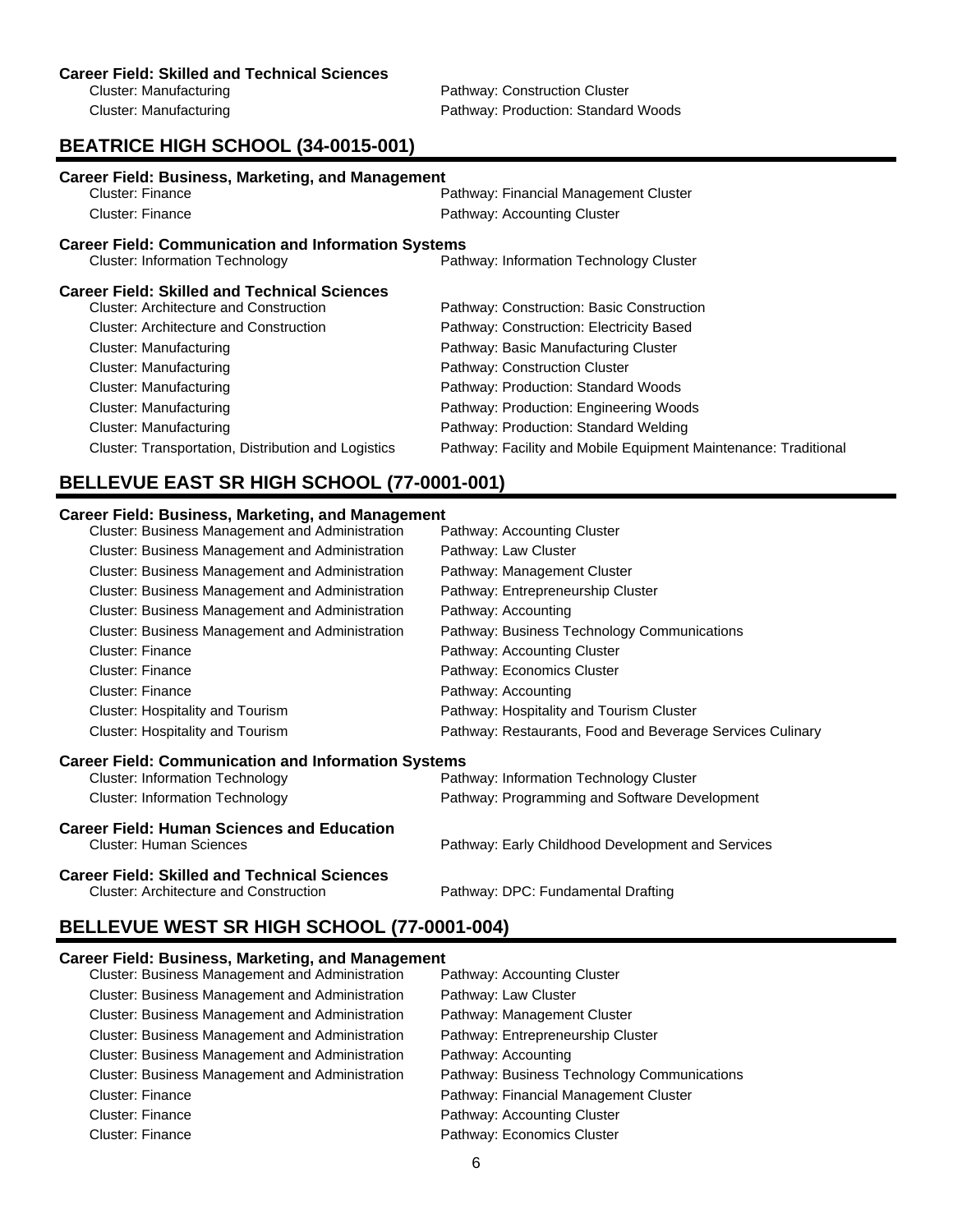| <b>Cluster: Finance</b><br>Cluster: Hospitality and Tourism                                                 | Pathway: Accounting<br>Pathway: Hospitality and Tourism Cluster                         |  |
|-------------------------------------------------------------------------------------------------------------|-----------------------------------------------------------------------------------------|--|
| <b>Cluster: Hospitality and Tourism</b>                                                                     | Pathway: Restaurants, Food and Beverage Services Culinary                               |  |
| <b>Career Field: Communication and Information Systems</b><br><b>Cluster: Information Technology</b>        | Pathway: Information Technology Cluster                                                 |  |
| <b>Cluster: Information Technology</b>                                                                      | Pathway: Programming and Software Development                                           |  |
| <b>Career Field: Human Sciences and Education</b>                                                           |                                                                                         |  |
| <b>Cluster: Human Sciences</b>                                                                              | Pathway: Early Childhood Development and Services                                       |  |
| <b>Career Field: Skilled and Technical Sciences</b><br><b>Cluster: Architecture and Construction</b>        |                                                                                         |  |
| <b>Cluster: Manufacturing</b>                                                                               | Pathway: DPC: Fundamental Drafting<br>Pathway: Construction Cluster                     |  |
| <b>BENNINGTON SECONDARY SCHOOL (28-0059-001)</b>                                                            |                                                                                         |  |
|                                                                                                             |                                                                                         |  |
| <b>Career Field: Business, Marketing, and Management</b><br>Cluster: Business Management and Administration | Pathway: Law Cluster                                                                    |  |
| Cluster: Finance                                                                                            | Pathway: Accounting Cluster                                                             |  |
| Cluster: Finance                                                                                            | Pathway: Economics Cluster                                                              |  |
| <b>Cluster: Finance</b>                                                                                     | Pathway: Accounting                                                                     |  |
| <b>Career Field: Skilled and Technical Sciences</b>                                                         |                                                                                         |  |
| <b>Cluster: Architecture and Construction</b>                                                               | Pathway: DPC: Drafting                                                                  |  |
| BERTRAND HIGH SCHOOL (69-0054-001)                                                                          |                                                                                         |  |
| <b>Career Field: Business, Marketing, and Management</b>                                                    |                                                                                         |  |
| Cluster: Finance                                                                                            | Pathway: Financial Management Cluster                                                   |  |
| <b>Career Field: Skilled and Technical Sciences</b>                                                         |                                                                                         |  |
| <b>Cluster: Architecture and Construction</b>                                                               | Pathway: Construction: Basic Construction<br>Pathway: Construction Cluster              |  |
| <b>Cluster: Manufacturing</b>                                                                               |                                                                                         |  |
| <b>BLAIR HIGH SCHOOL (89-0001-001)</b>                                                                      |                                                                                         |  |
| <b>Career Field: Agriculture, Food and Natural Resources</b>                                                |                                                                                         |  |
| Cluster: Agriculture, Food and Natural Resources<br>Cluster: Agriculture, Food and Natural Resources        | Pathway: Life Science and Business Cluster<br>Pathway: Agribusiness Systems: Leadership |  |
|                                                                                                             |                                                                                         |  |
| <b>Career Field: Business, Marketing, and Management</b><br>Cluster: Business Management and Administration |                                                                                         |  |
| <b>Cluster: Finance</b>                                                                                     | Pathway: Law Cluster<br>Pathway: Financial Management Cluster                           |  |
| <b>Cluster: Finance</b>                                                                                     | Pathway: Accounting Cluster                                                             |  |
|                                                                                                             |                                                                                         |  |
| <b>Career Field: Communication and Information Systems</b><br><b>Cluster: Information Technology</b>        | Pathway: Information Technology Cluster                                                 |  |
| <b>Career Field: Human Sciences and Education</b>                                                           |                                                                                         |  |
| <b>Cluster: Human Sciences</b>                                                                              | Pathway: Consumer Services                                                              |  |
| <b>Cluster: Human Sciences</b>                                                                              | Pathway: Human Food, Nutrition and Wellness                                             |  |
| <b>Career Field: Skilled and Technical Sciences</b>                                                         |                                                                                         |  |
| <b>Cluster: Architecture and Construction</b>                                                               | Pathway: Architecture and Construction Basic Cluster                                    |  |
| <b>Cluster: Architecture and Construction</b>                                                               | Pathway: DPC: Drafting                                                                  |  |
| <b>Cluster: Architecture and Construction</b>                                                               | Pathway: DPC: Basic Drafting                                                            |  |
| <b>Cluster: Architecture and Construction</b>                                                               | Pathway: DPC: Fundamental Drafting                                                      |  |
| COMFIFI D ID OD HIQH COHOOL (EA AFAC AAA)                                                                   |                                                                                         |  |

## **BLOOMFIELD JR-SR HIGH SCHOOL (54-0586-001)**

# **Career Field: Agriculture, Food and Natural Resources**

Pathway: Natural Resource Systems: Wildlife Management Cluster: Agriculture, Food and Natural Resources Pathway: Power, Structural and Technical Systems: Structure Systems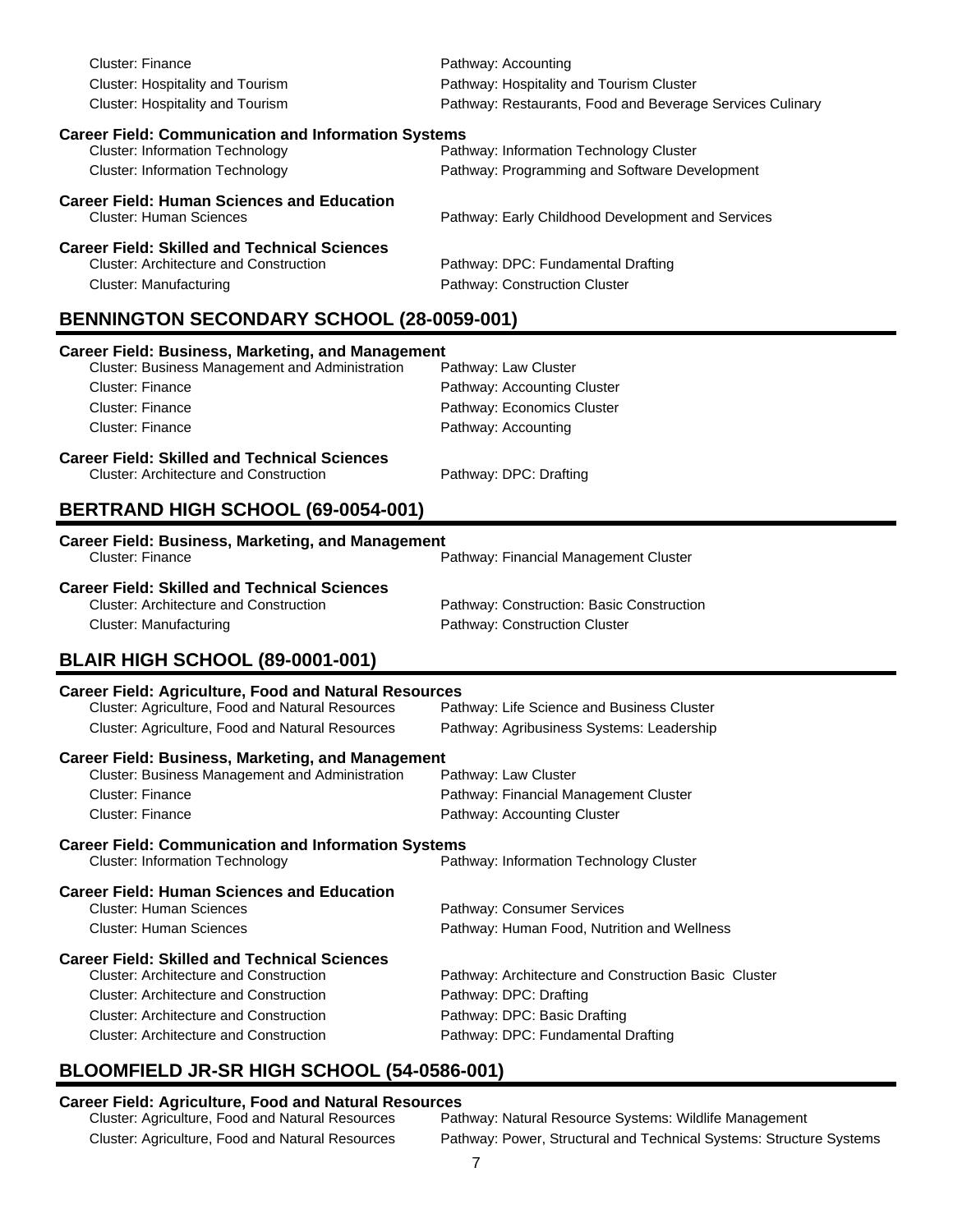### **Career Field: Business, Marketing, and Management**

| <b>Cluster: Business Management and Administration</b> | Pathway: Business Technology Applications |
|--------------------------------------------------------|-------------------------------------------|
| Cluster: Finance                                       | Pathway: Accounting Cluster               |
| Cluster: Finance                                       | Pathway: Economics Cluster                |
| Cluster: Finance                                       | Pathway: Accounting                       |
|                                                        |                                           |

**Career Field: Communication and Information Systems**

Cluster: Information Technology Pathway: Information Technology Cluster

### **BLUE HILL HIGH SCHOOL (91-0074-001)**

Cluster: Finance **Pathway: Financial Management Cluster** Pathway: Financial Management Cluster Cluster: Finance Pathway: Economics Cluster

### **BOONE CENTRAL HIGH SCHOOL (06-0001-001)**

### **Career Field: Agriculture, Food and Natural Resources**

| Cluster: Agriculture, Food and Natural Resources | Pathway: Life Science and Business Cluster                          |
|--------------------------------------------------|---------------------------------------------------------------------|
| Cluster: Agriculture, Food and Natural Resources | Pathway: Life Science and Natural Resources Cluster                 |
| Cluster: Agriculture, Food and Natural Resources | Pathway: Life Science and Power Cluster                             |
| Cluster: Agriculture, Food and Natural Resources | Pathway: Agribusiness Systems: Leadership                           |
| Cluster: Agriculture, Food and Natural Resources | Pathway: Animal Systems: Large Animal                               |
| Cluster: Agriculture, Food and Natural Resources | Pathway: Animal Systems: Veterinary                                 |
| Cluster: Agriculture, Food and Natural Resources | Pathway: Animal Systems: Equine                                     |
| Cluster: Agriculture, Food and Natural Resources | Pathway: Power, Structural and Technical Systems: Structure Systems |

### **Career Field: Business, Marketing, and Management**

Cluster: Business Management and Administration Pathway: Accounting Cluster Cluster: Business Management and Administration Pathway: Management Cluster Cluster: Business Management and Administration Pathway: Entrepreneurship Cluster Cluster: Business Management and Administration Pathway: Accounting Cluster: Hospitality and Tourism Pathway: Hospitality and Tourism Cluster

# **Career Field: Human Sciences and Education**

Pathway: Human Food, Development, and Behavior Cluster Cluster: Human Sciences Pathway: Counseling and Mental Health Services Cluster: Human Sciences Pathway: Early Childhood Development and Services

### **Career Field: Skilled and Technical Sciences**

Cluster: Architecture and Construction Pathway: Architecture and Construction Basic Cluster Cluster: Architecture and Construction Pathway: DPC: Drafting

### **BRADY HIGH SCHOOL (56-0006-001) Career Field: Skilled and Technical Sciences**

| Gareer Field: Skilled and Technical Sciences  |                                           |
|-----------------------------------------------|-------------------------------------------|
| <b>Cluster: Architecture and Construction</b> | Pathway: Construction: Basic Construction |
| Cluster: Manufacturing                        | Pathway: Construction Cluster             |
| Cluster: Manufacturing                        | Pathway: Production: Standard Woods       |
| Cluster: Manufacturing                        | Pathway: Production: Engineering Woods    |
|                                               |                                           |

# **BRIDGEPORT HIGH SCHOOL (62-0063-001)**

# **Career Field: Agriculture, Food and Natural Resources**

Cluster: Agriculture, Food and Natural Resources Cluster: Agriculture, Food and Natural Resources Pathway: Power, Structural and Technical Systems: Metals and Fab

### **Career Field: Communication and Information Systems**

Cluster: Information Technology Pathway: Information Technology Cluster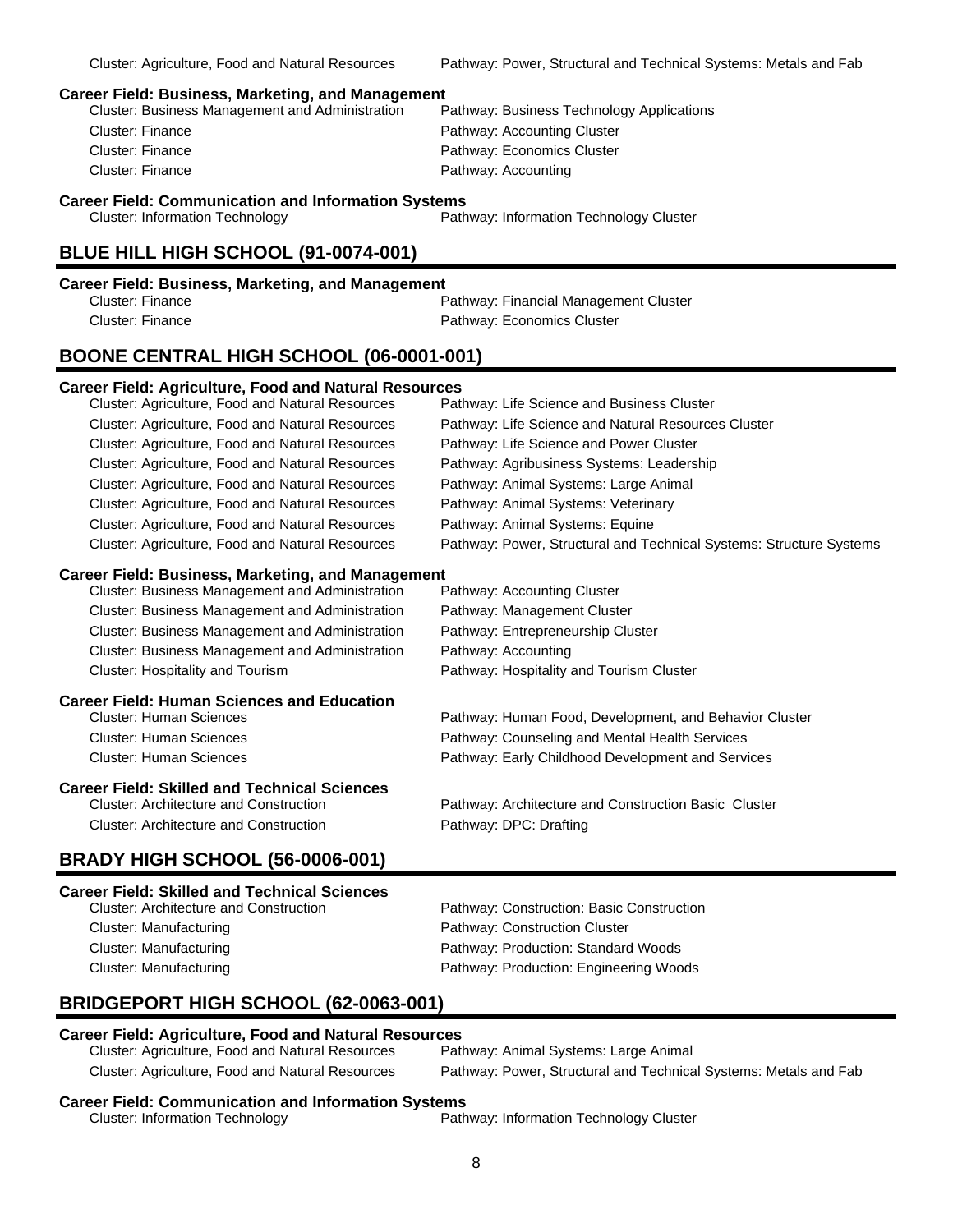# **BROKEN BOW HIGH SCHOOL (21-0025-001)**

| <b>Career Field: Agriculture, Food and Natural Resources</b><br>Cluster: Agriculture, Food and Natural Resources                                                                                                                                                                       | Pathway: Power, Structural and Technical Systems: Metals and Fab                                                                                                                                     |  |
|----------------------------------------------------------------------------------------------------------------------------------------------------------------------------------------------------------------------------------------------------------------------------------------|------------------------------------------------------------------------------------------------------------------------------------------------------------------------------------------------------|--|
| <b>Career Field: Business, Marketing, and Management</b><br>Cluster: Business Management and Administration<br><b>Cluster: Finance</b>                                                                                                                                                 | Pathway: Entrepreneurship Cluster<br>Pathway: Accounting Cluster                                                                                                                                     |  |
| <b>Career Field: Communication and Information Systems</b><br><b>Cluster: Information Technology</b>                                                                                                                                                                                   | Pathway: Information Technology Cluster                                                                                                                                                              |  |
| <b>Career Field: Skilled and Technical Sciences</b><br><b>Cluster: Architecture and Construction</b><br><b>Cluster: Architecture and Construction</b><br><b>Cluster: Architecture and Construction</b><br><b>Cluster: Manufacturing</b><br>BRUNING-DAVENPORT HIGH SCHOOL (85-2001-001) | Pathway: Construction: Basic Construction<br>Pathway: Construction: Electricity Based<br>Pathway: Construction: Construction Technology<br>Pathway: Production: Standard Welding                     |  |
| <b>Career Field: Agriculture, Food and Natural Resources</b><br>Cluster: Agriculture, Food and Natural Resources                                                                                                                                                                       | Pathway: Life Science and Natural Resources Cluster                                                                                                                                                  |  |
| <b>Career Field: Business, Marketing, and Management</b><br><b>Cluster: Finance</b>                                                                                                                                                                                                    | Pathway: Financial Management Cluster                                                                                                                                                                |  |
| <b>Career Field: Communication and Information Systems</b><br><b>Cluster: Information Technology</b>                                                                                                                                                                                   | Pathway: Information Technology Cluster                                                                                                                                                              |  |
| BURWELL JR-SR HIGH SCHOOL (36-0100-001)                                                                                                                                                                                                                                                |                                                                                                                                                                                                      |  |
| <b>Career Field: Agriculture, Food and Natural Resources</b><br>Cluster: Agriculture, Food and Natural Resources<br>Cluster: Agriculture, Food and Natural Resources<br>Cluster: Agriculture, Food and Natural Resources<br>Cluster: Agriculture, Food and Natural Resources           | Pathway: Life Science and Business Cluster<br>Pathway: Agribusiness Systems: Leadership<br>Pathway: Animal Systems: Large Animal<br>Pathway: Power, Structural and Technical Systems: Metals and Fab |  |
| <b>Career Field: Skilled and Technical Sciences</b><br><b>Cluster: Manufacturing</b><br><b>Cluster: Manufacturing</b>                                                                                                                                                                  | Pathway: Welding Cluster<br>Pathway: Production: Standard Welding                                                                                                                                    |  |
| CALLAWAY HIGH SCHOOL (21-0180-001)                                                                                                                                                                                                                                                     |                                                                                                                                                                                                      |  |
| <b>Career Field: Human Sciences and Education</b><br><b>Cluster: Human Sciences</b>                                                                                                                                                                                                    | Pathway: Human Food, Nutrition and Wellness                                                                                                                                                          |  |
| <b>CAMBRIDGE HIGH SCHOOL (33-0021-001)</b>                                                                                                                                                                                                                                             |                                                                                                                                                                                                      |  |
| <b>Career Field: Agriculture, Food and Natural Resources</b><br>Cluster: Agriculture, Food and Natural Resources<br>Cluster: Agriculture, Food and Natural Resources                                                                                                                   | Pathway: Life Science and Business Cluster<br>Pathway: Animal Systems: Equine                                                                                                                        |  |
| <b>Career Field: Business, Marketing, and Management</b><br>Cluster: Business Management and Administration                                                                                                                                                                            | Pathway: Academy Cluster                                                                                                                                                                             |  |
| <b>Career Field: Skilled and Technical Sciences</b><br><b>Cluster: Manufacturing</b><br><b>Cluster: Manufacturing</b><br><b>Cluster: Manufacturing</b>                                                                                                                                 | Pathway: Basic Manufacturing Cluster<br>Pathway: Production: Standard Woods<br>Pathway: Production: Engineering Woods                                                                                |  |
| CEDAR RUIFES HIGH SCHOOL (78-0107-001)                                                                                                                                                                                                                                                 |                                                                                                                                                                                                      |  |

# **CEDAR BLUFFS HIGH SCHOOL (78-0107-001)**

# **Career Field: Business, Marketing, and Management**

Pathway: Accounting Cluster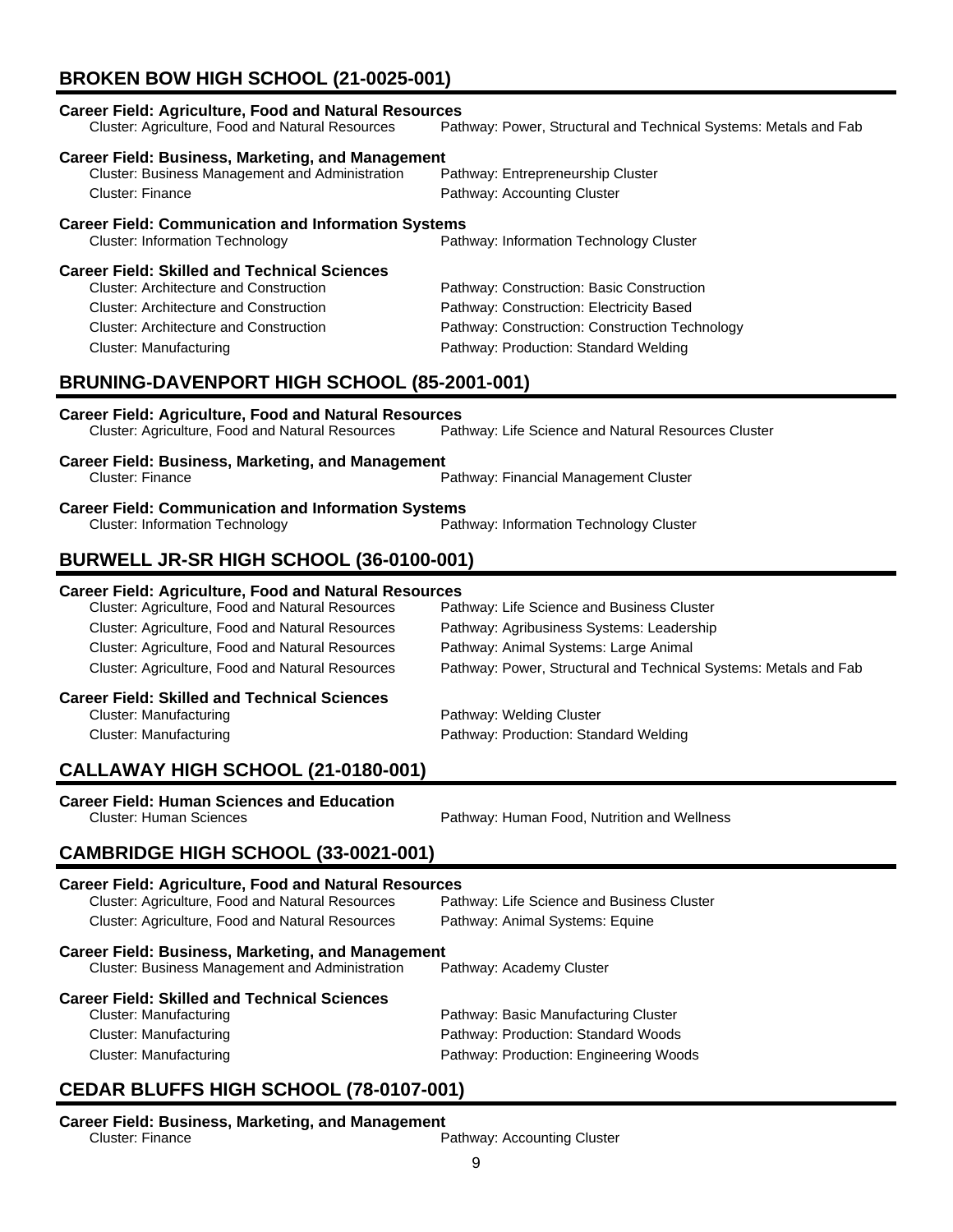### **Career Field: Communication and Information Systems**

Cluster: Information Technology Pathway: Information Technology Cluster

### **CENTENNIAL JR-SR HIGH SCHOOL (80-0567-001)**

# **Career Field: Business, Marketing, and Management**

Pathway: Economics Cluster

### **CENTRAL CITY HIGH SCHOOL (61-0004-001)**

## **Career Field: Agriculture, Food and Natural Resources** Cluster: Agriculture, Food and Natural Resources Cluster: Agriculture, Food and Natural Resources Pathway: Power, Structural and Technical Systems: Metals and Fab **Career Field: Business, Marketing, and Management** Cluster: Business Management and Administration Pathway: Law Cluster Cluster: Finance Pathway: Financial Management Cluster Cluster: Finance **Pathway: Economics Cluster Career Field: Skilled and Technical Sciences** Pathway: Construction: Basic Construction Cluster: Manufacturing Pathway: Basic Manufacturing Cluster Cluster: Manufacturing example and the Pathway: Construction Cluster Cluster: Manufacturing Pathway: Production: Standard Woods Cluster: Manufacturing Pathway: Production: Standard Welding

## **CENTRAL VALLEY HIGH SCHOOL (39-0060-001)**

### **Career Field: Agriculture, Food and Natural Resources**

| Cluster: Agriculture, Food and Natural Resources        | Pathway: Life Science and Power Cluster                          |
|---------------------------------------------------------|------------------------------------------------------------------|
| Cluster: Agriculture, Food and Natural Resources        | Pathway: Life Science and Metals Cluster                         |
| Cluster: Agriculture, Food and Natural Resources        | Pathway: Animal Systems: Large Animal                            |
| <b>Cluster: Agriculture, Food and Natural Resources</b> | Pathway: Plant Systems: Floriculture                             |
| Cluster: Agriculture, Food and Natural Resources        | Pathway: Power, Structural and Technical Systems: Metals and Fab |
| <b>Career Field: Human Sciences and Education</b>       |                                                                  |
| <b>Cluster: Human Sciences</b>                          | Pathway: Human Sciences Cluster                                  |
| <b>Cluster: Human Sciences</b>                          | Pathway: Human Food, Development, and Behavior Cluster           |
| <b>Cluster: Human Sciences</b>                          | Pathway: Early Childhood Development and Services                |

### **CENTURA SECONDARY SCHOOL (47-0100-001)**

### **Career Field: Agriculture, Food and Natural Resources**

| Cluster: Agriculture, Food and Natural Resources  | Pathway: Animal Systems: Companion Animal                        |  |
|---------------------------------------------------|------------------------------------------------------------------|--|
| Cluster: Agriculture, Food and Natural Resources  | Pathway: Power, Structural and Technical Systems: Metals and Fab |  |
| Career Field: Business, Marketing, and Management |                                                                  |  |
| Cluster: Finance                                  | Pathway: Economics Cluster                                       |  |

### **Career Field: Skilled and Technical Sciences**

| Cluster: Manufacturing | Pathway: Basic Manufacturing Cluster  |
|------------------------|---------------------------------------|
| Cluster: Manufacturing | Pathway: Production: Standard Welding |

## **CHADRON SENIOR HIGH SCHOOL (23-0002-001)**

### **Career Field: Agriculture, Food and Natural Resources**

| Pathway: Animal Systems: Companion Animal                           |
|---------------------------------------------------------------------|
| Pathway: Animal Systems: Veterinary                                 |
| Pathway: Animal Systems: Equine                                     |
| Pathway: Power, Structural and Technical Systems: Structure Systems |
| Pathway: Power, Structural and Technical Systems: Metals and Fab    |
|                                                                     |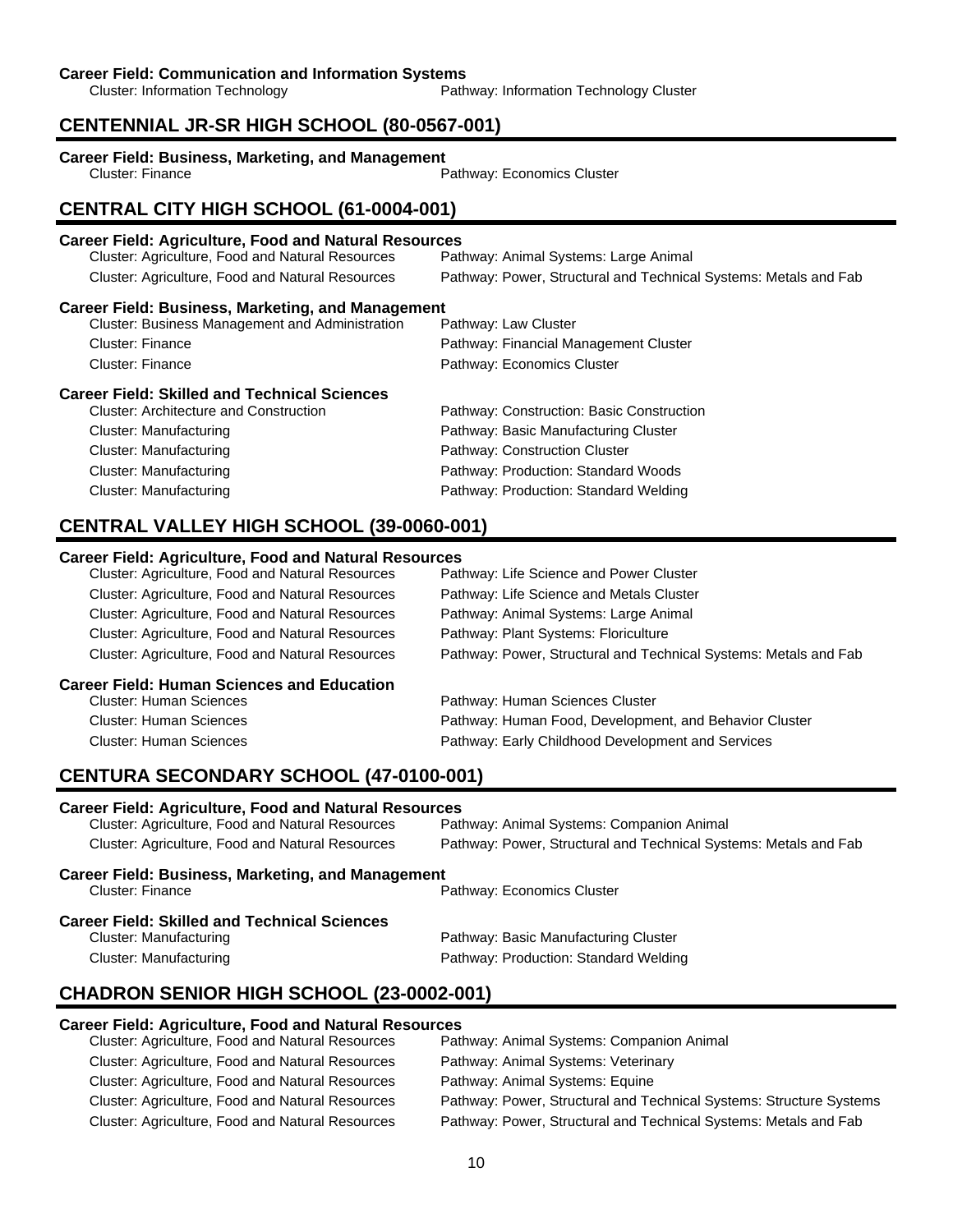| <b>Career Field: Business, Marketing, and Management</b>     |                                                           |  |  |
|--------------------------------------------------------------|-----------------------------------------------------------|--|--|
| Cluster: Business Management and Administration              | Pathway: Law Cluster                                      |  |  |
| Cluster: Finance                                             | Pathway: Accounting Cluster                               |  |  |
| Cluster: Hospitality and Tourism                             | Pathway: Restaurants, Food and Beverage Services Culinary |  |  |
| <b>Career Field: Human Sciences and Education</b>            |                                                           |  |  |
| <b>Cluster: Human Sciences</b>                               | Pathway: Human Sciences Cluster                           |  |  |
| <b>Cluster: Human Sciences</b>                               | Pathway: Human Food, Development, and Behavior Cluster    |  |  |
| <b>Cluster: Human Sciences</b>                               | Pathway: Human Food, Nutrition and Wellness               |  |  |
| <b>Career Field: Skilled and Technical Sciences</b>          |                                                           |  |  |
| <b>Cluster: Manufacturing</b>                                | Pathway: Production: Standard Woods                       |  |  |
|                                                              | CHAMBERS HIGH SCHOOL (45-0137-001)                        |  |  |
| <b>Career Field: Business, Marketing, and Management</b>     |                                                           |  |  |
| <b>Cluster: Finance</b>                                      | Pathway: Accounting Cluster                               |  |  |
| <b>Cluster: Finance</b>                                      | Pathway: Economics Cluster                                |  |  |
| <b>Cluster: Finance</b>                                      | Pathway: Accounting                                       |  |  |
| CHASE COUNTY HIGH SCHOOL (15-0010-001)                       |                                                           |  |  |
| <b>Career Field: Agriculture, Food and Natural Resources</b> |                                                           |  |  |
| Cluster: Agriculture, Food and Natural Resources             | Pathway: Agribusiness Systems: Leadership                 |  |  |
| Cluster: Agriculture, Food and Natural Resources             | Pathway: Plant Systems: Nursery and Landscape             |  |  |
| Cluster: Agriculture, Food and Natural Resources             | Pathway: Plant Systems: Floriculture                      |  |  |
| <b>Career Field: Business, Marketing, and Management</b>     |                                                           |  |  |
| <b>Cluster: Finance</b>                                      | Pathway: Accounting Cluster                               |  |  |
| Cluster: Finance                                             | Pathway: Economics Cluster                                |  |  |
|                                                              |                                                           |  |  |

## **CLARKSON JR-SR HIGH SCHOOL (19-0058-001)**

# **Career Field: Business, Marketing, and Management**

Pathway: Accounting Cluster

## **CODY-KILGORE HIGH SCHOOL (16-0030-001)**

**Career Field: Agriculture, Food and Natural Resources** Pathway: Power, Structural and Technical Systems: Metals and Fab

Cluster: Hospitality and Tourism Pathway: Restaurants, Food and Beverage Services Prostart

### **Career Field: Business, Marketing, and Management**

| Cluster: Finance | Pathway: Financial Management Cluster |
|------------------|---------------------------------------|
| Cluster: Finance | Pathway: Accounting Cluster           |
| Cluster: Finance | Pathway: Economics Cluster            |
| Cluster: Finance | Pathway: Accounting                   |

# **COLUMBUS HIGH SCHOOL (71-0001-001)**

### **Career Field: Business, Marketing, and Management**

| <b>Cluster: Business Management and Administration</b> | Pathway: Accounting Cluster               |
|--------------------------------------------------------|-------------------------------------------|
| <b>Cluster: Business Management and Administration</b> | Pathway: Business Technology Applications |
| Cluster: Finance                                       | Pathway: Accounting Cluster               |
| Cluster: Finance                                       | Pathway: Economics Cluster                |
| Cluster: Finance                                       | Pathway: Accounting                       |

# **Career Field: Communication and Information Systems**<br>Path Cluster: Information Technology

Pathway: Information Technology Cluster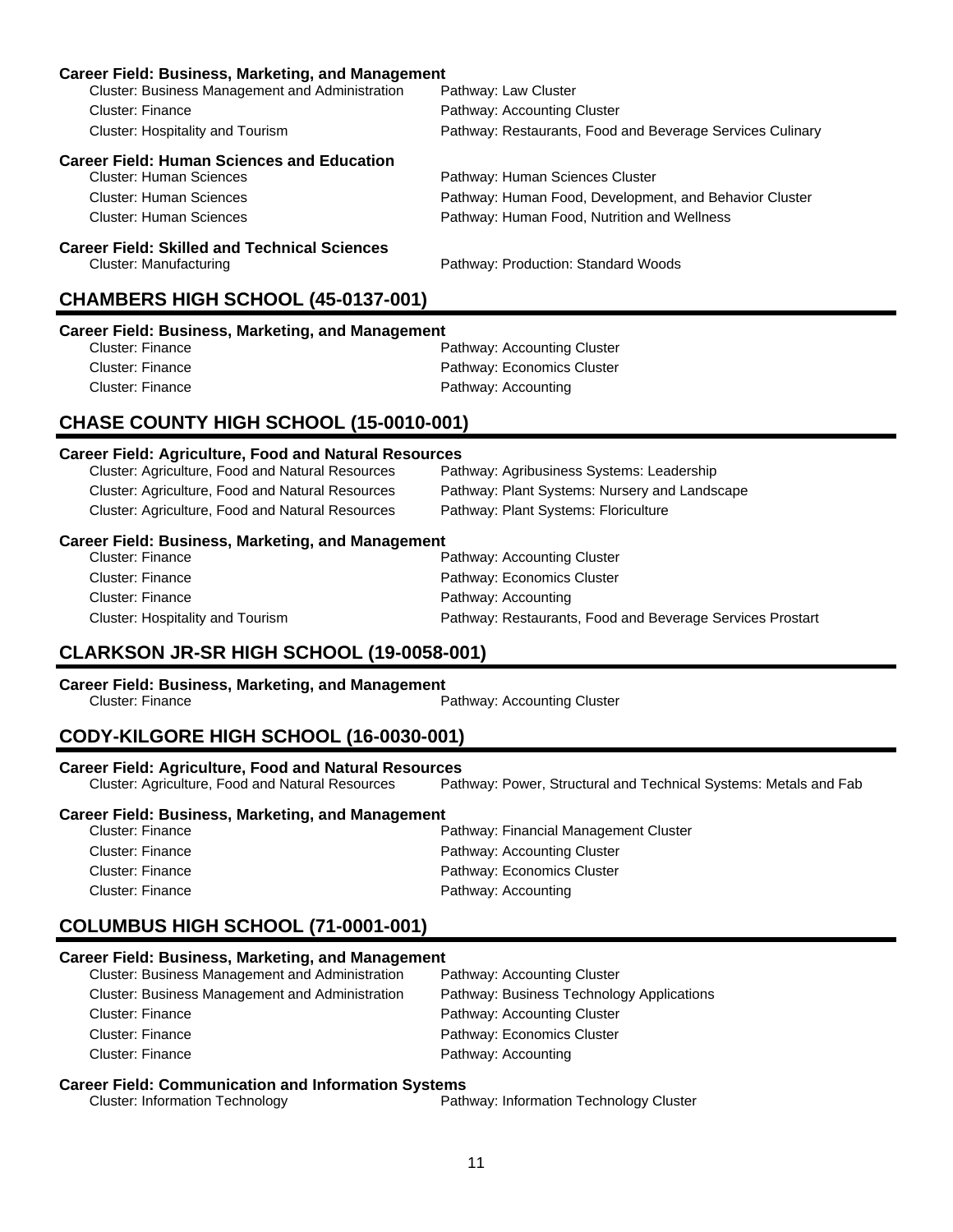### **Career Field: Human Sciences and Education**

Cluster: Human Sciences Pathway: Counseling and Mental Health Services Cluster: Human Sciences Pathway: Early Childhood Development and Services

| <b>Career Field: Skilled and Technical Sciences</b> |                                                                 |
|-----------------------------------------------------|-----------------------------------------------------------------|
| Cluster: Architecture and Construction              | Pathway: Architecture and Construction Basic Cluster            |
| Cluster: Architecture and Construction              | Pathway: DPC: Drafting                                          |
| <b>Cluster: Architecture and Construction</b>       | Pathway: Construction: Basic Construction                       |
| Cluster: Manufacturing                              | Pathway: Drafting Cluster                                       |
| Cluster: Manufacturing                              | Pathway: Basic Manufacturing Cluster                            |
| Cluster: Manufacturing                              | Pathway: Construction Cluster                                   |
| Cluster: Manufacturing                              | Pathway: Welding Cluster                                        |
| Cluster: Manufacturing                              | Pathway: Production: Standard Woods                             |
| Cluster: Manufacturing                              | Pathway: Production: Engineering Woods                          |
| Cluster: Manufacturing                              | Pathway: MPPD: Basic Electronics                                |
| Cluster: Manufacturing                              | Pathway: MPPD: Basic Mechatronics                               |
| Cluster: Manufacturing                              | Pathway: MPPD: Electronics / Mechatronics                       |
| Cluster: Transportation, Distribution and Logistics | Pathway: Facility and Mobile Equipment Maintenance: Traditional |
| Cluster: Transportation, Distribution and Logistics | Pathway: Facility and Mobile Equipment Maintenance: PLTW        |

# **CONESTOGA JR/SR HIGH SCHOOL (13-0056-001)**

### **Career Field: Agriculture, Food and Natural Resources**

| Cluster: Agriculture, Food and Natural Resources | Pathway: Life Science and Business Cluster |
|--------------------------------------------------|--------------------------------------------|
| Cluster: Agriculture, Food and Natural Resources | Pathway: Life Science and Food Cluster     |
| Cluster: Agriculture, Food and Natural Resources | Pathway: Agribusiness Systems: Leadership  |
| Cluster: Agriculture, Food and Natural Resources | Pathway: Animal Systems: Large Animal      |
| Cluster: Agriculture, Food and Natural Resources | Pathway: Plant Systems: Floriculture       |
|                                                  |                                            |

### **Career Field: Business, Marketing, and Management**

| Cluster: Business Management and Administration     | Pathway: Business Technology Communications                     |
|-----------------------------------------------------|-----------------------------------------------------------------|
| <b>Cluster: Finance</b>                             | Pathway: Accounting Cluster                                     |
| Cluster: Finance                                    | Pathway: Economics Cluster                                      |
| <b>Cluster: Finance</b>                             | Pathway: Accounting                                             |
| Career Field: Skilled and Technical Sciences        |                                                                 |
| Cluster: Manufacturing                              | Pathway: Construction Cluster                                   |
| Cluster: Manufacturing                              | Pathway: Production: Standard Woods                             |
| Cluster: Transportation, Distribution and Logistics | Pathway: Facility and Mobile Equipment Maintenance: Traditional |

## **COZAD HIGH SCHOOL (24-0011-001)**

### **Career Field: Business, Marketing, and Management**

| Cluster: Finance | Pathway: Financial Management Cluster |
|------------------|---------------------------------------|
| Cluster: Finance | Pathway: Accounting Cluster           |

### **CRAWFORD HIGH SCHOOL (23-0071-001)**

| <b>Career Field: Skilled and Technical Sciences</b> |                                           |
|-----------------------------------------------------|-------------------------------------------|
| <b>Cluster: Architecture and Construction</b>       | Pathway: Construction: Basic Construction |
| Cluster: Manufacturing                              | Pathway: Basic Manufacturing Cluster      |
| Cluster: Manufacturing                              | Pathway: Construction Cluster             |
| Cluster: Manufacturing                              | Pathway: Production: Standard Woods       |

# **CREEK VALLEY HIGH SCHOOL (25-0025-001)**

### **Career Field: Agriculture, Food and Natural Resources**

Cluster: Agriculture, Food and Natural Resources Pathway: Life Science and Business Cluster Cluster: Agriculture, Food and Natural Resources Pathway: Life Science and Natural Resources Cluster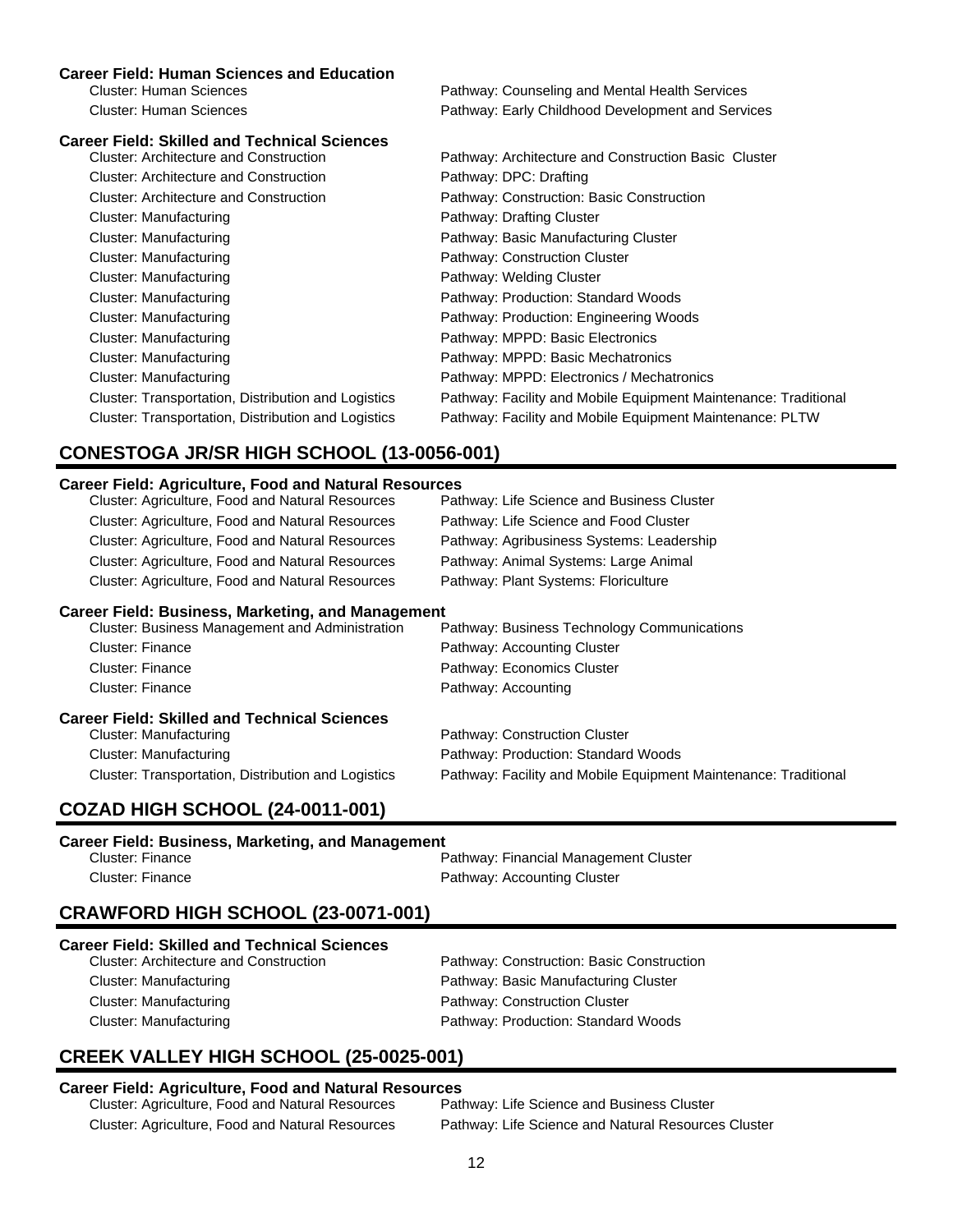Cluster: Agriculture, Food and Natural Resources Pathway: Agribusiness Systems: Leadership Cluster: Agriculture, Food and Natural Resources Pathway: Animal Systems: Veterinary Cluster: Agriculture, Food and Natural Resources Pathway: Animal Systems: Equine

Cluster: Agriculture, Food and Natural Resources Pathway: Natural Resource Systems: Advanced Management

### **Career Field: Business, Marketing, and Management**

Cluster: Business Management and Administration Pathway: Law Cluster Cluster: Finance **Pathway: Financial Management Cluster** Pathway: Financial Management Cluster

### **Career Field: Skilled and Technical Sciences**

| Cluster: Manufacturing | Pathway: Drafting Cluster              |
|------------------------|----------------------------------------|
| Cluster: Manufacturing | Pathway: Production: Standard Woods    |
| Cluster: Manufacturing | Pathway: Production: Engineering Woods |

## **CREIGHTON COMMUNITY HIGH SCH (54-0013-001)**

| <b>Career Field: Agriculture, Food and Natural Resources</b><br>Cluster: Agriculture, Food and Natural Resources<br>Pathway: Life Science and Power Cluster |                                                                     |  |
|-------------------------------------------------------------------------------------------------------------------------------------------------------------|---------------------------------------------------------------------|--|
| Cluster: Agriculture, Food and Natural Resources                                                                                                            | Pathway: Power, Structural and Technical Systems: Structure Systems |  |
| <b>Career Field: Business, Marketing, and Management</b><br>Cluster: Business Management and Administration                                                 | Pathway: Entrepreneurship Cluster                                   |  |
| <b>Cluster: Finance</b>                                                                                                                                     | Pathway: Financial Management Cluster                               |  |
| <b>Cluster: Finance</b>                                                                                                                                     | Pathway: Accounting Cluster                                         |  |
| <b>Career Field: Communication and Information Systems</b>                                                                                                  |                                                                     |  |
| <b>Cluster: Information Technology</b>                                                                                                                      | Pathway: Information Technology Cluster                             |  |
| <b>CRETE HIGH SCHOOL (76-0002-001)</b>                                                                                                                      |                                                                     |  |
| <b>Career Field: Agriculture, Food and Natural Resources</b>                                                                                                |                                                                     |  |
| Cluster: Agriculture, Food and Natural Resources                                                                                                            | Pathway: Life Science and Natural Resources Cluster                 |  |
| Cluster: Agriculture, Food and Natural Resources                                                                                                            | Pathway: Power, Structural and Technical Systems: Metals and Fab    |  |
| <b>Career Field: Business, Marketing, and Management</b>                                                                                                    |                                                                     |  |
| Cluster: Finance                                                                                                                                            | Pathway: Financial Management Cluster                               |  |
| <b>Cluster: Finance</b>                                                                                                                                     | Pathway: Accounting Cluster                                         |  |
| <b>Cluster: Finance</b>                                                                                                                                     | Pathway: Economics Cluster                                          |  |
| <b>Cluster: Finance</b>                                                                                                                                     | Pathway: Accounting                                                 |  |
| <b>Career Field: Human Sciences and Education</b>                                                                                                           |                                                                     |  |
| <b>Cluster: Human Sciences</b>                                                                                                                              | Pathway: Human Sciences Cluster                                     |  |
| <b>Cluster: Human Sciences</b>                                                                                                                              | Pathway: Early Childhood Development and Services                   |  |
| <b>Career Field: Skilled and Technical Sciences</b>                                                                                                         |                                                                     |  |
| <b>Cluster: Architecture and Construction</b>                                                                                                               | Pathway: Architecture and Construction Basic Cluster                |  |
| <b>Cluster: Architecture and Construction</b>                                                                                                               | Pathway: DPC: Drafting                                              |  |
| <b>Cluster: Architecture and Construction</b>                                                                                                               | Pathway: DPC: Basic Drafting                                        |  |
| <b>Cluster: Architecture and Construction</b>                                                                                                               | Pathway: DPC: Fundamental Drafting                                  |  |
| <b>Cluster: Architecture and Construction</b>                                                                                                               | Pathway: Construction: Basic Construction                           |  |
| Cluster: Manufacturing                                                                                                                                      | Pathway: Drafting Cluster                                           |  |

Cluster: Manufacturing example and the Pathway: Basic Manufacturing Cluster

Cluster: Manufacturing example and the Pathway: Production: Standard Woods Cluster: Manufacturing example and the Pathway: Production: Engineering Woods Cluster: Manufacturing **Pathway: Production: Standard Welding** 

Cluster: Manufacturing example and pathway: Construction Cluster Cluster: Manufacturing **Pathway: Welding Cluster** Pathway: Welding Cluster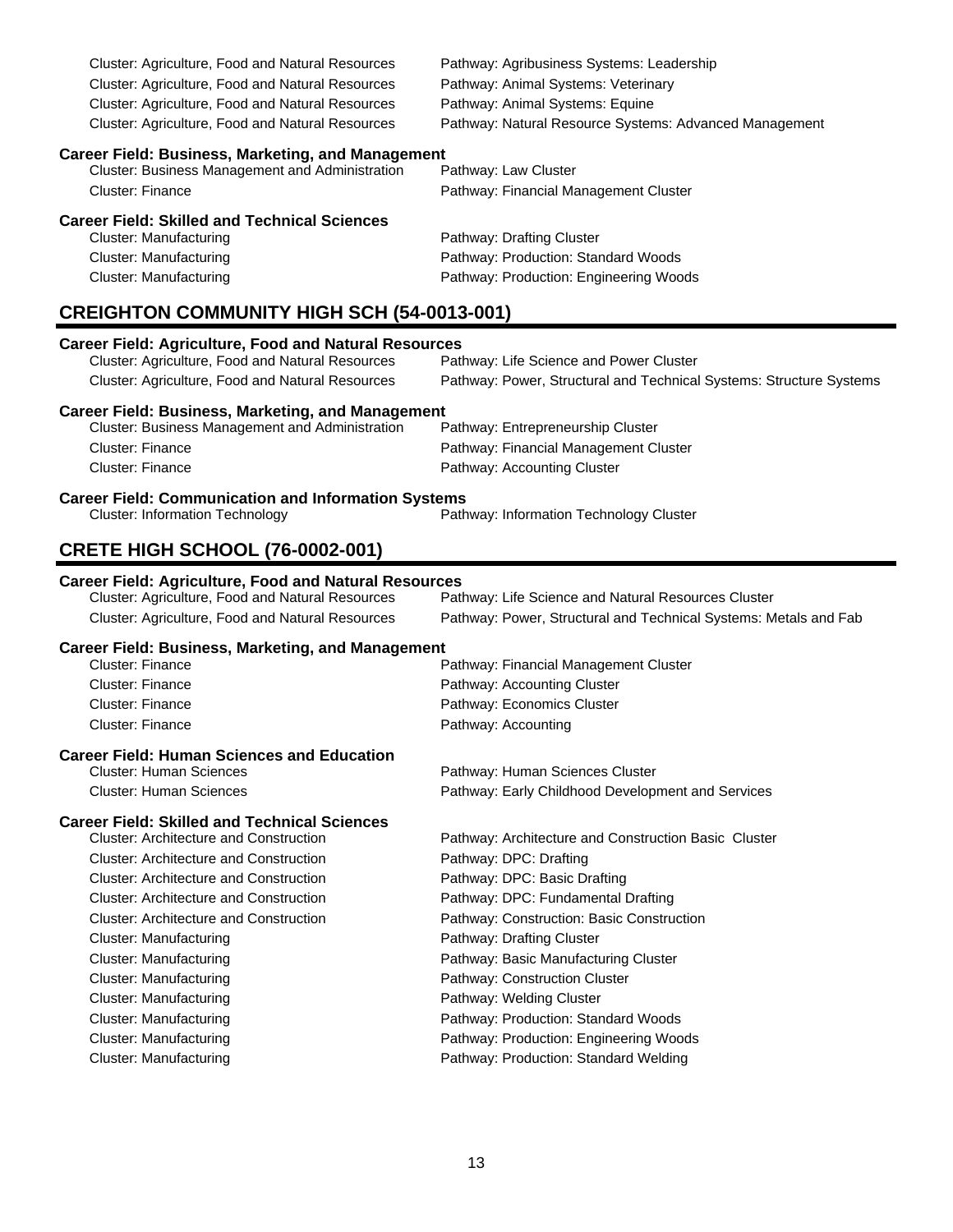# **CROFTON HIGH SCHOOL (54-0096-001)**

# **Career Field: Agriculture, Food and Natural Resources**

Cluster: Agriculture, Food and Natural Resources

Cluster: Agriculture, Food and Natural Resources Pathway: Life Science and Natural Resources Cluster

# **CROSS COUNTY HIGH SCHOOL (72-0015-004)**

| <b>Career Field: Business, Marketing, and Management</b>                      |                                        |
|-------------------------------------------------------------------------------|----------------------------------------|
| Cluster: Business Management and Administration                               | Pathway: Law Cluster                   |
| Cluster: Finance                                                              | Pathway: Financial Management Cluster  |
| Cluster: Finance                                                              | Pathway: Accounting Cluster            |
| <b>Career Field: Skilled and Technical Sciences</b><br>Cluster: Manufacturing | Pathway: Basic Manufacturing Cluster   |
| Cluster: Manufacturing                                                        | Pathway: Construction Cluster          |
| Cluster: Manufacturing                                                        | Pathway: Production: Standard Woods    |
| Cluster: Manufacturing                                                        | Pathway: Production: Engineering Woods |
|                                                                               |                                        |

## **DAVID CITY SECONDARY SCHOOL (12-0056-001)**

### **Career Field: Agriculture, Food and Natural Resources**

| Cluster: Agriculture, Food and Natural Resources           | Pathway: Life Science and Business Cluster             |
|------------------------------------------------------------|--------------------------------------------------------|
| Cluster: Agriculture, Food and Natural Resources           | Pathway: Life Science and Natural Resources Cluster    |
| Cluster: Agriculture, Food and Natural Resources           | Pathway: Animal Systems: Companion Animal              |
| Cluster: Agriculture, Food and Natural Resources           | Pathway: Plant Systems: Nursery and Landscape          |
| Cluster: Agriculture, Food and Natural Resources           | Pathway: Plant Systems: Floriculture                   |
| <b>Career Field: Business, Marketing, and Management</b>   |                                                        |
| Cluster: Business Management and Administration            | Pathway: Law Cluster                                   |
| Cluster: Business Management and Administration            | Pathway: Entrepreneurship Cluster                      |
| Cluster: Business Management and Administration            | Pathway: Business Technology Applications              |
| <b>Cluster: Finance</b>                                    | Pathway: Financial Management Cluster                  |
| Cluster: Finance                                           | Pathway: Accounting Cluster                            |
| <b>Cluster: Marketing</b>                                  | Pathway: Marketing, Entrepreneurship Cluster           |
| <b>Career Field: Communication and Information Systems</b> |                                                        |
| <b>Cluster: Information Technology</b>                     | Pathway: Information Technology Cluster                |
| <b>Career Field: Human Sciences and Education</b>          |                                                        |
| <b>Cluster: Human Sciences</b>                             | Pathway: Human Food, Development, and Behavior Cluster |
| <b>Cluster: Human Sciences</b>                             | Pathway: Early Childhood Development and Services      |
| <b>Career Field: Skilled and Technical Sciences</b>        |                                                        |
| <b>Cluster: Architecture and Construction</b>              | Pathway: Construction: Basic Construction              |
| DECHLED HIGH COHOOL (OF ANCO ANA)                          |                                                        |

## **DESHLER HIGH SCHOOL (85-0060-001)**

| Career Field: Business, Marketing, and Management      |                                       |
|--------------------------------------------------------|---------------------------------------|
| <b>Cluster: Business Management and Administration</b> | Pathway: Law Cluster                  |
| Cluster: Finance                                       | Pathway: Financial Management Cluster |
| Cluster: Finance                                       | Pathway: Economics Cluster            |

# **DILLER-ODELL SECONDARY SCHOOL (34-0100-001)**

### **Career Field: Business, Marketing, and Management**

| <b>Cluster: Business Management and Administration</b> | Pathway: Entrepreneurship Cluster |
|--------------------------------------------------------|-----------------------------------|
| <b>Cluster: Business Management and Administration</b> | Pathway: Academy Cluster          |
| Cluster: Finance                                       | Pathway: Accounting Cluster       |
| <b>Cluster: Finance</b>                                | Pathway: Economics Cluster        |
| Cluster: Finance                                       | Pathway: Accounting               |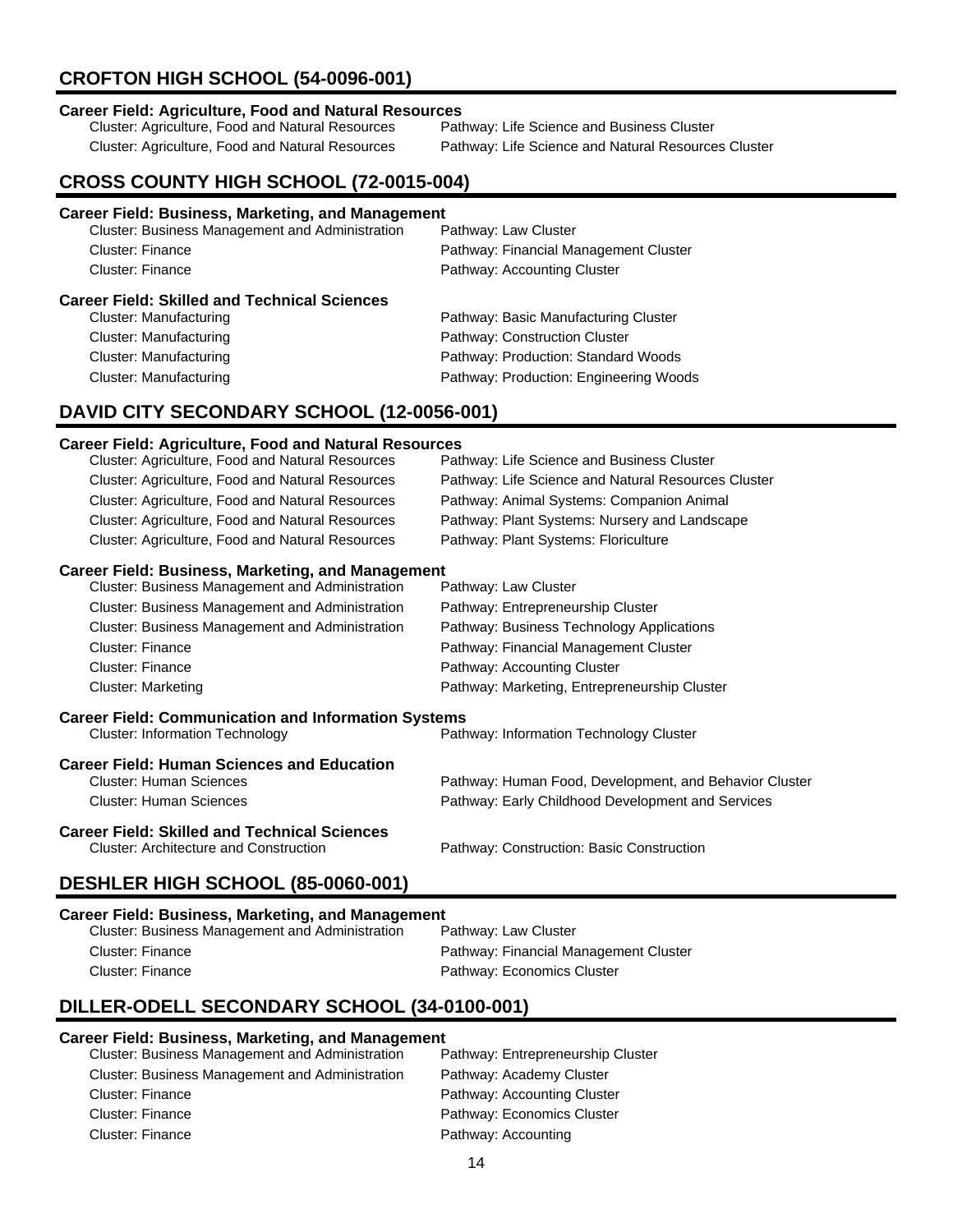# **DONIPHAN-TRUMBULL SECONDARY (40-0126-001)**

### **Career Field: Business, Marketing, and Management** Cluster: Business Management and Administration Cluster: Finance Pathway: Financial Management Cluster Cluster: Finance **Pathway: Accounting Cluster** Pathway: Accounting Cluster **Career Field: Skilled and Technical Sciences** Cluster: Architecture and Construction Pathway: DPC: Drafting Cluster: Manufacturing **Pathway: Drafting Cluster** Pathway: Drafting Cluster Cluster: Manufacturing Pathway: Basic Manufacturing Cluster Cluster: Manufacturing example and the Pathway: Welding Cluster

# **DORCHESTER HIGH SCHOOL (76-0044-001)**

| Career Field: Business, Marketing, and Management   |                                       |
|-----------------------------------------------------|---------------------------------------|
| Cluster: Finance                                    | Pathway: Financial Management Cluster |
| Cluster: Finance                                    | Pathway: Accounting Cluster           |
| <b>Career Field: Skilled and Technical Sciences</b> |                                       |
| Cluster: Manufacturing                              | Pathway: Drafting Cluster             |
| Cluster: Manufacturing                              | Pathway: Basic Manufacturing Cluster  |

Cluster: Manufacturing Pathway: Production: Standard Welding

Cluster: Manufacturing Pathway: Welding Cluster

# **DOUGLAS CO WEST HIGH SCHOOL (28-0015-001)**

### **Career Field: Business, Marketing, and Management**

| <b>Cluster: Finance</b>                             | Pathway: Accounting Cluster            |
|-----------------------------------------------------|----------------------------------------|
| <b>Cluster: Finance</b>                             | Pathway: Economics Cluster             |
| Cluster: Finance                                    | Pathway: Accounting                    |
| <b>Career Field: Skilled and Technical Sciences</b> |                                        |
| Cluster: Manufacturing                              | Pathway: Basic Manufacturing Cluster   |
| Cluster: Manufacturing                              | Pathway: Production: Standard Woods    |
| Cluster: Manufacturing                              | Pathway: Production: Engineering Woods |

# **DUNDY CO STRATTON HIGH SCHOOL (29-0117-001)**

# **Career Field: Agriculture, Food and Natural Resources**

| Cluster: Agriculture, Food and Natural Resources | Pathway: Life Science and Natural Resources Cluster |
|--------------------------------------------------|-----------------------------------------------------|
| Cluster: Agriculture, Food and Natural Resources | Pathway: Plant Systems: Nursery and Landscape       |

### **Career Field: Business, Marketing, and Management**

| Cluster: Business Management and Administration | Pathway: Accounting Cluster               |
|-------------------------------------------------|-------------------------------------------|
| Cluster: Business Management and Administration | Pathway: Business Technology Applications |
| Cluster: Finance                                | Pathway: Financial Management Cluster     |
| Cluster: Finance                                | Pathway: Accounting Cluster               |
|                                                 |                                           |

# **Career Field: Communication and Information Systems**<br>Cluster: Arts, A/V Technology and Communications Pathway: Digital Design (Visual Arts)

Cluster: Arts, A/V Technology and Communications Cluster: Information Technology Pathway: Information Technology Cluster

# **HIGH SCHOOL AT BRAINARD (12-0502-001)**

### **Career Field: Agriculture, Food and Natural Resources**

Cluster: Agriculture, Food and Natural Resources Pathway: Life Science and Power Cluster Cluster: Agriculture, Food and Natural Resources Pathway: Agribusiness Systems: Leadership

Cluster: Agriculture, Food and Natural Resources Pathway: Life Science and Business Cluster Cluster: Agriculture, Food and Natural Resources Pathway: Life Science and Natural Resources Cluster Cluster: Agriculture, Food and Natural Resources Pathway: Power, Structural and Technical Systems: Power and Tech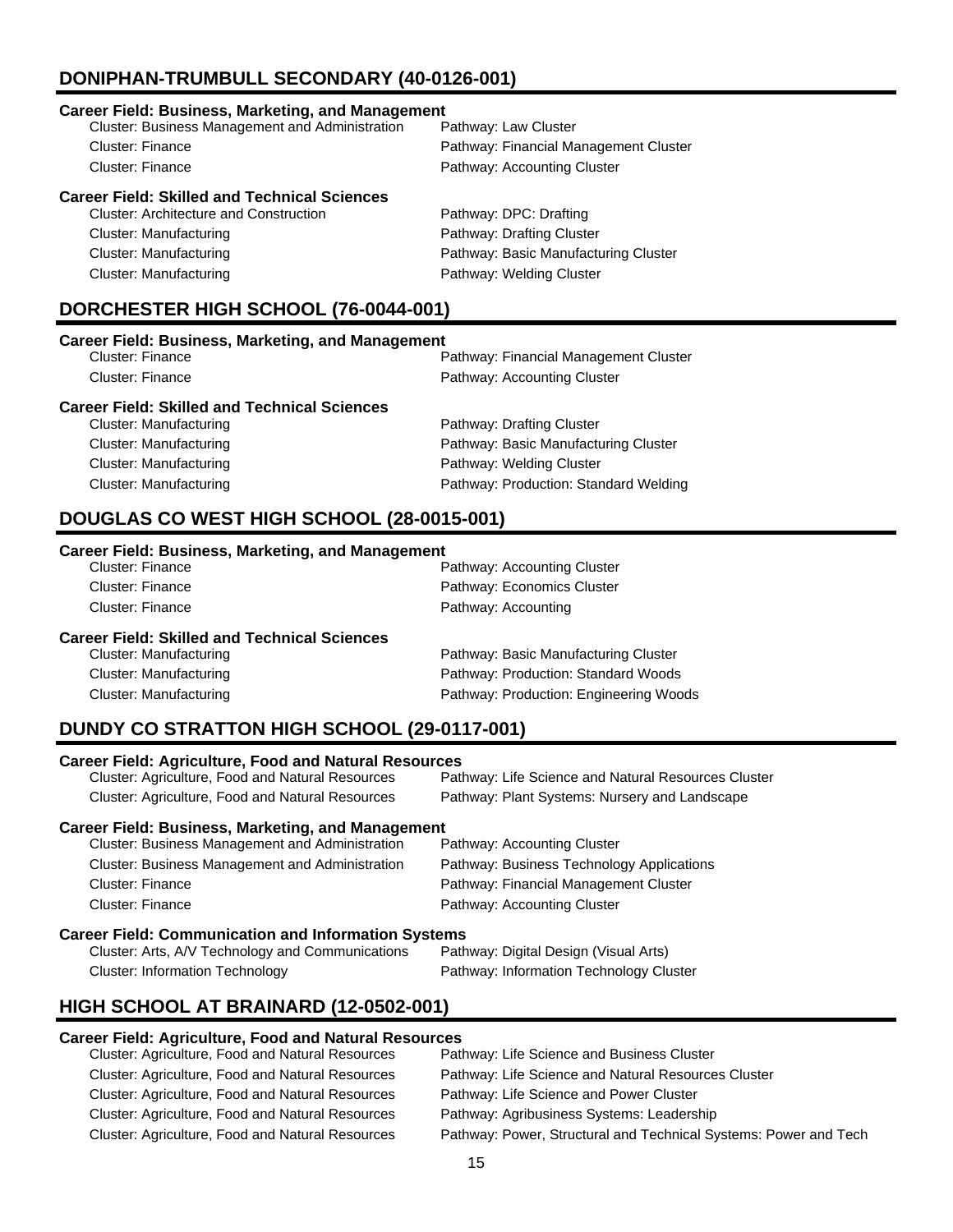Cluster: Agriculture, Food and Natural Resources Pathway: Power, Structural and Technical Systems: Structure Systems Cluster: Agriculture, Food and Natural Resources Pathway: Power, Structural and Technical Systems: Metals and Fab

### **Career Field: Business, Marketing, and Management**

| <b>Cluster: Business Management and Administration</b> | Pathway: Accounting Cluster                            |
|--------------------------------------------------------|--------------------------------------------------------|
| Cluster: Business Management and Administration        | Pathway: Law Cluster                                   |
| Cluster: Business Management and Administration        | Pathway: Business Technology Communications            |
| Cluster: Finance                                       | Pathway: Accounting Cluster                            |
| <b>Cluster: Finance</b>                                | Pathway: Economics Cluster                             |
| Cluster: Finance                                       | Pathway: Accounting                                    |
| <b>Career Field: Human Sciences and Education</b>      |                                                        |
| Cluster: Human Sciences                                | Pathway: Human Food, Development, and Behavior Cluster |
| <b>Cluster: Human Sciences</b>                         | Pathway: Counseling and Mental Health Services         |
| <b>Cluster: Human Sciences</b>                         | Pathway: Early Childhood Development and Services      |
|                                                        |                                                        |

## **ELBA SECONDARY SCHOOL (47-0103-001)**

# **Career Field: Agriculture, Food and Natural Resources**

Pathway: Power, Structural and Technical Systems: Metals and Fab

## **ELGIN HIGH SCHOOL (02-0018-001)**

### **Career Field: Agriculture, Food and Natural Resources**

| Cluster: Agriculture, Food and Natural Resources                             | Pathway: Life Science and Power Cluster                          |
|------------------------------------------------------------------------------|------------------------------------------------------------------|
| Cluster: Agriculture, Food and Natural Resources                             | Pathway: Life Science and Metals Cluster                         |
| <b>Cluster: Agriculture, Food and Natural Resources</b>                      | Pathway: Life Science and Sales Cluster                          |
| Cluster: Agriculture, Food and Natural Resources                             | Pathway: Plant Systems: Agronomy                                 |
| Cluster: Agriculture, Food and Natural Resources                             | Pathway: Power, Structural and Technical Systems: Metals and Fab |
| <b>Career Field: Business, Marketing, and Management</b><br>Cluetor: Einanco | <b>Dothway: Einangial Management Clueter</b>                     |

| Cluster: Finance | Pathway: Financial Management Cluster |
|------------------|---------------------------------------|
| Cluster: Finance | Pathway: Accounting Cluster           |
| Cluster: Finance | Pathway: Economics Cluster            |
| Cluster: Finance | Pathway: Accounting                   |

## **ELKHORN HIGH SCHOOL (28-0010-001)**

| <b>Career Field: Business, Marketing, and Management</b> |                                           |
|----------------------------------------------------------|-------------------------------------------|
| Cluster: Finance                                         | Pathway: Financial Management Cluster     |
| Cluster: Finance                                         | Pathway: Accounting Cluster               |
| <b>Cluster: Finance</b>                                  | Pathway: Economics Cluster                |
| Cluster: Finance                                         | Pathway: Accounting                       |
| <b>Cluster: Marketing</b>                                | Pathway: Marketing Cluster                |
| <b>Career Field: Health Sciences</b>                     |                                           |
| <b>Cluster: Health Sciences</b>                          | Pathway: Health Sciences II Cluster       |
| <b>Cluster: Health Sciences</b>                          | Pathway: Therapeutic Services: Diatetics  |
| <b>Career Field: Human Sciences and Education</b>        |                                           |
| Cluster: Education and Training                          | Pathway: Teaching Cluster                 |
| <b>Career Field: Skilled and Technical Sciences</b>      |                                           |
| Cluster: Architecture and Construction                   | Pathway: DPC: Fundamental Drafting        |
| Cluster: Architecture and Construction                   | Pathway: DPC: FCS Drafting                |
| Cluster: Architecture and Construction                   | Pathway: Construction: Basic Construction |
| Cluster: Manufacturing                                   | Pathway: Construction Cluster             |
| Cluster: Manufacturing                                   | Pathway: Production: Standard Woods       |
| Cluster: Manufacturing                                   | Pathway: Production: Engineering Woods    |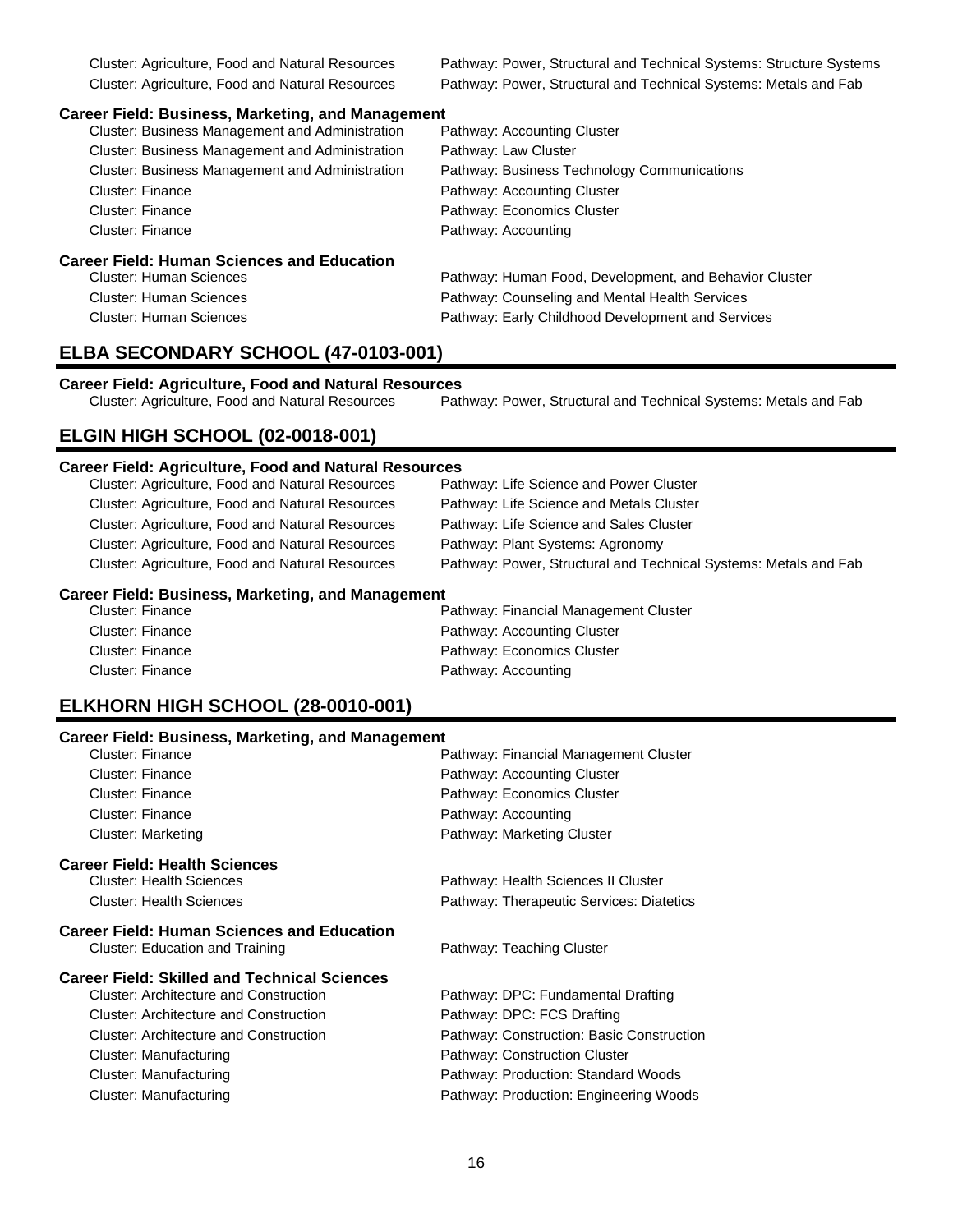# **ELKHORN SOUTH HIGH SCHOOL (28-0010-011)**

### **Career Field: Business, Marketing, and Management**

| Cluster: Finance                                    | Pathway: Financial Management Cluster     |
|-----------------------------------------------------|-------------------------------------------|
| Cluster: Finance                                    | Pathway: Accounting Cluster               |
| Cluster: Finance                                    | Pathway: Economics Cluster                |
| Cluster: Finance                                    | Pathway: Accounting                       |
| <b>Cluster: Marketing</b>                           | Pathway: Marketing Cluster                |
| <b>Career Field: Health Sciences</b>                |                                           |
| <b>Cluster: Health Sciences</b>                     | Pathway: Health Sciences II Cluster       |
| <b>Cluster: Health Sciences</b>                     | Pathway: Therapeutic Services: Diatetics  |
| <b>Career Field: Human Sciences and Education</b>   |                                           |
| Cluster: Education and Training                     | Pathway: Teaching Cluster                 |
| <b>Career Field: Skilled and Technical Sciences</b> |                                           |
| <b>Cluster: Architecture and Construction</b>       | Pathway: DPC: Fundamental Drafting        |
| Cluster: Architecture and Construction              | Pathway: DPC: FCS Drafting                |
| Cluster: Architecture and Construction              | Pathway: Construction: Basic Construction |
| Cluster: Manufacturing                              | Pathway: Construction Cluster             |
| <b>Cluster: Manufacturing</b>                       | Pathway: Production: Standard Woods       |
| Cluster: Manufacturing                              | Pathway: Production: Engineering Woods    |

# **ELKHORN VALLEY HIGH SCHOOL (59-0080-001)**

| <b>Career Field: Business, Marketing, and Management</b><br>Cluster: Business Management and Administration | Pathway: Business Technology Applications              |  |
|-------------------------------------------------------------------------------------------------------------|--------------------------------------------------------|--|
| <b>Cluster: Finance</b>                                                                                     | Pathway: Financial Management Cluster                  |  |
| <b>Cluster: Finance</b>                                                                                     | Pathway: Accounting Cluster                            |  |
| <b>Career Field: Communication and Information Systems</b>                                                  |                                                        |  |
| <b>Cluster: Information Technology</b>                                                                      | Pathway: Information Technology Cluster                |  |
| <b>Career Field: Health Sciences</b>                                                                        |                                                        |  |
| <b>Cluster: Health Sciences</b>                                                                             | Pathway: Health Sciences Cluster                       |  |
| <b>Cluster: Health Sciences</b>                                                                             | Pathway: Health Sciences II Cluster                    |  |
| <b>Cluster: Health Sciences</b>                                                                             | Pathway: Therapeutic Services: CNA                     |  |
| <b>Cluster: Health Sciences</b>                                                                             | Pathway: Therapeutic Services: Med Aide                |  |
| <b>Cluster: Health Sciences</b>                                                                             | Pathway: Therapeutic Services: Diatetics               |  |
| <b>Career Field: Human Sciences and Education</b>                                                           |                                                        |  |
| <b>Cluster: Human Sciences</b>                                                                              | Pathway: Human Sciences Cluster                        |  |
| <b>Cluster: Human Sciences</b>                                                                              | Pathway: Human Food, Development, and Behavior Cluster |  |
| <b>Cluster: Human Sciences</b>                                                                              | Pathway: Early Childhood Development and Services      |  |
| <b>Career Field: Skilled and Technical Sciences</b>                                                         |                                                        |  |
| <b>Cluster: Architecture and Construction</b>                                                               | Pathway: DPC: Basic Drafting                           |  |
| <b>Cluster: Manufacturing</b>                                                                               | Pathway: Production: Standard Woods                    |  |
| ELM CREEK HIGH SCHOOL (10-0009-001)                                                                         |                                                        |  |
| <b>Career Field: Health Sciences</b>                                                                        |                                                        |  |
| <b>Cluster: Health Sciences</b>                                                                             | Pathway: Health Sciences II Cluster                    |  |
| <b>Cluster: Health Sciences</b>                                                                             | Pathway: Therapeutic Services: Diatetics               |  |
| <b>Career Field: Human Sciences and Education</b>                                                           |                                                        |  |
| <b>Cluster: Human Sciences</b>                                                                              | Pathway: Human Food, Development, and Behavior Cluster |  |
| <b>Cluster: Human Sciences</b>                                                                              | Pathway: Counseling and Mental Health Services         |  |
| <b>Career Field: Skilled and Technical Sciences</b>                                                         |                                                        |  |
| <b>Cluster: Architecture and Construction</b>                                                               | Pathway: Architecture and Construction Basic Cluster   |  |
|                                                                                                             | 17                                                     |  |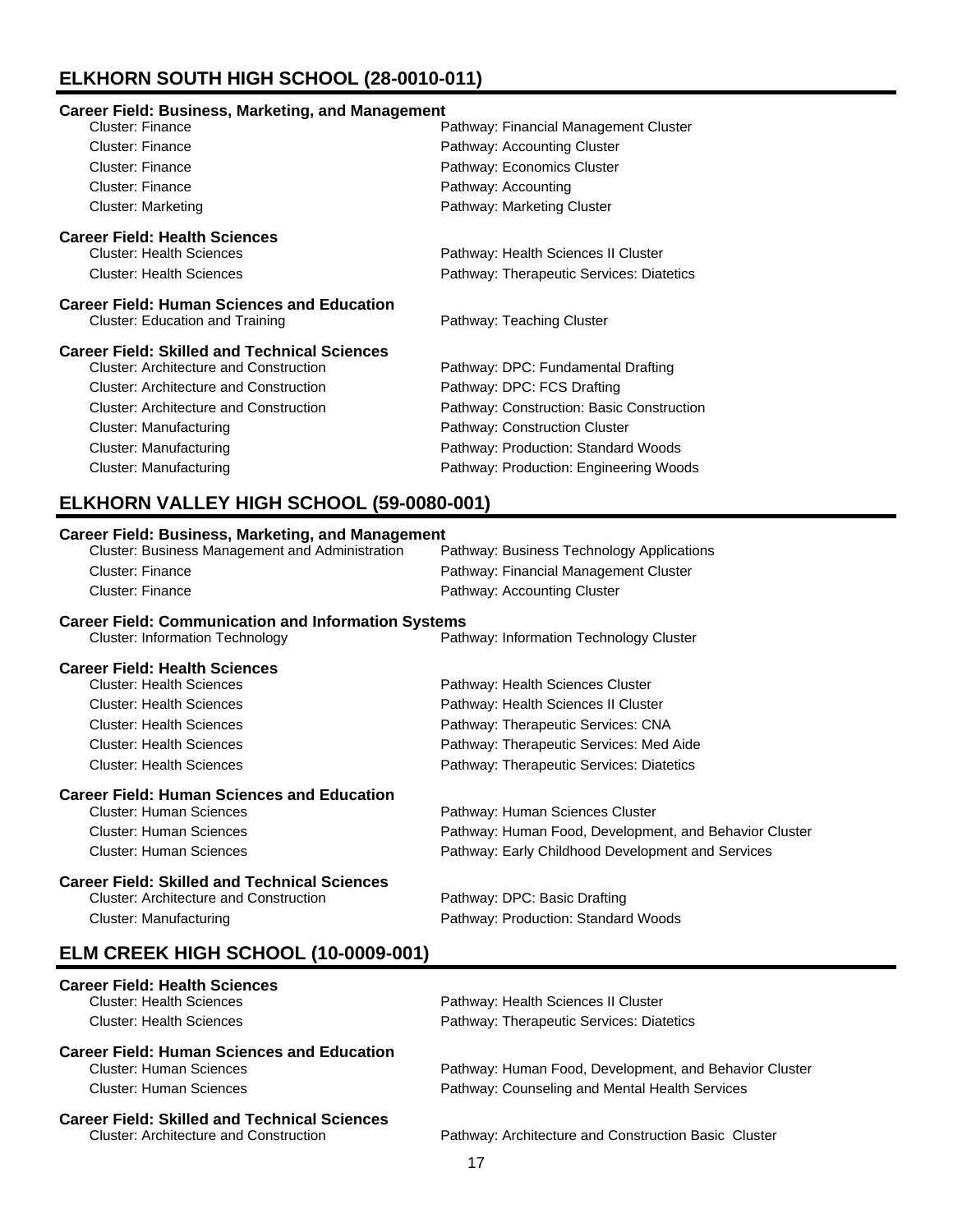| <b>Cluster: Architecture and Construction</b> | Pathway: DPC: Drafting                    |
|-----------------------------------------------|-------------------------------------------|
| <b>Cluster: Architecture and Construction</b> | Pathway: Construction: Basic Construction |
| <b>Cluster: Manufacturing</b>                 | Pathway: Drafting Cluster                 |
| Cluster: Manufacturing                        | Pathway: Basic Manufacturing Cluster      |
| Cluster: Manufacturing                        | Pathway: Construction Cluster             |
| Cluster: Manufacturing                        | Pathway: Welding Cluster                  |
| Cluster: Manufacturing                        | Pathway: Production: Standard Woods       |
| Cluster: Manufacturing                        | Pathway: Production: Engineering Woods    |
| Cluster: Manufacturing                        | Pathway: Production: Standard Welding     |

# **ELMWOOD-MURDOCK JR/SR HIGH SCH (13-0097-001)**

### **Career Field: Business, Marketing, and Management**

| <b>Cluster: Business Management and Administration</b> | Pathway: Academy Cluster              |
|--------------------------------------------------------|---------------------------------------|
| Cluster: Business Management and Administration        | Pathway: Academy                      |
| Cluster: Finance                                       | Pathway: Financial Management Cluster |
| Cluster: Finance                                       | Pathway: Accounting Cluster           |
|                                                        |                                       |

### **Career Field: Communication and Information Systems**

Cluster: Information Technology Pathway: Information Technology Cluster

## **EMERSON-HUBBARD HIGH SCHOOL (26-0561-001)**

| <b>Career Field: Agriculture, Food and Natural Resources</b> |                                                      |
|--------------------------------------------------------------|------------------------------------------------------|
| <b>Cluster: Agriculture, Food and Natural Resources</b>      | Pathway: Animal Systems: Biotechnology               |
| <b>Career Field: Business, Marketing, and Management</b>     |                                                      |
| <b>Cluster: Business Management and Administration</b>       | Pathway: Law Cluster                                 |
| <b>Cluster: Finance</b>                                      | Pathway: Accounting Cluster                          |
| Cluster: Finance                                             | Pathway: Economics Cluster                           |
| Cluster: Finance                                             | Pathway: Accounting                                  |
| <b>Career Field: Communication and Information Systems</b>   |                                                      |
| <b>Cluster: Information Technology</b>                       | Pathway: Information Technology Cluster              |
| <b>Career Field: Skilled and Technical Sciences</b>          |                                                      |
| <b>Cluster: Architecture and Construction</b>                | Pathway: Architecture and Construction Basic Cluster |
| Cluster: Manufacturing                                       | Pathway: Drafting Cluster                            |
| Cluster: Manufacturing                                       | Pathway: Construction Cluster                        |

# **EUSTIS-FARNAM HIGH SCHOOL (32-0095-001)**

### **Career Field: Agriculture, Food and Natural Resources**

| Cluster: Agriculture, Food and Natural Resources | Pathway: Life Science and Business Cluster |
|--------------------------------------------------|--------------------------------------------|
| Cluster: Agriculture, Food and Natural Resources | Pathway: Life Science and Food Cluster     |

**Career Field: Business, Marketing, and Management**<br>Cluster: Finance

Pathway: Financial Management Cluster Cluster: Finance **Pathway: Economics Cluster** 

## **EWING HIGH SCHOOL (45-0029-001)**

| <b>Career Field: Agriculture, Food and Natural Resources</b> |                                                                  |
|--------------------------------------------------------------|------------------------------------------------------------------|
| Cluster: Agriculture, Food and Natural Resources             | Pathway: Power, Structural and Technical Systems: Metals and Fab |

### **Career Field: Health Sciences**

Cluster: Health Sciences Pathway: Health Sciences Cluster

# **FAIRBURY JR-SR HIGH SCHOOL (48-0008-001)**

# **Career Field: Agriculture, Food and Natural Resources**

Pathway: Power, Structural and Technical Systems: Metals and Fab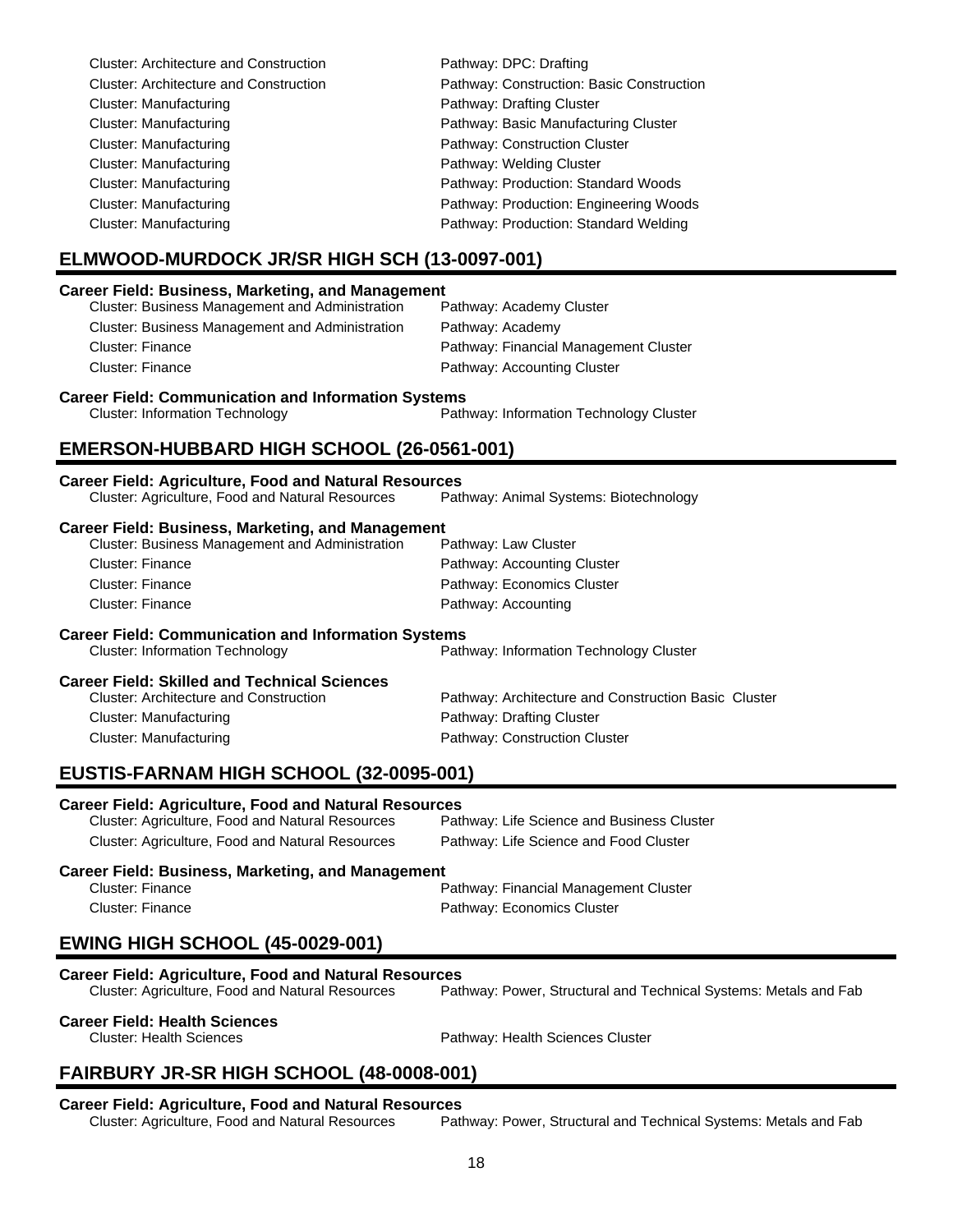### **Career Field: Business, Marketing, and Management**

Cluster: Business Management and Administration Pathway: Management Cluster

### **Career Field: Skilled and Technical Sciences**

Cluster: Manufacturing Pathway: Production: Standard Welding

## **FALLS CITY SENIOR HIGH (74-0056-001)**

### **Career Field: Agriculture, Food and Natural Resources**

| Cluster: Agriculture, Food and Natural Resources | Pathway: Agribusiness Systems: Leadership                           |
|--------------------------------------------------|---------------------------------------------------------------------|
| Cluster: Agriculture, Food and Natural Resources | Pathway: Animal Systems: Companion Animal                           |
| Cluster: Agriculture, Food and Natural Resources | Pathway: Animal Systems: Large Animal                               |
| Cluster: Agriculture, Food and Natural Resources | Pathway: Power, Structural and Technical Systems: Power and Tech    |
| Cluster: Agriculture, Food and Natural Resources | Pathway: Power, Structural and Technical Systems: Structure Systems |
| Cluster: Agriculture, Food and Natural Resources | Pathway: Power, Structural and Technical Systems: Metals and Fab    |

### **Career Field: Business, Marketing, and Management**

| Cluster: Finance                | Pathway: Financial Management Cluster |  |
|---------------------------------|---------------------------------------|--|
| Cluster: Finance                | Pathway: Accounting Cluster           |  |
| Career Field: Health Sciences   |                                       |  |
| <b>Cluster: Health Sciences</b> | Pathway: Health Sciences Cluster      |  |

### **Career Field: Skilled and Technical Sciences**

| Cluster: Manufacturing | Pathway: Basic Manufacturing Cluster   |
|------------------------|----------------------------------------|
| Cluster: Manufacturing | Pathway: Production: Standard Woods    |
| Cluster: Manufacturing | Pathway: Production: Engineering Woods |
| Cluster: Manufacturing | Pathway: Production: Standard Welding  |

## **FILLMORE CENTRAL HIGH SCHOOL (30-0025-001)**

### **Career Field: Agriculture, Food and Natural Resources**

| Cluster: Agriculture, Food and Natural Resources | Pathway: Life Science and Business Cluster                       |
|--------------------------------------------------|------------------------------------------------------------------|
| Cluster: Agriculture, Food and Natural Resources | Pathway: Life Science and Natural Resources Cluster              |
| Cluster: Agriculture, Food and Natural Resources | Pathway: Life Science and Power Cluster                          |
| Cluster: Agriculture, Food and Natural Resources | Pathway: Animal Systems: Companion Animal                        |
| Cluster: Agriculture, Food and Natural Resources | Pathway: Power, Structural and Technical Systems: Metals and Fab |
|                                                  |                                                                  |

### **Career Field: Business, Marketing, and Management**

| Cluster: Finance | Pathway: Financial Management Cluster |
|------------------|---------------------------------------|
| Cluster: Finance | Pathway: Accounting Cluster           |
| Cluster: Finance | Pathway: Economics Cluster            |
| Cluster: Finance | Pathway: Accounting                   |
|                  |                                       |

# **Career Field: Human Sciences and Education**

Cluster: Human Sciences Pathway: Early Childhood Development and Services

## **FORT CALHOUN HIGH SCHOOL (89-0003-001)**

### **Career Field: Business, Marketing, and Management**

| <b>Career Field: Skilled and Technical Sciences</b> |                                             |
|-----------------------------------------------------|---------------------------------------------|
| Cluster: Business Management and Administration     | Pathway: Business Technology Applications   |
| Cluster: Business Management and Administration     | Pathway: Business Technology Communications |

Cluster: Manufacturing **Pathway: Construction Cluster** Cluster: Manufacturing example and the Pathway: PLTW Woods Cluster

# **FRANKLIN SECONDARY SCHOOL (31-0506-001)**

# **Career Field: Agriculture, Food and Natural Resources**

Cluster: Agriculture, Food and Natural Resources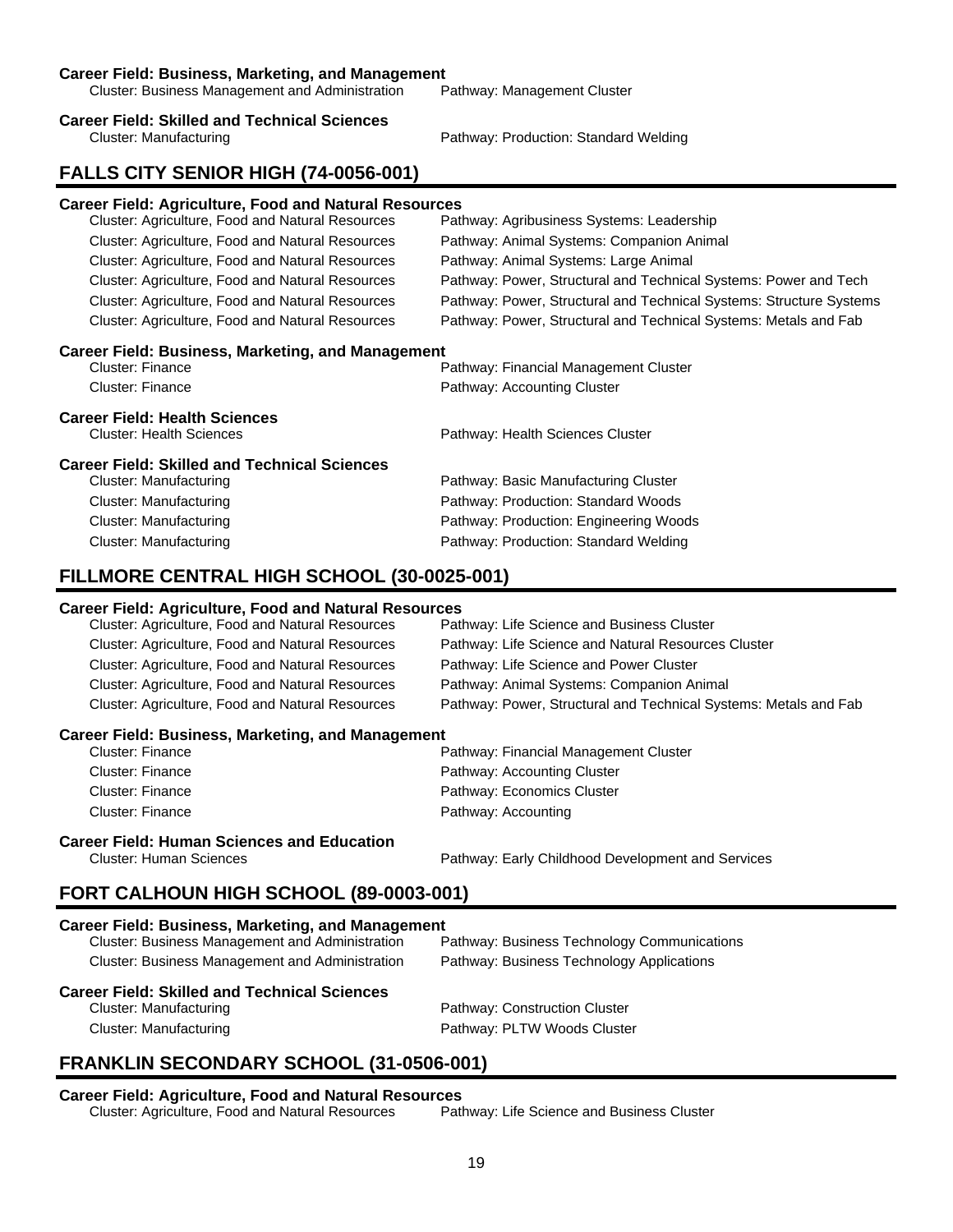### **Career Field: Business, Marketing, and Management**

| Cluster: Finance | Pathway: Financial Management Cluster |
|------------------|---------------------------------------|
| Cluster: Finance | Pathway: Accounting Cluster           |
| Cluster: Finance | Pathway: Economics Cluster            |
| Cluster: Finance | Pathway: Accounting                   |
|                  |                                       |

## **FREEMAN HIGH SCHOOL (34-0034-001)**

### **Career Field: Agriculture, Food and Natural Resources**

| Cluster: Agriculture, Food and Natural Resources | Pathway: Life Science and Natural Resources Cluster              |
|--------------------------------------------------|------------------------------------------------------------------|
| Cluster: Agriculture, Food and Natural Resources | Pathway: Life Science and Metals Cluster                         |
| Cluster: Agriculture, Food and Natural Resources | Pathway: Animal Systems: Large Animal                            |
| Cluster: Agriculture, Food and Natural Resources | Pathway: Plant Systems: Nursery and Landscape                    |
| Cluster: Agriculture, Food and Natural Resources | Pathway: Natural Resource Systems: Wildlife Management           |
| Cluster: Agriculture, Food and Natural Resources | Pathway: Power, Structural and Technical Systems: Metals and Fab |
|                                                  |                                                                  |

### **Career Field: Business, Marketing, and Management**

| <b>Cluster: Business Management and Administration</b> | Pathway: Accounting Cluster               |
|--------------------------------------------------------|-------------------------------------------|
| <b>Cluster: Business Management and Administration</b> | Pathway: Law Cluster                      |
| <b>Cluster: Business Management and Administration</b> | Pathway: Academy                          |
| <b>Cluster: Business Management and Administration</b> | Pathway: Business Technology Applications |
| <b>Cluster: Finance</b>                                | Pathway: Accounting Cluster               |
| <b>Cluster: Finance</b>                                | Pathway: Economics Cluster                |
| <b>Cluster: Finance</b>                                | Pathway: Accounting                       |
|                                                        |                                           |

### **Career Field: Communication and Information Systems**

| <b>Cluster: Information Technology</b> | Pathway: Information Technology Cluster |
|----------------------------------------|-----------------------------------------|
| Cluster: Information Technology        | Pathway: Web and Digital Communications |

# **FREMONT SENIOR HIGH SCHOOL (27-0001-001)**

### **Career Field: Business, Marketing, and Management**

| Cluster: Business Management and Administration            | Pathway: Accounting Cluster                               |
|------------------------------------------------------------|-----------------------------------------------------------|
| Cluster: Business Management and Administration            | Pathway: Law Cluster                                      |
| Cluster: Business Management and Administration            | Pathway: Management Cluster                               |
| Cluster: Business Management and Administration            | Pathway: Entrepreneurship Cluster                         |
| Cluster: Business Management and Administration            | Pathway: Accounting                                       |
| Cluster: Business Management and Administration            | Pathway: Business Technology Communications               |
| Cluster: Business Management and Administration            | Pathway: Business Technology Applications                 |
| <b>Cluster: Finance</b>                                    | Pathway: Financial Management Cluster                     |
| <b>Cluster: Finance</b>                                    | Pathway: Accounting Cluster                               |
| <b>Cluster: Finance</b>                                    | Pathway: Economics Cluster                                |
| <b>Cluster: Finance</b>                                    | Pathway: Accounting                                       |
| Cluster: Hospitality and Tourism                           | Pathway: Restaurants, Food and Beverage Services Culinary |
| <b>Cluster: Marketing</b>                                  | Pathway: Marketing, Entrepreneurship Cluster              |
| <b>Career Field: Communication and Information Systems</b> |                                                           |
| <b>Cluster: Information Technology</b>                     | Pathway: Information Technology Cluster                   |
| <b>Career Field: Human Sciences and Education</b>          |                                                           |
| <b>Cluster: Education and Training</b>                     | Pathway: Early Childhood Cluster                          |
| <b>Cluster: Human Sciences</b>                             | Pathway: Early Childhood Development and Services         |
| <b>Career Field: Skilled and Technical Sciences</b>        |                                                           |
| <b>Cluster: Architecture and Construction</b>              | Pathway: Architecture and Construction Basic Cluster      |
| <b>Cluster: Architecture and Construction</b>              |                                                           |
|                                                            | Pathway: DPC: Drafting                                    |
| <b>Cluster: Architecture and Construction</b>              | Pathway: Construction: Basic Construction                 |
| <b>Cluster: Manufacturing</b>                              | Pathway: Drafting Cluster                                 |
| <b>Cluster: Manufacturing</b>                              | Pathway: Construction Cluster                             |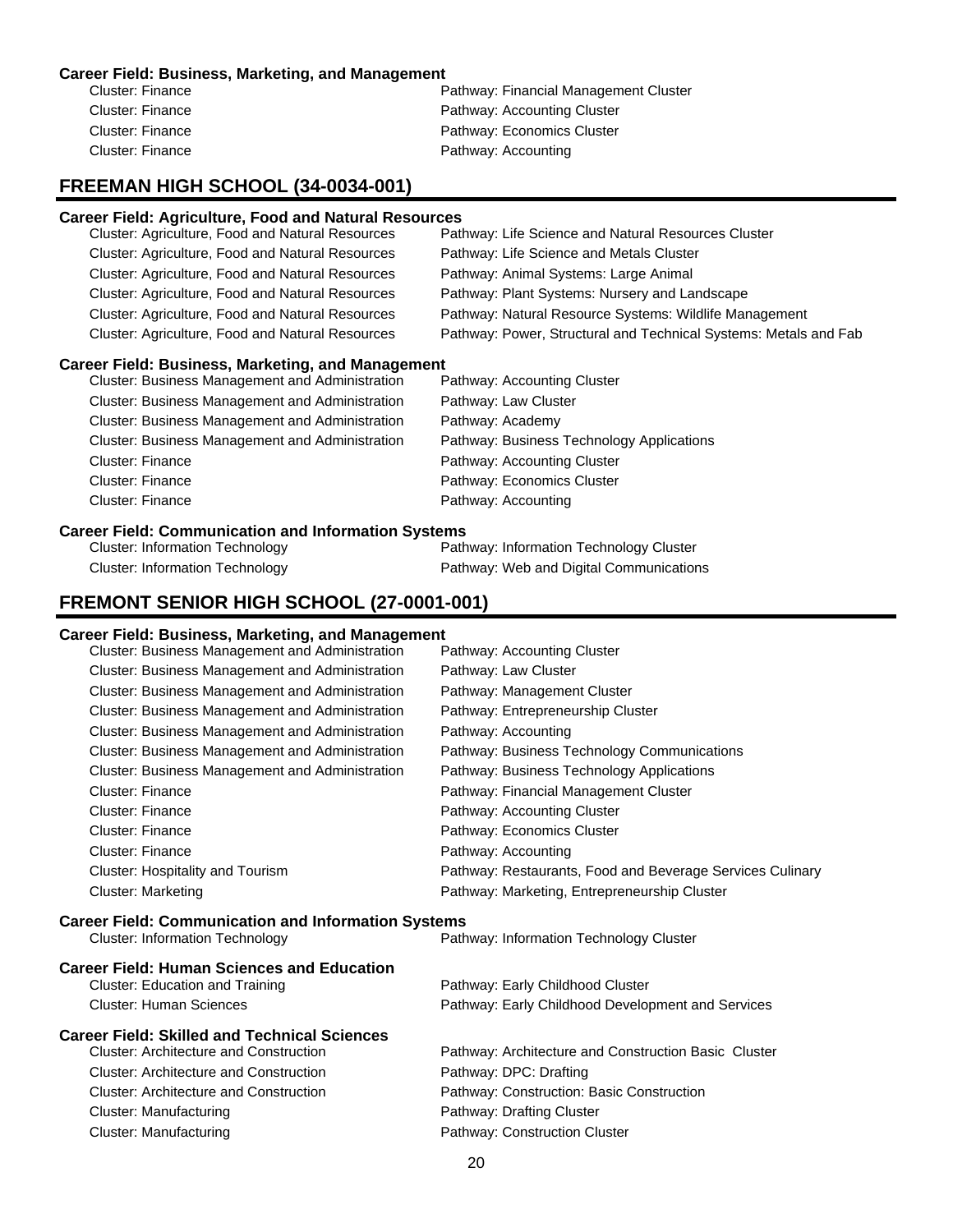Cluster: Manufacturing example and pathway: Production: Standard Woods Cluster: Manufacturing **Pathway: Production: Engineering Woods** Pathway: Production: Engineering Woods Cluster: Manufacturing extending Pathway: Production: Standard Metals

# **FRIEND HIGH SCHOOLS (76-0068-001)**

| Career Field: Agriculture, Food and Natural Resources<br>Cluster: Agriculture, Food and Natural Resources<br>Cluster: Agriculture, Food and Natural Resources | Pathway: Animal Systems: Large Animal<br>Pathway: Power, Structural and Technical Systems: Metals and Fab                                |  |
|---------------------------------------------------------------------------------------------------------------------------------------------------------------|------------------------------------------------------------------------------------------------------------------------------------------|--|
| <b>Career Field: Business, Marketing, and Management</b><br>Cluster: Finance                                                                                  | Pathway: Financial Management Cluster                                                                                                    |  |
| <b>Career Field: Human Sciences and Education</b><br><b>Cluster: Human Sciences</b><br>Cluster: Human Sciences<br>Cluster: Human Sciences                     | Pathway: Human Sciences Cluster<br>Pathway: Human Food, Development, and Behavior Cluster<br>Pathway: Human Food, Nutrition and Wellness |  |
| <b>Career Field: Skilled and Technical Sciences</b><br><b>Cluster: Manufacturing</b>                                                                          | Pathway: Production: Standard Welding                                                                                                    |  |
| FULLERTON HIGH SCHOOL (63-0001-001)                                                                                                                           |                                                                                                                                          |  |
| <b>Career Field: Business, Marketing, and Management</b><br>Cluster: Finance                                                                                  | Pathway: Economics Cluster                                                                                                               |  |
| <b>Career Field: Skilled and Technical Sciences</b><br><b>Cluster: Manufacturing</b><br><b>Cluster: Manufacturing</b>                                         | Pathway: PLTW Woods Cluster<br>Pathway: Production: Engineering Woods                                                                    |  |

## **GARDEN COUNTY JUNIOR/SENIOR HIGH SCHOOL (35-0001-001)**

### **Career Field: Business, Marketing, and Management**

| Cluster: Business Management and Administration | Pathway: Law Cluster                  |
|-------------------------------------------------|---------------------------------------|
| Cluster: Finance                                | Pathway: Financial Management Cluster |
| Cluster: Finance                                | Pathway: Accounting Cluster           |

# **GERING HIGH SCHOOL (79-0016-001)**

| <b>Career Field: Business, Marketing, and Management</b>   |                                                      |  |
|------------------------------------------------------------|------------------------------------------------------|--|
| Cluster: Finance                                           | Pathway: Financial Management Cluster                |  |
| Cluster: Finance                                           | Pathway: Accounting Cluster                          |  |
| <b>Cluster: Finance</b>                                    | Pathway: Economics Cluster                           |  |
| Cluster: Finance                                           | Pathway: Accounting                                  |  |
| <b>Career Field: Communication and Information Systems</b> |                                                      |  |
| <b>Cluster: Information Technology</b>                     | Pathway: Information Technology Cluster              |  |
| <b>Cluster: Information Technology</b>                     | Pathway: Web and Digital Communications              |  |
| <b>Career Field: Skilled and Technical Sciences</b>        |                                                      |  |
| <b>Cluster: Architecture and Construction</b>              | Pathway: Architecture and Construction Basic Cluster |  |
| <b>Cluster: Architecture and Construction</b>              | Pathway: DPC: Drafting                               |  |
| <b>Cluster: Architecture and Construction</b>              | Pathway: DPC: Basic Drafting                         |  |
| Cluster: Architecture and Construction                     | Pathway: DPC: Fundamental Drafting                   |  |
| Cluster: Architecture and Construction                     | Pathway: Construction: Basic Construction            |  |
| <b>Cluster: Architecture and Construction</b>              | Pathway: Construction: Electricity Based             |  |
| <b>Cluster: Architecture and Construction</b>              | Pathway: Construction: Construction Technology       |  |
| Cluster: Manufacturing                                     | Pathway: Drafting Cluster                            |  |
| <b>Cluster: Manufacturing</b>                              | Pathway: Basic Manufacturing Cluster                 |  |
| Cluster: Manufacturing                                     | Pathway: Construction Cluster                        |  |
| <b>Cluster: Manufacturing</b>                              | Pathway: Metals Cluster                              |  |
| <b>Cluster: Manufacturing</b>                              | Pathway: Welding Cluster                             |  |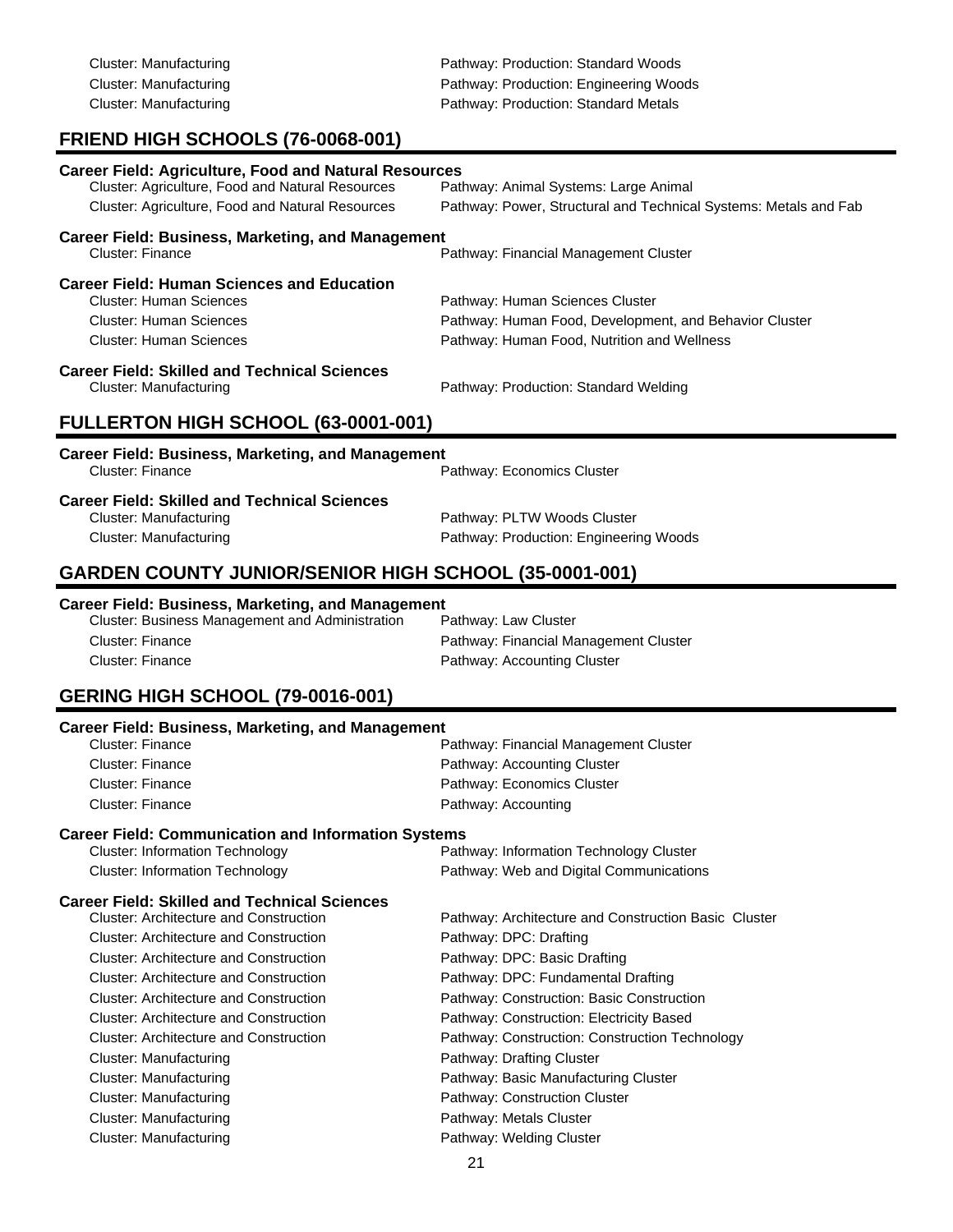| Cluster: Manufacturing                              |
|-----------------------------------------------------|
| Cluster: Manufacturing                              |
| Cluster: Manufacturing                              |
| Cluster: Transportation, Distribution and Logistics |

Pathway: Production: Standard Woods Pathway: Production: Engineering Woods Pathway: Production: Standard Welding Pathway: Facility and Mobile Equipment Maintenance: Traditional

# **GIBBON HIGH SCHOOL (10-0002-001)**

| <b>Career Field: Business, Marketing, and Management</b>                                             |                                           |
|------------------------------------------------------------------------------------------------------|-------------------------------------------|
| Cluster: Business Management and Administration                                                      | Pathway: Business Technology Applications |
| Cluster: Finance                                                                                     | Pathway: Accounting Cluster               |
| Cluster: Finance                                                                                     | Pathway: Economics Cluster                |
| Cluster: Finance                                                                                     | Pathway: Accounting                       |
| <b>Career Field: Communication and Information Systems</b><br><b>Cluster: Information Technology</b> | Pathway: Information Technology Cluster   |
| Career Field: Skilled and Technical Sciences<br><b>Cluster: Architecture and Construction</b>        | Pathway: Construction: Basic Construction |
|                                                                                                      |                                           |

# **GILTNER HIGH SCHOOL (41-0002-001) Career Field: Business, Marketing, and Management**

| Cluster: Finance | Pathway: Accounting Cluster |
|------------------|-----------------------------|
| Cluster: Finance | Pathway: Economics Cluster  |
| Cluster: Finance | Pathway: Accounting         |

# **GORDON-RUSHVILLE HIGH SCHOOL (81-0010-001)**

### **Career Field: Agriculture, Food and Natural Resources**

| Cluster: Agriculture, Food and Natural Resources | Pathway: Life Science and Business Cluster                          |
|--------------------------------------------------|---------------------------------------------------------------------|
| Cluster: Agriculture, Food and Natural Resources | Pathway: Life Science and Natural Resources Cluster                 |
| Cluster: Agriculture, Food and Natural Resources | Pathway: Life Science and Power Cluster                             |
| Cluster: Agriculture, Food and Natural Resources | Pathway: Animal Systems: Large Animal                               |
| Cluster: Agriculture, Food and Natural Resources | Pathway: Power, Structural and Technical Systems: Power and Tech    |
| Cluster: Agriculture, Food and Natural Resources | Pathway: Power, Structural and Technical Systems: Structure Systems |
| Cluster: Agriculture, Food and Natural Resources | Pathway: Power, Structural and Technical Systems: Metals and Fab    |
|                                                  |                                                                     |

**Career Field: Business, Marketing, and Management** Cluster: Business Management and Administration Cluster: Finance **Pathway: Accounting Cluster** 

# **GOTHENBURG SECONDARY SCHOOL (24-0020-001)**

### **Career Field: Agriculture, Food and Natural Resources**

| <b>Cluster: Agriculture, Food and Natural Resources</b>                       | Pathway: Agribusiness Systems: Leadership                           |
|-------------------------------------------------------------------------------|---------------------------------------------------------------------|
| Cluster: Agriculture, Food and Natural Resources                              | Pathway: Animal Systems: Veterinary                                 |
| <b>Cluster: Agriculture, Food and Natural Resources</b>                       | Pathway: Power, Structural and Technical Systems: Structure Systems |
| <b>Cluster: Agriculture, Food and Natural Resources</b>                       | Pathway: Power, Structural and Technical Systems: Metals and Fab    |
| <b>Career Field: Business, Marketing, and Management</b>                      |                                                                     |
| Cluster: Finance                                                              | Pathway: Accounting Cluster                                         |
| Cluster: Finance                                                              | Pathway: Economics Cluster                                          |
| Cluster: Finance                                                              | Pathway: Accounting                                                 |
| Career Field: Human Sciences and Education<br>Cluster: Human Sciences         | Pathway: Human Food, Development, and Behavior Cluster              |
| <b>Career Field: Skilled and Technical Sciences</b><br>Cluster: Manufacturing | Pathway: Production: Standard Welding                               |
|                                                                               |                                                                     |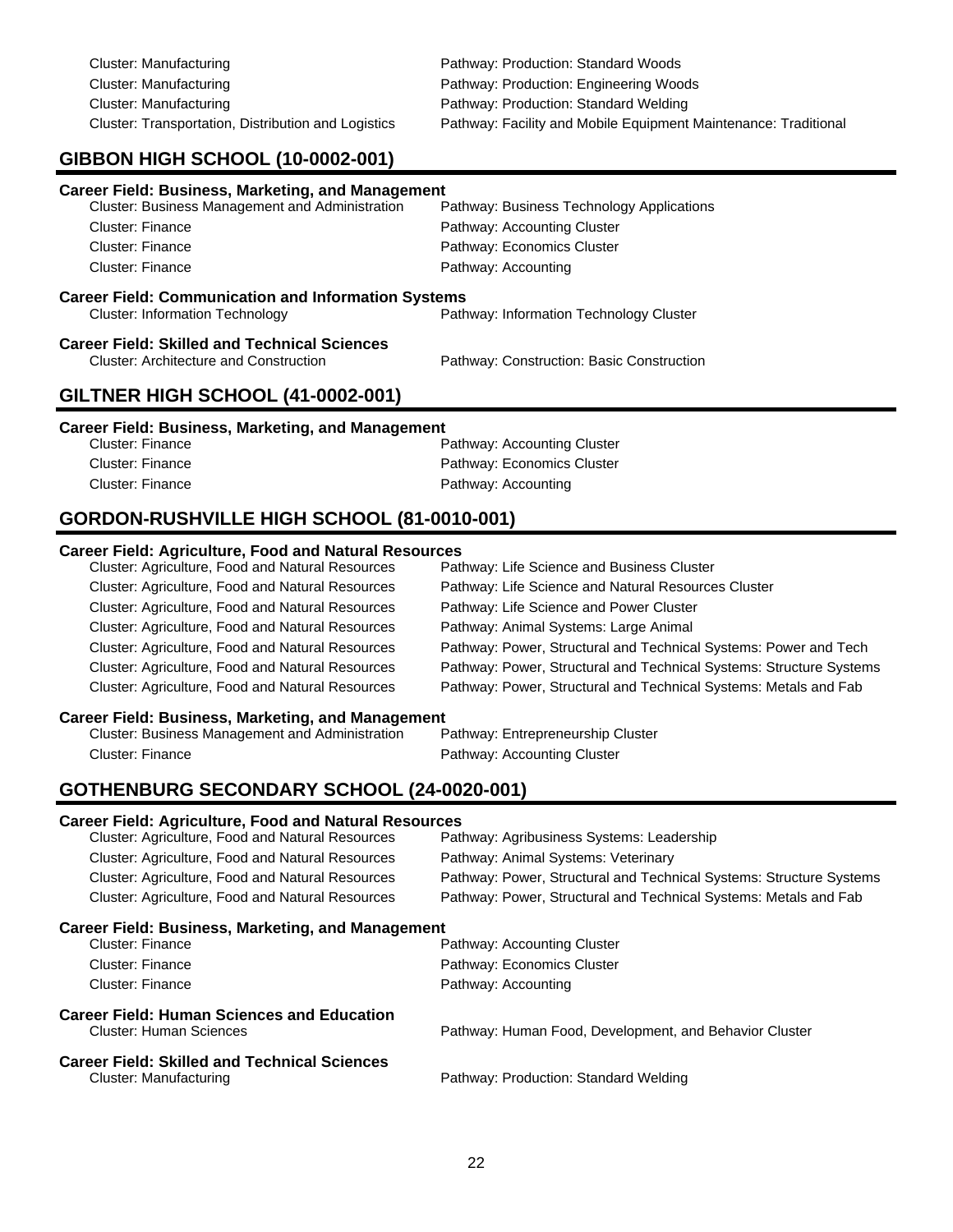# **GRAND ISLAND SENIOR HIGH SCHOOL (40-0002-001)**

| <b>Career Field: Business, Marketing, and Management</b>   |                                                           |  |  |
|------------------------------------------------------------|-----------------------------------------------------------|--|--|
| Cluster: Business Management and Administration            | Pathway: Law Cluster                                      |  |  |
| Cluster: Business Management and Administration            | Pathway: Business Technology Communications               |  |  |
| <b>Cluster: Finance</b>                                    | Pathway: Financial Management Cluster                     |  |  |
| <b>Cluster: Finance</b>                                    | Pathway: Accounting Cluster                               |  |  |
| <b>Cluster: Finance</b>                                    | Pathway: Economics Cluster                                |  |  |
| <b>Cluster: Finance</b>                                    | Pathway: Accounting                                       |  |  |
| Cluster: Hospitality and Tourism                           | Pathway: Restaurants, Food and Beverage Services Culinary |  |  |
| <b>Career Field: Communication and Information Systems</b> |                                                           |  |  |
| Cluster: Arts, A/V Technology and Communications           | Pathway: Arts and A/V Technology Cluster                  |  |  |
| Cluster: Arts, A/V Technology and Communications           | Pathway: Media (Journalism and Broadcasting)              |  |  |
| <b>Cluster: Information Technology</b>                     | Pathway: Information Technology Cluster                   |  |  |
| <b>Cluster: Information Technology</b>                     | Pathway: Information Support and Service                  |  |  |
| <b>Cluster: Information Technology</b>                     | Pathway: Programming and Software Development             |  |  |
| <b>Cluster: Information Technology</b>                     | Pathway: Web and Digital Communications                   |  |  |
| <b>Cluster: Information Technology</b>                     | Pathway: CISCO                                            |  |  |
| <b>Career Field: Health Sciences</b>                       |                                                           |  |  |
| <b>Cluster: Health Sciences</b>                            | Pathway: Health Sciences Cluster                          |  |  |
| <b>Cluster: Health Sciences</b>                            | Pathway: Health Sciences II Cluster                       |  |  |
| <b>Cluster: Health Sciences</b>                            | Pathway: Therapeutic Services: CNA                        |  |  |
| <b>Cluster: Health Sciences</b>                            | Pathway: Therapeutic Services: Diatetics                  |  |  |
| <b>Cluster: Health Sciences</b>                            | Pathway: Therapeutic Services: Performance                |  |  |
| <b>Career Field: Human Sciences and Education</b>          |                                                           |  |  |
| <b>Cluster: Education and Training</b>                     | Pathway: Teaching Cluster                                 |  |  |
| <b>Cluster: Human Sciences</b>                             | Pathway: Textile Science                                  |  |  |
| <b>Career Field: Skilled and Technical Sciences</b>        |                                                           |  |  |
| <b>Cluster: Architecture and Construction</b>              | Pathway: Construction: Basic Construction                 |  |  |
| <b>Cluster: Manufacturing</b>                              | Pathway: Production: Standard Metals                      |  |  |
| BETHIA HIGH COHOOL (77 0007 004)                           |                                                           |  |  |

# **GRETNA HIGH SCHOOL (77-0037-001)**

| <b>Career Field: Business, Marketing, and Management</b>      |          |
|---------------------------------------------------------------|----------|
| Objetivo: Divisione in Messenger est est division interferent | $D = 4L$ |

| <b>Cluster: Business Management and Administration</b>              | Pathway: Law Cluster                                                         |
|---------------------------------------------------------------------|------------------------------------------------------------------------------|
| <b>Cluster: Business Management and Administration</b>              | Pathway: Entrepreneurship Cluster                                            |
| <b>Cluster: Business Management and Administration</b>              | Pathway: Business Technology Applications                                    |
| Cluster: Finance                                                    | Pathway: Accounting Cluster                                                  |
| <b>Career Field: Skilled and Technical Sciences</b>                 |                                                                              |
| Cluster: Manufacturing                                              | Pathway: PLTW Woods Cluster                                                  |
| Cluster: Manufacturing                                              | Pathway: Production: Standard Woods                                          |
| Cluster: Manufacturing                                              | Pathway: Production: Engineering Woods                                       |
| Cluster: Science, Technology, Engineering and<br><b>Mathematics</b> | Pathway: Engineering and Technology: PLTW Design II                          |
| Cluster: Transportation, Distribution and Logistics                 | Pathway: Facility and Mobile Equipment Maintenance: Traditional Auto<br>Body |

# **HARTINGTON NEWCASTLE HIGH SCHOOL (14-0008-001)**

### **Career Field: Agriculture, Food and Natural Resources**

| Cluster: Agriculture, Food and Natural Resources | Pathway: Life Science and Business Cluster          |
|--------------------------------------------------|-----------------------------------------------------|
| Cluster: Agriculture, Food and Natural Resources | Pathway: Life Science and Natural Resources Cluster |
| Cluster: Agriculture, Food and Natural Resources | Pathway: Agribusiness Systems: Leadership           |
| Cluster: Agriculture, Food and Natural Resources | Pathway: Animal Systems: Veterinary                 |
| Cluster: Agriculture, Food and Natural Resources | Pathway: Plant Systems: Nursery and Landscape       |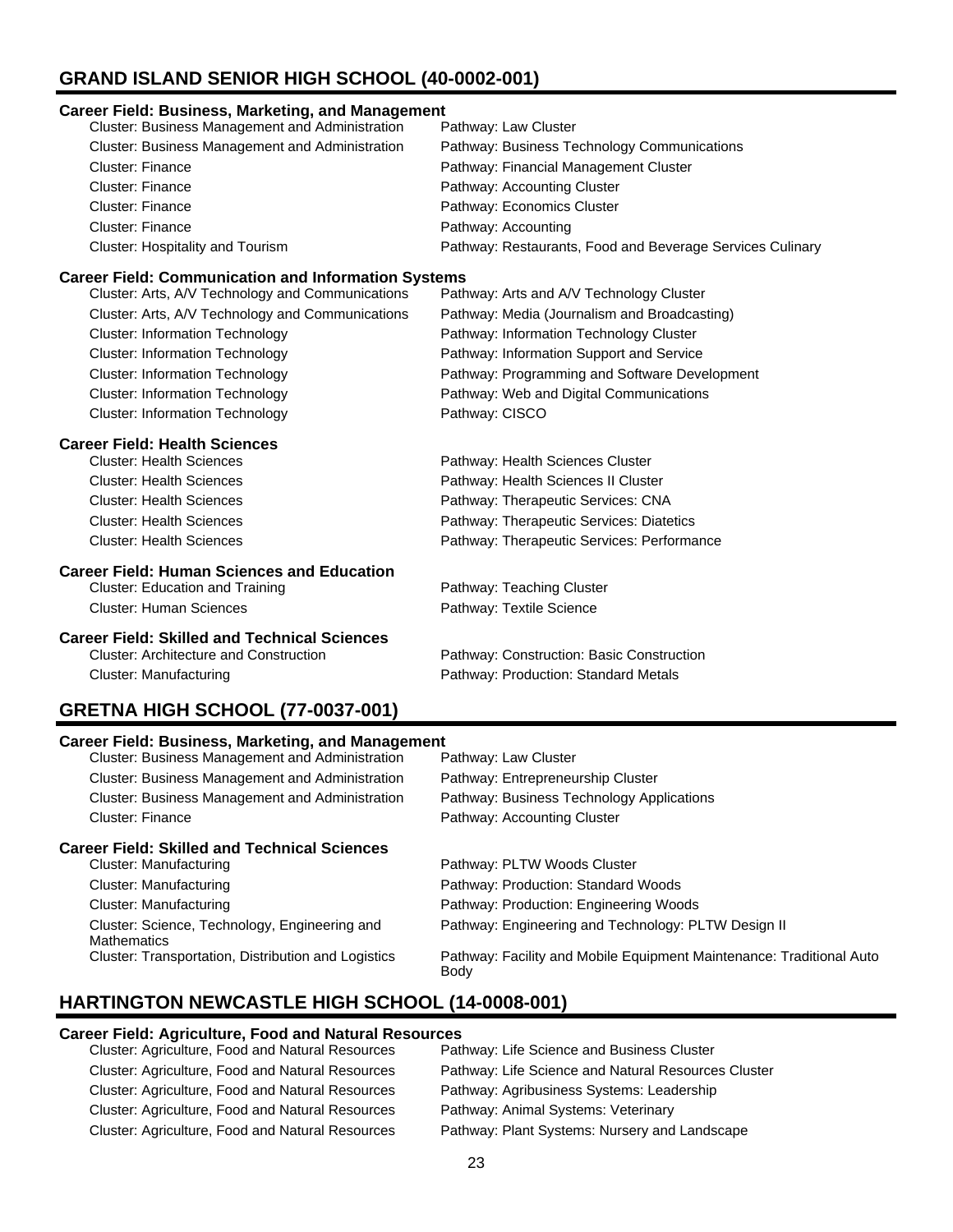### **Career Field: Business, Marketing, and Management**

| <b>Cluster: Finance</b>                             | Pathway: Financial Management Cluster  |
|-----------------------------------------------------|----------------------------------------|
| Cluster: Finance                                    | Pathway: Accounting Cluster            |
| <b>Cluster: Finance</b>                             | Pathway: Economics Cluster             |
| Cluster: Finance                                    | Pathway: Accounting                    |
| <b>Career Field: Skilled and Technical Sciences</b> |                                        |
| Cluster: Manufacturing                              | Pathway: Production: Standard Woods    |
| Cluster: Manufacturing                              | Pathway: Production: Engineering Woods |
| Cluster: Manufacturing                              | Pathway: Production: Standard Metals   |

### **HARVARD HIGH SCHOOL (18-0011-001)**

| <b>Career Field: Human Sciences and Education</b> |  |
|---------------------------------------------------|--|
| Cluster: Human Sciences                           |  |

Pathway: Early Childhood Development and Services

**Career Field: Skilled and Technical Sciences**

Pathway: Construction: Basic Construction

### **HASTINGS SENIOR HIGH SCHOOL (01-0018-001)**

### **Career Field: Business, Marketing, and Management**

| Cluster: Business Management and Administration            | Pathway: Law Cluster                                            |
|------------------------------------------------------------|-----------------------------------------------------------------|
| Cluster: Business Management and Administration            | Pathway: Entrepreneurship Cluster                               |
| Cluster: Business Management and Administration            | Pathway: Business Technology Communications                     |
| Cluster: Finance                                           | Pathway: Financial Management Cluster                           |
| <b>Cluster: Finance</b>                                    | Pathway: Economics Cluster                                      |
| <b>Career Field: Communication and Information Systems</b> |                                                                 |
| Cluster: Arts, A/V Technology and Communications           | Pathway: Arts and A/V Technology Cluster                        |
| Cluster: Arts, A/V Technology and Communications           | Pathway: Media (Journalism and Broadcasting)                    |
| <b>Cluster: Information Technology</b>                     | Pathway: Information Technology Cluster                         |
| <b>Career Field: Human Sciences and Education</b>          |                                                                 |
| Cluster: Human Sciences                                    | Pathway: Human Sciences Cluster                                 |
| <b>Cluster: Human Sciences</b>                             | Pathway: Human Food, Development, and Behavior Cluster          |
| <b>Cluster: Human Sciences</b>                             | Pathway: Early Childhood Development and Services               |
| <b>Cluster: Human Sciences</b>                             | Pathway: Human Food, Nutrition and Wellness                     |
| <b>Career Field: Skilled and Technical Sciences</b>        |                                                                 |
| <b>Cluster: Architecture and Construction</b>              | Pathway: Architecture and Construction Basic Cluster            |
| <b>Cluster: Architecture and Construction</b>              | Pathway: DPC: Drafting                                          |
| <b>Cluster: Architecture and Construction</b>              | Pathway: Construction: Basic Construction                       |
| <b>Cluster: Manufacturing</b>                              | Pathway: Drafting Cluster                                       |
| Cluster: Manufacturing                                     | Pathway: Basic Manufacturing Cluster                            |
| <b>Cluster: Manufacturing</b>                              | Pathway: Construction Cluster                                   |
| Cluster: Manufacturing                                     | Pathway: Metals Cluster                                         |
| <b>Cluster: Manufacturing</b>                              | Pathway: Welding Cluster                                        |
| <b>Cluster: Manufacturing</b>                              | Pathway: Production: Standard Metals                            |
| Cluster: Transportation, Distribution and Logistics        | Pathway: Facility and Mobile Equipment Maintenance: Traditional |

### **HAY SPRINGS HIGH SCHOOL (81-0003-001)**

### **Career Field: Skilled and Technical Sciences**

Cluster: Manufacturing example and the Pathway: Drafting Cluster Cluster: Manufacturing example and pathway: Basic Manufacturing Cluster Cluster: Manufacturing example and the Pathway: Welding Cluster Cluster: Manufacturing Pathway: Production: Standard Woods Cluster: Manufacturing **Pathway: Production: Engineering Woods** Pathway: Production: Engineering Woods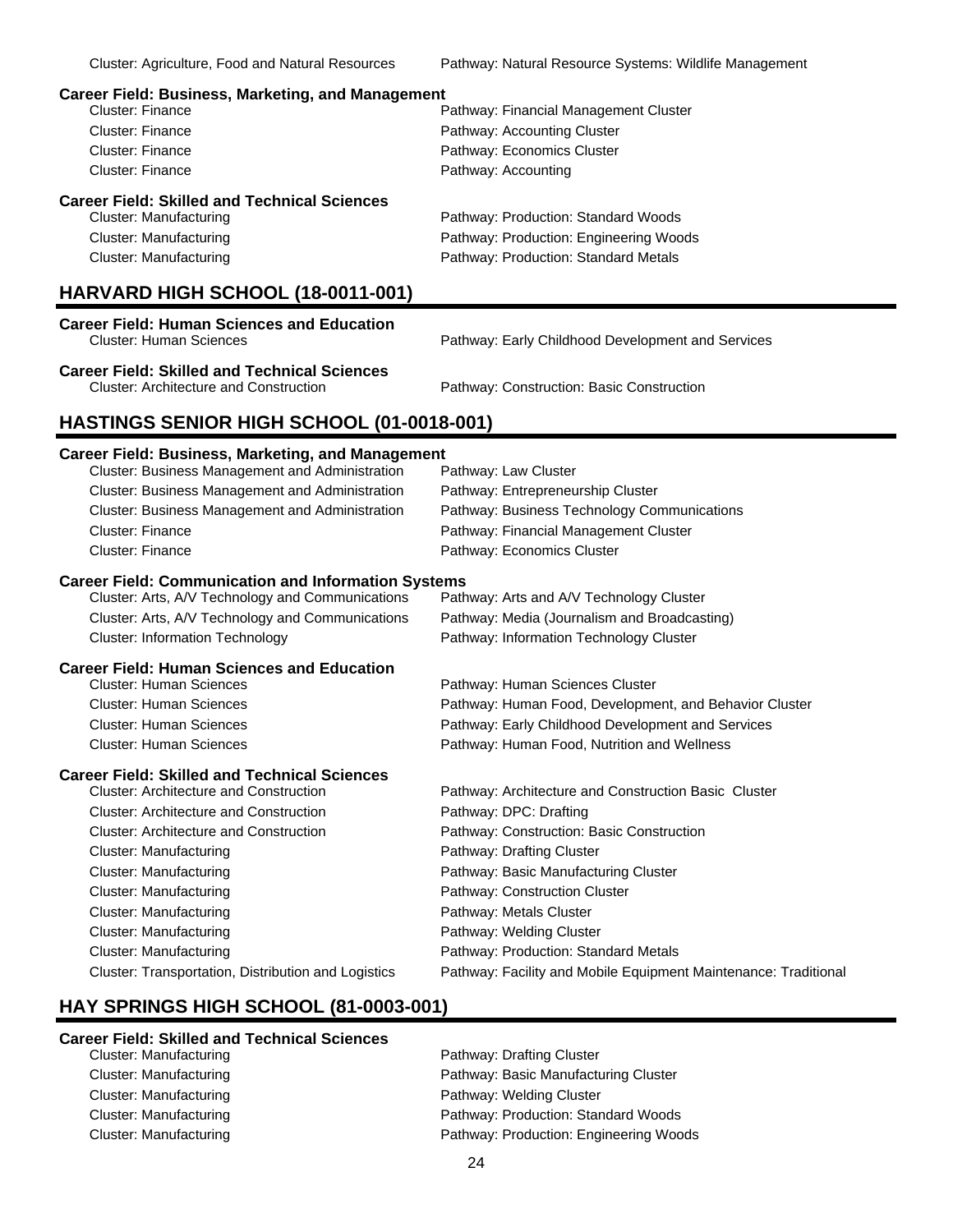# **HEARTLAND COMMUNITY HIGH SCH (93-0096-001)**

| <b>Career Field: Agriculture, Food and Natural Resources</b>                        |                                                                           |  |  |
|-------------------------------------------------------------------------------------|---------------------------------------------------------------------------|--|--|
| Cluster: Agriculture, Food and Natural Resources                                    | Pathway: Life Science and Business Cluster                                |  |  |
| Cluster: Agriculture, Food and Natural Resources                                    | Pathway: Life Science and Power Cluster                                   |  |  |
| Cluster: Agriculture, Food and Natural Resources                                    | Pathway: Life Science and Metals Cluster                                  |  |  |
| Cluster: Agriculture, Food and Natural Resources                                    | Pathway: Life Science and Sales Cluster                                   |  |  |
| Cluster: Agriculture, Food and Natural Resources                                    | Pathway: Agribusiness Systems: Economics and Management                   |  |  |
| Cluster: Agriculture, Food and Natural Resources                                    | Pathway: Agribusiness Systems: Agricultural Sales and<br>Entrepreneurship |  |  |
| Cluster: Agriculture, Food and Natural Resources                                    | Pathway: Animal Systems: Large Animal                                     |  |  |
| Cluster: Agriculture, Food and Natural Resources                                    | Pathway: Power, Structural and Technical Systems: Power and Tech          |  |  |
| Cluster: Agriculture, Food and Natural Resources                                    | Pathway: Power, Structural and Technical Systems: Structure Systems       |  |  |
| Cluster: Agriculture, Food and Natural Resources                                    | Pathway: Power, Structural and Technical Systems: Metals and Fab          |  |  |
| <b>Career Field: Communication and Information Systems</b>                          |                                                                           |  |  |
| <b>Cluster: Information Technology</b>                                              | Pathway: Information Technology Cluster                                   |  |  |
| <b>Career Field: Human Sciences and Education</b><br><b>Cluster: Human Sciences</b> | Pathway: Counseling and Mental Health Services                            |  |  |

**Career Field: Skilled and Technical Sciences**

| Cluster: Manufacturing | Pathway: Basic Manufacturing Cluster   |
|------------------------|----------------------------------------|
| Cluster: Manufacturing | Pathway: Construction Cluster          |
| Cluster: Manufacturing | Pathway: Production: Standard Woods    |
| Cluster: Manufacturing | Pathway: Production: Engineering Woods |
| Cluster: Manufacturing | Pathway: Production: Standard Welding  |

# **HEMINGFORD HIGH SCHOOL (07-0010-001)**

| <b>Career Field: Agriculture, Food and Natural Resources</b> |                                                                  |  |
|--------------------------------------------------------------|------------------------------------------------------------------|--|
| Cluster: Agriculture, Food and Natural Resources             | Pathway: Power, Structural and Technical Systems: Metals and Fab |  |
| <b>Career Field: Business, Marketing, and Management</b>     |                                                                  |  |
| <b>Cluster: Business Management and Administration</b>       | Pathway: Business Technology Applications                        |  |
| Cluster: Finance                                             | Pathway: Financial Management Cluster                            |  |
| Cluster: Finance                                             | Pathway: Economics Cluster                                       |  |
|                                                              |                                                                  |  |

# **HERSHEY HIGH SCHOOL (56-0037-001)**

| <b>Career Field: Business, Marketing, and Management</b>                |                                       |  |
|-------------------------------------------------------------------------|---------------------------------------|--|
| Cluster: Finance                                                        | Pathway: Financial Management Cluster |  |
| Cluster: Finance                                                        | Pathway: Accounting Cluster           |  |
| <b>Career Field: Health Sciences</b><br><b>Cluster: Health Sciences</b> | Pathway: Health Sciences Cluster      |  |
| <b>Career Field: Skilled and Technical Sciences</b>                     |                                       |  |
| Cluster: Manufacturing                                                  | Pathway: Basic Manufacturing Cluster  |  |
| Cluster: Manufacturing                                                  | Pathway: Production: Standard Welding |  |

# **HIGH PLAINS COMMUNITY HIGH SCH (72-0075-001)**

### **Career Field: Agriculture, Food and Natural Resources**

| Cluster: Agriculture, Food and Natural Resources | Pathway: Life Science and Business Cluster              |
|--------------------------------------------------|---------------------------------------------------------|
| Cluster: Agriculture, Food and Natural Resources | Pathway: Life Science and Metals Cluster                |
| Cluster: Agriculture, Food and Natural Resources | Pathway: Agribusiness Systems: Economics and Management |
| Cluster: Agriculture, Food and Natural Resources | Pathway: Agribusiness Systems: Leadership               |
| Cluster: Agriculture, Food and Natural Resources | Pathway: Animal Systems: Large Animal                   |
| Cluster: Agriculture, Food and Natural Resources | Pathway: Plant Systems: Nursery and Landscape           |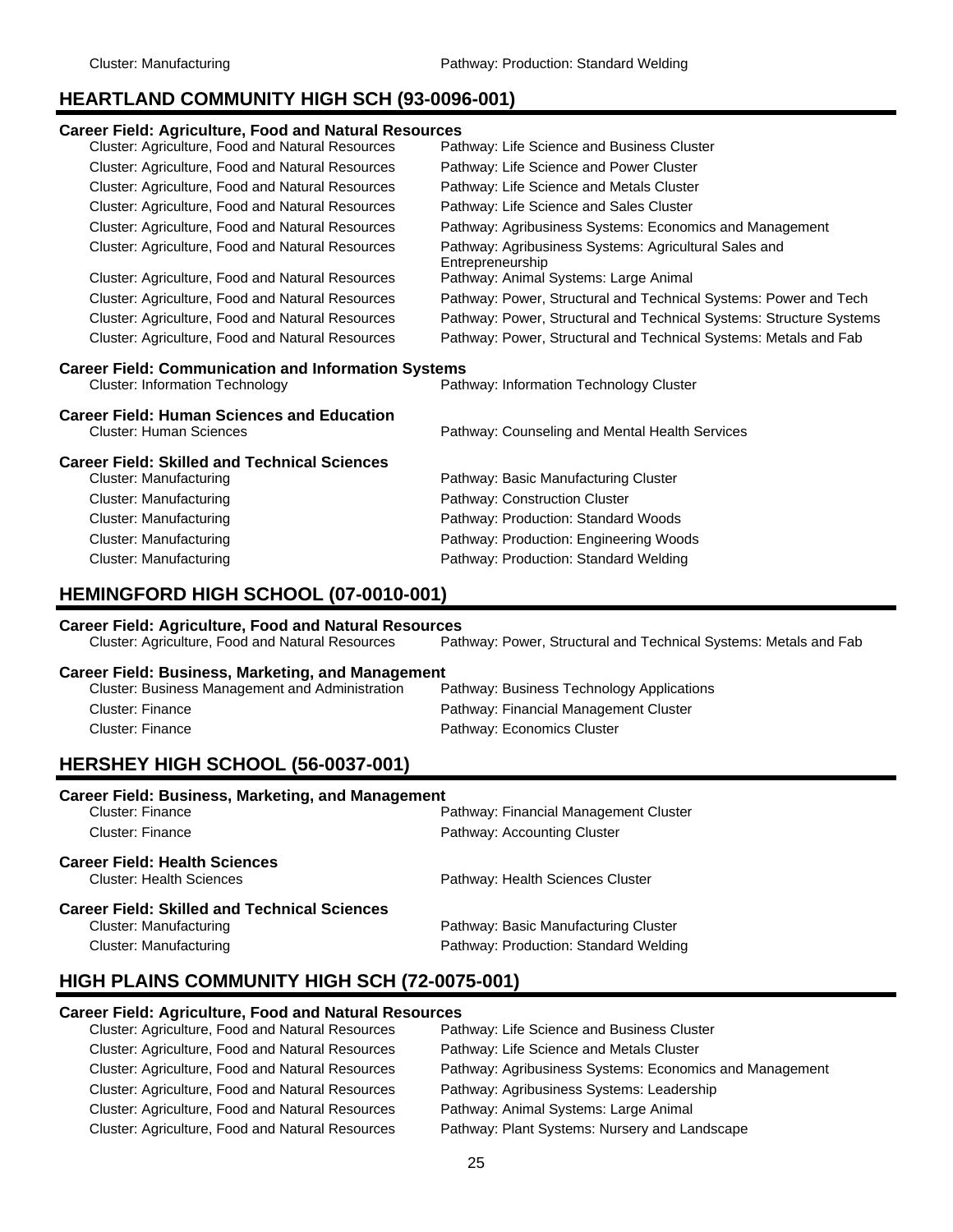### **Career Field: Business, Marketing, and Management**

| <b>Cluster: Business Management and Administration</b> | Pathway: Law Cluster        |
|--------------------------------------------------------|-----------------------------|
| Cluster: Finance                                       | Pathway: Economics Cluster  |
| Career Field: Skilled and Technical Sciences           |                             |
| Cluster: Manufacturing                                 | Pathway: Basic Manufacturir |
|                                                        | .                           |

cturing Cluster Cluster: Manufacturing example and the Pathway: Production: Standard Woods Cluster: Manufacturing Pathway: Production: Engineering Woods Cluster: Manufacturing Pathway: Production: Standard Welding

## **HITCHCOCK CO JR/SR HIGH SCHOOL (44-0070-001)**

# **Career Field: Business, Marketing, and Management**

Pathway: Accounting Cluster

| <b>Career Field: Skilled and Technical Sciences</b> |                                           |  |
|-----------------------------------------------------|-------------------------------------------|--|
| <b>Cluster: Architecture and Construction</b>       | Pathway: Construction: Basic Construction |  |
| Cluster: Manufacturing                              | Pathway: Construction Cluster             |  |
| Cluster: Manufacturing                              | Pathway: Production: Standard Woods       |  |
| Cluster: Manufacturing                              | Pathway: Production: Engineering Woods    |  |

## **HOLDREGE HIGH SCHOOL (69-0044-001)**

### **Career Field: Agriculture, Food and Natural Resources**

| Cluster: Agriculture, Food and Natural Resources | Pathway: Life Science and Business Cluster                          |
|--------------------------------------------------|---------------------------------------------------------------------|
| Cluster: Agriculture, Food and Natural Resources | Pathway: Life Science and Power Cluster                             |
| Cluster: Agriculture, Food and Natural Resources | Pathway: Animal Systems: Veterinary                                 |
| Cluster: Agriculture, Food and Natural Resources | Pathway: Power, Structural and Technical Systems: Structure Systems |
| Cluster: Agriculture, Food and Natural Resources | Pathway: Power, Structural and Technical Systems: Metals and Fab    |
|                                                  |                                                                     |

### **Career Field: Business, Marketing, and Management**

Cluster: Business Management and Administration Pathway: Law Cluster Cluster: Finance **Pathway: Accounting Cluster** 

# **HOMER HIGH SCHOOL (22-0031-001)**

**Career Field: Business, Marketing, and Management** Cluster: Business Management and Administration Cluster: Finance **Pathway: Accounting Cluster** 

## **HOWELLS SENIOR HIGH SCHOOL (19-0070-001)**

### **Career Field: Agriculture, Food and Natural Resources**

| Cluster: Agriculture, Food and Natural Resources | Pathway: Life Science and Business Cluster                                |
|--------------------------------------------------|---------------------------------------------------------------------------|
| Cluster: Agriculture, Food and Natural Resources | Pathway: Life Science and Power Cluster                                   |
| Cluster: Agriculture, Food and Natural Resources | Pathway: Life Science and Sales Cluster                                   |
| Cluster: Agriculture, Food and Natural Resources | Pathway: Agribusiness Systems: Agricultural Sales and<br>Entrepreneurship |
| Cluster: Agriculture, Food and Natural Resources | Pathway: Animal Systems: Large Animal                                     |
| Cluster: Agriculture, Food and Natural Resources | Pathway: Plant Systems: Agronomy                                          |
| Cluster: Agriculture, Food and Natural Resources | Pathway: Power, Structural and Technical Systems: Power and Tech          |
| Cluster: Agriculture, Food and Natural Resources | Pathway: Power, Structural and Technical Systems: Metals and Fab          |
|                                                  |                                                                           |

### **Career Field: Business, Marketing, and Management**

| Cluster: Finance        | Pathway: Financial Management Cluster |
|-------------------------|---------------------------------------|
| Cluster: Finance        | Pathway: Accounting Cluster           |
| Cluster: Finance        | Pathway: Economics Cluster            |
| <b>Cluster: Finance</b> | Pathway: Accounting                   |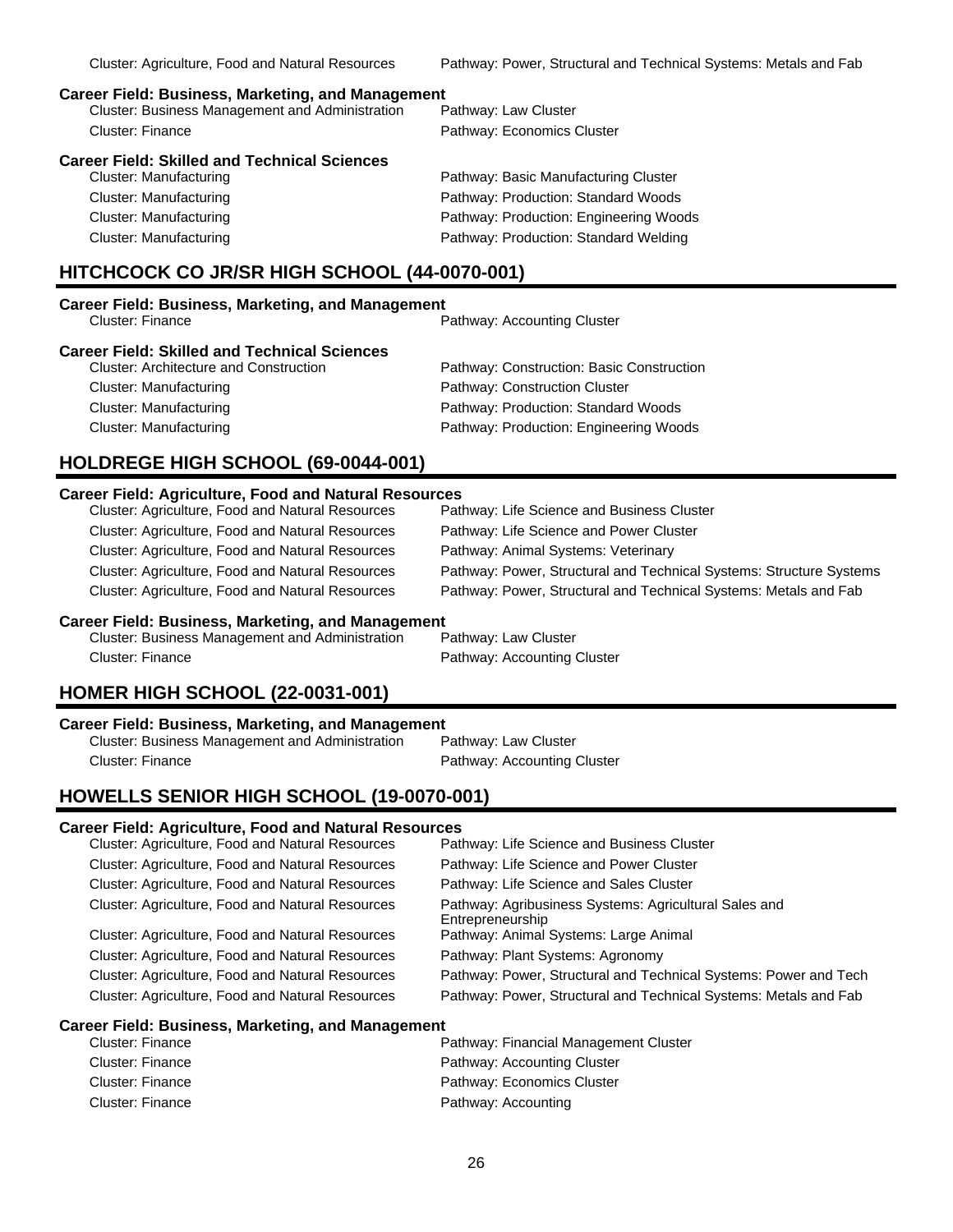### **Career Field: Human Sciences and Education**

Cluster: Human Sciences **Pathway: Human Sciences Cluster** Pathway: Human Sciences Cluster

# **HTRS HIGH SCHOOL (74-0070-001)**

| Career Field: Business, Marketing, and Management<br><b>Cluster: Business Management and Administration</b> | Pathway: Business Technology Applications              |  |
|-------------------------------------------------------------------------------------------------------------|--------------------------------------------------------|--|
| Cluster: Finance                                                                                            | Pathway: Financial Management Cluster                  |  |
| Cluster: Finance                                                                                            | Pathway: Economics Cluster                             |  |
| <b>Career Field: Human Sciences and Education</b><br>Cluster: Human Sciences                                | Pathway: Early Childhood Development and Services      |  |
| HUMPHREY JR-SR HIGH SCHOOL (71-0067-001)                                                                    |                                                        |  |
| <b>Career Field: Agriculture, Food and Natural Resources</b>                                                |                                                        |  |
| Cluster: Agriculture, Food and Natural Resources                                                            | Pathway: Agribusiness Systems: Leadership              |  |
| Cluster: Agriculture, Food and Natural Resources                                                            | Pathway: Animal Systems: Large Animal                  |  |
| Cluster: Agriculture, Food and Natural Resources                                                            | Pathway: Natural Resource Systems: Wildlife Management |  |
| <b>Career Field: Business, Marketing, and Management</b>                                                    |                                                        |  |
| Cluster: Finance                                                                                            | Pathway: Accounting Cluster                            |  |
| <b>Cluster: Finance</b>                                                                                     | Pathway: Economics Cluster                             |  |
|                                                                                                             |                                                        |  |

| <b>Cluster: Architecture and Construction</b><br>Pathway: Construction: Basic Construction      |  |
|-------------------------------------------------------------------------------------------------|--|
| Pathway: Construction: Electricity Based<br><b>Cluster: Architecture and Construction</b>       |  |
| Pathway: Construction: Construction Technology<br><b>Cluster: Architecture and Construction</b> |  |
| Pathway: Basic Manufacturing Cluster<br>Cluster: Manufacturing                                  |  |
| <b>Cluster: Manufacturing</b><br>Pathway: Construction Cluster                                  |  |

# **HYANNIS HIGH SCHOOL (38-0011-001)**

| Career Field: Business, Marketing, and Management |                                       |  |
|---------------------------------------------------|---------------------------------------|--|
| Cluster: Finance                                  | Pathway: Financial Management Cluster |  |
| Cluster: Finance                                  | Pathway: Accounting Cluster           |  |

# **JOHNSON CO CENTRAL HIGH SCHOOL (49-0050-001)**

| <b>Career Field: Business, Marketing, and Management</b>            |                                                        |
|---------------------------------------------------------------------|--------------------------------------------------------|
| Cluster: Finance                                                    | Pathway: Accounting Cluster                            |
| Cluster: Finance                                                    | Pathway: Economics Cluster                             |
| Cluster: Finance                                                    | Pathway: Accounting                                    |
| <b>Career Field: Skilled and Technical Sciences</b>                 |                                                        |
| <b>Cluster: Architecture and Construction</b>                       | Pathway: Architecture and Construction Basic Cluster   |
| Cluster: Manufacturing                                              | Pathway: Drafting Cluster                              |
| Cluster: Manufacturing                                              | Pathway: Construction Cluster                          |
| Cluster: Manufacturing                                              | Pathway: Production: Standard Woods                    |
| Cluster: Manufacturing                                              | Pathway: Production: Engineering Woods                 |
| Cluster: Manufacturing                                              | Pathway: Production: Standard Metals                   |
| Cluster: Science, Technology, Engineering and<br><b>Mathematics</b> | Pathway: Engineering and Technology: PLTW Computer III |

# **HIGH SCHOOL AT JOHNSON (64-0023-001)**

**Career Field: Business, Marketing, and Management** Cluster: Business Management and Administration Cluster: Finance Pathway: Financial Management Cluster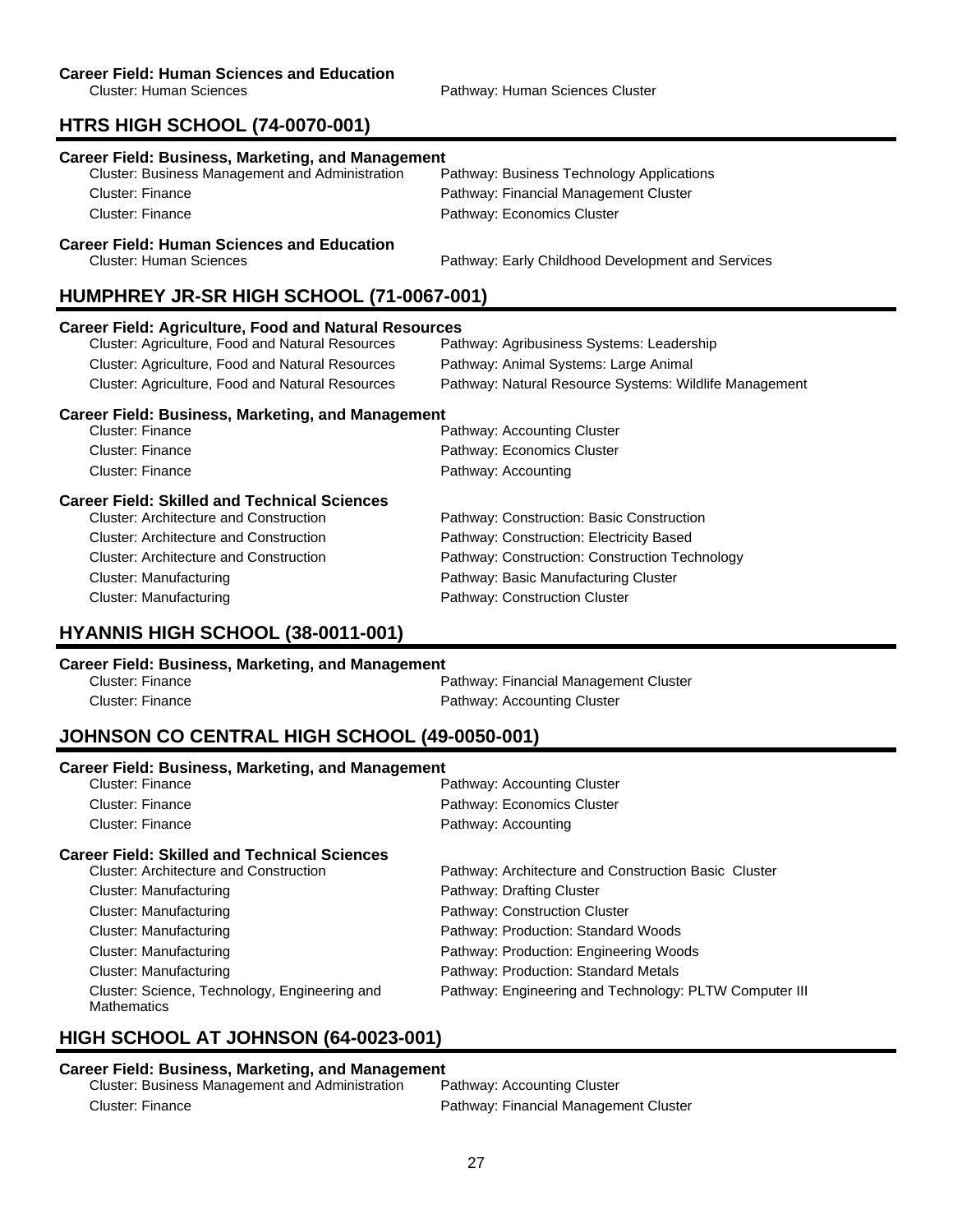### **Career Field: Communication and Information Systems**

Cluster: Information Technology Pathway: Information Technology Cluster

# **KEARNEY SR HIGH SCHOOL (10-0007-001)**

| <b>Career Field: Business, Marketing, and Management</b>                                             |                                                                 |
|------------------------------------------------------------------------------------------------------|-----------------------------------------------------------------|
| Cluster: Business Management and Administration                                                      | Pathway: Law Cluster                                            |
| Cluster: Business Management and Administration                                                      | Pathway: Entrepreneurship Cluster                               |
| Cluster: Business Management and Administration                                                      | Pathway: Business Technology Applications                       |
| Cluster: Finance                                                                                     | Pathway: Accounting Cluster                                     |
| <b>Cluster: Hospitality and Tourism</b>                                                              | Pathway: Restaurants, Food and Beverage Services Culinary       |
| <b>Career Field: Communication and Information Systems</b><br><b>Cluster: Information Technology</b> | Pathway: Information Technology Cluster                         |
| <b>Career Field: Health Sciences</b>                                                                 |                                                                 |
| <b>Cluster: Health Sciences</b>                                                                      | Pathway: Health Sciences Cluster                                |
| <b>Cluster: Health Sciences</b>                                                                      | Pathway: Health Sciences II Cluster                             |
| <b>Cluster: Health Sciences</b>                                                                      | Pathway: Therapeutic Services: Diatetics                        |
| <b>Cluster: Health Sciences</b>                                                                      | Pathway: Therapeutic Services: Performance                      |
| <b>Career Field: Human Sciences and Education</b>                                                    |                                                                 |
| <b>Cluster: Human Sciences</b>                                                                       | Pathway: Consumer Services                                      |
| <b>Cluster: Human Sciences</b>                                                                       | Pathway: Early Childhood Development and Services               |
| <b>Career Field: Skilled and Technical Sciences</b>                                                  |                                                                 |
| <b>Cluster: Architecture and Construction</b>                                                        | Pathway: Construction: PLTW Construction Technology             |
| Cluster: Manufacturing                                                                               | Pathway: Basic Manufacturing Cluster                            |
| Cluster: Manufacturing                                                                               | Pathway: Metals Cluster                                         |
| <b>Cluster: Manufacturing</b>                                                                        | Pathway: PLTW Woods Cluster                                     |
| <b>Cluster: Manufacturing</b>                                                                        | Pathway: PLTW Metals Cluster                                    |
| <b>Cluster: Manufacturing</b>                                                                        | Pathway: PLTW Welding Cluster                                   |
| <b>Cluster: Manufacturing</b>                                                                        | Pathway: Production: Standard Woods                             |
| <b>Cluster: Manufacturing</b>                                                                        | Pathway: Production: Engineering Woods                          |
| <b>Cluster: Manufacturing</b>                                                                        | Pathway: Production: Standard Metals                            |
| <b>Cluster: Manufacturing</b>                                                                        | Pathway: Production: Engineering Metals                         |
| Cluster: Transportation, Distribution and Logistics                                                  | Pathway: Transportation, Distribution and Logistics Cluster     |
| Cluster: Transportation, Distribution and Logistics                                                  | Pathway: Facility and Mobile Equipment Maintenance: Traditional |

## **KENESAW SECONDARY SCHOOL (01-0003-001)**

### **Career Field: Business, Marketing, and Management**

| <b>Cluster: Business Management and Administration</b> | Pathway: Business Technology Applications |
|--------------------------------------------------------|-------------------------------------------|
| Cluster: Finance                                       | Pathway: Accounting Cluster               |
| <b>Career Field: Skilled and Technical Sciences</b>    |                                           |
| <b>Cluster: Architecture and Construction</b>          | Pathway: Construction: Basic Construction |
| Cluster: Manufacturing                                 | Pathway: Construction Cluster             |

## **KEYA PAHA COUNTY HIGH SCHOOL (52-0100-001)**

### **Career Field: Business, Marketing, and Management**

| Cluster: Finance        |  |
|-------------------------|--|
| <b>Cluster: Finance</b> |  |

Pathway: Financial Management Cluster Pathway: Accounting Cluster

# **KIMBALL JR/SR HIGH SCHOOL (53-0001-001)**

**Career Field: Agriculture, Food and Natural Resources** Cluster: Agriculture, Food and Natural Resources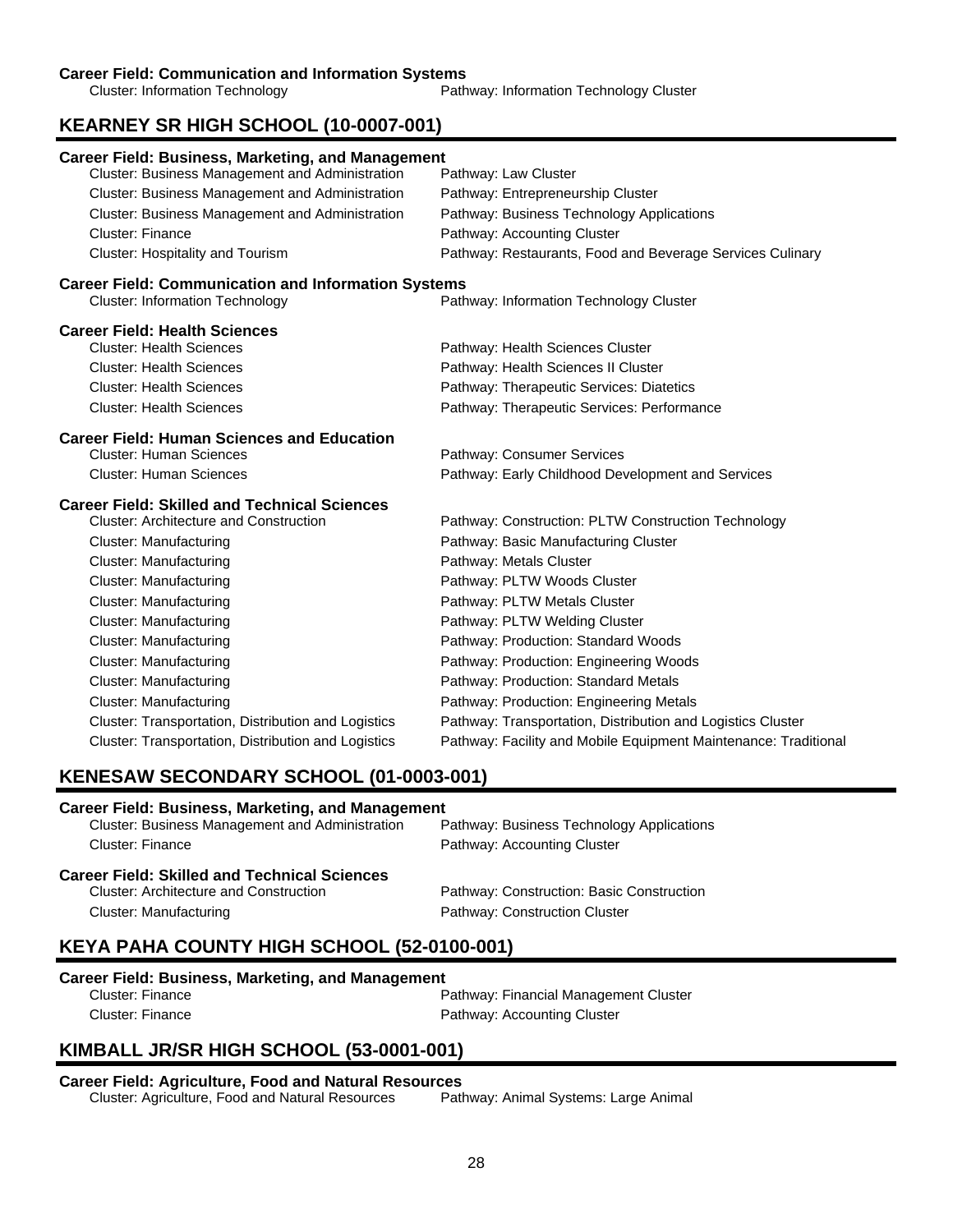Cluster: Manufacturing example and the Pathway: PLTW Woods Cluster Cluster: Manufacturing Pathway: Production: Engineering Woods

# **LAKEVIEW HIGH SCHOOL (71-0005-001)**

### **Career Field: Agriculture, Food and Natural Resources**

| <b>Cluster: Agriculture, Food and Natural Resources</b> | Pathway: Life Science and Business Cluster                          |
|---------------------------------------------------------|---------------------------------------------------------------------|
| Cluster: Agriculture, Food and Natural Resources        | Pathway: Life Science and Power Cluster                             |
| Cluster: Agriculture, Food and Natural Resources        | Pathway: Animal Systems: Large Animal                               |
| <b>Cluster: Agriculture, Food and Natural Resources</b> | Pathway: Plant Systems: Nursery and Landscape                       |
| <b>Cluster: Agriculture, Food and Natural Resources</b> | Pathway: Power, Structural and Technical Systems: Structure Systems |
|                                                         |                                                                     |

### **Career Field: Business, Marketing, and Management**

| Cluster: Business Management and Administration | Pathway: Business Technology Communications |
|-------------------------------------------------|---------------------------------------------|
| Cluster: Finance                                | Pathway: Accounting Cluster                 |
| Cluster: Finance                                | Pathway: Economics Cluster                  |
| Cluster: Finance                                | Pathway: Accounting                         |
|                                                 |                                             |

# **LAUREL-CONCORD-COLERIDGE HIGH SCHOOL (14-0054-001)**

### **Career Field: Agriculture, Food and Natural Resources**

| Cluster: Agriculture, Food and Natural Resources         | Pathway: Life Science and Business Cluster    |  |
|----------------------------------------------------------|-----------------------------------------------|--|
| Cluster: Agriculture, Food and Natural Resources         | Pathway: Life Science and Environment Cluster |  |
| <b>Cluster: Agriculture, Food and Natural Resources</b>  | Pathway: Animal Systems: Veterinary           |  |
| <b>Career Field: Business, Marketing, and Management</b> |                                               |  |
| <b>Cluster: Finance</b>                                  | Pathway: Accounting Cluster                   |  |
| Cluster: Finance                                         | Pathway: Economics Cluster                    |  |
| <b>Cluster: Finance</b>                                  | Pathway: Accounting                           |  |
| <b>Career Field: Skilled and Technical Sciences</b>      |                                               |  |
| Cluster: Manufacturing                                   | Pathway: PLTW Woods Cluster                   |  |
| <b>Cluster: Manufacturing</b>                            | Pathway: Production: Engineering Woods        |  |

# **LEIGH HIGH SCHOOL (19-0039-001)**

| <b>Career Field: Agriculture, Food and Natural Resources</b> |                                                           |
|--------------------------------------------------------------|-----------------------------------------------------------|
| Cluster: Agriculture, Food and Natural Resources             | Pathway: Life Science and Natural Resources Cluster       |
| <b>Cluster: Agriculture, Food and Natural Resources</b>      | Pathway: Plant Systems: Plant Biology                     |
| <b>Career Field: Business, Marketing, and Management</b>     |                                                           |
| <b>Cluster: Business Management and Administration</b>       | Pathway: Law Cluster                                      |
| <b>Cluster: Hospitality and Tourism</b>                      | Pathway: Restaurants, Food and Beverage Services Culinary |

### **Career Field: Human Sciences and Education**

Cluster: Human Sciences Pathway: Human Food, Development, and Behavior Cluster Cluster: Human Sciences Pathway: Early Childhood Development and Services

# **LEWISTON HIGH SCHOOL (67-0069-001)**

### **Career Field: Agriculture, Food and Natural Resources**

| Pathway: Life Science and Business Cluster                       |
|------------------------------------------------------------------|
| Pathway: Life Science and Power Cluster                          |
| Pathway: Plant Systems: Agronomy                                 |
| Pathway: Power, Structural and Technical Systems: Power and Tech |
| Pathway: Power, Structural and Technical Systems: Metals and Fab |
|                                                                  |

# **LEXINGTON HIGH SCHOOL (24-0001-001)**

**Career Field: Agriculture, Food and Natural Resources** Cluster: Agriculture, Food and Natural Resources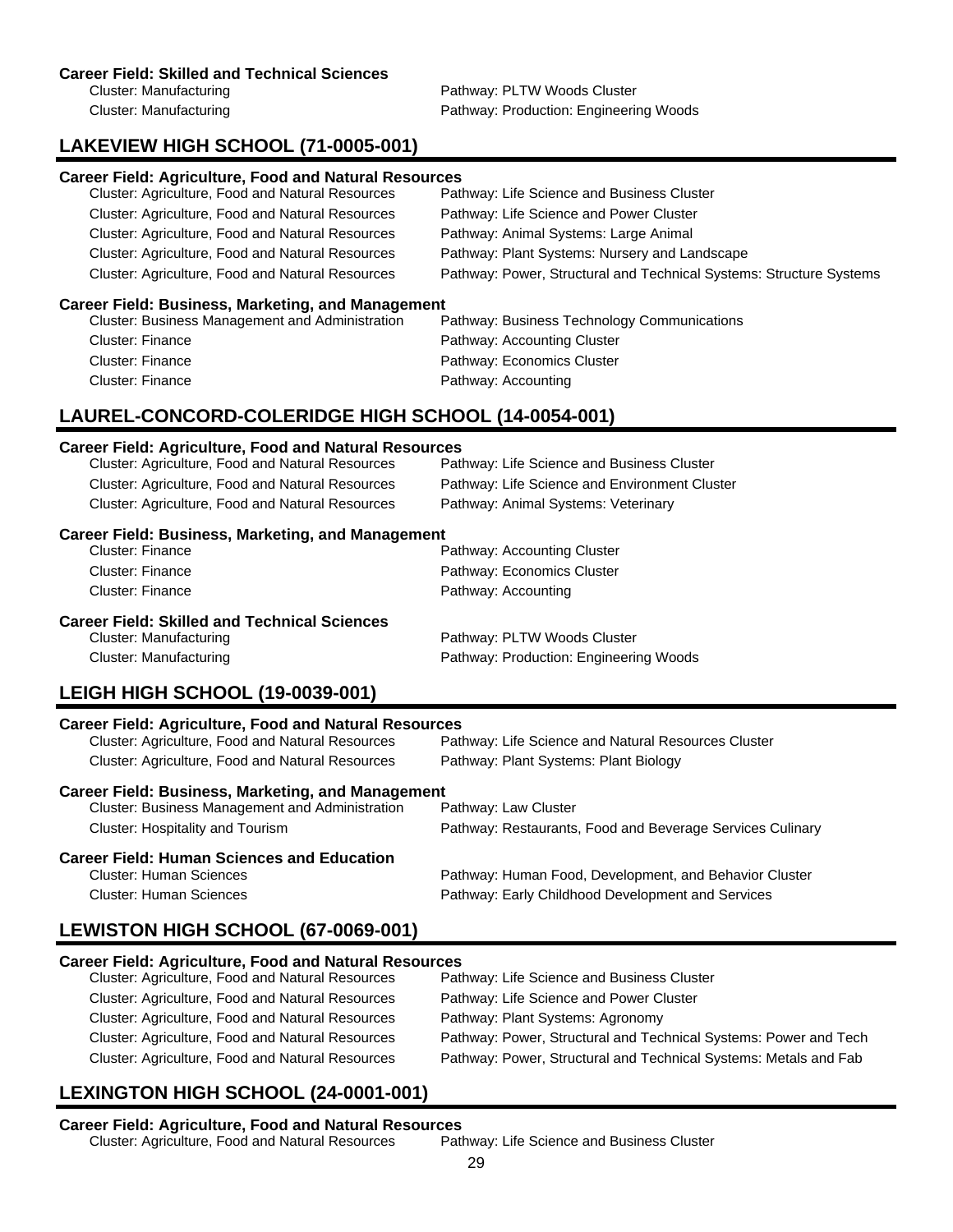Cluster: Agriculture, Food and Natural Resources Pathway: Agribusiness Systems: Leadership

Cluster: Agriculture, Food and Natural Resources Pathway: Life Science and Natural Resources Cluster

| <b>Career Field: Business, Marketing, and Management</b> |                                         |
|----------------------------------------------------------|-----------------------------------------|
| <b>Cluster: Finance</b>                                  | Pathway: Financial Management Cluster   |
| Cluster: Finance                                         | Pathway: Accounting Cluster             |
| <b>Career Field: Skilled and Technical Sciences</b>      |                                         |
| Cluster: Manufacturing                                   | Pathway: Production: Standard Metals    |
| Cluster: Manufacturing                                   | Pathway: Production: Engineering Metals |

# **LEYTON HIGH SCHOOL (17-0003-001)**

### **Career Field: Business, Marketing, and Management**

| Cluster: Finance                                    | Pathway: Financial Management Cluster  |
|-----------------------------------------------------|----------------------------------------|
| <b>Cluster: Finance</b>                             | Pathway: Accounting Cluster            |
| Cluster: Finance                                    | Pathway: Economics Cluster             |
| Cluster: Finance                                    | Pathway: Accounting                    |
| <b>Career Field: Skilled and Technical Sciences</b> |                                        |
| Cluster: Manufacturing                              | Pathway: Production: Standard Woods    |
| Cluster: Manufacturing                              | Pathway: Production: Engineering Woods |
| Cluster: Manufacturing                              | Pathway: Production: Standard Metals   |

## **LINCOLN EAST HIGH SCHOOL (55-0001-009)**

| <b>Career Field: Business, Marketing, and Management</b>   |                                                           |  |
|------------------------------------------------------------|-----------------------------------------------------------|--|
| Cluster: Business Management and Administration            | Pathway: Management Cluster                               |  |
| <b>Cluster: Finance</b>                                    | Pathway: AP Economics                                     |  |
| <b>Cluster: Hospitality and Tourism</b>                    | Pathway: Restaurants, Food and Beverage Services Prostart |  |
| <b>Career Field: Communication and Information Systems</b> |                                                           |  |
| Cluster: Arts, A/V Technology and Communications           | Pathway: Digital Design (Visual Arts)                     |  |
| <b>Cluster: Information Technology</b>                     | Pathway: Web and Digital Communications                   |  |
| <b>Career Field: Health Sciences</b>                       |                                                           |  |
| <b>Cluster: Health Sciences</b>                            | Pathway: Health Sciences Cluster                          |  |
| <b>Cluster: Health Sciences</b>                            | Pathway: Therapeutic Services: CNA                        |  |
| <b>Career Field: Human Sciences and Education</b>          |                                                           |  |
| <b>Cluster: Human Sciences</b>                             | Pathway: Human Sciences Cluster                           |  |
| <b>Cluster: Human Sciences</b>                             | Pathway: Human Food, Development, and Behavior Cluster    |  |
| <b>Cluster: Human Sciences</b>                             | Pathway: Consumer Services                                |  |
| <b>Cluster: Human Sciences</b>                             | Pathway: Early Childhood Development and Services         |  |
| <b>Career Field: Skilled and Technical Sciences</b>        |                                                           |  |
| <b>Cluster: Architecture and Construction</b>              | Pathway: Architecture and Construction Basic Cluster      |  |
| <b>Cluster: Architecture and Construction</b>              | Pathway: DPC: Drafting                                    |  |
| <b>Cluster: Architecture and Construction</b>              | Pathway: Construction: Basic Construction                 |  |
| <b>Cluster: Architecture and Construction</b>              | Pathway: Construction: PLTW Basic Construction            |  |
| <b>Cluster: Manufacturing</b>                              | Pathway: Drafting Cluster                                 |  |
| <b>Cluster: Manufacturing</b>                              | Pathway: Construction Cluster                             |  |
| Cluster: Manufacturing                                     | Pathway: PLTW Woods Cluster                               |  |
| <b>Cluster: Manufacturing</b>                              | Pathway: PLTW Metals Cluster                              |  |

# **LINCOLN HIGH SCHOOL (55-0001-001)**

# **Career Field: Communication and Information Systems**<br>Cluster: Arts, A/V Technology and Communications Pathway: Digital Design (Visual Arts)

Cluster: Arts, A/V Technology and Communications Cluster: Information Technology **Pathway: Web and Digital Communications**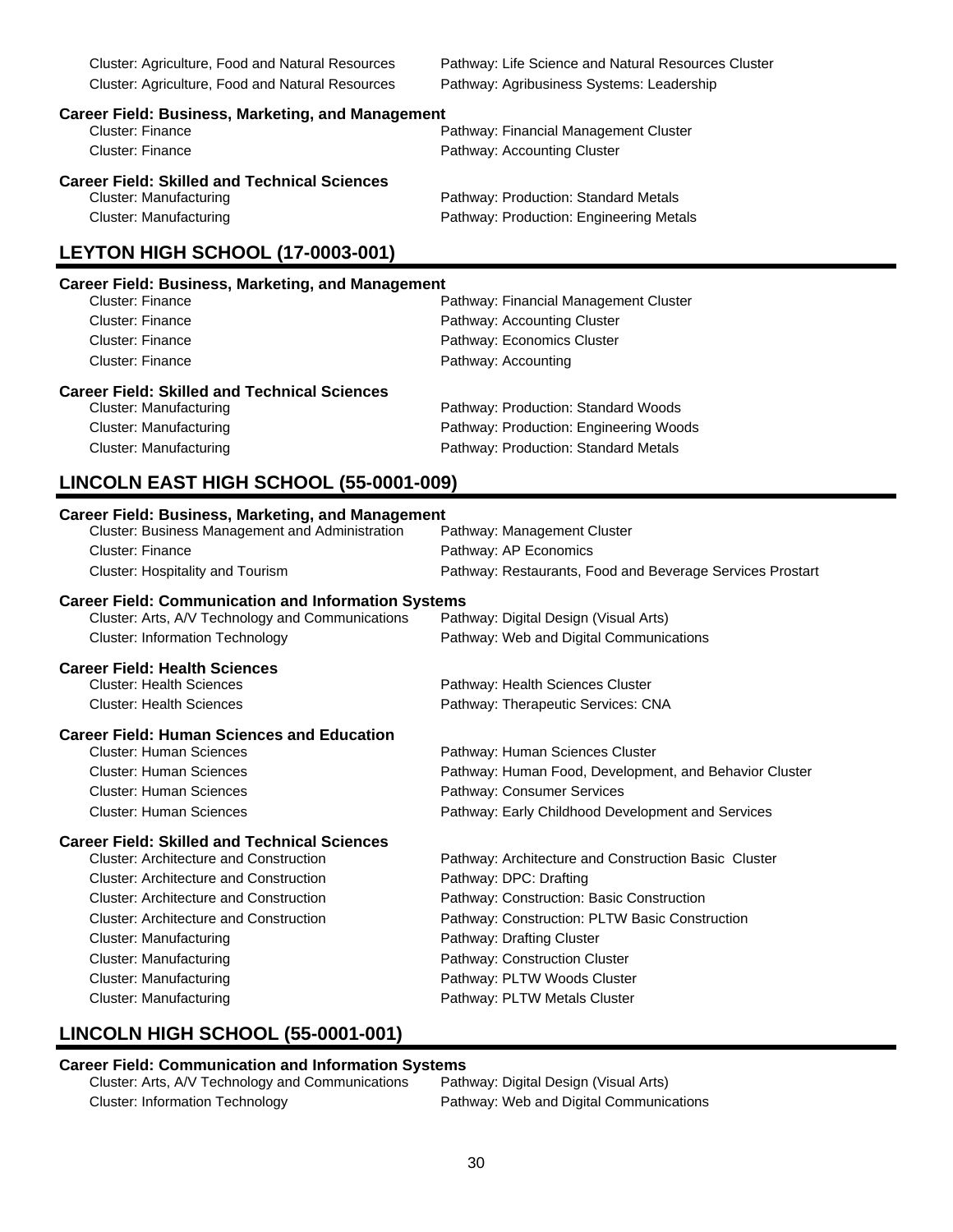| <b>Career Field: Health Sciences</b>                                                                           |                                                                 |
|----------------------------------------------------------------------------------------------------------------|-----------------------------------------------------------------|
| <b>Cluster: Health Sciences</b>                                                                                | Pathway: Health Sciences Cluster                                |
| <b>Cluster: Health Sciences</b>                                                                                | Pathway: Therapeutic Services: CNA                              |
| <b>Career Field: Human Sciences and Education</b>                                                              |                                                                 |
| <b>Cluster: Human Sciences</b>                                                                                 | Pathway: Human Sciences Cluster                                 |
| <b>Cluster: Human Sciences</b>                                                                                 | Pathway: Human Food, Development, and Behavior Cluster          |
| <b>Cluster: Human Sciences</b>                                                                                 | Pathway: Consumer Services                                      |
| <b>Cluster: Human Sciences</b>                                                                                 | Pathway: Early Childhood Development and Services               |
| <b>Career Field: Skilled and Technical Sciences</b>                                                            |                                                                 |
| <b>Cluster: Manufacturing</b>                                                                                  | Pathway: PLTW Metals Cluster                                    |
| <b>Cluster: Manufacturing</b>                                                                                  | Pathway: Production: Standard Metals                            |
| <b>Cluster: Manufacturing</b>                                                                                  | Pathway: Production: Engineering Metals                         |
| Cluster: Transportation, Distribution and Logistics                                                            | Pathway: Facility and Mobile Equipment Maintenance: Traditional |
| LINCOLN NORTHEAST HIGH SCHOOL (55-0001-003)                                                                    |                                                                 |
|                                                                                                                |                                                                 |
| <b>Career Field: Business, Marketing, and Management</b><br>Cluster: Business Management and Administration    | Pathway: Accounting Cluster                                     |
| <b>Cluster: Finance</b>                                                                                        | Pathway: Financial Management Cluster                           |
| <b>Cluster: Finance</b>                                                                                        | Pathway: Accounting Cluster                                     |
| <b>Cluster: Finance</b>                                                                                        | Pathway: Economics Cluster                                      |
| Cluster: Finance                                                                                               | Pathway: Accounting                                             |
| Cluster: Hospitality and Tourism                                                                               | Pathway: Restaurants, Food and Beverage Services Prostart       |
|                                                                                                                |                                                                 |
| <b>Career Field: Communication and Information Systems</b><br>Cluster: Arts, A/V Technology and Communications | Pathway: Digital Design (Visual Arts)                           |
| <b>Cluster: Information Technology</b>                                                                         | Pathway: Information Technology Cluster                         |
| <b>Cluster: Information Technology</b>                                                                         | Pathway: Web and Digital Communications                         |
|                                                                                                                |                                                                 |
| <b>Career Field: Health Sciences</b>                                                                           |                                                                 |
| <b>Cluster: Health Sciences</b><br><b>Cluster: Health Sciences</b>                                             | Pathway: Health Sciences Cluster                                |
|                                                                                                                | Pathway: Therapeutic Services: CNA                              |
| <b>Career Field: Human Sciences and Education</b>                                                              |                                                                 |
| <b>Cluster: Human Sciences</b>                                                                                 | Pathway: Human Sciences Cluster                                 |
| <b>Cluster: Human Sciences</b>                                                                                 | Pathway: Human Food, Development, and Behavior Cluster          |
| <b>Cluster: Human Sciences</b>                                                                                 | Pathway: Consumer Services                                      |
| <b>Cluster: Human Sciences</b>                                                                                 | Pathway: Early Childhood Development and Services               |
| <b>Career Field: Skilled and Technical Sciences</b>                                                            |                                                                 |
| <b>Cluster: Architecture and Construction</b>                                                                  | Pathway: Architecture and Construction Basic Cluster            |
| <b>Cluster: Architecture and Construction</b>                                                                  | Pathway: DPC: Drafting                                          |
| <b>Cluster: Architecture and Construction</b>                                                                  | Pathway: Construction: Basic Construction                       |
| <b>Cluster: Architecture and Construction</b>                                                                  | Pathway: Construction: PLTW Basic Construction                  |
| <b>Cluster: Manufacturing</b>                                                                                  | Pathway: Drafting Cluster                                       |
| <b>Cluster: Manufacturing</b>                                                                                  | Pathway: Construction Cluster                                   |
| <b>Cluster: Manufacturing</b>                                                                                  | Pathway: PLTW Woods Cluster                                     |
| <b>Cluster: Manufacturing</b>                                                                                  | Pathway: PLTW Metals Cluster                                    |
| <b>Cluster: Manufacturing</b>                                                                                  | Pathway: Production: Standard Metals                            |
| <b>Cluster: Manufacturing</b>                                                                                  | Pathway: Production: Engineering Metals                         |
| Cluster: Science, Technology, Engineering and<br><b>Mathematics</b>                                            | Pathway: Engineering and Technology: PLTW Electronics II        |
| Cluster: Transportation, Distribution and Logistics                                                            | Pathway: Facility and Mobile Equipment Maintenance: PLTW        |
|                                                                                                                |                                                                 |

# **LINCOLN SOUTHEAST HIGH SCHOOL (55-0001-006)**

### **Career Field: Business, Marketing, and Management**

Cluster: Business Management and Administration Pathway: Accounting Cluster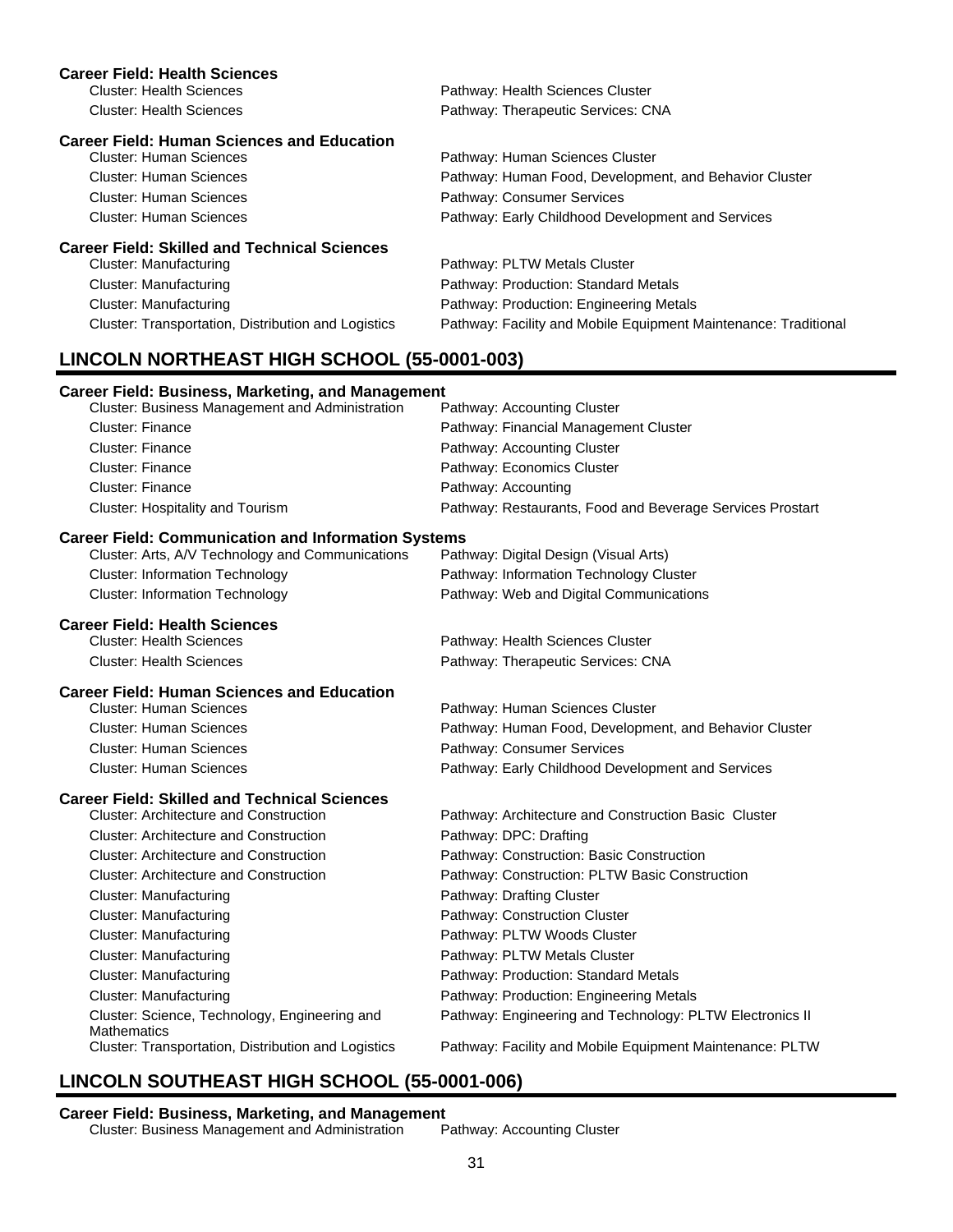| <b>Cluster: Business Management and Administration</b> | Pathway: Management Cluster                                     |
|--------------------------------------------------------|-----------------------------------------------------------------|
| <b>Cluster: Finance</b>                                | Pathway: Accounting Cluster                                     |
| <b>Cluster: Finance</b>                                | Pathway: Academy Cluster                                        |
| <b>Cluster: Finance</b>                                | Pathway: Economics Cluster                                      |
| Cluster: Finance                                       | Pathway: Accounting                                             |
| Cluster: Hospitality and Tourism                       | Pathway: Restaurants, Food and Beverage Services Prostart       |
| <b>Cluster: Marketing</b>                              | Pathway: Marketing, Entrepreneurship Cluster                    |
| <b>Career Field: Health Sciences</b>                   |                                                                 |
| <b>Cluster: Health Sciences</b>                        | Pathway: Health Sciences Cluster                                |
| <b>Cluster: Health Sciences</b>                        | Pathway: Therapeutic Services: CNA                              |
| <b>Career Field: Human Sciences and Education</b>      |                                                                 |
| <b>Cluster: Human Sciences</b>                         | Pathway: Human Food, Development, and Behavior Cluster          |
| <b>Cluster: Human Sciences</b>                         | Pathway: Early Childhood Development and Services               |
| <b>Career Field: Skilled and Technical Sciences</b>    |                                                                 |
| <b>Cluster: Architecture and Construction</b>          | Pathway: Architecture and Construction Basic Cluster            |
| <b>Cluster: Architecture and Construction</b>          | Pathway: DPC: Drafting                                          |
| <b>Cluster: Architecture and Construction</b>          | Pathway: Construction: Basic Construction                       |
| <b>Cluster: Architecture and Construction</b>          | Pathway: Construction: PLTW Basic Construction                  |
| <b>Cluster: Manufacturing</b>                          | Pathway: Drafting Cluster                                       |
| <b>Cluster: Manufacturing</b>                          | Pathway: Construction Cluster                                   |
| <b>Cluster: Manufacturing</b>                          | Pathway: PLTW Woods Cluster                                     |
| <b>Cluster: Manufacturing</b>                          | Pathway: PLTW Metals Cluster                                    |
| Cluster: Transportation, Distribution and Logistics    | Pathway: Facility and Mobile Equipment Maintenance: Traditional |

# **NORTH STAR HIGH SCHOOL (55-0001-070)**

### **Career Field: Business, Marketing, and Management**

| Cluster: Business Management and Administration            | Pathway: Accounting Cluster                               |  |  |
|------------------------------------------------------------|-----------------------------------------------------------|--|--|
| <b>Cluster: Business Management and Administration</b>     | Pathway: Management Cluster                               |  |  |
| Cluster: Finance                                           | Pathway: Accounting Cluster                               |  |  |
| Cluster: Finance                                           | Pathway: Academy Cluster                                  |  |  |
| Cluster: Finance                                           | Pathway: Economics Cluster                                |  |  |
| Cluster: Finance                                           | Pathway: Accounting                                       |  |  |
| Cluster: Hospitality and Tourism                           | Pathway: Restaurants, Food and Beverage Services Prostart |  |  |
| <b>Career Field: Communication and Information Systems</b> |                                                           |  |  |
| Cluster: Arts, A/V Technology and Communications           | Pathway: Digital Design (Visual Arts)                     |  |  |
| <b>Cluster: Information Technology</b>                     | Pathway: Web and Digital Communications                   |  |  |
| <b>Career Field: Health Sciences</b>                       |                                                           |  |  |
| <b>Cluster: Health Sciences</b>                            | Pathway: Health Sciences Cluster                          |  |  |
| <b>Cluster: Health Sciences</b>                            | Pathway: Therapeutic Services: CNA                        |  |  |
| <b>Career Field: Human Sciences and Education</b>          |                                                           |  |  |
| <b>Cluster: Human Sciences</b>                             | Pathway: Human Food, Development, and Behavior Cluster    |  |  |
| <b>Cluster: Human Sciences</b>                             | Pathway: Early Childhood Development and Services         |  |  |
| <b>Career Field: Skilled and Technical Sciences</b>        |                                                           |  |  |
| <b>Cluster: Manufacturing</b>                              | Pathway: Drafting Cluster                                 |  |  |
| <b>Cluster: Manufacturing</b>                              | Pathway: PLTW Woods Cluster                               |  |  |
| SOUTHWEST HIGH SCHOOL (55-0001-071)                        |                                                           |  |  |

# **Career Field: Business, Marketing, and Management**<br>Cluster: Finance

Pathway: Accounting Cluster: Hospitality and Tourism Pathway: Restaurants, Food and Beverage Services Prostart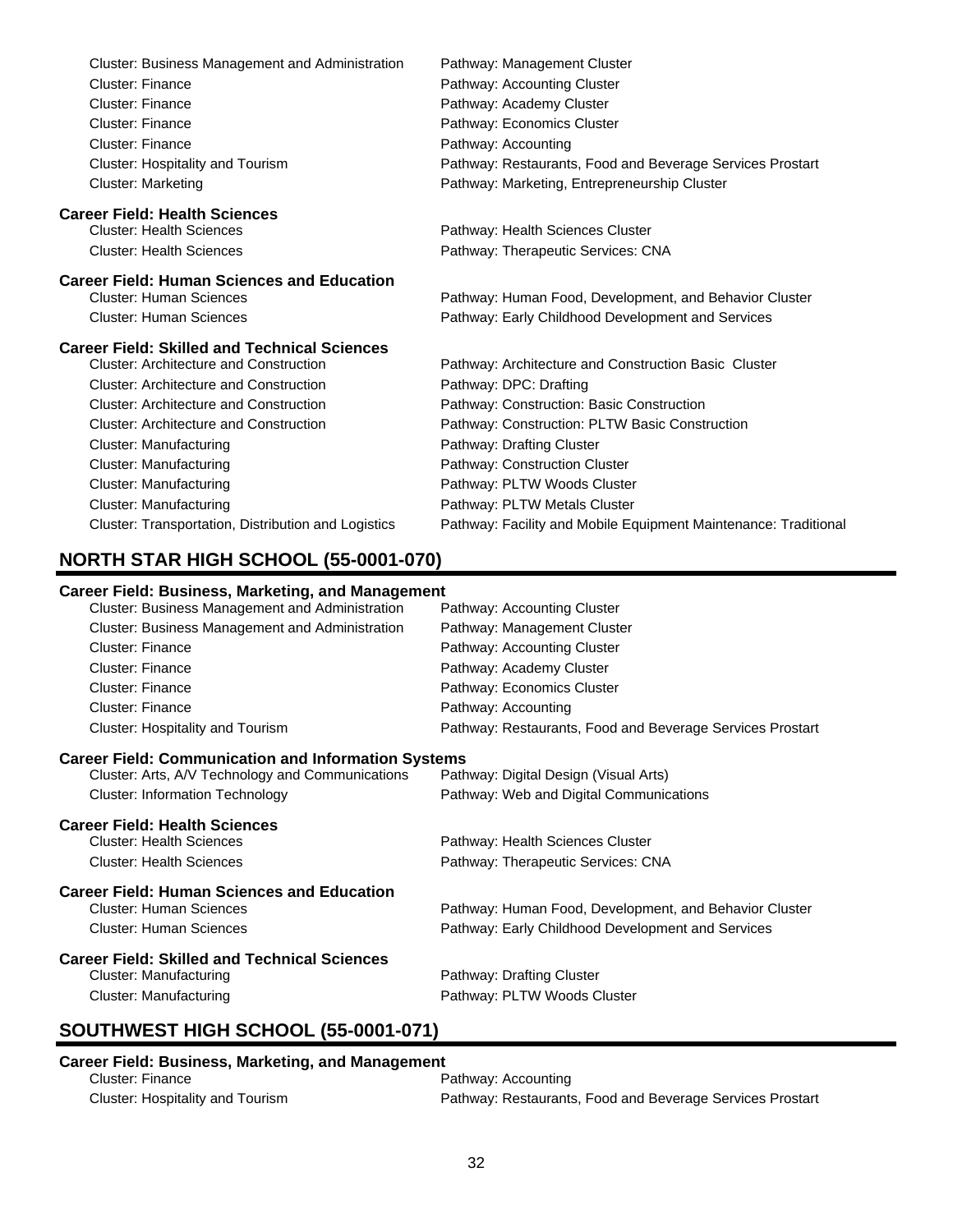| <b>Career Field: Communication and Information Systems</b>   |                                                        |  |
|--------------------------------------------------------------|--------------------------------------------------------|--|
| Cluster: Arts, A/V Technology and Communications             | Pathway: Digital Design (Visual Arts)                  |  |
| <b>Cluster: Information Technology</b>                       | Pathway: Web and Digital Communications                |  |
| <b>Career Field: Health Sciences</b>                         |                                                        |  |
| <b>Cluster: Health Sciences</b>                              | Pathway: Health Sciences Cluster                       |  |
| <b>Cluster: Health Sciences</b>                              | Pathway: Therapeutic Services: CNA                     |  |
| <b>Career Field: Human Sciences and Education</b>            |                                                        |  |
| <b>Cluster: Human Sciences</b>                               | Pathway: Human Sciences Cluster                        |  |
| Cluster: Human Sciences                                      | Pathway: Human Food, Development, and Behavior Cluster |  |
| <b>Cluster: Human Sciences</b>                               | Pathway: Consumer Services                             |  |
| <b>Career Field: Skilled and Technical Sciences</b>          |                                                        |  |
| <b>Cluster: Architecture and Construction</b>                | Pathway: DPC: Drafting                                 |  |
| Cluster: Manufacturing                                       | Pathway: Drafting Cluster                              |  |
| Cluster: Manufacturing                                       | Pathway: PLTW Woods Cluster                            |  |
| Cluster: Manufacturing                                       | Pathway: PLTW Metals Cluster                           |  |
| Cluster: Manufacturing                                       | Pathway: Production: Standard Metals                   |  |
| Cluster: Manufacturing                                       | Pathway: Production: Engineering Metals                |  |
| LITCHFIELD HIGH SCHOOL (82-0015-001)                         |                                                        |  |
| <b>Career Field: Agriculture, Food and Natural Resources</b> |                                                        |  |

| Cluster: Agriculture, Food and Natural Resources           | Pathway: Power, Structural and Technical Systems: Metals and Fab |
|------------------------------------------------------------|------------------------------------------------------------------|
| <b>Career Field: Business, Marketing, and Management</b>   |                                                                  |
| <b>Cluster: Business Management and Administration</b>     | Pathway: Business Technology Applications                        |
| Cluster: Finance                                           | Pathway: Financial Management Cluster                            |
| Cluster: Finance                                           | Pathway: Accounting Cluster                                      |
| <b>Career Field: Communication and Information Systems</b> |                                                                  |
| <b>Cluster: Information Technology</b>                     | Pathway: Information Technology Cluster                          |
| <b>Cluster: Information Technology</b>                     | Pathway: Web and Digital Communications                          |
| <b>Career Field: Skilled and Technical Sciences</b>        |                                                                  |

# Cluster: Manufacturing extending Pathway: Production: Standard Welding

# **LOGAN VIEW JR/SR HIGH SCHOOL (27-0594-001)**

## **Career Field: Agriculture, Food and Natural Resources**

|                                                          | Cluster: Agriculture, Food and Natural Resources | Pathway: Life Science and Business Cluster                                |
|----------------------------------------------------------|--------------------------------------------------|---------------------------------------------------------------------------|
|                                                          | Cluster: Agriculture, Food and Natural Resources | Pathway: Life Science and Power Cluster                                   |
|                                                          | Cluster: Agriculture, Food and Natural Resources | Pathway: Life Science and Sales Cluster                                   |
|                                                          | Cluster: Agriculture, Food and Natural Resources | Pathway: Agribusiness Systems: Economics and Management                   |
|                                                          | Cluster: Agriculture, Food and Natural Resources | Pathway: Agribusiness Systems: Agricultural Sales and<br>Entrepreneurship |
|                                                          | Cluster: Agriculture, Food and Natural Resources | Pathway: Animal Systems: Companion Animal                                 |
|                                                          | Cluster: Agriculture, Food and Natural Resources | Pathway: Power, Structural and Technical Systems: Structure Systems       |
|                                                          | Cluster: Agriculture, Food and Natural Resources | Pathway: Power, Structural and Technical Systems: Metals and Fab          |
| <b>Career Field: Business, Marketing, and Management</b> |                                                  |                                                                           |
|                                                          | Cluster: Finance                                 | Pathway: Financial Management Cluster                                     |
|                                                          | <b>Cluster: Finance</b>                          | Pathway: Economics Cluster                                                |
| <b>Career Field: Human Sciences and Education</b>        |                                                  |                                                                           |
|                                                          | Cluster: Human Sciences                          | Pathway: Early Childhood Development and Services                         |
| <b>Career Field: Skilled and Technical Sciences</b>      |                                                  |                                                                           |
|                                                          | <b>Cluster: Architecture and Construction</b>    | Pathway: Architecture and Construction Basic Cluster                      |
|                                                          | <b>Cluster: Architecture and Construction</b>    | Pathway: Construction: Basic Construction                                 |
|                                                          | Cluster: Manufacturing                           | Pathway: Welding Cluster                                                  |
|                                                          |                                                  |                                                                           |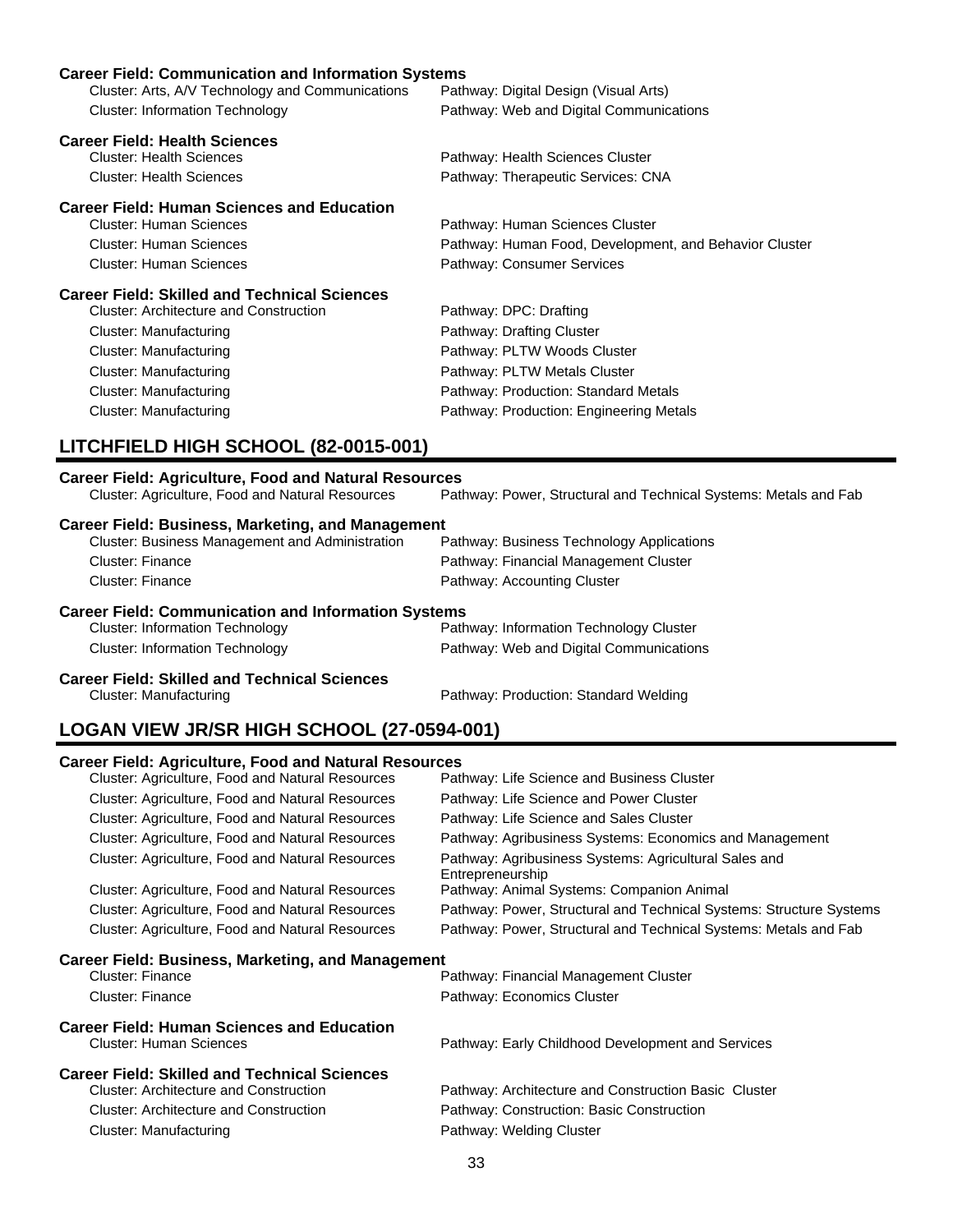# **LOOMIS SECONDARY SCHOOL (69-0055-001)**

| <b>Career Field: Business, Marketing, and Management</b><br><b>Cluster: Finance</b>                                                                                                                                      | Pathway: Accounting Cluster                                                                                                                                                    |  |
|--------------------------------------------------------------------------------------------------------------------------------------------------------------------------------------------------------------------------|--------------------------------------------------------------------------------------------------------------------------------------------------------------------------------|--|
| <b>Career Field: Human Sciences and Education</b><br><b>Cluster: Human Sciences</b>                                                                                                                                      | Pathway: Human Food, Nutrition and Wellness                                                                                                                                    |  |
| LOUISVILLE HIGH SCHOOL (13-0032-001)                                                                                                                                                                                     |                                                                                                                                                                                |  |
| <b>Career Field: Human Sciences and Education</b><br>Cluster: Human Sciences                                                                                                                                             | Pathway: Human Food, Development, and Behavior Cluster                                                                                                                         |  |
| <b>Career Field: Skilled and Technical Sciences</b><br><b>Cluster: Manufacturing</b><br><b>Cluster: Manufacturing</b><br><b>Cluster: Manufacturing</b><br><b>Cluster: Manufacturing</b><br><b>Cluster: Manufacturing</b> | Pathway: Drafting Cluster<br>Pathway: Basic Manufacturing Cluster<br>Pathway: Welding Cluster<br>Pathway: Production: Standard Woods<br>Pathway: Production: Engineering Woods |  |
| LOUP CITY HIGH SCHOOL (82-0001-001)                                                                                                                                                                                      |                                                                                                                                                                                |  |
| <b>Career Field: Agriculture, Food and Natural Resources</b><br>Cluster: Agriculture, Food and Natural Resources                                                                                                         | Pathway: Power, Structural and Technical Systems: Metals and Fab                                                                                                               |  |
| <b>Career Field: Business, Marketing, and Management</b><br><b>Cluster: Finance</b>                                                                                                                                      | Pathway: Economics Cluster                                                                                                                                                     |  |
| <b>Career Field: Communication and Information Systems</b><br><b>Cluster: Information Technology</b>                                                                                                                     | Pathway: Information Technology Cluster                                                                                                                                        |  |
| LOUP COUNTY HIGH SCHOOL (58-0025-001)                                                                                                                                                                                    |                                                                                                                                                                                |  |
| <b>Career Field: Agriculture, Food and Natural Resources</b><br>Cluster: Agriculture, Food and Natural Resources                                                                                                         | Pathway: Plant Systems: Nursery and Landscape                                                                                                                                  |  |
| <b>Career Field: Business, Marketing, and Management</b><br><b>Cluster: Finance</b>                                                                                                                                      | Pathway: Accounting Cluster                                                                                                                                                    |  |
| LYNCH SECONDARY SCHOOL (08-0036-001)                                                                                                                                                                                     |                                                                                                                                                                                |  |
| <b>Career Field: Business, Marketing, and Management</b><br>Cluster: Finance                                                                                                                                             | Pathway: Financial Management Cluster                                                                                                                                          |  |
| NORTHEAST SECONDARY SCHOOL (11-0020-001)                                                                                                                                                                                 |                                                                                                                                                                                |  |
| <b>Career Field: Agriculture, Food and Natural Resources</b>                                                                                                                                                             |                                                                                                                                                                                |  |

| Cluster: Agriculture, Food and Natural Resources | Pathway: Life Science and Business Cluster              |
|--------------------------------------------------|---------------------------------------------------------|
| Cluster: Agriculture, Food and Natural Resources | Pathway: Life Science and Food Cluster                  |
| Cluster: Agriculture, Food and Natural Resources | Pathway: Life Science and Natural Resources Cluster     |
| Cluster: Agriculture, Food and Natural Resources | Pathway: Life Science and Power Cluster                 |
| Cluster: Agriculture, Food and Natural Resources | Pathway: Agribusiness Systems: Economics and Management |
| Cluster: Agriculture, Food and Natural Resources | Pathway: Agribusiness Systems: Leadership               |
| Cluster: Agriculture, Food and Natural Resources | Pathway: Plant Systems: Nursery and Landscape           |
|                                                  |                                                         |

### **Career Field: Business, Marketing, and Management**

Cluster: Business Management and Administration Pathway: Business Technology Applications

**Career Field: Communication and Information Systems**<br>Path Cluster: Information Technology Pathway: Information Technology Cluster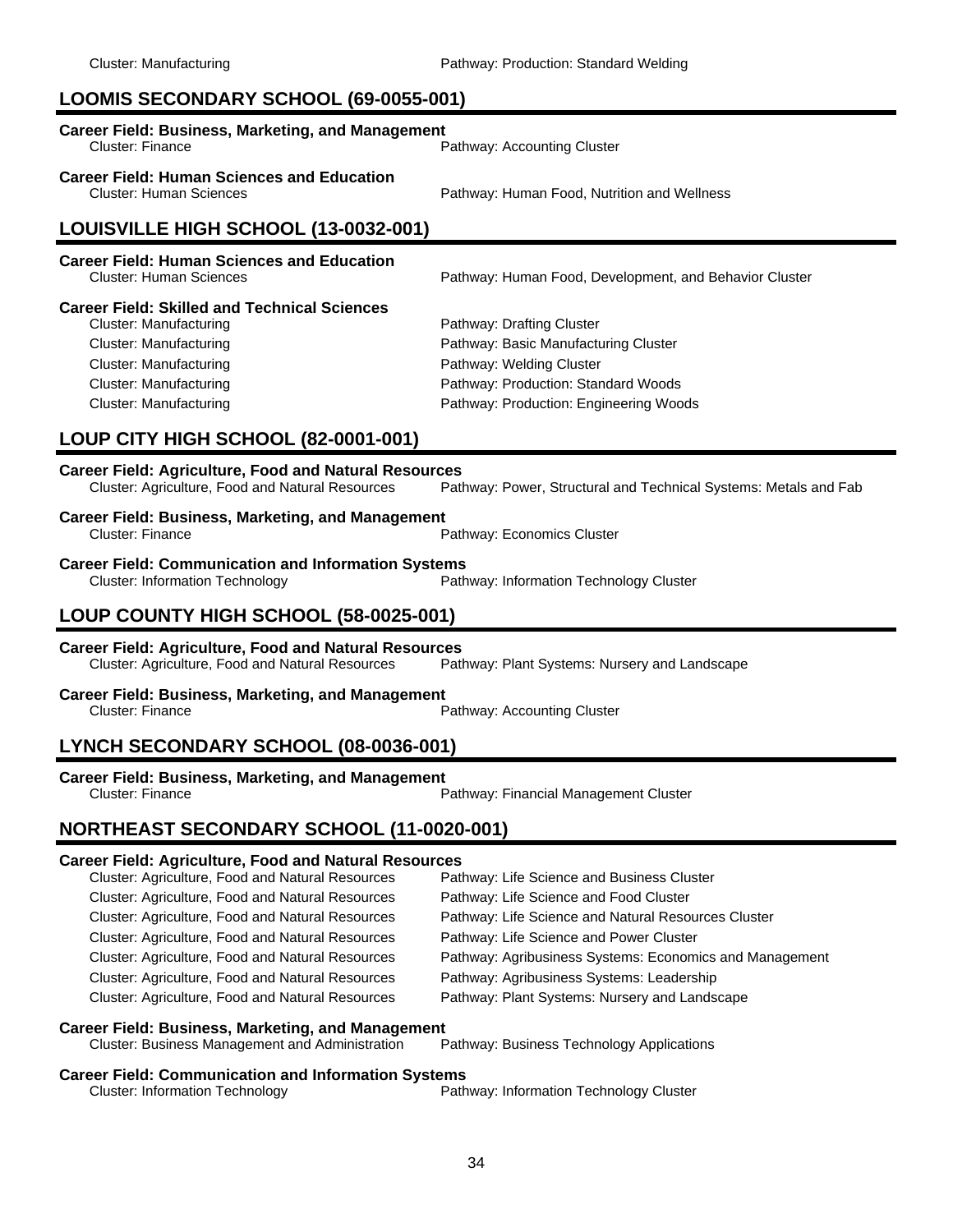# **MADISON HIGH SCHOOL (59-0001-001)**

# **Career Field: Health Sciences**

Pathway: Health Sciences Cluster

### **MALCOLM JR/SR HIGH SCHOOL (55-0148-001)**

| <b>Career Field: Business, Marketing, and Management</b>   |                                                      |
|------------------------------------------------------------|------------------------------------------------------|
| Cluster: Finance                                           | Pathway: Financial Management Cluster                |
| <b>Cluster: Finance</b>                                    | Pathway: Accounting Cluster                          |
| <b>Cluster: Finance</b>                                    | Pathway: Economics Cluster                           |
| Cluster: Finance                                           | Pathway: Accounting                                  |
| <b>Career Field: Communication and Information Systems</b> |                                                      |
| <b>Cluster: Information Technology</b>                     | Pathway: Web and Digital Communications              |
| <b>Career Field: Skilled and Technical Sciences</b>        |                                                      |
| Cluster: Architecture and Construction                     | Pathway: Architecture and Construction Basic Cluster |
| Cluster: Architecture and Construction                     | Pathway: DPC: Drafting                               |
| Cluster: Manufacturing                                     | Pathway: Drafting Cluster                            |
| <b>Cluster: Manufacturing</b>                              | Pathway: Construction Cluster                        |
| Cluster: Manufacturing                                     | Pathway: PLTW Woods Cluster                          |
| Cluster: Manufacturing                                     | Pathway: PLTW Metals Cluster                         |
| Cluster: Manufacturing                                     | Pathway: Production: Standard Woods                  |
| Cluster: Manufacturing                                     | Pathway: Production: Engineering Woods               |
| Cluster: Manufacturing                                     | Pathway: Production: Standard Metals                 |
| Cluster: Manufacturing                                     | Pathway: Production: Engineering Metals              |

## **MAXWELL HIGH SCHOOL (56-0007-001)**

### **Career Field: Business, Marketing, and Management**

| Career Field: Skilled and Technical Sciences    |                                       |
|-------------------------------------------------|---------------------------------------|
| Cluster: Finance                                | Pathway: Financial Management Cluster |
| Cluster: Business Management and Administration | Pathway: Law Cluster                  |

Cluster: Manufacturing **Pathway: Basic Manufacturing Cluster** Pathway: Basic Manufacturing Cluster

## **MAYWOOD HIGH SCHOOL (32-0046-001)**

| <b>Career Field: Agriculture, Food and Natural Resources</b>                                         |                                                      |
|------------------------------------------------------------------------------------------------------|------------------------------------------------------|
| Cluster: Agriculture, Food and Natural Resources                                                     | Pathway: Life Science and Business Cluster           |
| Cluster: Agriculture, Food and Natural Resources                                                     | Pathway: Animal Systems: Large Animal                |
| <b>Career Field: Business, Marketing, and Management</b><br>Cluster: Finance                         | Pathway: Accounting Cluster                          |
| <b>Career Field: Skilled and Technical Sciences</b><br><b>Cluster: Architecture and Construction</b> | Pathway: Architecture and Construction Basic Cluster |

# **MC COOK SENIOR HIGH SCHOOL (73-0017-001)**

| <b>Career Field: Agriculture, Food and Natural Resources</b>                  |                                       |
|-------------------------------------------------------------------------------|---------------------------------------|
| Cluster: Agriculture, Food and Natural Resources                              | Pathway: Animal Systems: Large Animal |
| <b>Career Field: Business, Marketing, and Management</b>                      |                                       |
| Cluster: Business Management and Administration                               | Pathway: Law Cluster                  |
| Cluster: Finance                                                              | Pathway: Accounting Cluster           |
| Cluster: Finance                                                              | Pathway: Economics Cluster            |
| Cluster: Finance                                                              | Pathway: Accounting                   |
| <b>Career Field: Skilled and Technical Sciences</b><br>Cluster: Manufacturing | Pathway: Drafting Cluster             |
|                                                                               |                                       |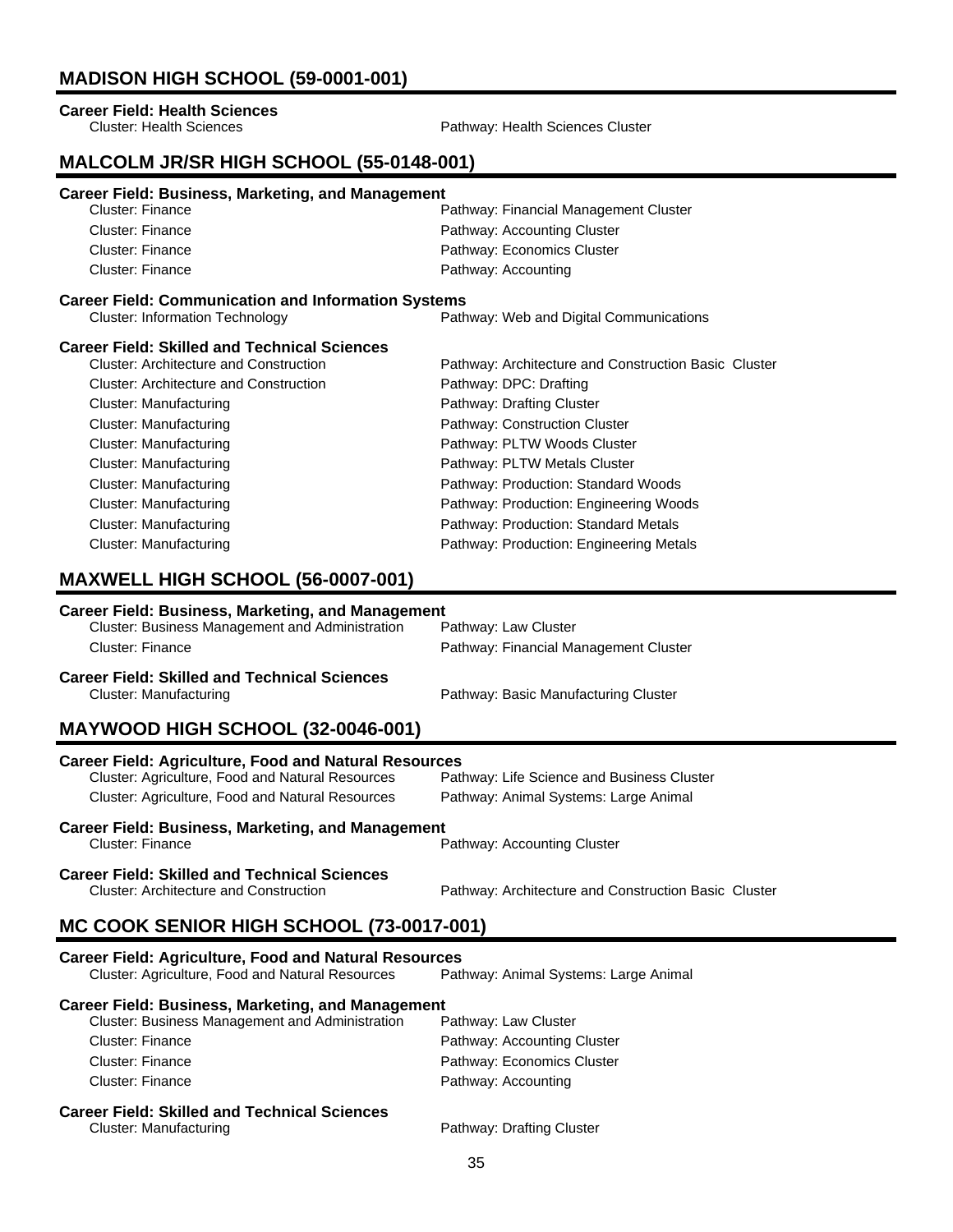# **MCCOOL JUNCTION JR-SR HIGH SCH (93-0083-001)**

### **Career Field: Agriculture, Food and Natural Resources**

| Cluster: Agriculture, Food and Natural Resources | Pathway: Life Science and Business Cluster          |
|--------------------------------------------------|-----------------------------------------------------|
| Cluster: Agriculture, Food and Natural Resources | Pathway: Life Science and Natural Resources Cluster |
| Cluster: Agriculture, Food and Natural Resources | Pathway: Life Science and Power Cluster             |
| Cluster: Agriculture, Food and Natural Resources | Pathway: Life Science and Metals Cluster            |
| Cluster: Agriculture, Food and Natural Resources | Pathway: Agribusiness Systems: Leadership           |
| Cluster: Agriculture, Food and Natural Resources | Pathway: Animal Systems: Large Animal               |

### **Career Field: Business, Marketing, and Management**

| Cluster: Business Management and Administration | Pathway: Law Cluster        |
|-------------------------------------------------|-----------------------------|
| Cluster: Finance                                | Pathway: Accounting Cluster |
| Cluster: Finance                                | Pathway: Economics Cluster  |
| Cluster: Finance                                | Pathway: Accounting         |
|                                                 |                             |

### **MC PHERSON COUNTY SECONDARY SCHOOL (60-0090-001)**

**Career Field: Agriculture, Food and Natural Resources** Cluster: Agriculture, Food and Natural Resources

# **Career Field: Business, Marketing, and Management**

Pathway: Accounting Cluster

# **MEAD HIGH SCHOOL (78-0072-001)**

### **Career Field: Agriculture, Food and Natural Resources**

| Cluster: Agriculture, Food and Natural Resources  | Pathway: Life Science and Business Cluster             |
|---------------------------------------------------|--------------------------------------------------------|
| Cluster: Agriculture, Food and Natural Resources  | Pathway: Life Science and Natural Resources Cluster    |
| Cluster: Agriculture, Food and Natural Resources  | Pathway: Life Science and Power Cluster                |
| Cluster: Agriculture, Food and Natural Resources  | Pathway: Life Science and Metals Cluster               |
| Cluster: Agriculture, Food and Natural Resources  | Pathway: Agribusiness Systems: Leadership              |
| Cluster: Agriculture, Food and Natural Resources  | Pathway: Plant Systems: Agronomy                       |
| <b>Career Field: Human Sciences and Education</b> |                                                        |
| <b>Cluster: Human Sciences</b>                    | Pathway: Human Sciences Cluster                        |
| <b>Cluster: Human Sciences</b>                    | Pathway: Human Food, Development, and Behavior Cluster |
|                                                   |                                                        |

Cluster: Human Sciences Pathway: Counseling and Mental Health Services

# **MEDICINE VALLEY JR-SR HIGH SCHOOL (32-0125-001)**

### **Career Field: Agriculture, Food and Natural Resources**

| Cluster: Agriculture, Food and Natural Resources | Pathway: Life Science and Business Cluster                          |
|--------------------------------------------------|---------------------------------------------------------------------|
| Cluster: Agriculture, Food and Natural Resources | Pathway: Life Science and Power Cluster                             |
| Cluster: Agriculture, Food and Natural Resources | Pathway: Agribusiness Systems: Leadership                           |
| Cluster: Agriculture, Food and Natural Resources | Pathway: Animal Systems: Large Animal                               |
| Cluster: Agriculture, Food and Natural Resources | Pathway: Plant Systems: Agronomy                                    |
| Cluster: Agriculture, Food and Natural Resources | Pathway: Plant Systems: Floriculture                                |
| Cluster: Agriculture, Food and Natural Resources | Pathway: Power, Structural and Technical Systems: Structure Systems |
| Cluster: Agriculture, Food and Natural Resources | Pathway: Power, Structural and Technical Systems: Metals and Fab    |
|                                                  |                                                                     |

# **Career Field: Business, Marketing, and Management**<br>Cluster: Finance

Pathway: Financial Management Cluster

| <b>Career Field: Skilled and Technical Sciences</b> |                                           |
|-----------------------------------------------------|-------------------------------------------|
| <b>Cluster: Architecture and Construction</b>       | Pathway: Construction: Basic Construction |
| Cluster: Manufacturing                              | Pathway: Construction Cluster             |
| Cluster: Manufacturing                              | Pathway: Production: Standard Woods       |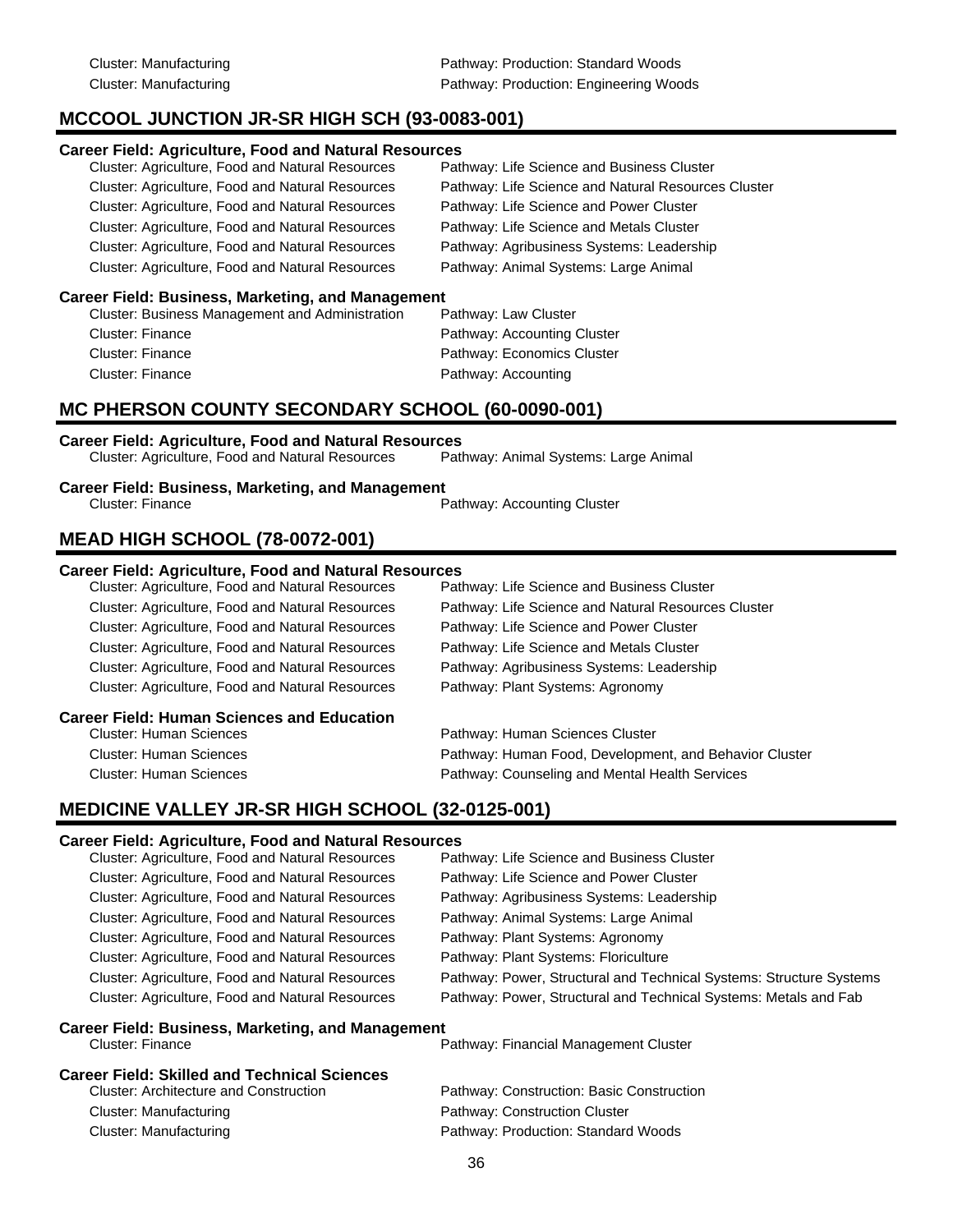# **MERIDIAN HIGH SCHOOL (48-0303-001)**

| <b>Career Field: Business, Marketing, and Management</b><br>Cluster: Business Management and Administration<br>Pathway: Academy |                                                        |  |
|---------------------------------------------------------------------------------------------------------------------------------|--------------------------------------------------------|--|
| Cluster: Finance                                                                                                                | Pathway: Financial Management Cluster                  |  |
| <b>Cluster: Finance</b>                                                                                                         | Pathway: Accounting Cluster                            |  |
|                                                                                                                                 |                                                        |  |
| <b>Career Field: Communication and Information Systems</b><br><b>Cluster: Information Technology</b>                            | Pathway: Information Technology Cluster                |  |
| MILFORD HIGH SCHOOL (80-0005-001)                                                                                               |                                                        |  |
| <b>Career Field: Agriculture, Food and Natural Resources</b>                                                                    |                                                        |  |
| Cluster: Agriculture, Food and Natural Resources                                                                                | Pathway: Life Science and Natural Resources Cluster    |  |
| Cluster: Agriculture, Food and Natural Resources                                                                                | Pathway: Life Science and Environment Cluster          |  |
| Cluster: Agriculture, Food and Natural Resources                                                                                | Pathway: Animal Systems: Large Animal                  |  |
| Cluster: Agriculture, Food and Natural Resources                                                                                | Pathway: Natural Resource Systems: Wildlife Management |  |
| <b>Career Field: Business, Marketing, and Management</b>                                                                        |                                                        |  |
| Cluster: Business Management and Administration                                                                                 | Pathway: Business Technology Applications              |  |
| Cluster: Finance                                                                                                                | Pathway: Accounting Cluster                            |  |
| <b>Cluster: Finance</b>                                                                                                         | Pathway: Economics Cluster                             |  |
| <b>Cluster: Finance</b>                                                                                                         | Pathway: Accounting                                    |  |
| <b>Career Field: Communication and Information Systems</b>                                                                      |                                                        |  |
| <b>Cluster: Information Technology</b>                                                                                          | Pathway: Information Technology Cluster                |  |
| <b>Career Field: Skilled and Technical Sciences</b>                                                                             |                                                        |  |
| <b>Cluster: Architecture and Construction</b>                                                                                   | Pathway: Construction: Basic Construction              |  |
| <b>Cluster: Manufacturing</b>                                                                                                   | Pathway: Basic Manufacturing Cluster                   |  |
| <b>Cluster: Manufacturing</b>                                                                                                   | Pathway: Construction Cluster                          |  |
| <b>Cluster: Manufacturing</b>                                                                                                   | Pathway: Production: Standard Woods                    |  |
| MILLARD NORTH HIGH SCHOOL (28-0017-004)                                                                                         |                                                        |  |

| <b>Career Field: Business, Marketing, and Management</b> |                                                           |  |
|----------------------------------------------------------|-----------------------------------------------------------|--|
| Cluster: Business Management and Administration          | Pathway: Academy Cluster                                  |  |
| <b>Cluster: Finance</b>                                  | Pathway: Financial Management Cluster                     |  |
| Cluster: Finance                                         | Pathway: Accounting Cluster                               |  |
| Cluster: Finance                                         | Pathway: Academy Cluster                                  |  |
| <b>Cluster: Finance</b>                                  | Pathway: AP Economics                                     |  |
| Cluster: Finance                                         | Pathway: Academy                                          |  |
| Cluster: Hospitality and Tourism                         | Pathway: Restaurants, Food and Beverage Services Culinary |  |
| <b>Cluster: Marketing</b>                                | Pathway: Marketing Cluster                                |  |
| <b>Cluster: Marketing</b>                                | Pathway: Marketing, Entrepreneurship Cluster              |  |
|                                                          |                                                           |  |

#### **Career Field: Health Sciences**

| <b>Cluster: Health Sciences</b> | Pathway: Health Sciences Cluster         |
|---------------------------------|------------------------------------------|
| <b>Cluster: Health Sciences</b> | Pathway: Health Sciences II Cluster      |
| <b>Cluster: Health Sciences</b> | Pathway: Therapeutic Services: CNA       |
| <b>Cluster: Health Sciences</b> | Pathway: Therapeutic Services: EMT       |
| <b>Cluster: Health Sciences</b> | Pathway: Therapeutic Services: Diatetics |

# **Career Field: Skilled and Technical Sciences**

| <b>Cluster: Architecture and Construction</b> | Pathway: Architecture and Construction Basic Cluster |
|-----------------------------------------------|------------------------------------------------------|
| <b>Cluster: Architecture and Construction</b> | Pathway: DPC: PLTW Arch Drafting                     |
| Cluster: Manufacturing                        | Pathway: Drafting Cluster                            |
| Cluster: Manufacturing                        | Pathway: Construction Cluster                        |
| Cluster: Manufacturing                        | Pathway: PLTW Woods Cluster                          |
| <b>Cluster: Manufacturing</b>                 | Pathway: Production: Standard Woods                  |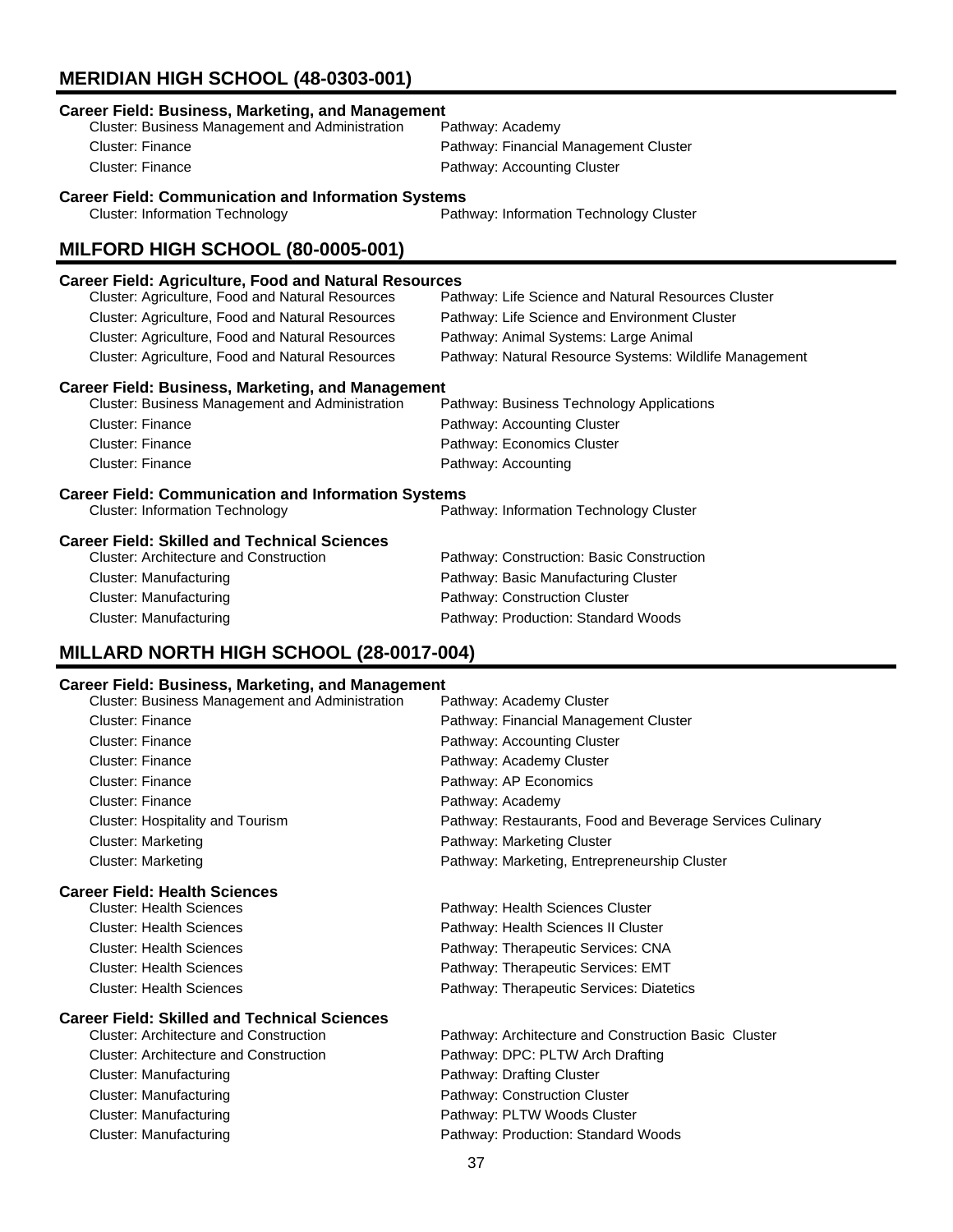| Cluster: Manufacturing                                              | Pathway: Production: Engineering Woods              |
|---------------------------------------------------------------------|-----------------------------------------------------|
| Cluster: Science, Technology, Engineering and<br><b>Mathematics</b> | Pathway: Engineering and Technology: PLTW Civil I   |
| Cluster: Science, Technology, Engineering and<br><b>Mathematics</b> | Pathway: Engineering and Technology: PLTW Civil II  |
| Cluster: Science, Technology, Engineering and<br><b>Mathematics</b> | Pathway: Engineering and Technology: PLTW Civil III |
| Cluster: Science, Technology, Engineering and<br><b>Mathematics</b> | Pathway: Engineering and Technology: PLTW Civil IV  |
| Cluster: Science, Technology, Engineering and<br><b>Mathematics</b> | Pathway: Engineering and Technology: PLTW Design I  |
| Cluster: Science, Technology, Engineering and<br><b>Mathematics</b> | Pathway: Engineering and Technology: PLTW Design II |

# **MILLARD SOUTH HIGH SCHOOL (28-0017-001)**

| <b>Career Field: Business, Marketing, and Management</b>                                             |                                                           |
|------------------------------------------------------------------------------------------------------|-----------------------------------------------------------|
| Cluster: Business Management and Administration                                                      | Pathway: Academy Cluster                                  |
| Cluster: Business Management and Administration                                                      | Pathway: Business Technology Communications               |
| <b>Cluster: Finance</b>                                                                              | Pathway: Financial Management Cluster                     |
| <b>Cluster: Finance</b>                                                                              | Pathway: Accounting Cluster                               |
| <b>Cluster: Finance</b>                                                                              | Pathway: Academy Cluster                                  |
| <b>Cluster: Finance</b>                                                                              | Pathway: AP Economics                                     |
| <b>Cluster: Finance</b>                                                                              | Pathway: Academy                                          |
| Cluster: Hospitality and Tourism                                                                     | Pathway: Restaurants, Food and Beverage Services Culinary |
| <b>Cluster: Marketing</b>                                                                            | Pathway: Marketing Cluster                                |
| Cluster: Marketing                                                                                   | Pathway: Marketing, Entrepreneurship Cluster              |
| <b>Career Field: Communication and Information Systems</b><br><b>Cluster: Information Technology</b> | Pathway: Information Technology Cluster                   |
| <b>Career Field: Health Sciences</b>                                                                 |                                                           |
| <b>Cluster: Health Sciences</b>                                                                      | Pathway: Health Sciences Cluster                          |
| <b>Cluster: Health Sciences</b>                                                                      | Pathway: Health Sciences II Cluster                       |
| <b>Cluster: Health Sciences</b>                                                                      | Pathway: Therapeutic Services: CNA                        |
| <b>Cluster: Health Sciences</b>                                                                      | Pathway: Therapeutic Services: EMT                        |
| <b>Cluster: Health Sciences</b>                                                                      | Pathway: Therapeutic Services: Diatetics                  |
| <b>Career Field: Skilled and Technical Sciences</b>                                                  |                                                           |
| <b>Cluster: Architecture and Construction</b>                                                        | Pathway: Architecture and Construction Basic Cluster      |
| <b>Cluster: Architecture and Construction</b>                                                        | Pathway: DPC: PLTW Arch Drafting                          |
| <b>Cluster: Architecture and Construction</b>                                                        | Pathway: Construction: Basic Construction                 |
| <b>Cluster: Architecture and Construction</b>                                                        | Pathway: Construction: PLTW Basic Construction            |
| Cluster: Manufacturing                                                                               | Pathway: Drafting Cluster                                 |
| <b>Cluster: Manufacturing</b>                                                                        | Pathway: Construction Cluster                             |
| Cluster: Manufacturing                                                                               | Pathway: PLTW Woods Cluster                               |
| <b>Cluster: Manufacturing</b>                                                                        | Pathway: Production: Standard Woods                       |
| Cluster: Manufacturing                                                                               | Pathway: Production: Engineering Woods                    |
| Cluster: Science, Technology, Engineering and<br><b>Mathematics</b>                                  | Pathway: Engineering and Technology: PLTW Civil I         |
| Cluster: Science, Technology, Engineering and<br><b>Mathematics</b>                                  | Pathway: Engineering and Technology: PLTW Civil II        |
| Cluster: Science, Technology, Engineering and<br><b>Mathematics</b>                                  | Pathway: Engineering and Technology: PLTW Civil III       |
| Cluster: Science, Technology, Engineering and<br><b>Mathematics</b>                                  | Pathway: Engineering and Technology: PLTW Civil IV        |
| Cluster: Science, Technology, Engineering and<br><b>Mathematics</b>                                  | Pathway: Engineering and Technology: PLTW Electronics I   |
| Cluster: Science, Technology, Engineering and<br><b>Mathematics</b>                                  | Pathway: Engineering and Technology: PLTW Electronics II  |
| Cluster: Science, Technology, Engineering and<br>Mathematics                                         | Pathway: Engineering and Technology: PLTW Design I        |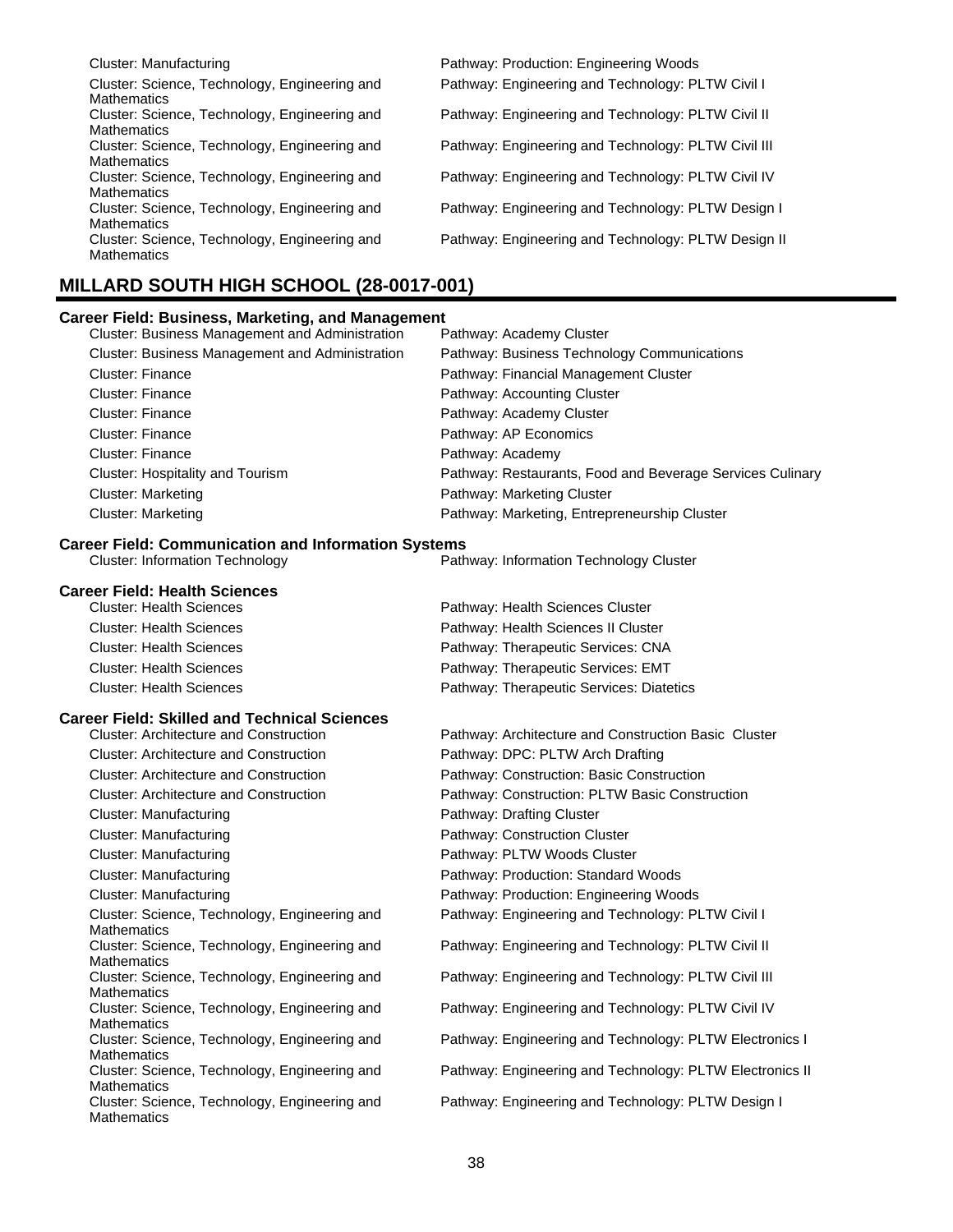# **MILLARD WEST HIGH SCHOOL (28-0017-030)**

| MILLARD WEST HIGH SCHOOL (28-0017-030)                              |                                                           |  |
|---------------------------------------------------------------------|-----------------------------------------------------------|--|
| <b>Career Field: Business, Marketing, and Management</b>            |                                                           |  |
| Cluster: Business Management and Administration                     | Pathway: Academy Cluster                                  |  |
| Cluster: Business Management and Administration                     | Pathway: Business Technology Communications               |  |
| <b>Cluster: Finance</b>                                             | Pathway: Financial Management Cluster                     |  |
| <b>Cluster: Finance</b>                                             | Pathway: Accounting Cluster                               |  |
| <b>Cluster: Finance</b>                                             | Pathway: Academy Cluster                                  |  |
| <b>Cluster: Finance</b>                                             | Pathway: AP Economics                                     |  |
| <b>Cluster: Finance</b>                                             | Pathway: Academy                                          |  |
| Cluster: Hospitality and Tourism                                    | Pathway: Restaurants, Food and Beverage Services Culinary |  |
| <b>Cluster: Marketing</b>                                           | Pathway: Marketing Cluster                                |  |
| <b>Cluster: Marketing</b>                                           | Pathway: Marketing, Entrepreneurship Cluster              |  |
| <b>Career Field: Health Sciences</b>                                |                                                           |  |
| <b>Cluster: Health Sciences</b>                                     | Pathway: Health Sciences Cluster                          |  |
| <b>Cluster: Health Sciences</b>                                     | Pathway: Health Sciences II Cluster                       |  |
| <b>Cluster: Health Sciences</b>                                     | Pathway: Supportive Services                              |  |
| <b>Cluster: Health Sciences</b>                                     | Pathway: Therapeutic Services: CNA                        |  |
| <b>Cluster: Health Sciences</b>                                     | Pathway: Therapeutic Services: EMT                        |  |
| <b>Cluster: Health Sciences</b>                                     | Pathway: Therapeutic Services: Diatetics                  |  |
| <b>Career Field: Skilled and Technical Sciences</b>                 |                                                           |  |
| <b>Cluster: Architecture and Construction</b>                       | Pathway: Architecture and Construction Basic Cluster      |  |
| <b>Cluster: Architecture and Construction</b>                       | Pathway: DPC: PLTW Arch Drafting                          |  |
| <b>Cluster: Architecture and Construction</b>                       | Pathway: Construction: Basic Construction                 |  |
| <b>Cluster: Architecture and Construction</b>                       | Pathway: Construction: PLTW Basic Construction            |  |
| <b>Cluster: Manufacturing</b>                                       | Pathway: Drafting Cluster                                 |  |
| <b>Cluster: Manufacturing</b>                                       | Pathway: Construction Cluster                             |  |
| <b>Cluster: Manufacturing</b>                                       | Pathway: PLTW Woods Cluster                               |  |
| <b>Cluster: Manufacturing</b>                                       | Pathway: Production: Standard Woods                       |  |
| <b>Cluster: Manufacturing</b>                                       | Pathway: Production: Engineering Woods                    |  |
| Cluster: Science, Technology, Engineering and<br><b>Mathematics</b> | Pathway: Engineering and Technology: PLTW Civil I         |  |
| Cluster: Science, Technology, Engineering and<br><b>Mathematics</b> | Pathway: Engineering and Technology: PLTW Civil II        |  |
| Cluster: Science, Technology, Engineering and<br>Mathematics        | Pathway: Engineering and Technology: PLTW Civil III       |  |
| Cluster: Science, Technology, Engineering and<br><b>Mathematics</b> | Pathway: Engineering and Technology: PLTW Civil IV        |  |
| Cluster: Science, Technology, Engineering and                       | Pathway: Engineering and Technology: PLTW Design I        |  |

# **MINATARE HIGH SCHOOL (79-0002-001)**

Cluster: Science, Technology, Engineering and

# **Career Field: Agriculture, Food and Natural Resources**

Cluster: Agriculture, Food and Natural Resources Pathway: Animal Systems: Large Animal

# **Career Field: Business, Marketing, and Management**

Cluster: Business Management and Administration Cluster: Finance **Pathway: Economics Cluster** 

# **MINDEN HIGH SCHOOL (50-0503-001)**

# **Career Field: Business, Marketing, and Management**

**Mathematics** 

**Mathematics** 

Pathway: Financial Management Cluster Cluster: Finance **Pathway: Accounting Cluster** 

Pathway: Engineering and Technology: PLTW Design II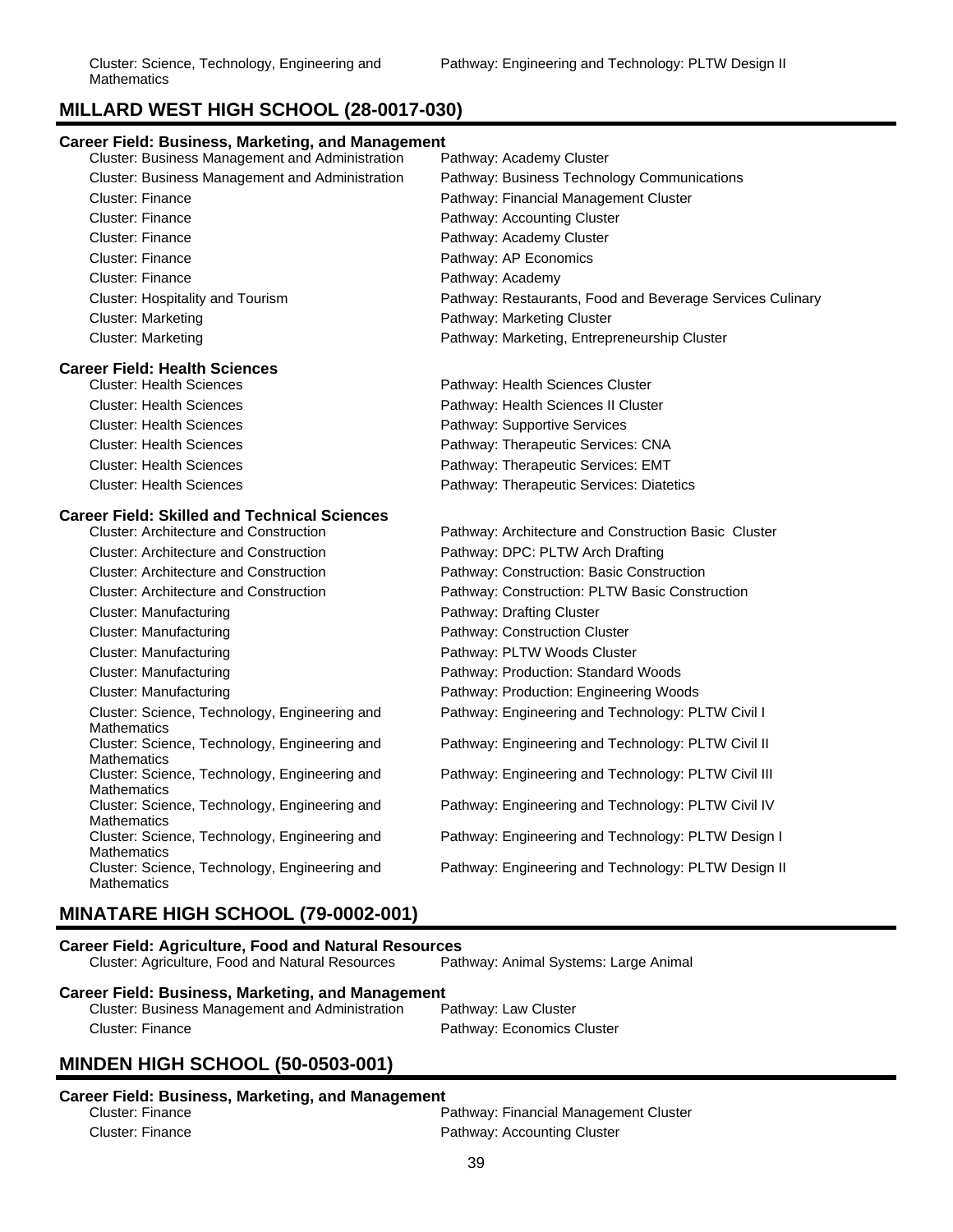# **MITCHELL SECONDARY SCHOOL (79-0031-001)**

#### **Career Field: Agriculture, Food and Natural Resources**

| Cluster: Agriculture, Food and Natural Resources         | Pathway: Animal Systems: Veterinary       |
|----------------------------------------------------------|-------------------------------------------|
| Cluster: Agriculture, Food and Natural Resources         | Pathway: Animal Systems: Equine           |
| <b>Career Field: Business, Marketing, and Management</b> |                                           |
| <b>Cluster: Business Management and Administration</b>   | Pathway: Business Technology Applications |
| <b>Cluster: Finance</b>                                  | Pathway: Financial Management Cluster     |
| Cluster: Finance                                         | Pathway: Accounting Cluster               |
| Cluster: Finance                                         | Pathway: Economics Cluster                |
| Cluster: Finance                                         | Pathway: Accounting                       |

#### **Career Field: Skilled and Technical Sciences**

| arvor i iviu. Onincu anu Tconnicui Ocichoco   |                                                      |
|-----------------------------------------------|------------------------------------------------------|
| <b>Cluster: Architecture and Construction</b> | Pathway: Architecture and Construction Basic Cluster |
| <b>Cluster: Architecture and Construction</b> | Pathway: DPC: Drafting                               |
| Cluster: Architecture and Construction        | Pathway: DPC: Basic Drafting                         |
| Cluster: Architecture and Construction        | Pathway: DPC: Fundamental Drafting                   |
| <b>Cluster: Architecture and Construction</b> | Pathway: Construction: Basic Construction            |
| Cluster: Manufacturing                        | Pathway: Drafting Cluster                            |
| Cluster: Manufacturing                        | Pathway: Construction Cluster                        |
| <b>Cluster: Manufacturing</b>                 | Pathway: Production: Standard Woods                  |
| Cluster: Manufacturing                        | Pathway: Production: Engineering Woods               |
|                                               |                                                      |

# **MORRILL HIGH SCHOOL (79-0011-001)**

#### **Career Field: Agriculture, Food and Natural Resources**

| Cluster: Agriculture, Food and Natural Resources | Pathway: Animal Systems: Veterinary |
|--------------------------------------------------|-------------------------------------|
| Cluster: Agriculture, Food and Natural Resources | Pathway: Animal Systems: Equine     |

#### **Career Field: Business, Marketing, and Management**

| Cluster: Finance | Pathway: Financial Management Cluster |
|------------------|---------------------------------------|
| Cluster: Finance | Pathway: Accounting Cluster           |
| Cluster: Finance | Pathway: Economics Cluster            |
| Cluster: Finance | Pathway: Accounting                   |

# **MULLEN HIGH SCHOOL (46-0001-001)**

#### **Career Field: Agriculture, Food and Natural Resources**

| Cluster: Agriculture, Food and Natural Resources | Pathway: Life Science and Business Cluster |
|--------------------------------------------------|--------------------------------------------|
| Cluster: Agriculture, Food and Natural Resources | Pathway: Life Science and Metals Cluster   |
| Cluster: Agriculture, Food and Natural Resources | Pathway: Agribusiness Systems: Leadership  |
| Cluster: Agriculture, Food and Natural Resources | Pathway: Animal Systems: Veterinary        |
| Cluster: Agriculture, Food and Natural Resources | Pathway: Plant Systems: Agronomy           |
|                                                  |                                            |

#### **Career Field: Business, Marketing, and Management**

| Cluster: Business Management and Administration | Pathway: Accounting Cluster           |
|-------------------------------------------------|---------------------------------------|
| Cluster: Finance                                | Pathway: Financial Management Cluster |
| Cluster: Finance                                | Pathway: Accounting Cluster           |

# **NEBRASKA CITY HIGH SCHOOL (66-0111-001)**

#### **Career Field: Agriculture, Food and Natural Resources**

| Cluster: Agriculture, Food and Natural Resources        | Pathway: Life Science and Business Cluster |
|---------------------------------------------------------|--------------------------------------------|
| <b>Cluster: Agriculture, Food and Natural Resources</b> | Pathway: Animal Systems: Companion Animal  |
| <b>Cluster: Agriculture, Food and Natural Resources</b> | Pathway: Plant Systems: Floriculture       |

#### **Career Field: Business, Marketing, and Management**

|                                                 | _____ |                      |
|-------------------------------------------------|-------|----------------------|
| Cluster: Business Management and Administration |       | Pathway: Law Cluster |
|                                                 |       |                      |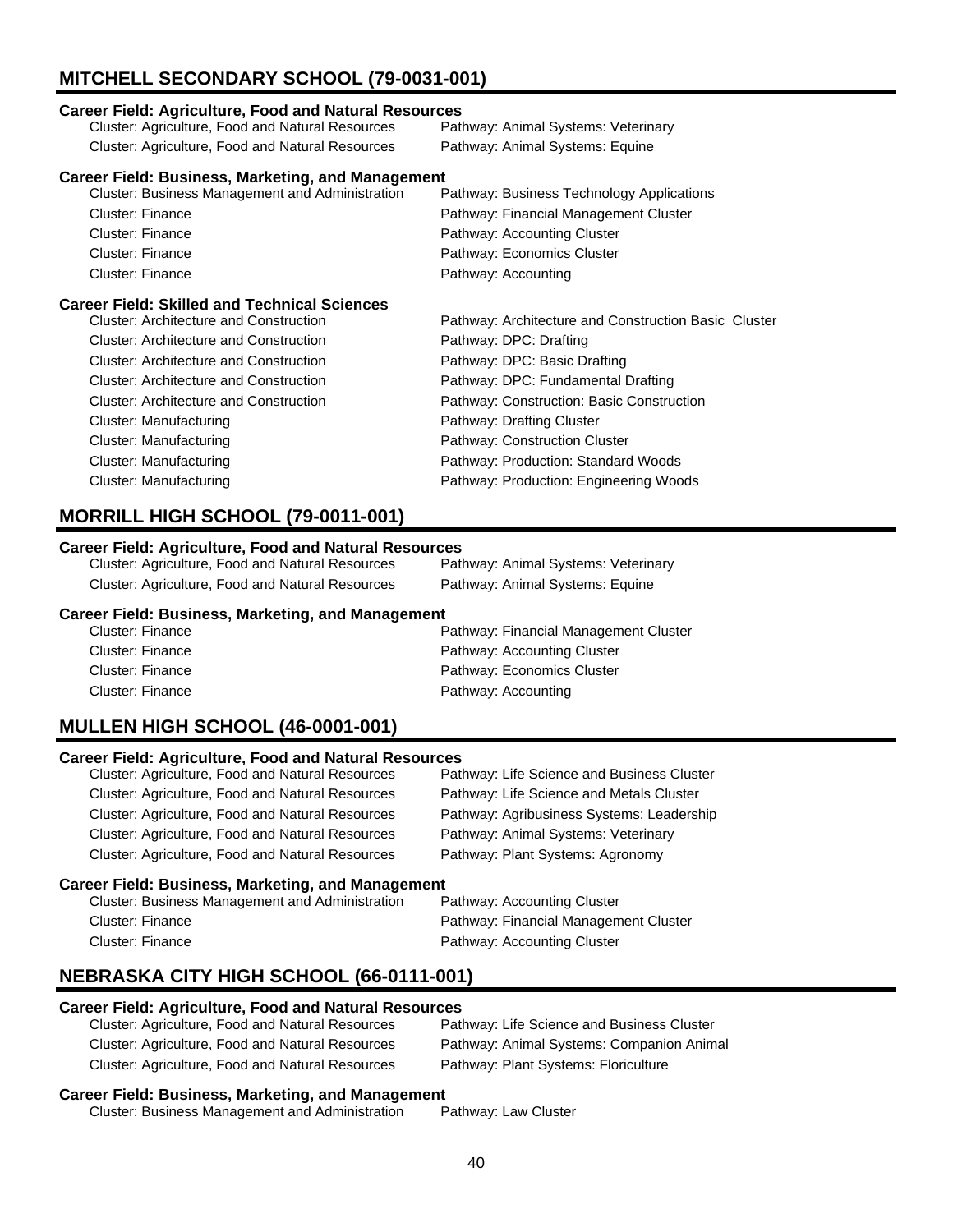# **CLEARWATER/ORCHARD HIGH SCHOOL (02-2001-008)**

| <b>Career Field: Business, Marketing, and Management</b>                                             |                                                                           |
|------------------------------------------------------------------------------------------------------|---------------------------------------------------------------------------|
| Cluster: Business Management and Administration                                                      | Pathway: Law Cluster                                                      |
| <b>Cluster: Business Management and Administration</b>                                               | Pathway: Business Technology Communications                               |
| Cluster: Finance                                                                                     | Pathway: Accounting Cluster                                               |
| <b>Cluster: Finance</b>                                                                              | Pathway: Economics Cluster                                                |
| <b>Cluster: Finance</b>                                                                              | Pathway: Accounting                                                       |
| <b>Career Field: Communication and Information Systems</b>                                           |                                                                           |
| <b>Cluster: Information Technology</b>                                                               | Pathway: Information Technology Cluster                                   |
| <b>Career Field: Skilled and Technical Sciences</b><br><b>Cluster: Architecture and Construction</b> | Pathway: Construction: Basic Construction                                 |
| VERDIGRE HIGH SCHOOL (02-2001-009)                                                                   |                                                                           |
|                                                                                                      |                                                                           |
| <b>Career Field: Agriculture, Food and Natural Resources</b>                                         |                                                                           |
| Cluster: Agriculture, Food and Natural Resources                                                     | Pathway: Life Science and Business Cluster                                |
| Cluster: Agriculture, Food and Natural Resources                                                     | Pathway: Life Science and Food Cluster                                    |
| Cluster: Agriculture, Food and Natural Resources                                                     | Pathway: Life Science and Power Cluster                                   |
| Cluster: Agriculture, Food and Natural Resources                                                     | Pathway: Life Science and Sales Cluster                                   |
| Cluster: Agriculture, Food and Natural Resources                                                     | Pathway: Agribusiness Systems: Agricultural Sales and<br>Entrepreneurship |
| <b>Career Field: Business, Marketing, and Management</b>                                             |                                                                           |
| <b>Cluster: Finance</b>                                                                              | Pathway: Financial Management Cluster                                     |
| <b>Cluster: Finance</b>                                                                              | Pathway: Accounting Cluster                                               |
| <b>NELIGH-OAKDALE JR/SR HIGH SCH (02-0009-001)</b>                                                   |                                                                           |

| <u>varcer i iciu. Dusincss, marketing, anu management</u><br><b>Cluster: Business Management and Administration</b> | Pathway: Accounting Cluster           |
|---------------------------------------------------------------------------------------------------------------------|---------------------------------------|
| <b>Cluster: Business Management and Administration</b>                                                              | Pathway: Management Cluster           |
| <b>Cluster: Business Management and Administration</b>                                                              | Pathway: Entrepreneurship Cluster     |
| Cluster: Finance                                                                                                    | Pathway: Financial Management Cluster |
| Cluster: Finance                                                                                                    | Pathway: Accounting Cluster           |
| Cluster: Finance                                                                                                    | Pathway: Economics Cluster            |
| Cluster: Finance                                                                                                    | Pathway: Accounting                   |
| Career Field: Human Sciences and Education<br>Cluster: Human Sciences                                               | Pathway: Consumer Services            |
| Career Field: Skilled and Technical Sciences<br>Cluster: Manufacturing                                              | Pathway: Production: Standard Metals  |
|                                                                                                                     |                                       |

# **NEWMAN GROVE HIGH SCHOOL (59-0013-001)**

# **Career Field: Agriculture, Food and Natural Resources**

Cluster: Agriculture, Food and Natural Resources Cluster: Agriculture, Food and Natural Resources Pathway: Life Science and Natural Resources Cluster

# **NIOBRARA SECONDARY SCHOOL (54-0501-001)**

| <b>Career Field: Business, Marketing, and Management</b> |                                             |
|----------------------------------------------------------|---------------------------------------------|
| Cluster: Business Management and Administration          | Pathway: Business Technology Communications |
| <b>Cluster: Business Management and Administration</b>   | Pathway: Business Technology Applications   |
| Cluster: Finance                                         | Pathway: Accounting Cluster                 |
| <b>Career Field: Skilled and Technical Sciences</b>      |                                             |
| <b>Cluster: Architecture and Construction</b>            | Pathway: Construction: Basic Construction   |
| Cluster: Manufacturing                                   | Pathway: Construction Cluster               |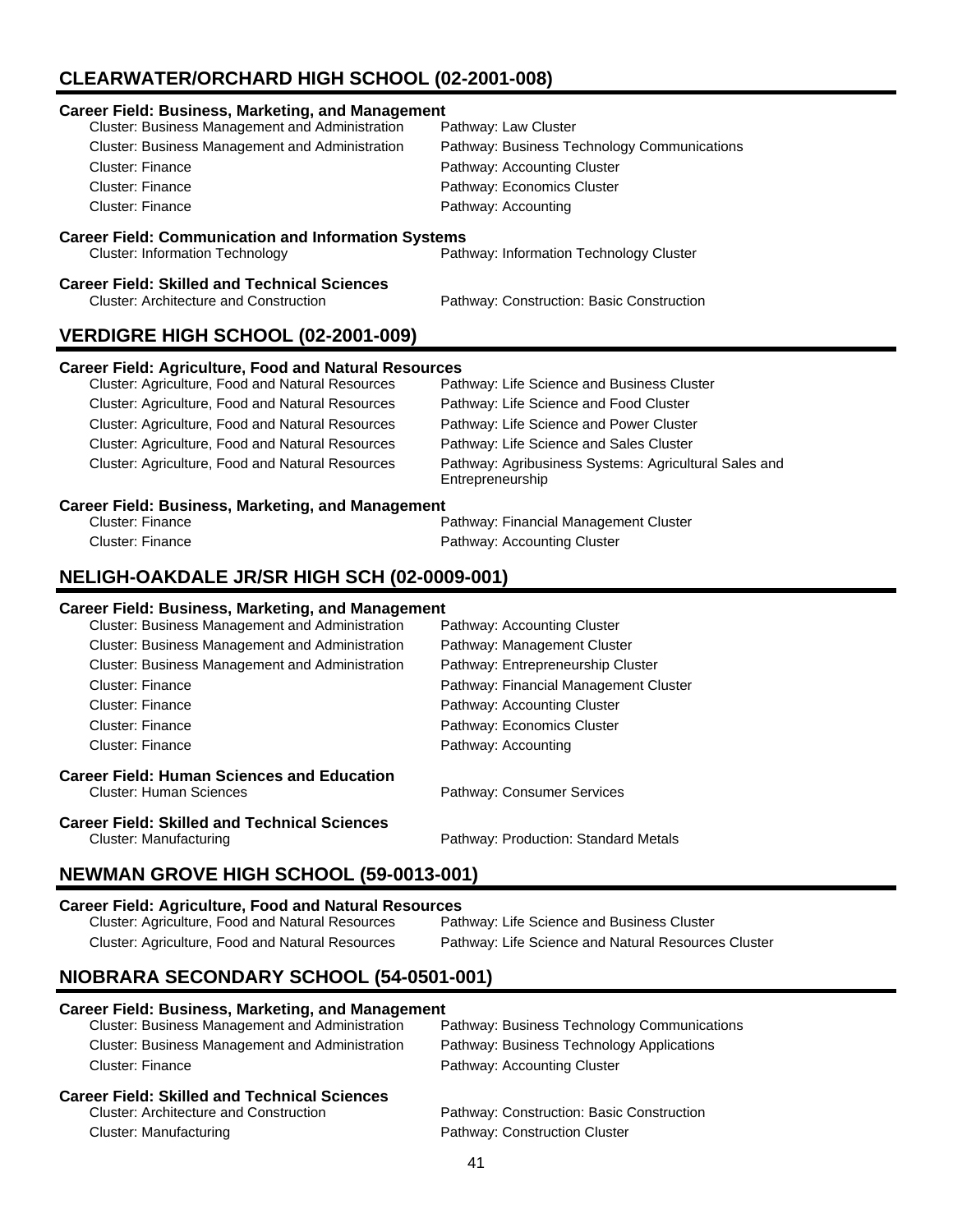# **NORFOLK SENIOR HIGH SCHOOL (59-0002-001)**

| <b>Career Field: Agriculture, Food and Natural Resources</b><br>Cluster: Agriculture, Food and Natural Resources | Pathway: Life Science and Natural Resources Cluster             |  |
|------------------------------------------------------------------------------------------------------------------|-----------------------------------------------------------------|--|
| Cluster: Agriculture, Food and Natural Resources                                                                 | Pathway: Plant Systems: Nursery and Landscape                   |  |
|                                                                                                                  |                                                                 |  |
| <b>Career Field: Business, Marketing, and Management</b>                                                         |                                                                 |  |
| Cluster: Business Management and Administration                                                                  | Pathway: Accounting Cluster                                     |  |
| Cluster: Business Management and Administration                                                                  | Pathway: Law Cluster                                            |  |
| Cluster: Business Management and Administration                                                                  | Pathway: Management Cluster                                     |  |
| Cluster: Business Management and Administration                                                                  | Pathway: Entrepreneurship Cluster                               |  |
| Cluster: Business Management and Administration                                                                  | Pathway: Accounting                                             |  |
| Cluster: Finance                                                                                                 | Pathway: Financial Management Cluster                           |  |
| <b>Cluster: Finance</b>                                                                                          | Pathway: Accounting Cluster                                     |  |
| Cluster: Finance                                                                                                 | Pathway: Economics Cluster                                      |  |
| Cluster: Finance                                                                                                 | Pathway: Accounting                                             |  |
| Cluster: Hospitality and Tourism                                                                                 | Pathway: Hospitality and Tourism Cluster                        |  |
| <b>Cluster: Marketing</b>                                                                                        | Pathway: Marketing Cluster                                      |  |
| <b>Cluster: Marketing</b>                                                                                        | Pathway: Marketing, Entrepreneurship Cluster                    |  |
| <b>Career Field: Communication and Information Systems</b><br><b>Cluster: Information Technology</b>             | Pathway: Information Technology Cluster                         |  |
| <b>Career Field: Health Sciences</b>                                                                             |                                                                 |  |
| <b>Cluster: Health Sciences</b>                                                                                  | Pathway: Health Sciences Cluster                                |  |
| <b>Cluster: Health Sciences</b>                                                                                  | Pathway: Therapeutic Services: CNA                              |  |
| <b>Career Field: Human Sciences and Education</b>                                                                |                                                                 |  |
| <b>Cluster: Human Sciences</b>                                                                                   | Pathway: Human Sciences Cluster                                 |  |
| <b>Cluster: Human Sciences</b>                                                                                   | Pathway: Human Food, Development, and Behavior Cluster          |  |
| <b>Cluster: Human Sciences</b>                                                                                   | Pathway: Early Childhood Development and Services               |  |
| <b>Cluster: Human Sciences</b>                                                                                   | Pathway: Human Food, Nutrition and Wellness                     |  |
| <b>Career Field: Skilled and Technical Sciences</b>                                                              |                                                                 |  |
| <b>Cluster: Architecture and Construction</b>                                                                    | Pathway: Architecture and Construction Basic Cluster            |  |
| <b>Cluster: Architecture and Construction</b>                                                                    | Pathway: DPC: Drafting                                          |  |
| <b>Cluster: Manufacturing</b>                                                                                    | Pathway: Production: Standard Metals                            |  |
| <b>Cluster: Manufacturing</b>                                                                                    | Pathway: Production: Engineering Metals                         |  |
| <b>Cluster: Manufacturing</b>                                                                                    | Pathway: MPPD: Basic Electronics                                |  |
| Cluster: Transportation, Distribution and Logistics                                                              | Pathway: Facility and Mobile Equipment Maintenance: Traditional |  |
| <b>NORRIS HIGH SCHOOL (55-0160-001)</b>                                                                          |                                                                 |  |
|                                                                                                                  |                                                                 |  |

#### **Career Field: Agriculture, Food and Natural Resources**

| Cluster: Agriculture, Food and Natural Resources | Pathway: Life Science and Business Cluster                       |
|--------------------------------------------------|------------------------------------------------------------------|
| Cluster: Agriculture, Food and Natural Resources | Pathway: Life Science and Natural Resources Cluster              |
| Cluster: Agriculture, Food and Natural Resources | Pathway: Life Science and Metals Cluster                         |
| Cluster: Agriculture, Food and Natural Resources | Pathway: Agribusiness Systems: Economics and Management          |
| Cluster: Agriculture, Food and Natural Resources | Pathway: Agribusiness Systems: Leadership                        |
| Cluster: Agriculture, Food and Natural Resources | Pathway: Animal Systems: Companion Animal                        |
| Cluster: Agriculture, Food and Natural Resources | Pathway: Animal Systems: Large Animal                            |
| Cluster: Agriculture, Food and Natural Resources | Pathway: Plant Systems: Floriculture                             |
| Cluster: Agriculture, Food and Natural Resources | Pathway: Power, Structural and Technical Systems: Metals and Fab |
|                                                  |                                                                  |

#### **Career Field: Business, Marketing, and Management**

Cluster: Business Management and Administration Pathway: Accounting Cluster Cluster: Business Management and Administration Pathway: Law Cluster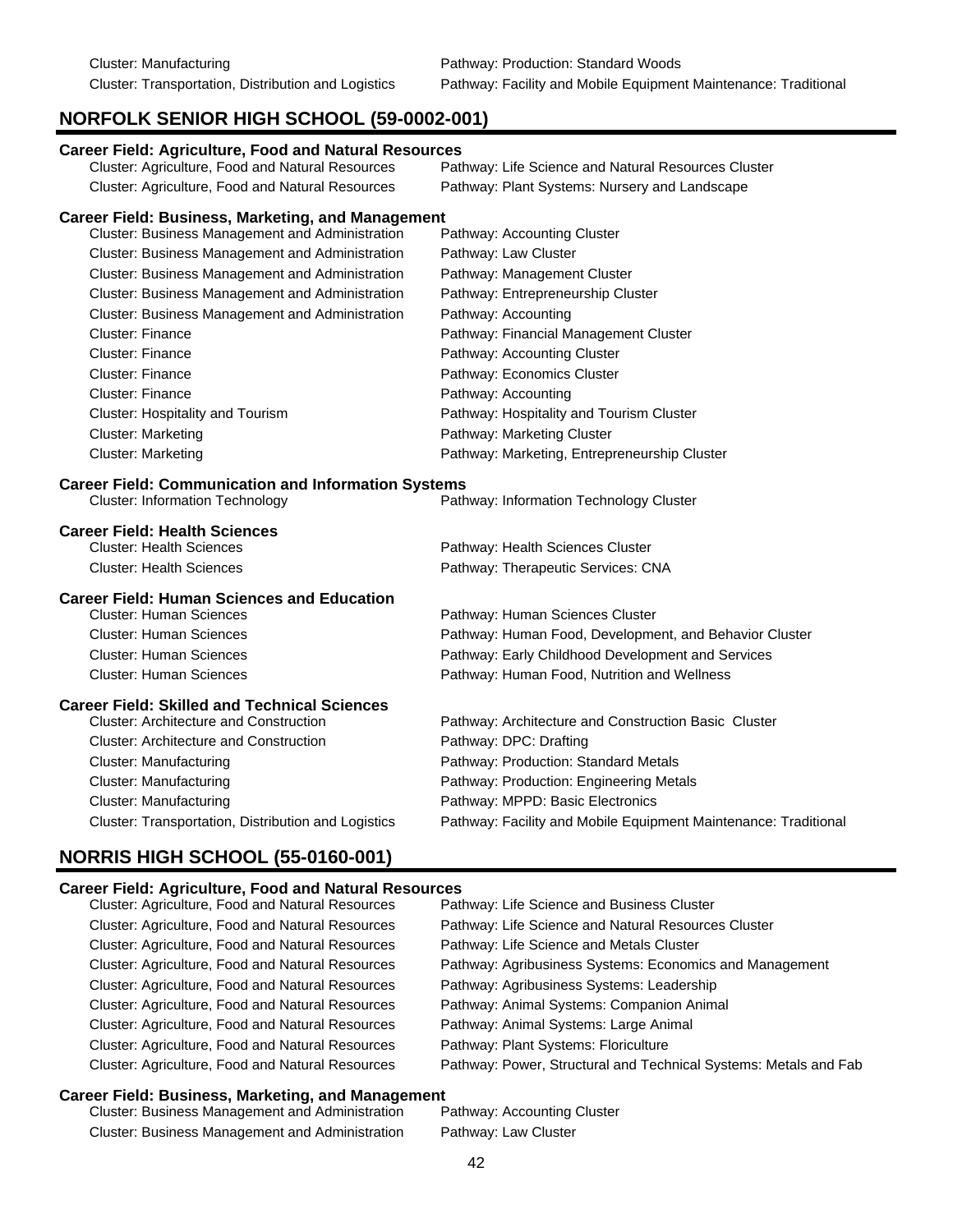| <b>Cluster: Finance</b>                             | Pathway: Accounting Cluster                               |
|-----------------------------------------------------|-----------------------------------------------------------|
| <b>Cluster: Finance</b>                             | Pathway: Economics Cluster                                |
| <b>Cluster: Finance</b>                             | Pathway: Accounting                                       |
| <b>Cluster: Hospitality and Tourism</b>             | Pathway: Restaurants, Food and Beverage Services Prostart |
| <b>Career Field: Human Sciences and Education</b>   |                                                           |
| <b>Cluster: Human Sciences</b>                      | Pathway: Human Food, Development, and Behavior Cluster    |
| <b>Cluster: Human Sciences</b>                      | Pathway: Counseling and Mental Health Services            |
| <b>Career Field: Skilled and Technical Sciences</b> |                                                           |
| <b>Cluster: Architecture and Construction</b>       | Pathway: Architecture and Construction Basic Cluster      |
| <b>Cluster: Architecture and Construction</b>       | Pathway: DPC: Drafting                                    |
| <b>Cluster: Architecture and Construction</b>       | Pathway: DPC: Basic Drafting                              |
| <b>Cluster: Architecture and Construction</b>       | Pathway: DPC: Fundamental Drafting                        |
| <b>Cluster: Architecture and Construction</b>       | Pathway: DPC: FCS Drafting                                |
| <b>Cluster: Architecture and Construction</b>       | Pathway: DPC: Arch Drafting                               |
| <b>Cluster: Architecture and Construction</b>       | Pathway: Construction: Basic Construction                 |
| <b>Cluster: Manufacturing</b>                       | Pathway: Drafting Cluster                                 |
| <b>Cluster: Manufacturing</b>                       | Pathway: Basic Manufacturing Cluster                      |
| <b>Cluster: Manufacturing</b>                       | Pathway: Construction Cluster                             |
| <b>Cluster: Manufacturing</b>                       | Pathway: Metals Cluster                                   |
| <b>Cluster: Manufacturing</b>                       | Pathway: Welding Cluster                                  |
| <b>Cluster: Manufacturing</b>                       | Pathway: Production: Standard Woods                       |
| <b>Cluster: Manufacturing</b>                       | Pathway: Production: Engineering Woods                    |
| <b>Cluster: Manufacturing</b>                       | Pathway: Production: Standard Metals                      |
| <b>Cluster: Manufacturing</b>                       | Pathway: Production: Engineering Metals                   |
| <b>Cluster: Manufacturing</b>                       | Pathway: Production: Standard Welding                     |
| <b>Cluster: Manufacturing</b>                       | Pathway: Production: Engineering Welding                  |
|                                                     |                                                           |

# **NORTH BEND CENTRAL HIGH SCHOOL (27-0595-001)**

#### **Career Field: Business, Marketing, and Management**

| Cluster: Finance                                                                                                                                                                                                                         | Pathway: Economics Cluster                                                                                                                                                                          |
|------------------------------------------------------------------------------------------------------------------------------------------------------------------------------------------------------------------------------------------|-----------------------------------------------------------------------------------------------------------------------------------------------------------------------------------------------------|
| <b>Career Field: Health Sciences</b><br><b>Cluster: Health Sciences</b><br><b>Cluster: Health Sciences</b>                                                                                                                               | Pathway: Health Sciences Cluster<br>Pathway: Therapeutic Services: CNA                                                                                                                              |
| <b>Career Field: Skilled and Technical Sciences</b><br><b>Cluster: Manufacturing</b>                                                                                                                                                     | Pathway: Basic Manufacturing Cluster                                                                                                                                                                |
| <b>NORTH PLATTE HIGH SCHOOL (56-0001-001)</b>                                                                                                                                                                                            |                                                                                                                                                                                                     |
| <b>Career Field: Business, Marketing, and Management</b><br>Cluster: Business Management and Administration<br><b>Cluster: Finance</b>                                                                                                   | Pathway: Law Cluster<br>Pathway: Accounting Cluster                                                                                                                                                 |
| <b>Career Field: Communication and Information Systems</b><br><b>Cluster: Information Technology</b><br><b>Cluster: Information Technology</b>                                                                                           | Pathway: Information Technology Cluster<br>Pathway: Web and Digital Communications                                                                                                                  |
| <b>Career Field: Health Sciences</b><br><b>Cluster: Health Sciences</b>                                                                                                                                                                  | Pathway: Health Sciences Cluster                                                                                                                                                                    |
| <b>Career Field: Skilled and Technical Sciences</b><br><b>Cluster: Architecture and Construction</b><br><b>Cluster: Manufacturing</b><br><b>Cluster: Manufacturing</b><br><b>Cluster: Manufacturing</b><br><b>Cluster: Manufacturing</b> | Pathway: Architecture and Construction Basic Cluster<br>Pathway: Drafting Cluster<br>Pathway: Construction Cluster<br>Pathway: Production: Standard Woods<br>Pathway: Production: Engineering Woods |
| Cluster: Transportation, Distribution and Logistics                                                                                                                                                                                      | Pathway: Facility and Mobile Equipment Maintenance: Traditional                                                                                                                                     |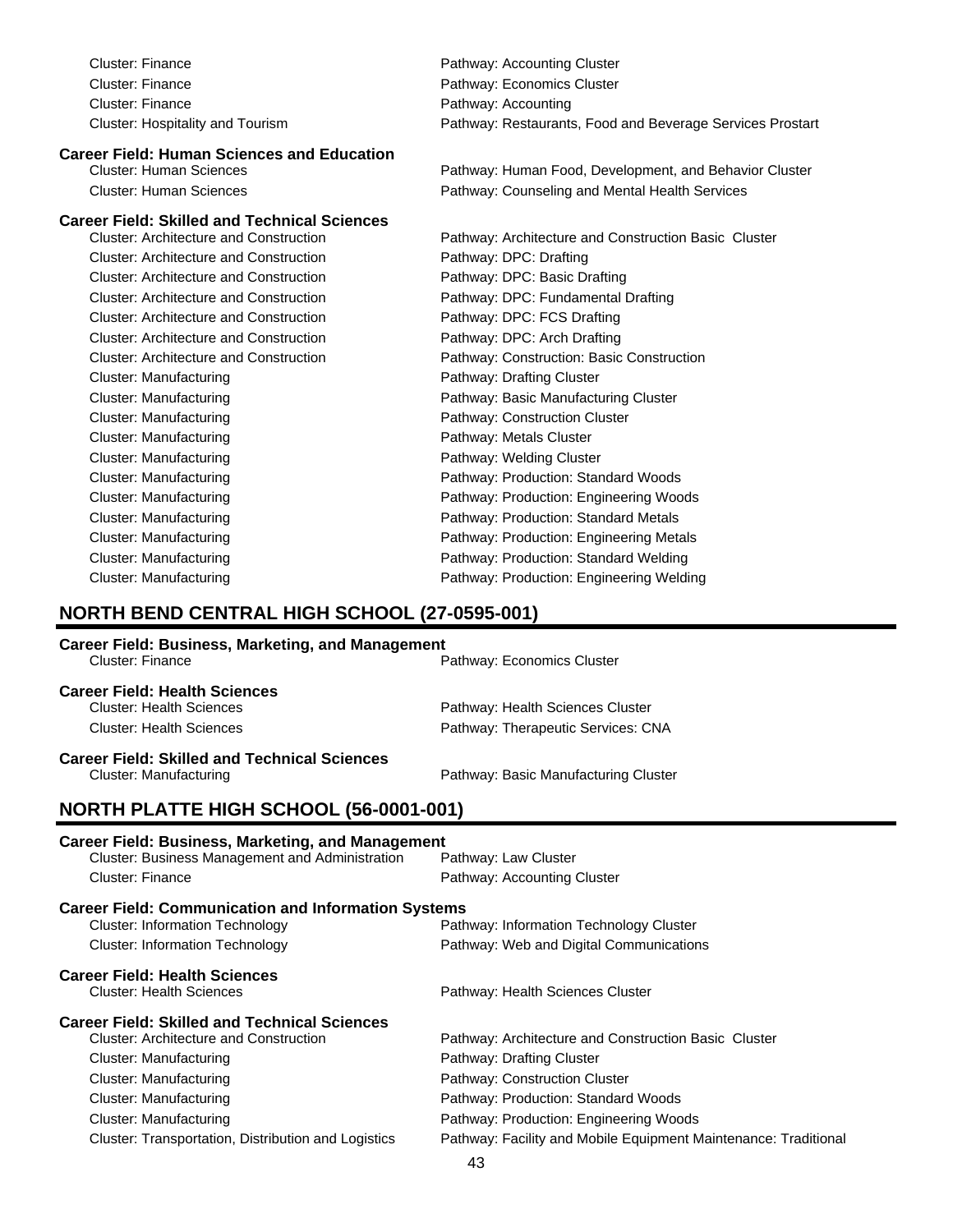# **NORTHWEST HIGH SCHOOL (40-0082-001)**

#### **Career Field: Agriculture, Food and Natural Resources**

| Cluster: Agriculture, Food and Natural Resources                    | Pathway: Animal Systems: Companion Animal                       |
|---------------------------------------------------------------------|-----------------------------------------------------------------|
| Cluster: Agriculture, Food and Natural Resources                    | Pathway: Animal Systems: Veterinary                             |
| Cluster: Agriculture, Food and Natural Resources                    | Pathway: Plant Systems: Floriculture                            |
| <b>Career Field: Business, Marketing, and Management</b>            |                                                                 |
| Cluster: Business Management and Administration                     | Pathway: Accounting Cluster                                     |
| Cluster: Business Management and Administration                     | Pathway: Law Cluster                                            |
| Cluster: Business Management and Administration                     | Pathway: Management Cluster                                     |
| Cluster: Business Management and Administration                     | Pathway: Entrepreneurship Cluster                               |
| Cluster: Business Management and Administration                     | Pathway: Accounting                                             |
| <b>Cluster: Finance</b>                                             | Pathway: Financial Management Cluster                           |
| <b>Cluster: Finance</b>                                             | Pathway: Accounting Cluster                                     |
| <b>Cluster: Finance</b>                                             | Pathway: Economics Cluster                                      |
| <b>Cluster: Finance</b>                                             | Pathway: Accounting                                             |
| <b>Career Field: Human Sciences and Education</b>                   |                                                                 |
| <b>Cluster: Education and Training</b>                              | Pathway: Teaching Cluster                                       |
| <b>Cluster: Human Sciences</b>                                      | Pathway: Human Food, Development, and Behavior Cluster          |
| <b>Cluster: Human Sciences</b>                                      | Pathway: Counseling and Mental Health Services                  |
| <b>Career Field: Skilled and Technical Sciences</b>                 |                                                                 |
| <b>Cluster: Architecture and Construction</b>                       | Pathway: Construction: PLTW Basic Construction                  |
| <b>Cluster: Architecture and Construction</b>                       | Pathway: Construction: Electricity Based                        |
| <b>Cluster: Architecture and Construction</b>                       | Pathway: Construction: PLTW Construction Technology             |
| <b>Cluster: Manufacturing</b>                                       | Pathway: PLTW Woods Cluster                                     |
| <b>Cluster: Manufacturing</b>                                       | Pathway: Production: Engineering Woods                          |
| Cluster: Science, Technology, Engineering and<br><b>Mathematics</b> | Pathway: Engineering and Technology: PLTW Civil I               |
| Cluster: Science, Technology, Engineering and<br><b>Mathematics</b> | Pathway: Engineering and Technology: PLTW Civil II              |
| Cluster: Science, Technology, Engineering and<br><b>Mathematics</b> | Pathway: Engineering and Technology: PLTW Civil III             |
| Cluster: Science, Technology, Engineering and<br><b>Mathematics</b> | Pathway: Engineering and Technology: PLTW Civil IV              |
| Cluster: Science, Technology, Engineering and<br><b>Mathematics</b> | Pathway: Engineering and Technology: PLTW Design I              |
| Cluster: Science, Technology, Engineering and<br><b>Mathematics</b> | Pathway: Engineering and Technology: PLTW Design II             |
| Cluster: Transportation, Distribution and Logistics                 | Pathway: Facility and Mobile Equipment Maintenance: Traditional |

# **O'NEILL HIGH SCHOOL (45-0007-001)**

#### **Career Field: Agriculture, Food and Natural Resources**

| Cluster: Agriculture, Food and Natural Resources                                                               | Pathway: Agribusiness Systems: Leadership                        |
|----------------------------------------------------------------------------------------------------------------|------------------------------------------------------------------|
| Cluster: Agriculture, Food and Natural Resources                                                               | Pathway: Power, Structural and Technical Systems: Metals and Fab |
| <b>Career Field: Business, Marketing, and Management</b>                                                       |                                                                  |
| <b>Cluster: Business Management and Administration</b>                                                         | Pathway: Law Cluster                                             |
| Cluster: Finance                                                                                               | Pathway: Financial Management Cluster                            |
| Cluster: Finance                                                                                               | Pathway: Accounting Cluster                                      |
| Cluster: Finance                                                                                               | Pathway: Economics Cluster                                       |
| Cluster: Finance                                                                                               | Pathway: Accounting                                              |
| <b>Career Field: Communication and Information Systems</b><br>Cluster: Arts, A/V Technology and Communications | Pathway: Digital Design (Visual Arts)                            |
|                                                                                                                |                                                                  |

#### **Career Field: Health Sciences**

| <b>Cluster: Health Sciences</b> | Pathway: Health Sciences Cluster   |
|---------------------------------|------------------------------------|
| Cluster: Health Sciences        | Pathway: Therapeutic Services: CNA |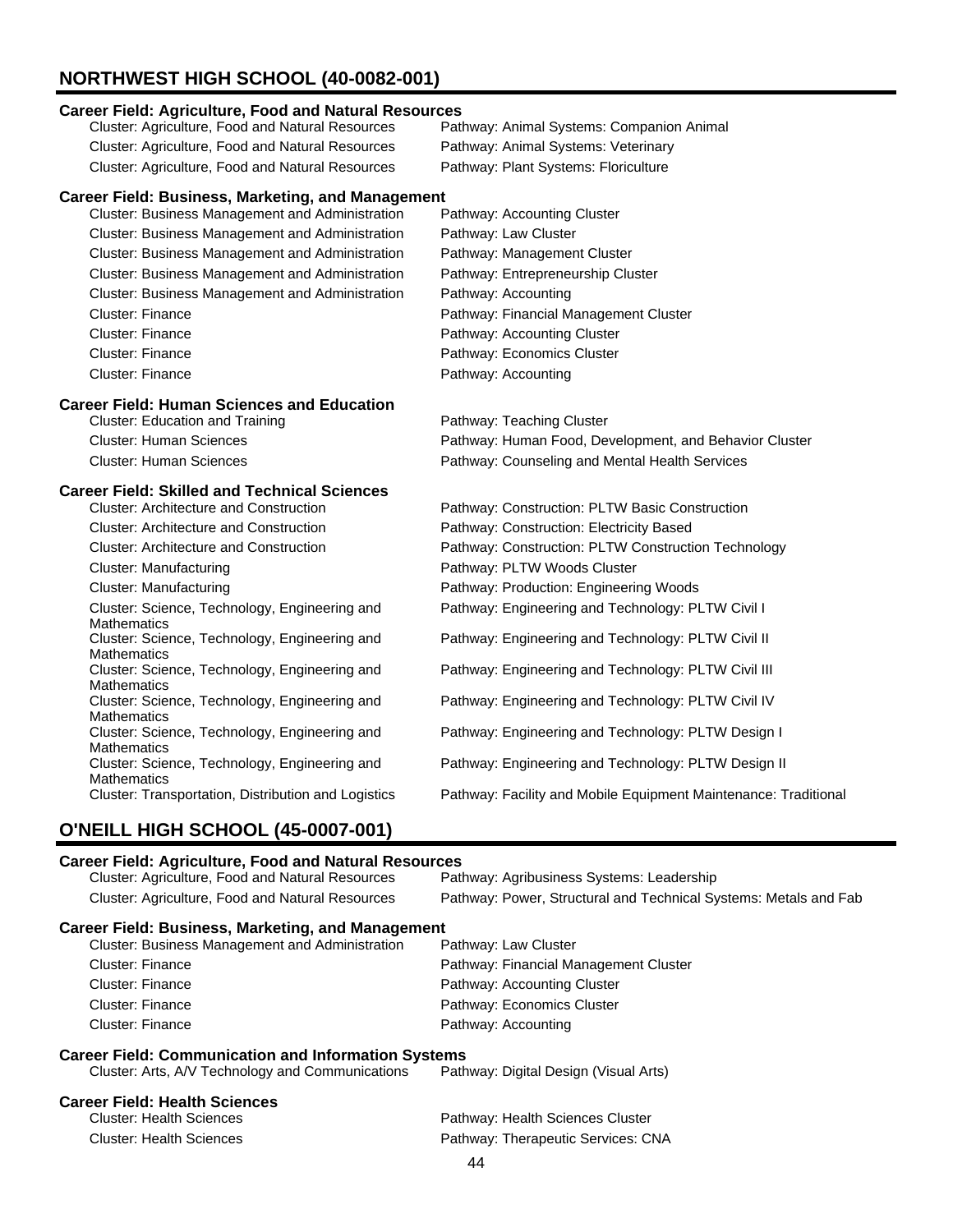#### **Career Field: Human Sciences and Education**

# **Career Field: Skilled and Technical Sciences**

Cluster: Manufacturing Pathway: Production: Standard Welding

Cluster: Human Sciences Pathway: Consumer Services

Pathway: Construction: Basic Construction Cluster: Transportation, Distribution and Logistics Pathway: Facility and Mobile Equipment Maintenance: Traditional

# **OAKLAND CRAIG SENIOR HIGH (11-0014-001)**

#### **Career Field: Agriculture, Food and Natural Resources** Cluster: Agriculture, Food and Natural Resources

| Cluster. Agriculture, I Ocu anu Natural Resources          | i aliiway. Aylibusiiless Oysteriis. Aylicultural Oales ahu<br>Entrepreneurship |
|------------------------------------------------------------|--------------------------------------------------------------------------------|
| Cluster: Agriculture, Food and Natural Resources           | Pathway: Plant Systems: Plant Biology                                          |
| <b>Career Field: Business, Marketing, and Management</b>   |                                                                                |
| Cluster: Finance                                           | Pathway: Financial Management Cluster                                          |
| Cluster: Finance                                           | Pathway: Accounting Cluster                                                    |
| Cluster: Finance                                           | Pathway: Economics Cluster                                                     |
| Cluster: Finance                                           | Pathway: Accounting                                                            |
| <b>Career Field: Communication and Information Systems</b> |                                                                                |
| <b>Cluster: Information Technology</b>                     | Pathway: Web and Digital Communications                                        |
| <b>Career Field: Health Sciences</b>                       |                                                                                |
| <b>Cluster: Health Sciences</b>                            | Pathway: Health Sciences Cluster                                               |

#### **Career Field: Skilled and Technical Sciences**

| arcci i iciu. Onilicu anu Tcumiual Ouichucs   |                                                      |
|-----------------------------------------------|------------------------------------------------------|
| Cluster: Architecture and Construction        | Pathway: Architecture and Construction Basic Cluster |
| <b>Cluster: Architecture and Construction</b> | Pathway: DPC: Drafting                               |
| Cluster: Manufacturing                        | Pathway: Drafting Cluster                            |
| Cluster: Manufacturing                        | Pathway: Basic Manufacturing Cluster                 |
| Cluster: Manufacturing                        | Pathway: Construction Cluster                        |
| Cluster: Manufacturing                        | Pathway: Welding Cluster                             |
|                                               |                                                      |

# **OGALLALA HIGH SCHOOL (51-0001-001)**

#### **Career Field: Business, Marketing, and Management**

| Cluster: Business Management and Administration        | Pathway: Accounting Cluster                          |
|--------------------------------------------------------|------------------------------------------------------|
| Cluster: Business Management and Administration        | Pathway: Management Cluster                          |
| <b>Cluster: Business Management and Administration</b> | Pathway: Entrepreneurship Cluster                    |
| Cluster: Business Management and Administration        | Pathway: Accounting                                  |
| Cluster: Finance                                       | Pathway: Financial Management Cluster                |
| Cluster: Finance                                       | Pathway: Accounting Cluster                          |
| <b>Career Field: Skilled and Technical Sciences</b>    |                                                      |
| Cluster: Architecture and Construction                 | Pathway: Architecture and Construction Basic Cluster |
| Cluster: Architecture and Construction                 | Pathway: DPC: Drafting                               |
| Cluster: Architecture and Construction                 | Pathway: DPC: Basic Drafting                         |
| Cluster: Architecture and Construction                 | Pathway: DPC: Fundamental Drafting                   |
| Cluster: Architecture and Construction                 | Pathway: Construction: Basic Construction            |
| Cluster: Manufacturing                                 | Pathway: Drafting Cluster                            |
| Cluster: Manufacturing                                 | Pathway: Basic Manufacturing Cluster                 |
| Cluster: Manufacturing                                 | Pathway: Construction Cluster                        |
| Cluster: Manufacturing                                 | Pathway: Metals Cluster                              |
| Cluster: Manufacturing                                 | Pathway: Welding Cluster                             |
|                                                        |                                                      |

# **BENSON MAGNET HIGH SCHOOL (28-0001-001)**

#### **Career Field: Business, Marketing, and Management**

Cluster: Business Management and Administration Pathway: Entrepreneurship Cluster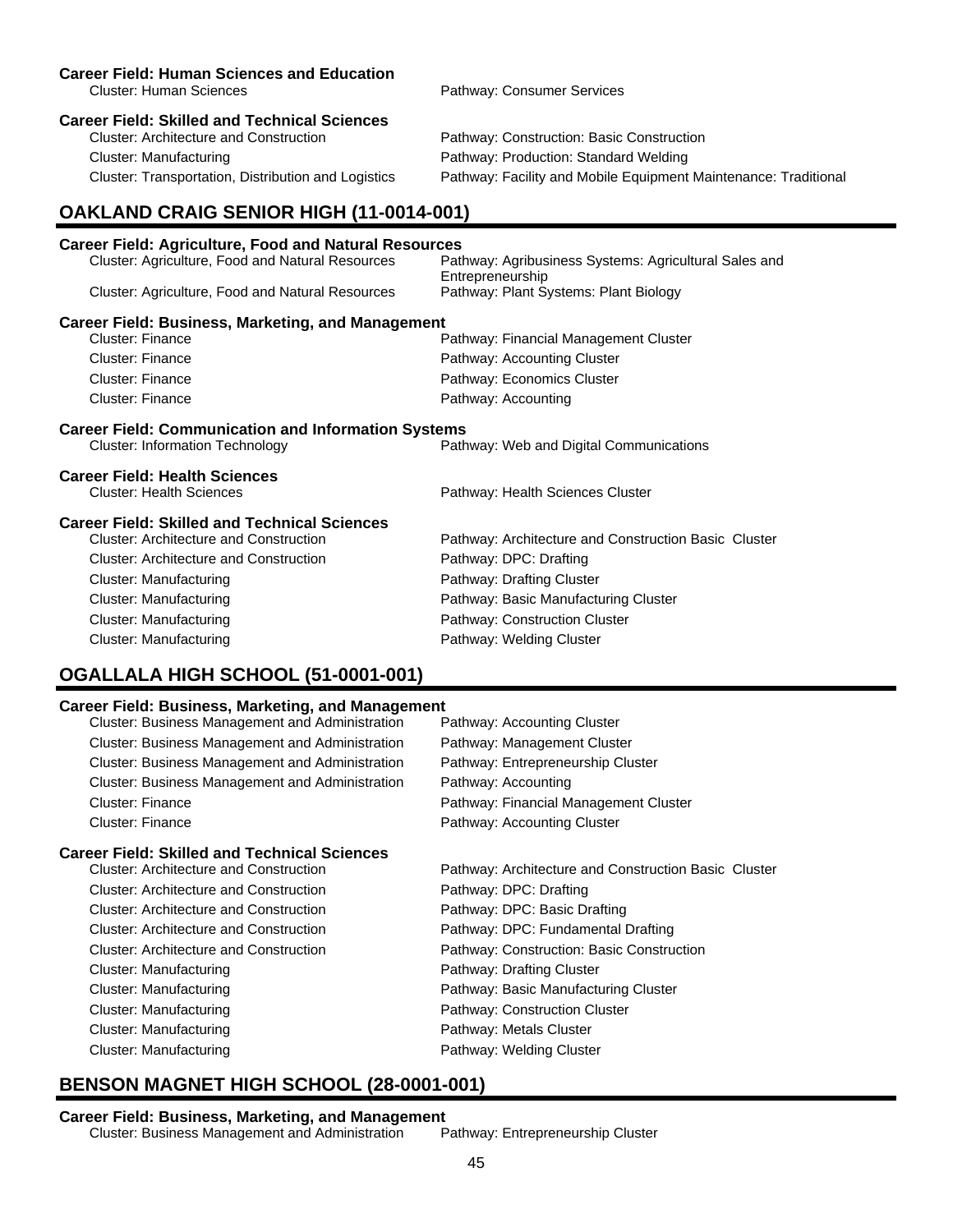| <b>Cluster: Finance</b>                                             | Pathway: Financial Management Cluster                                        |
|---------------------------------------------------------------------|------------------------------------------------------------------------------|
| <b>Cluster: Finance</b>                                             | Pathway: Accounting Cluster                                                  |
| <b>Cluster: Finance</b>                                             | Pathway: Economics Cluster                                                   |
| <b>Cluster: Finance</b>                                             | Pathway: Accounting                                                          |
| Cluster: Hospitality and Tourism                                    | Pathway: Restaurants, Food and Beverage Services Culinary                    |
| <b>Cluster: Marketing</b>                                           | Pathway: Marketing Cluster                                                   |
| <b>Cluster: Marketing</b>                                           | Pathway: Marketing, Entrepreneurship Cluster                                 |
| <b>Career Field: Communication and Information Systems</b>          |                                                                              |
| Cluster: Arts, A/V Technology and Communications                    | Pathway: Media (Journalism and Broadcasting)                                 |
| <b>Career Field: Health Sciences</b>                                |                                                                              |
| <b>Cluster: Health Sciences</b>                                     | Pathway: Health Sciences Cluster                                             |
| <b>Cluster: Health Sciences</b>                                     | Pathway: Health Sciences II Cluster                                          |
| <b>Cluster: Health Sciences</b>                                     | Pathway: Supportive Services                                                 |
| <b>Cluster: Health Sciences</b>                                     | Pathway: Therapeutic Services: CNA                                           |
| <b>Cluster: Health Sciences</b>                                     | Pathway: Therapeutic Services: Diatetics                                     |
| <b>Cluster: Health Sciences</b>                                     | Pathway: Therapeutic Services: Performance                                   |
| <b>Career Field: Human Sciences and Education</b>                   |                                                                              |
| <b>Cluster: Human Sciences</b>                                      | Pathway: Human Food, Development, and Behavior Cluster                       |
| <b>Cluster: Human Sciences</b>                                      | Pathway: Counseling and Mental Health Services                               |
| <b>Cluster: Human Sciences</b>                                      | Pathway: Early Childhood Development and Services                            |
| <b>Career Field: Skilled and Technical Sciences</b>                 |                                                                              |
| <b>Cluster: Architecture and Construction</b>                       | Pathway: Construction: Basic Construction                                    |
| <b>Cluster: Architecture and Construction</b>                       | Pathway: Construction: Electricity Based                                     |
| <b>Cluster: Architecture and Construction</b>                       | Pathway: Construction: Construction Technology                               |
| <b>Cluster: Manufacturing</b>                                       | Pathway: Construction Cluster                                                |
| <b>Cluster: Manufacturing</b>                                       | Pathway: Production: Standard Woods                                          |
| Cluster: Science, Technology, Engineering and<br><b>Mathematics</b> | Pathway: Science, Technology, Engineering and Mathematics Cluster            |
| Cluster: Transportation, Distribution and Logistics                 | Pathway: Transportation, Distribution and Logistics Cluster                  |
| Cluster: Transportation, Distribution and Logistics                 | Pathway: Facility and Mobile Equipment Maintenance: Traditional              |
| Cluster: Transportation, Distribution and Logistics                 | Pathway: Facility and Mobile Equipment Maintenance: Traditional Auto<br>Body |

# **BRYAN HIGH SCHOOL (28-0001-003)**

| <b>Career Field: Business, Marketing, and Management</b>   |  |  |
|------------------------------------------------------------|--|--|
| Pathway: Entrepreneurship Cluster                          |  |  |
| Pathway: Economics Cluster                                 |  |  |
| Pathway: Restaurants, Food and Beverage Services Culinary  |  |  |
| Pathway: Marketing Cluster                                 |  |  |
| Pathway: Marketing, Entrepreneurship Cluster               |  |  |
| <b>Career Field: Communication and Information Systems</b> |  |  |
| Pathway: Media (Journalism and Broadcasting)               |  |  |
|                                                            |  |  |
| Pathway: Health Sciences II Cluster                        |  |  |
| Pathway: Therapeutic Services: Diatetics                   |  |  |
| Pathway: Therapeutic Services: Performance                 |  |  |
|                                                            |  |  |
| Pathway: Human Food, Development, and Behavior Cluster     |  |  |
| Pathway: Counseling and Mental Health Services             |  |  |
|                                                            |  |  |
| Pathway: Early Childhood Development and Services          |  |  |
|                                                            |  |  |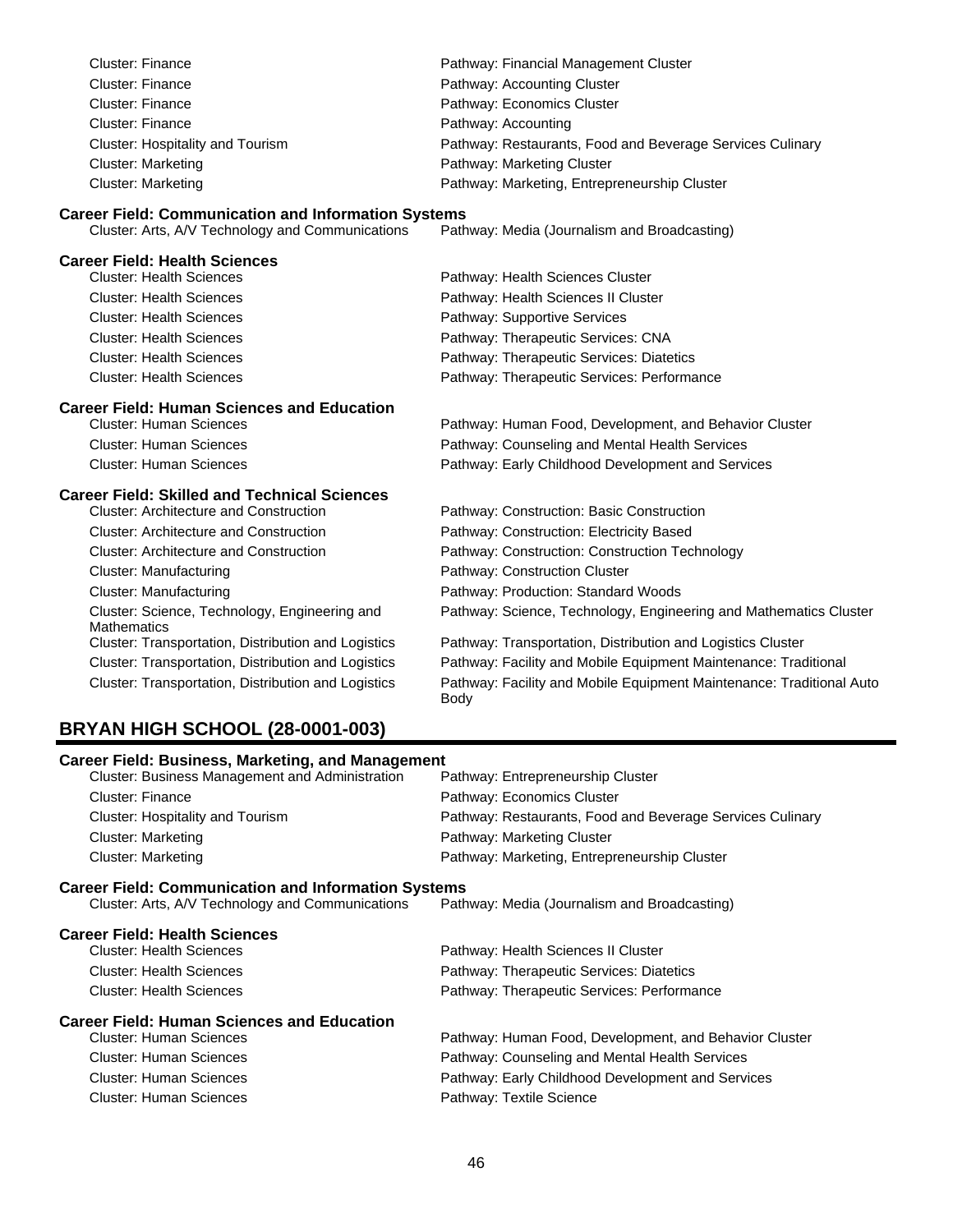#### **Career Field: Skilled and Technical Sciences**

| Pathway: Construction: Basic Construction                                    |
|------------------------------------------------------------------------------|
| Pathway: Construction Cluster                                                |
| Pathway: Production: Standard Woods                                          |
| Pathway: Transportation, Distribution and Logistics Cluster                  |
| Pathway: Facility and Mobile Equipment Maintenance: Traditional              |
| Pathway: Facility and Mobile Equipment Maintenance: Traditional Auto<br>Body |
| Pathway: Warehousing and Distribution Center Operations                      |
|                                                                              |

#### **Career Field: Business, Marketing, and Management**

**BURKE HIGH SCHOOL (28-0001-005)**

| <b>Cluster: Business Management and Administration</b> | Pathway: Accounting Cluster                               |
|--------------------------------------------------------|-----------------------------------------------------------|
| Cluster: Business Management and Administration        | Pathway: Law Cluster                                      |
| Cluster: Business Management and Administration        | Pathway: Management Cluster                               |
| Cluster: Business Management and Administration        | Pathway: Entrepreneurship Cluster                         |
| <b>Cluster: Business Management and Administration</b> | Pathway: Accounting                                       |
| <b>Cluster: Finance</b>                                | Pathway: Financial Management Cluster                     |
| Cluster: Finance                                       | Pathway: Accounting Cluster                               |
| Cluster: Finance                                       | Pathway: Economics Cluster                                |
| Cluster: Finance                                       | Pathway: Accounting                                       |
| Cluster: Finance                                       | Pathway: AP Economics                                     |
| Cluster: Finance                                       | Pathway: Academy                                          |
| Cluster: Hospitality and Tourism                       | Pathway: Restaurants, Food and Beverage Services Culinary |
| <b>Cluster: Marketing</b>                              | Pathway: Marketing Cluster                                |
| <b>Cluster: Marketing</b>                              | Pathway: Marketing, Entrepreneurship Cluster              |

#### **Career Field: Communication and Information Systems**

| Cluster: Arts, A/V Technology and Communications | Pathway: Arts and A/V Technology Cluster     |
|--------------------------------------------------|----------------------------------------------|
| Cluster: Arts, A/V Technology and Communications | Pathway: Media (Journalism and Broadcasting) |
| Cluster: Arts, A/V Technology and Communications | Pathway: Digital Design (Visual Arts)        |

#### **Career Field: Human Sciences and Education**

| Cluster: Human Sciences | Pathway: Human Food, Development, and Behavior Cluster |
|-------------------------|--------------------------------------------------------|
| Cluster: Human Sciences | Pathway: Counseling and Mental Health Services         |
| Cluster: Human Sciences | Pathway: Early Childhood Development and Services      |
| Cluster: Human Sciences | Pathway: Textile Science                               |

#### **Career Field: Skilled and Technical Sciences**

| <b>Cluster: Architecture and Construction</b>       | Pathway: DPC: Basic Drafting                                    |
|-----------------------------------------------------|-----------------------------------------------------------------|
| <b>Cluster: Architecture and Construction</b>       | Pathway: DPC: Arch Drafting                                     |
| <b>Cluster: Architecture and Construction</b>       | Pathway: Construction: Basic Construction                       |
| Cluster: Manufacturing                              | Pathway: Construction Cluster                                   |
| <b>Cluster: Manufacturing</b>                       | Pathway: Production: Standard Woods                             |
| Cluster: Transportation, Distribution and Logistics | Pathway: Transportation, Distribution and Logistics Cluster     |
| Cluster: Transportation, Distribution and Logistics | Pathway: Facility and Mobile Equipment Maintenance: Traditional |
|                                                     |                                                                 |

# **CENTRAL HIGH SCHOOL (28-0001-007)**

# **Career Field: Business, Marketing, and Management**

| Cluster: Business Management and Administration        |
|--------------------------------------------------------|
| <b>Cluster: Business Management and Administration</b> |
| Cluster: Business Management and Administration        |
| Cluster: Business Management and Administration        |
| <b>Cluster: Business Management and Administration</b> |
| <b>Cluster: Business Management and Administration</b> |
| <b>Cluster: Finance</b>                                |

Pathway: Accounting Cluster Pathway: Law Cluster Pathway: Management Cluster Pathway: Entrepreneurship Cluster Pathway: Accounting Pathway: Academy Pathway: Financial Management Cluster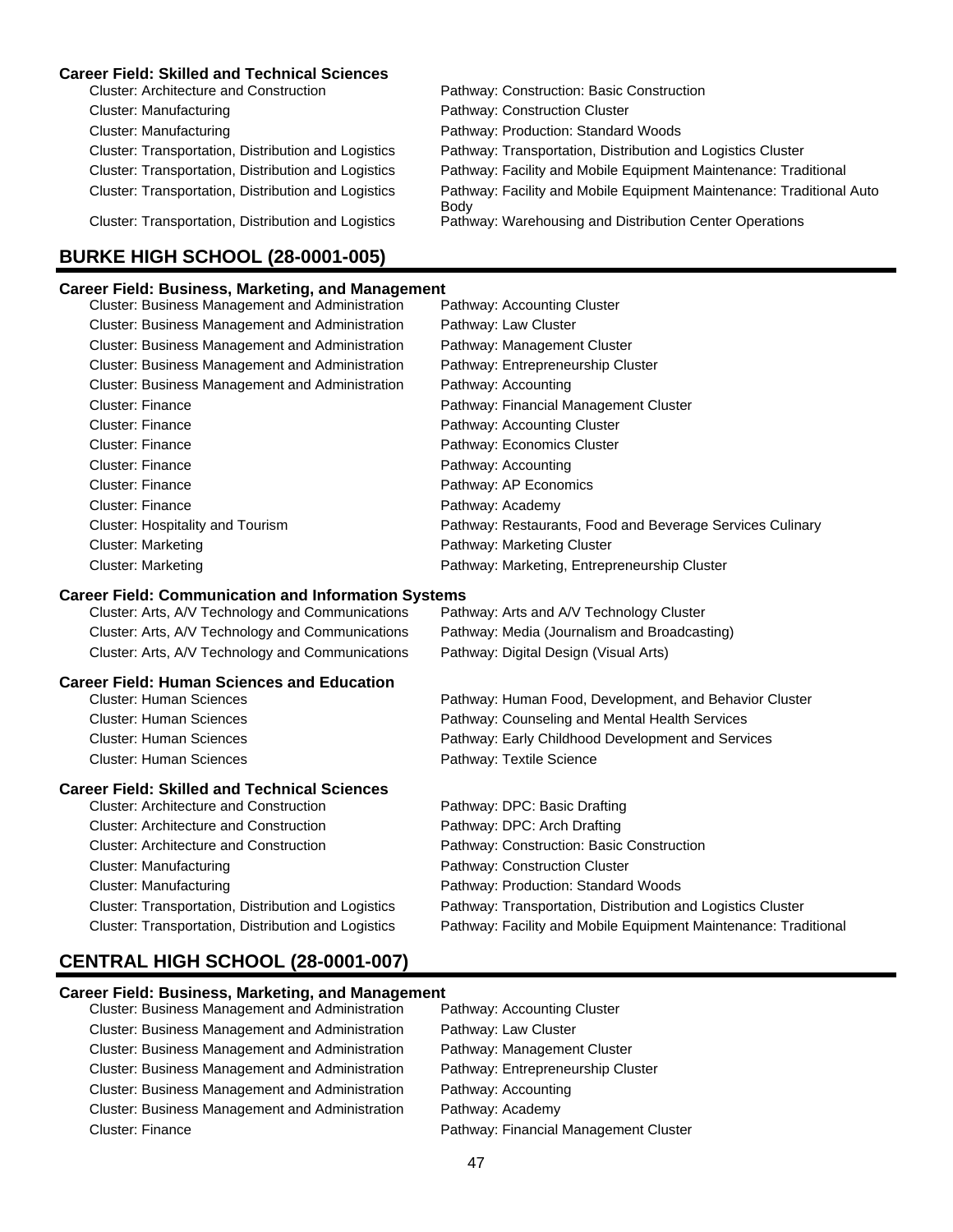| <b>Cluster: Finance</b>                                             | Pathway: Economics Cluster                                        |
|---------------------------------------------------------------------|-------------------------------------------------------------------|
| <b>Cluster: Finance</b>                                             | Pathway: Academy                                                  |
| <b>Cluster: Hospitality and Tourism</b>                             | Pathway: Restaurants, Food and Beverage Services Culinary         |
| <b>Cluster: Marketing</b>                                           | Pathway: Marketing Cluster                                        |
| <b>Cluster: Marketing</b>                                           | Pathway: Marketing, Entrepreneurship Cluster                      |
| <b>Career Field: Communication and Information Systems</b>          |                                                                   |
| Cluster: Arts, A/V Technology and Communications                    | Pathway: Arts and A/V Technology Cluster                          |
| Cluster: Arts, A/V Technology and Communications                    | Pathway: Media (Journalism and Broadcasting)                      |
| <b>Cluster: Information Technology</b>                              | Pathway: Web and Digital Communications                           |
| <b>Career Field: Health Sciences</b>                                |                                                                   |
| <b>Cluster: Health Sciences</b>                                     | Pathway: Health Sciences II Cluster                               |
| <b>Cluster: Health Sciences</b>                                     | Pathway: Therapeutic Services: Diatetics                          |
| <b>Cluster: Health Sciences</b>                                     | Pathway: Therapeutic Services: Performance                        |
|                                                                     |                                                                   |
| <b>Career Field: Human Sciences and Education</b>                   |                                                                   |
| <b>Cluster: Human Sciences</b>                                      | Pathway: Human Food, Development, and Behavior Cluster            |
| <b>Cluster: Human Sciences</b>                                      | Pathway: Counseling and Mental Health Services                    |
| <b>Cluster: Human Sciences</b>                                      | Pathway: Early Childhood Development and Services                 |
| <b>Cluster: Human Sciences</b>                                      | Pathway: Textile Science                                          |
| <b>Career Field: Skilled and Technical Sciences</b>                 |                                                                   |
| <b>Cluster: Architecture and Construction</b>                       | Pathway: DPC: Basic Drafting                                      |
| <b>Cluster: Architecture and Construction</b>                       | Pathway: DPC: FCS Drafting                                        |
| <b>Cluster: Architecture and Construction</b>                       | Pathway: DPC: Arch Drafting                                       |
| Cluster: Science, Technology, Engineering and<br><b>Mathematics</b> | Pathway: Science, Technology, Engineering and Mathematics Cluster |
| Cluster: Transportation, Distribution and Logistics                 | Pathway: Transportation, Distribution and Logistics Cluster       |
| Cluster: Transportation, Distribution and Logistics                 | Pathway: Facility and Mobile Equipment Maintenance: Traditional   |

# **OMAHA NORTH MAGNET HIGH SCHOOL (28-0001-009)**

#### **Career Field: Business, Marketing, and Management**

| Cluster: Business Management and Administration        | Pathway: Accounting Cluster                               |
|--------------------------------------------------------|-----------------------------------------------------------|
| <b>Cluster: Business Management and Administration</b> | Pathway: Law Cluster                                      |
| <b>Cluster: Business Management and Administration</b> | Pathway: Management Cluster                               |
| <b>Cluster: Business Management and Administration</b> | Pathway: Entrepreneurship Cluster                         |
| <b>Cluster: Business Management and Administration</b> | Pathway: Accounting                                       |
| Cluster: Business Management and Administration        | Pathway: Academy                                          |
| <b>Cluster: Business Management and Administration</b> | Pathway: NAF Academy of Finance                           |
| <b>Cluster: Finance</b>                                | Pathway: Financial Management Cluster                     |
| Cluster: Finance                                       | Pathway: Accounting Cluster                               |
| <b>Cluster: Finance</b>                                | Pathway: Economics Cluster                                |
| Cluster: Finance                                       | Pathway: Accounting                                       |
| Cluster: Hospitality and Tourism                       | Pathway: Restaurants, Food and Beverage Services Culinary |
| <b>Cluster: Marketing</b>                              | Pathway: Marketing Cluster                                |
| <b>Cluster: Marketing</b>                              | Pathway: Marketing, Entrepreneurship Cluster              |
|                                                        |                                                           |

Body

#### **Career Field: Communication and Information Systems**

| Cluster: Arts, A/V Technology and Communications | Pathway: Arts and A/V Technology Cluster               |
|--------------------------------------------------|--------------------------------------------------------|
| Cluster: Arts, A/V Technology and Communications | Pathway: Media (Journalism and Broadcasting)           |
| <b>Cluster: Information Technology</b>           | Pathway: Programming and Software Development          |
| <b>Cluster: Information Technology</b>           | Pathway: Web and Digital Communications                |
| Career Field: Human Sciences and Education       |                                                        |
| <b>Cluster: Human Sciences</b>                   | Pathway: Human Food, Development, and Behavior Cluster |
| <b>Cluster: Human Sciences</b>                   | Pathway: Counseling and Mental Health Services         |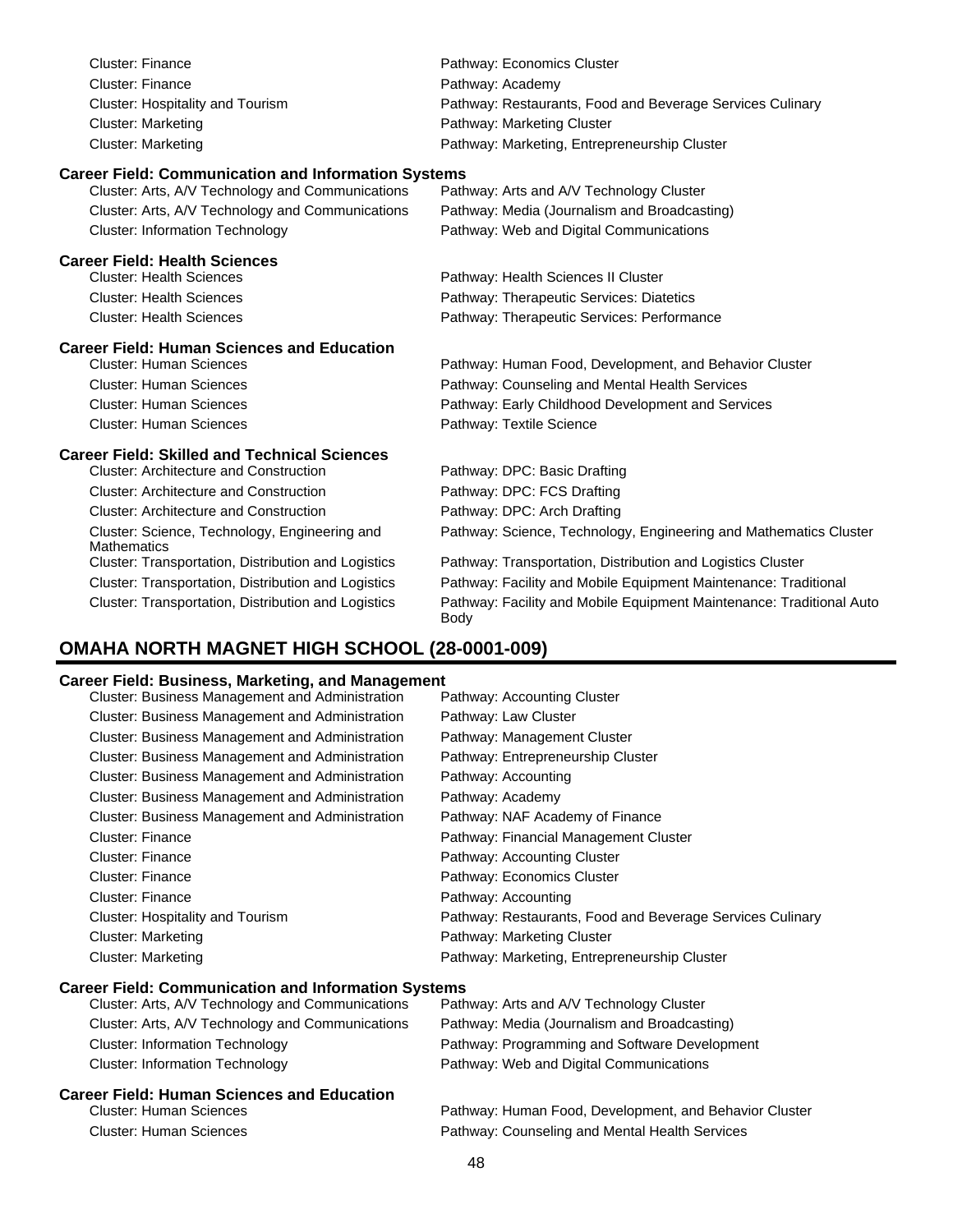#### **Career Field: Skilled and Technical Sciences**

Cluster: Architecture and Construction **Pathway: DPC: Basic Drafting** Cluster: Architecture and Construction **Pathway: DPC: Arch Drafting** Cluster: Architecture and Construction Pathway: DPC: PLTW Drafting Cluster: Architecture and Construction Pathway: DPC: PLTW Arch Drafting Cluster: Architecture and Construction Pathway: Construction: Basic Construction Cluster: Architecture and Construction Pathway: Construction: Electricity Based Cluster: Manufacturing **Pathway: Construction Cluster** Pathway: Construction Cluster Cluster: Manufacturing example and the Pathway: PLTW Woods Cluster Cluster: Manufacturing Pathway: Production: Standard Woods Cluster: Manufacturing **Pathway: Production: Engineering Woods** Pathway: Production: Engineering Woods Cluster: Science, Technology, Engineering and **Mathematics** Cluster: Science, Technology, Engineering and Mathematics Cluster: Science, Technology, Engineering and **Mathematics** Cluster: Science, Technology, Engineering and **Mathematics** Cluster: Science, Technology, Engineering and **Mathematics** Cluster: Science, Technology, Engineering and Mathematics Cluster: Science, Technology, Engineering and **Mathematics** Cluster: Science, Technology, Engineering and **Mathematics** Cluster: Science, Technology, Engineering and **Mathematics** Cluster: Science, Technology, Engineering and **Mathematics** Cluster: Science, Technology, Engineering and **Mathematics** Cluster: Science, Technology, Engineering and **Mathematics** Cluster: Science, Technology, Engineering and Mathematics<br>Cluster: Transportation, Distribution and Logistics

Cluster: Human Sciences Pathway: Early Childhood Development and Services Cluster: Human Sciences Pathway: Textile Science

Cluster: Architecture and Construction Pathway: Construction: PLTW Basic Construction Cluster: Architecture and Construction Pathway: Construction: Construction Technology Cluster: Architecture and Construction **Pathway: Construction: PLTW Construction Technology** Pathway: Science, Technology, Engineering and Mathematics Cluster Pathway: Engineering and Technology: PLTW Civil I Pathway: Engineering and Technology: PLTW Civil II Pathway: Engineering and Technology: PLTW Civil III Pathway: Engineering and Technology: PLTW Civil IV Pathway: Engineering and Technology: PLTW Biotech I Pathway: Engineering and Technology: PLTW Biotech II Pathway: Engineering and Technology: PLTW Biotech III Pathway: Engineering and Technology: PLTW Biotech IV Pathway: Engineering and Technology: PLTW Electronics I Pathway: Engineering and Technology: PLTW Electronics II Pathway: Engineering and Technology: PLTW Design I Pathway: Engineering and Technology: PLTW Design II Pathway: Transportation, Distribution and Logistics Cluster Cluster: Transportation, Distribution and Logistics Pathway: Facility and Mobile Equipment Maintenance: Traditional Cluster: Transportation, Distribution and Logistics Pathway: Facility and Mobile Equipment Maintenance: PLTW

#### **OMAHA NORTHWEST MAGNET HIGH SCHOOL (28-0001-011)**

#### **Career Field: Business, Marketing, and Management**

| Cluster: Business Management and Administration        | Pathway: Accounting Cluster                               |
|--------------------------------------------------------|-----------------------------------------------------------|
| <b>Cluster: Business Management and Administration</b> | Pathway: Law Cluster                                      |
| <b>Cluster: Finance</b>                                | Pathway: Economics Cluster                                |
| Cluster: Hospitality and Tourism                       | Pathway: Restaurants, Food and Beverage Services Culinary |
| Cluster: Marketing                                     | Pathway: Marketing Cluster                                |
|                                                        |                                                           |

#### **Career Field: Communication and Information Systems**

| Cluster: Arts, A/V Technology and Communications | Pathway: Arts and A/V Technology Cluster     |
|--------------------------------------------------|----------------------------------------------|
| Cluster: Arts, A/V Technology and Communications | Pathway: Media (Journalism and Broadcasting) |
| Cluster: Information Technology                  | Pathway: Web and Digital Communications      |

#### **Career Field: Health Sciences**

Cluster: Health Sciences Pathway: Health Sciences II Cluster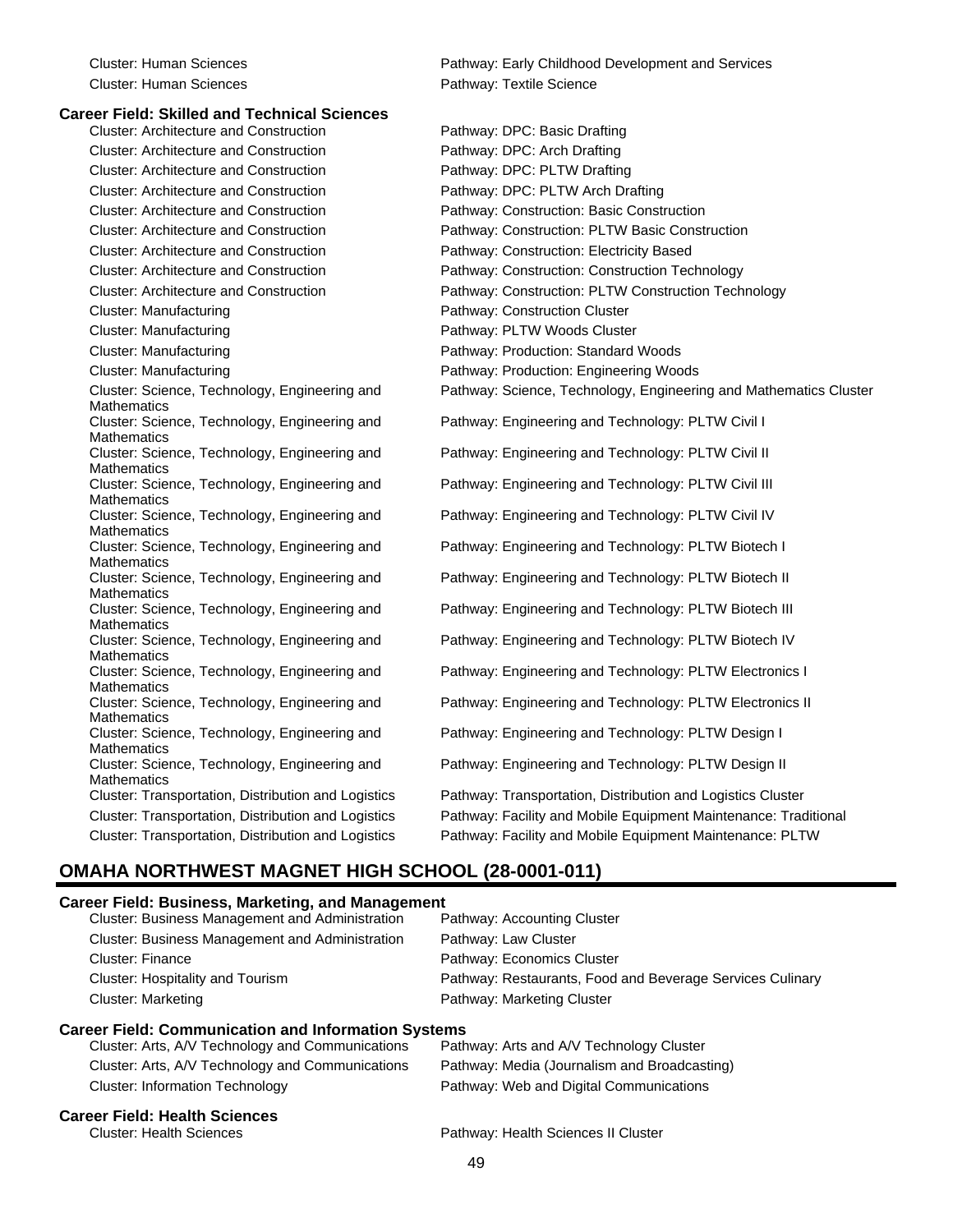| Cluster: Health Sciences                            | Pathway: Therapeutic Services: Diatetics                                            |
|-----------------------------------------------------|-------------------------------------------------------------------------------------|
| <b>Cluster: Health Sciences</b>                     | Pathway: Therapeutic Services: Performance                                          |
| <b>Career Field: Human Sciences and Education</b>   |                                                                                     |
| <b>Cluster: Human Sciences</b>                      | Pathway: Human Food, Development, and Behavior Cluster                              |
| <b>Cluster: Human Sciences</b>                      | Pathway: Counseling and Mental Health Services                                      |
| <b>Cluster: Human Sciences</b>                      | Pathway: Early Childhood Development and Services                                   |
| Cluster: Law, Public Safety and Security            | Pathway: Law Enforcement Services                                                   |
| <b>Career Field: Skilled and Technical Sciences</b> |                                                                                     |
| Cluster: Architecture and Construction              | Pathway: DPC: Basic Drafting                                                        |
| Cluster: Architecture and Construction              | Pathway: Construction: Basic Construction                                           |
| Cluster: Manufacturing                              | Pathway: Construction Cluster                                                       |
| Cluster: Manufacturing                              | Pathway: Production: Standard Woods                                                 |
| Cluster: Transportation, Distribution and Logistics | Pathway: Transportation, Distribution and Logistics Cluster                         |
| Cluster: Transportation, Distribution and Logistics | Pathway: Facility and Mobile Equipment Maintenance: Traditional                     |
| Cluster: Transportation, Distribution and Logistics | Pathway: Facility and Mobile Equipment Maintenance: Traditional Auto<br><b>Body</b> |
| <b>OMAHA SOUTH MAGNET HIGH SCHOOL (28-0001-013)</b> |                                                                                     |

#### **Career Field: Business, Marketing, and Management**

|                                | <b>Cluster: Business Management and Administration</b>     | Pathway: Accounting Cluster                                                  |
|--------------------------------|------------------------------------------------------------|------------------------------------------------------------------------------|
|                                | <b>Cluster: Business Management and Administration</b>     | Pathway: Law Cluster                                                         |
|                                | <b>Cluster: Business Management and Administration</b>     | Pathway: Management Cluster                                                  |
|                                | Cluster: Business Management and Administration            | Pathway: Entrepreneurship Cluster                                            |
|                                | Cluster: Business Management and Administration            | Pathway: Academy Cluster                                                     |
|                                | Cluster: Business Management and Administration            | Pathway: Accounting                                                          |
|                                | Cluster: Business Management and Administration            | Pathway: Academy                                                             |
|                                | Cluster: Business Management and Administration            | Pathway: NAF Academy of Finance                                              |
| Cluster: Finance               |                                                            | Pathway: Financial Management Cluster                                        |
| <b>Cluster: Finance</b>        |                                                            | Pathway: Accounting Cluster                                                  |
| Cluster: Finance               |                                                            | Pathway: Economics Cluster                                                   |
| <b>Cluster: Finance</b>        |                                                            | Pathway: Accounting                                                          |
|                                | <b>Cluster: Hospitality and Tourism</b>                    | Pathway: Restaurants, Food and Beverage Services Culinary                    |
| <b>Cluster: Marketing</b>      |                                                            | Pathway: Marketing Cluster                                                   |
| <b>Cluster: Marketing</b>      |                                                            | Pathway: Marketing, Entrepreneurship Cluster                                 |
|                                | <b>Career Field: Communication and Information Systems</b> |                                                                              |
|                                | Cluster: Arts, A/V Technology and Communications           | Pathway: Arts and A/V Technology Cluster                                     |
|                                | Cluster: Arts, A/V Technology and Communications           | Pathway: Media (Journalism and Broadcasting)                                 |
|                                | <b>Cluster: Information Technology</b>                     | Pathway: Programming and Software Development                                |
|                                | <b>Cluster: Information Technology</b>                     | Pathway: Web and Digital Communications                                      |
|                                | <b>Career Field: Human Sciences and Education</b>          |                                                                              |
| <b>Cluster: Human Sciences</b> |                                                            | Pathway: Human Food, Development, and Behavior Cluster                       |
| <b>Cluster: Human Sciences</b> |                                                            | Pathway: Counseling and Mental Health Services                               |
| <b>Cluster: Human Sciences</b> |                                                            | Pathway: Early Childhood Development and Services                            |
|                                | <b>Career Field: Skilled and Technical Sciences</b>        |                                                                              |
|                                | <b>Cluster: Architecture and Construction</b>              | Pathway: DPC: Basic Drafting                                                 |
|                                | <b>Cluster: Architecture and Construction</b>              | Pathway: DPC: Arch Drafting                                                  |
|                                | <b>Cluster: Architecture and Construction</b>              | Pathway: Construction: Basic Construction                                    |
| <b>Cluster: Manufacturing</b>  |                                                            | Pathway: Construction Cluster                                                |
| <b>Cluster: Manufacturing</b>  |                                                            | Pathway: Production: Standard Woods                                          |
| <b>Mathematics</b>             | Cluster: Science, Technology, Engineering and              | Pathway: Science, Technology, Engineering and Mathematics Cluster            |
|                                | Cluster: Transportation, Distribution and Logistics        | Pathway: Facility and Mobile Equipment Maintenance: Traditional              |
|                                | Cluster: Transportation, Distribution and Logistics        | Pathway: Facility and Mobile Equipment Maintenance: Traditional Auto<br>Body |
|                                |                                                            |                                                                              |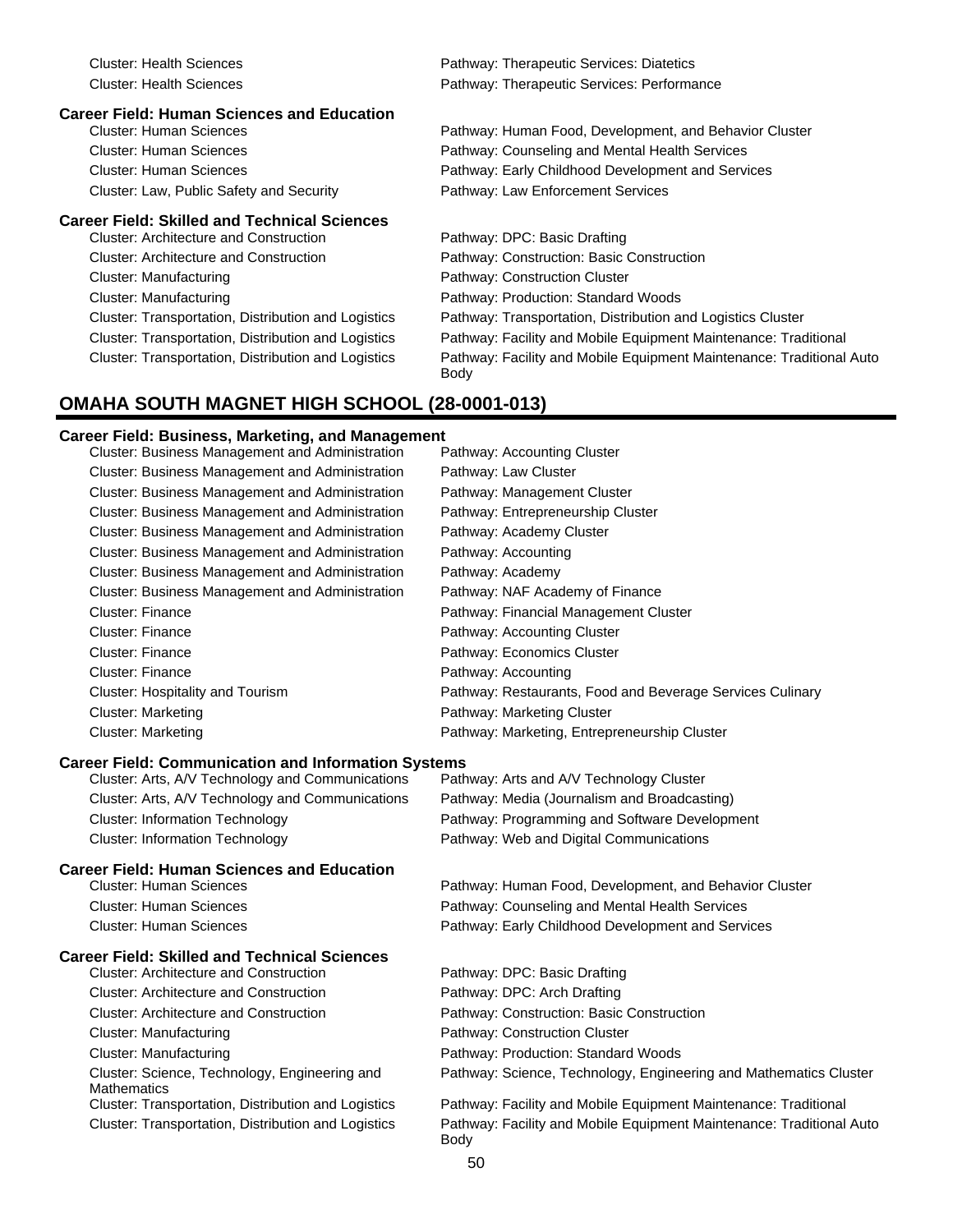# **ORD JR-SR HIGH SCHOOL (88-0005-001)**

#### **Career Field: Agriculture, Food and Natural Resources**

| Pathway: Agribusiness Systems: Agricultural Sales and<br>Entrepreneurship |
|---------------------------------------------------------------------------|
| Pathway: Agribusiness Systems: Leadership                                 |
| Pathway: Plant Systems: Agronomy                                          |
| Pathway: Power, Structural and Technical Systems: Metals and Fab          |
|                                                                           |

#### **Career Field: Business, Marketing, and Management**

| Cluster: Business Management and Administration        | Pathway: Accounting Cluster       |
|--------------------------------------------------------|-----------------------------------|
| <b>Cluster: Business Management and Administration</b> | Pathway: Law Cluster              |
| <b>Cluster: Business Management and Administration</b> | Pathway: Management Cluster       |
| <b>Cluster: Business Management and Administration</b> | Pathway: Entrepreneurship Cluster |
| <b>Cluster: Finance</b>                                | Pathway: Accounting Cluster       |
| Cluster: Finance                                       | Pathway: Economics Cluster        |
| Cluster: Finance                                       | Pathway: Accounting               |
|                                                        |                                   |

# **OSCEOLA HIGH SCHOOL (72-0019-001)**

# **Career Field: Agriculture, Food and Natural Resources**

Pathway: Power, Structural and Technical Systems: Metals and Fab

#### **Career Field: Business, Marketing, and Management**

| Cluster: Finance | Pathway: Financial Management Cluster |
|------------------|---------------------------------------|
| Cluster: Finance | Pathway: Accounting Cluster           |
| Cluster: Finance | Pathway: Economics Cluster            |
| Cluster: Finance | Pathway: Accounting                   |

### **OSMOND HIGH SCHOOL (70-0542-001)**

#### **Career Field: Business, Marketing, and Management**

| Cluster: Finance                                    | Pathway: Financial Management Cluster |
|-----------------------------------------------------|---------------------------------------|
| Cluster: Finance                                    | Pathway: Accounting Cluster           |
| Cluster: Finance                                    | Pathway: Economics Cluster            |
| Cluster: Finance                                    | Pathway: Accounting                   |
| <b>Career Field: Skilled and Technical Sciences</b> |                                       |
| <b>Cluster: Architecture and Construction</b>       | Pathway: DPC: Fundamental Drafting    |
| <b>Cluster: Manufacturing</b>                       | Pathway: Basic Manufacturing Cluster  |
| Cluster: Manufacturing                              |                                       |
|                                                     | Pathway: Construction Cluster         |

# **OVERTON HIGH SCHOOL (24-0004-001)**

#### **Career Field: Business, Marketing, and Management**

Cluster: Business Management and Administration Pathway: Accounting

**Career Field: Communication and Information Systems**

Cluster: Information Technology Pathway: Information Technology Cluster

# **PALMER JUNIOR-SENIOR HIGH (61-0049-001)**

#### **Career Field: Agriculture, Food and Natural Resources**

| Cluster: Agriculture, Food and Natural Resources | Pathway: Life Science and Power Cluster                          |
|--------------------------------------------------|------------------------------------------------------------------|
| Cluster: Agriculture, Food and Natural Resources | Pathway: Power, Structural and Technical Systems: Power and Tech |

# **Career Field: Business, Marketing, and Management**

Pathway: Accounting Cluster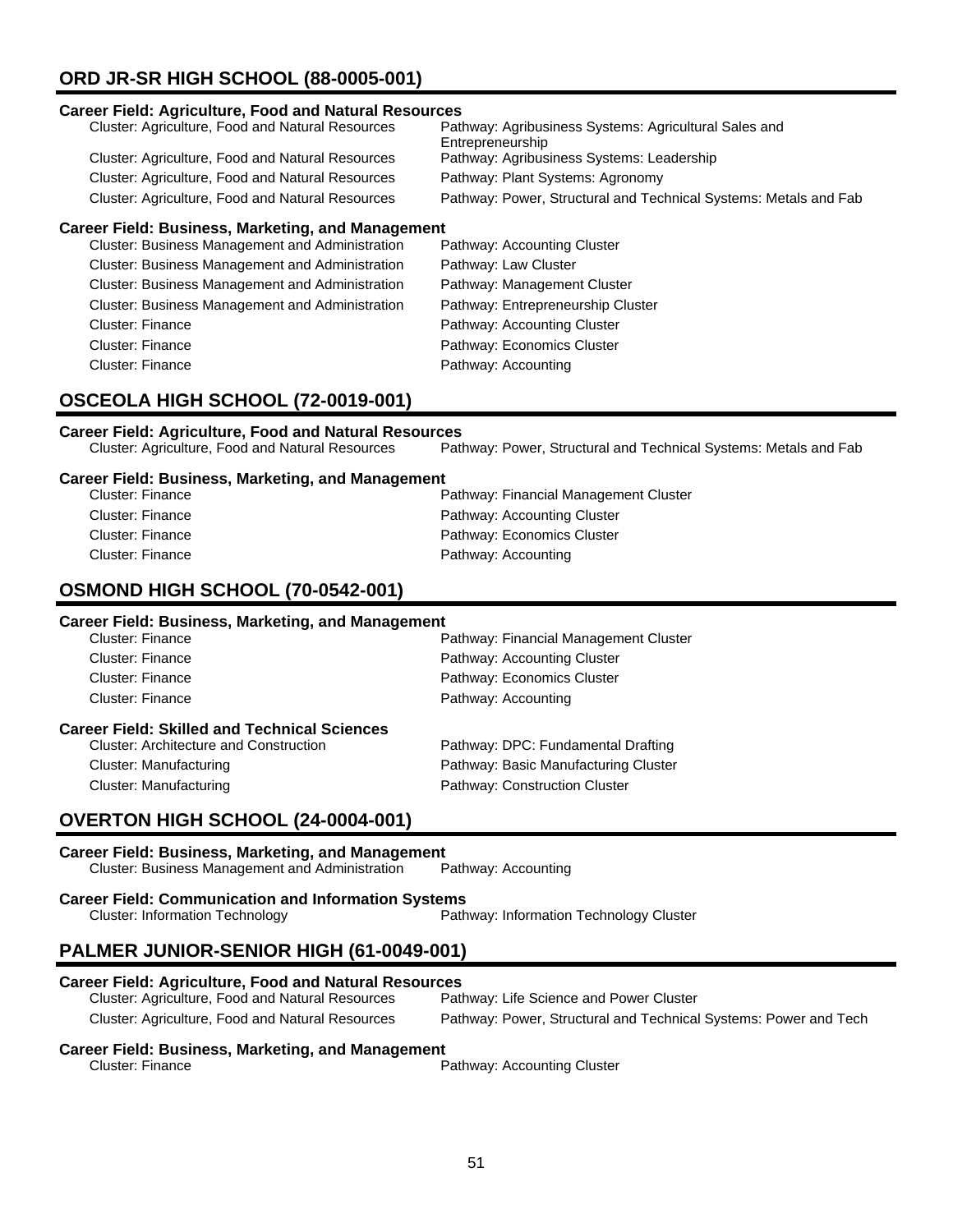# **JR-SR HIGH SCHOOL AT PALMYRA (66-0501-001)**

# **Career Field: Agriculture, Food and Natural Resources** Cluster: Agriculture, Food and Natural Resources Cluster: Agriculture, Food and Natural Resources Pathway: Life Science and Sales Cluster Cluster: Agriculture, Food and Natural Resources Pathway: Agribusiness Systems: Agricultural Sales and Entrepreneurship<br>Pathway: Agribusiness Systems: Leadership Cluster: Agriculture, Food and Natural Resources Cluster: Agriculture, Food and Natural Resources Pathway: Plant Systems: Nursery and Landscape Cluster: Agriculture, Food and Natural Resources Pathway: Power, Structural and Technical Systems: Metals and Fab **Career Field: Communication and Information Systems**<br>Cluster: Information Technology Pathway: Information Technology Cluster **Career Field: Skilled and Technical Sciences** Cluster: Manufacturing Pathway: Production: Standard Welding **PAPILLION-LA VISTA SENIOR HIGH (77-0027-001) Career Field: Business, Marketing, and Management** Cluster: Business Management and Administration Pathway: Accounting Cluster Cluster: Business Management and Administration Pathway: Law Cluster

| Cluster: Business Management and Administration        | Pathway: Law Gluster                      |
|--------------------------------------------------------|-------------------------------------------|
| <b>Cluster: Business Management and Administration</b> | Pathway: Business Technology Applications |
| <b>Cluster: Finance</b>                                | Pathway: Accounting Cluster               |
| <b>Cluster: Finance</b>                                | Pathway: Economics Cluster                |
| <b>Cluster: Finance</b>                                | Pathway: Accounting                       |
| Cluster: Finance                                       | Pathway: AP Economics                     |
| Cluster: Finance                                       | Pathway: Academy                          |
| <b>Cluster: Marketing</b>                              | Pathway: Marketing Cluster                |

#### **Career Field: Communication and Information Systems**

| Cluster: Arts, A/V Technology and Communications | Pathway: Arts and A/V Technology Cluster |
|--------------------------------------------------|------------------------------------------|
| <b>Cluster: Information Technology</b>           | Pathway: Information Technology Cluster  |

#### **Career Field: Health Sciences**

| <b>Cluster: Health Sciences</b> | Pathway: Health Sciences Cluster           |
|---------------------------------|--------------------------------------------|
| <b>Cluster: Health Sciences</b> | Pathway: Supportive Services               |
| <b>Cluster: Health Sciences</b> | Pathway: Therapeutic Services: CNA         |
| <b>Cluster: Health Sciences</b> | Pathway: Therapeutic Services: Med Aide    |
| <b>Cluster: Health Sciences</b> | Pathway: Therapeutic Services: Performance |

#### **Career Field: Human Sciences and Education**

| Cluster: Education and Training | Pathway: Teaching Cluster                              |
|---------------------------------|--------------------------------------------------------|
| Cluster: Human Sciences         | Pathway: Human Food, Development, and Behavior Cluster |
| Cluster: Human Sciences         | Pathway: Counseling and Mental Health Services         |
| Cluster: Human Sciences         | Pathway: Early Childhood Development and Services      |

#### **Career Field: Skilled and Technical Sciences**

| <b>Cluster: Architecture and Construction</b>                       | Pathway: Architecture and Construction Basic Cluster |
|---------------------------------------------------------------------|------------------------------------------------------|
| Cluster: Manufacturing                                              | Pathway: Drafting Cluster                            |
| Cluster: Manufacturing                                              | Pathway: Construction Cluster                        |
| Cluster: Manufacturing                                              | Pathway: PLTW Woods Cluster                          |
| Cluster: Manufacturing                                              | Pathway: PLTW Metals Cluster                         |
| Cluster: Manufacturing                                              | Pathway: Production: Standard Woods                  |
| Cluster: Manufacturing                                              | Pathway: Production: Engineering Woods               |
| Cluster: Manufacturing                                              | Pathway: Production: Standard Metals                 |
| Cluster: Manufacturing                                              | Pathway: Production: Engineering Metals              |
| Cluster: Science, Technology, Engineering and<br><b>Mathematics</b> | Pathway: Engineering and Technology: PLTW Civil II   |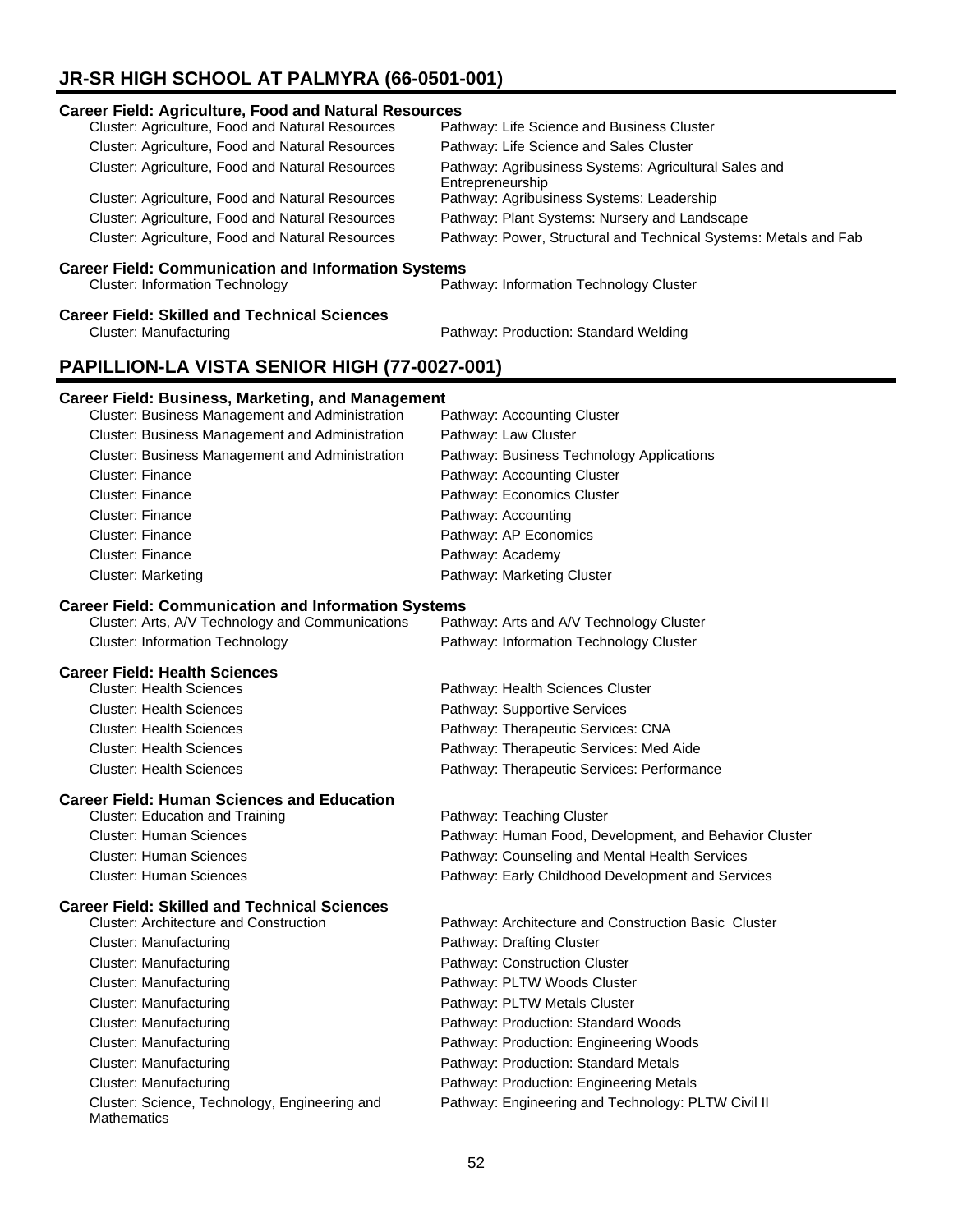| <b>Career Field: Business, Marketing, and Management</b>            |                                                        |
|---------------------------------------------------------------------|--------------------------------------------------------|
| Cluster: Business Management and Administration                     | Pathway: Accounting Cluster                            |
| Cluster: Business Management and Administration                     | Pathway: Law Cluster                                   |
| <b>Cluster: Finance</b>                                             | Pathway: Accounting Cluster                            |
| <b>Cluster: Finance</b>                                             | Pathway: Economics Cluster                             |
| <b>Cluster: Finance</b>                                             | Pathway: Accounting                                    |
| <b>Cluster: Marketing</b>                                           | Pathway: Marketing Cluster                             |
| <b>Career Field: Communication and Information Systems</b>          |                                                        |
| Cluster: Arts, A/V Technology and Communications                    | Pathway: Arts and A/V Technology Cluster               |
| <b>Cluster: Information Technology</b>                              | Pathway: Information Technology Cluster                |
| <b>Career Field: Health Sciences</b>                                |                                                        |
| <b>Cluster: Health Sciences</b>                                     | Pathway: Health Sciences Cluster                       |
| <b>Cluster: Health Sciences</b>                                     | Pathway: Therapeutic Services: CNA                     |
| <b>Cluster: Health Sciences</b>                                     | Pathway: Therapeutic Services: Med Aide                |
| <b>Cluster: Health Sciences</b>                                     | Pathway: Therapeutic Services: Performance             |
| <b>Career Field: Human Sciences and Education</b>                   |                                                        |
| <b>Cluster: Education and Training</b>                              | Pathway: Teaching Cluster                              |
| <b>Cluster: Human Sciences</b>                                      | Pathway: Human Food, Development, and Behavior Cluster |
| <b>Cluster: Human Sciences</b>                                      | Pathway: Counseling and Mental Health Services         |
| <b>Cluster: Human Sciences</b>                                      | Pathway: Early Childhood Development and Services      |
| <b>Career Field: Skilled and Technical Sciences</b>                 |                                                        |
| <b>Cluster: Architecture and Construction</b>                       | Pathway: Architecture and Construction Basic Cluster   |
| <b>Cluster: Architecture and Construction</b>                       | Pathway: Construction: Basic Construction              |
| <b>Cluster: Architecture and Construction</b>                       | Pathway: Construction: PLTW Basic Construction         |
| <b>Cluster: Architecture and Construction</b>                       | Pathway: Construction: Electricity Based               |
| <b>Cluster: Architecture and Construction</b>                       | Pathway: Construction: Construction Technology         |
| <b>Cluster: Architecture and Construction</b>                       | Pathway: Construction: PLTW Construction Technology    |
| <b>Cluster: Manufacturing</b>                                       | Pathway: Drafting Cluster                              |
| <b>Cluster: Manufacturing</b>                                       | Pathway: Construction Cluster                          |
| <b>Cluster: Manufacturing</b>                                       | Pathway: PLTW Woods Cluster                            |
| <b>Cluster: Manufacturing</b>                                       | Pathway: PLTW Metals Cluster                           |
| <b>Cluster: Manufacturing</b>                                       | Pathway: Production: Standard Woods                    |
| <b>Cluster: Manufacturing</b>                                       | Pathway: Production: Engineering Woods                 |
| Cluster: Science, Technology, Engineering and<br><b>Mathematics</b> | Pathway: Engineering and Technology: PLTW Civil IV     |
| PAWNEE CITY SECONDARY SCHOOL (67-0001-001)                          |                                                        |

#### **Career Field: Agriculture, Food and Natural Resources**

| Cluster: Agriculture, Food and Natural Resources | Pathway: Life Science and Business Cluster                                |
|--------------------------------------------------|---------------------------------------------------------------------------|
| Cluster: Agriculture, Food and Natural Resources | Pathway: Life Science and Power Cluster                                   |
| Cluster: Agriculture, Food and Natural Resources | Pathway: Life Science and Sales Cluster                                   |
| Cluster: Agriculture, Food and Natural Resources | Pathway: Agribusiness Systems: Agricultural Sales and<br>Entrepreneurship |
| Cluster: Agriculture, Food and Natural Resources | Pathway: Agribusiness Systems: Leadership                                 |
| Cluster: Agriculture, Food and Natural Resources | Pathway: Power, Structural and Technical Systems: Power and Tech          |

# **Career Field: Business, Marketing, and Management**<br>Cluster: Finance

Pathway: Financial Management Cluster

Pathway: Engineering and Technology: PLTW Design II

Pathway: Facility and Mobile Equipment Maintenance: Traditional

Cluster: Science, Technology, Engineering and **Mathematics** Cluster: Science, Technology, Engineering and Mathematics<br>Cluster: Transportation, Distribution and Logistics

**PAPILLION-LA VISTA SOUTH H S (77-0027-018)**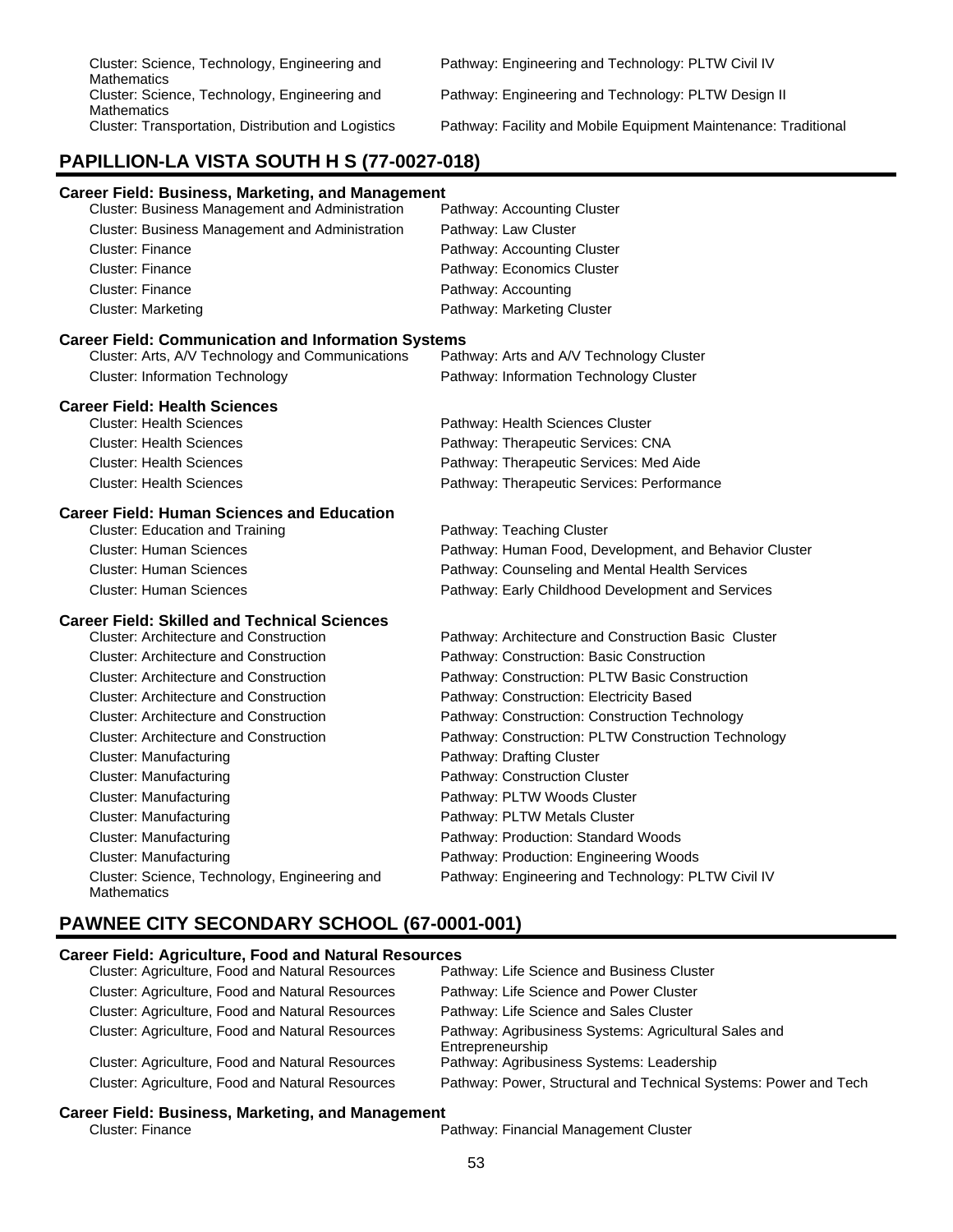# **PAXTON HIGH SCHOOL (51-0006-001)**

#### **Career Field: Agriculture, Food and Natural Resources**

| Cluster: Agriculture, Food and Natural Resources | Pathway: Agribusiness Systems: Economics and Management          |
|--------------------------------------------------|------------------------------------------------------------------|
| Cluster: Agriculture, Food and Natural Resources | Pathway: Agribusiness Systems: Agricultural Sales and            |
|                                                  | Entrepreneurship                                                 |
| Cluster: Agriculture, Food and Natural Resources | Pathway: Power, Structural and Technical Systems: Metals and Fab |
|                                                  |                                                                  |

# **PENDER HIGH SCHOOL (87-0001-001)**

#### **Career Field: Agriculture, Food and Natural Resources**

| Cluster: Agriculture, Food and Natural Resources           | Pathway: Life Science and Business Cluster                       |
|------------------------------------------------------------|------------------------------------------------------------------|
| Cluster: Agriculture, Food and Natural Resources           | Pathway: Life Science and Natural Resources Cluster              |
| <b>Cluster: Agriculture, Food and Natural Resources</b>    | Pathway: Life Science and Power Cluster                          |
| <b>Cluster: Agriculture, Food and Natural Resources</b>    | Pathway: Animal Systems: Large Animal                            |
| <b>Cluster: Agriculture, Food and Natural Resources</b>    | Pathway: Plant Systems: Agronomy                                 |
| Cluster: Agriculture, Food and Natural Resources           | Pathway: Natural Resource Systems: Advanced Management           |
| <b>Cluster: Agriculture, Food and Natural Resources</b>    | Pathway: Power, Structural and Technical Systems: Power and Tech |
| Career Field: Business, Marketing, and Management          |                                                                  |
| <b>Cluster: Business Management and Administration</b>     | Pathway: Business Technology Applications                        |
| Cluster: Finance                                           | Pathway: Economics Cluster                                       |
| <b>Career Field: Communication and Information Systems</b> |                                                                  |
| <b>Cluster: Information Technology</b>                     | Pathway: Information Technology Cluster                          |
| BEBILING GALINTY LUALLOCHAAL (CO COOC COAL                 |                                                                  |

# **PERKINS COUNTY HIGH SCHOOL (68-0020-001)**

# **Career Field: Agriculture, Food and Natural Resources** Cluster: Agriculture, Food and Natural Resources Cluster: Agriculture, Food and Natural Resources Pathway: Plant Systems: Nursery and Landscape Cluster: Agriculture, Food and Natural Resources Pathway: Power, Structural and Technical Systems: Metals and Fab **Career Field: Business, Marketing, and Management** Cluster: Finance **Pathway: Financial Management Cluster** Pathway: Financial Management Cluster Cluster: Finance **Pathway: Economics Cluster Career Field: Skilled and Technical Sciences** Pathway: Construction: Electricity Based

# **PIERCE JR/SR HIGH SCHOOL (70-0002-001)**

#### **Career Field: Agriculture, Food and Natural Resources**

| Cluster: Agriculture, Food and Natural Resources                                                     | Pathway: Life Science and Business Cluster                          |
|------------------------------------------------------------------------------------------------------|---------------------------------------------------------------------|
| <b>Cluster: Agriculture, Food and Natural Resources</b>                                              | Pathway: Life Science and Power Cluster                             |
| Cluster: Agriculture, Food and Natural Resources                                                     | Pathway: Agribusiness Systems: Leadership                           |
| <b>Cluster: Agriculture, Food and Natural Resources</b>                                              | Pathway: Power, Structural and Technical Systems: Structure Systems |
| <b>Cluster: Agriculture, Food and Natural Resources</b>                                              | Pathway: Power, Structural and Technical Systems: Metals and Fab    |
| <b>Career Field: Business, Marketing, and Management</b><br>Cluster: Finance                         | Pathway: Accounting Cluster                                         |
| <b>Career Field: Communication and Information Systems</b><br><b>Cluster: Information Technology</b> | Pathway: Information Technology Cluster                             |
| <b>Career Field: Health Sciences</b>                                                                 |                                                                     |
| <b>Cluster: Health Sciences</b>                                                                      | Pathway: Health Sciences Cluster                                    |
| <b>Cluster: Health Sciences</b>                                                                      | Pathway: Therapeutic Services: CNA                                  |
| <b>Career Field: Skilled and Technical Sciences</b><br><b>Cluster: Architecture and Construction</b> | Pathway: Architecture and Construction Basic Cluster                |
|                                                                                                      |                                                                     |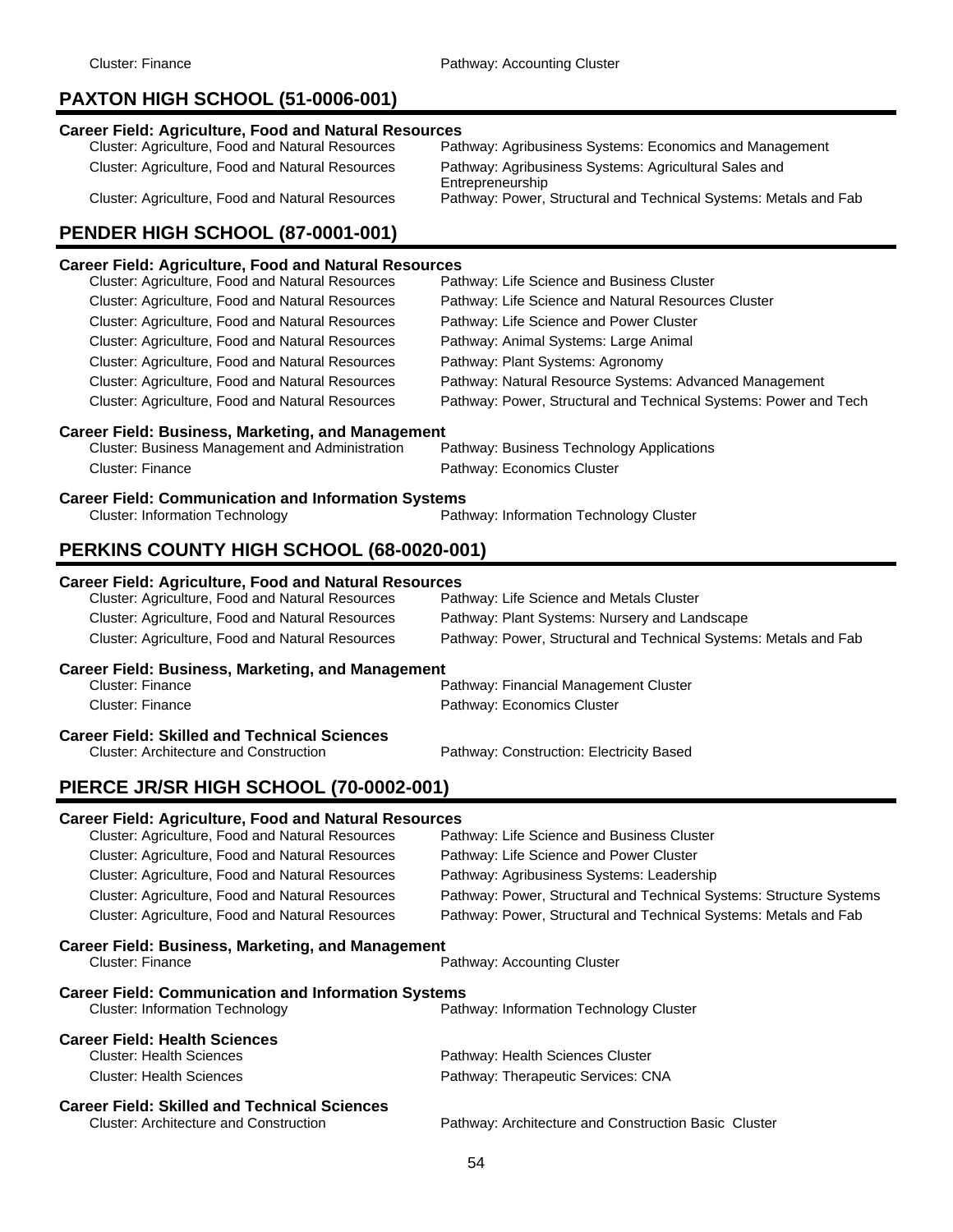# **PLAINVIEW SECONDARY SCHOOL (70-0005-001)**

| <b>Career Field: Agriculture, Food and Natural Resources</b> |                                                                           |
|--------------------------------------------------------------|---------------------------------------------------------------------------|
| Cluster: Agriculture, Food and Natural Resources             | Pathway: Life Science and Business Cluster                                |
| Cluster: Agriculture, Food and Natural Resources             | Pathway: Life Science and Natural Resources Cluster                       |
| Cluster: Agriculture, Food and Natural Resources             | Pathway: Life Science and Metals Cluster                                  |
| Cluster: Agriculture, Food and Natural Resources             | Pathway: Life Science and Sales Cluster                                   |
| Cluster: Agriculture, Food and Natural Resources             | Pathway: Agribusiness Systems: Agricultural Sales and<br>Entrepreneurship |
| Cluster: Agriculture, Food and Natural Resources             | Pathway: Animal Systems: Large Animal                                     |
| Cluster: Agriculture, Food and Natural Resources             | Pathway: Plant Systems: Agronomy                                          |
| Cluster: Agriculture, Food and Natural Resources             | Pathway: Natural Resource Systems: Advanced Management                    |
| Cluster: Agriculture, Food and Natural Resources             | Pathway: Power, Structural and Technical Systems: Metals and Fab          |
| <b>Career Field: Business, Marketing, and Management</b>     |                                                                           |
| <b>Cluster: Business Management and Administration</b>       | Pathway: Law Cluster                                                      |
| Cluster: Finance                                             | Pathway: Financial Management Cluster                                     |
| <b>Cluster: Finance</b>                                      | Pathway: Economics Cluster                                                |
| <b>Career Field: Human Sciences and Education</b>            |                                                                           |
| <b>Cluster: Education and Training</b>                       | Pathway: Early Childhood Cluster                                          |
| <b>Cluster: Human Sciences</b>                               | Pathway: Human Sciences Cluster                                           |
| <b>Cluster: Human Sciences</b>                               | Pathway: Human Food, Nutrition and Wellness                               |
| <b>Career Field: Skilled and Technical Sciences</b>          |                                                                           |
| <b>Cluster: Architecture and Construction</b>                | Pathway: Architecture and Construction Basic Cluster                      |
| <b>Cluster: Architecture and Construction</b>                | Pathway: DPC: Drafting                                                    |
| <b>Cluster: Architecture and Construction</b>                | Pathway: DPC: Basic Drafting                                              |
| <b>Cluster: Architecture and Construction</b>                | Pathway: DPC: Fundamental Drafting                                        |
| <b>Cluster: Architecture and Construction</b>                | Pathway: DPC: FCS Drafting                                                |
| <b>Cluster: Architecture and Construction</b>                | Pathway: Construction: Basic Construction                                 |
| Cluster: Manufacturing                                       | Pathway: Welding Cluster                                                  |
| Cluster: Manufacturing                                       | Pathway: Production: Standard Welding                                     |

# **PLATTSMOUTH HIGH SCHOOL (13-0001-001)**

| <b>Career Field: Business, Marketing, and Management</b>   |                                                           |  |
|------------------------------------------------------------|-----------------------------------------------------------|--|
| <b>Cluster: Business Management and Administration</b>     | Pathway: Accounting Cluster                               |  |
| Cluster: Business Management and Administration            | Pathway: High School of Business                          |  |
| <b>Cluster: Finance</b>                                    | Pathway: Accounting Cluster                               |  |
| <b>Cluster: Finance</b>                                    | Pathway: Economics Cluster                                |  |
| Cluster: Finance                                           | Pathway: Accounting                                       |  |
| Cluster: Hospitality and Tourism                           | Pathway: Restaurants, Food and Beverage Services Prostart |  |
| <b>Career Field: Communication and Information Systems</b> |                                                           |  |
| <b>Cluster: Information Technology</b>                     | Pathway: Web and Digital Communications                   |  |
| <b>Career Field: Health Sciences</b>                       |                                                           |  |
| <b>Cluster: Health Sciences</b>                            | Pathway: Therapeutic Services: CNA                        |  |
| <b>Cluster: Health Sciences</b>                            | Pathway: Therapeutic Services: Diatetics                  |  |
| <b>Career Field: Human Sciences and Education</b>          |                                                           |  |
| <b>Cluster: Human Sciences</b>                             | Pathway: Human Food, Development, and Behavior Cluster    |  |
| <b>Cluster: Human Sciences</b>                             | Pathway: Counseling and Mental Health Services            |  |
| <b>Career Field: Skilled and Technical Sciences</b>        |                                                           |  |
| Cluster: Manufacturing                                     | Pathway: Production: Standard Woods                       |  |
| Cluster: Manufacturing                                     | Pathway: Production: Standard Metals                      |  |
| Cluster: Manufacturing                                     | Pathway: Production: Engineering Metals                   |  |
|                                                            |                                                           |  |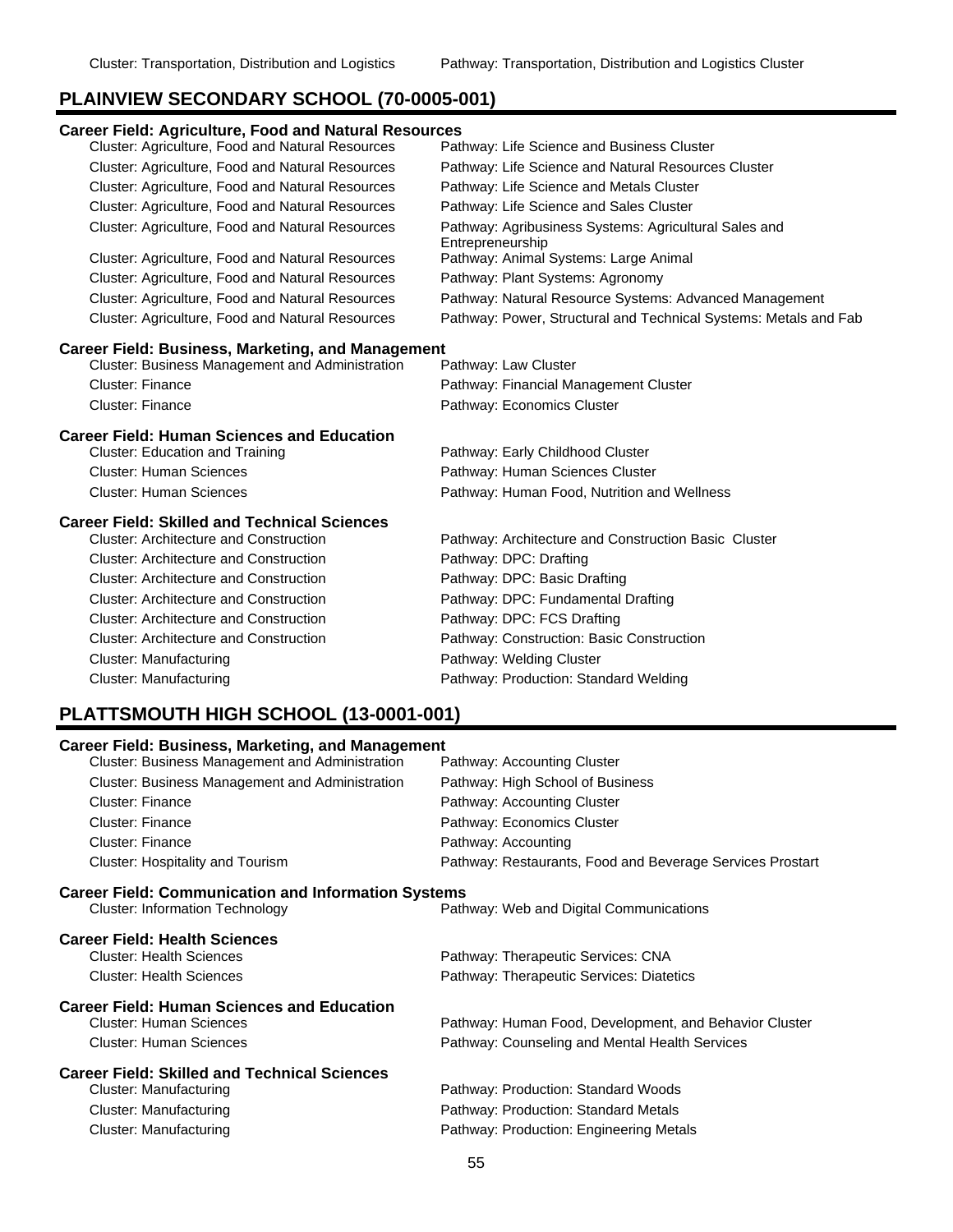### **PLEASANTON HIGH SCHOOL (10-0105-001)**

| Career Field: Business, Marketing, and Management          |                                                                 |
|------------------------------------------------------------|-----------------------------------------------------------------|
| Cluster: Business Management and Administration            | Pathway: Accounting Cluster                                     |
| <b>Cluster: Business Management and Administration</b>     | Pathway: Business Technology Applications                       |
| Cluster: Finance                                           | Pathway: Accounting Cluster                                     |
| <b>Cluster: Finance</b>                                    | Pathway: Economics Cluster                                      |
| Cluster: Finance                                           | Pathway: Accounting                                             |
| <b>Career Field: Communication and Information Systems</b> |                                                                 |
| <b>Cluster: Information Technology</b>                     | Pathway: Information Technology Cluster                         |
| Career Field: Skilled and Technical Sciences               |                                                                 |
| Cluster: Manufacturing                                     | Pathway: Drafting Cluster                                       |
| Cluster: Manufacturing                                     | Pathway: Basic Manufacturing Cluster                            |
| Cluster: Manufacturing                                     | Pathway: Metals Cluster                                         |
| Cluster: Manufacturing                                     | Pathway: Welding Cluster                                        |
| Cluster: Manufacturing                                     | Pathway: Production: Standard Woods                             |
| Cluster: Manufacturing                                     | Pathway: Production: Engineering Woods                          |
| Cluster: Transportation, Distribution and Logistics        | Pathway: Facility and Mobile Equipment Maintenance: Traditional |

# **PONCA HIGH SCHOOL (26-0001-001)**

# **Career Field: Business, Marketing, and Management** Cluster: Business Management and Administration Cluster: Business Management and Administration Pathway: Business Technology Applications Cluster: Finance **Pathway: Accounting Cluster Career Field: Skilled and Technical Sciences** Cluster: Architecture and Construction Pathway: Construction: Construction Technology

# **POTTER-DIX JR/SR HIGH SCHOOL (17-0009-001)**

| <b>Career Field: Business, Marketing, and Management</b><br>Cluster: Business Management and Administration<br>Cluster: Finance | Pathway: Business Technology Applications<br>Pathway: Accounting Cluster |
|---------------------------------------------------------------------------------------------------------------------------------|--------------------------------------------------------------------------|
| <b>Career Field: Communication and Information Systems</b><br><b>Cluster: Information Technology</b>                            | Pathway: Information Technology Cluster                                  |
| <b>Career Field: Skilled and Technical Sciences</b><br>Cluster: Manufacturing<br>Cluster: Manufacturing                         | Pathway: Basic Manufacturing Cluster<br>Pathway: Construction Cluster    |

#### **RALSTON HIGH SCHOOL (28-0054-001)**

#### **Career Field: Business, Marketing, and Management**

| Pathway: Restaurants, Food and Beverage Services Culinary |
|-----------------------------------------------------------|
|                                                           |
|                                                           |
|                                                           |
|                                                           |
|                                                           |
|                                                           |
|                                                           |
|                                                           |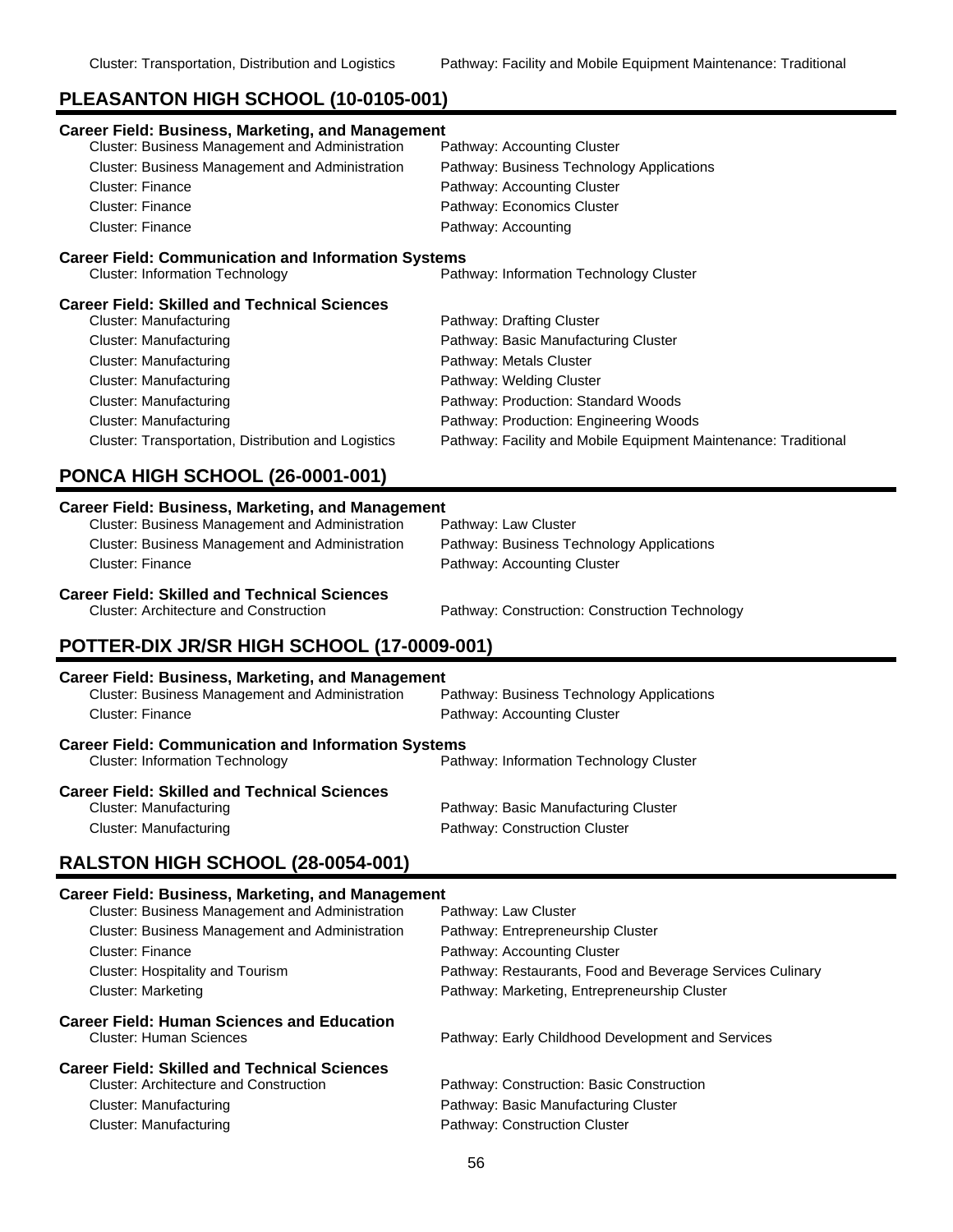Cluster: Transportation, Distribution and Logistics Pathway: Facility and Mobile Equipment Maintenance: Traditional

# **RANDOLPH HIGH SCHOOL (14-0045-001)**

| <b>Career Field: Agriculture, Food and Natural Resources</b> |                                                                     |
|--------------------------------------------------------------|---------------------------------------------------------------------|
| Cluster: Agriculture, Food and Natural Resources             | Pathway: Life Science and Power Cluster                             |
| Cluster: Agriculture, Food and Natural Resources             | Pathway: Life Science and Metals Cluster                            |
| Cluster: Agriculture, Food and Natural Resources             | Pathway: Power, Structural and Technical Systems: Power and Tech    |
| <b>Cluster: Agriculture, Food and Natural Resources</b>      | Pathway: Power, Structural and Technical Systems: Structure Systems |
| <b>Career Field: Business, Marketing, and Management</b>     |                                                                     |
| Cluster: Business Management and Administration              | Pathway: Law Cluster                                                |
| <b>Cluster: Finance</b>                                      | Pathway: Financial Management Cluster                               |
| <b>Cluster: Finance</b>                                      | Pathway: Economics Cluster                                          |
|                                                              |                                                                     |

# **RAVENNA SENIOR HIGH (10-0069-001)**

#### **Career Field: Business, Marketing, and Management**

| Cluster: Finance | Pathway: Financial Management Cluster |
|------------------|---------------------------------------|
| Cluster: Finance | Pathway: Accounting Cluster           |

# **SECONDARY SCH AT RAYMOND (55-0161-001)**

#### **Career Field: Agriculture, Food and Natural Resources**

| Cluster: Agriculture, Food and Natural Resources           | Pathway: Life Science and Business Cluster                               |
|------------------------------------------------------------|--------------------------------------------------------------------------|
| Cluster: Agriculture, Food and Natural Resources           | Pathway: Life Science and Metals Cluster                                 |
| Cluster: Agriculture, Food and Natural Resources           | Pathway: Agribusiness Systems: Leadership                                |
| Cluster: Agriculture, Food and Natural Resources           | Pathway: Animal Systems: Large Animal                                    |
| Cluster: Agriculture, Food and Natural Resources           | Pathway: Power, Structural and Technical Systems: Metals and Fab         |
| <b>Career Field: Business, Marketing, and Management</b>   |                                                                          |
| <b>Cluster: Business Management and Administration</b>     | Pathway: Law Cluster                                                     |
| Cluster: Business Management and Administration            | Pathway: Entrepreneurship Cluster                                        |
| <b>Cluster: Business Management and Administration</b>     | Pathway: Business Technology Applications                                |
| <b>Cluster: Finance</b>                                    | Pathway: Financial Management Cluster                                    |
| <b>Cluster: Finance</b>                                    | Pathway: Accounting Cluster                                              |
| <b>Cluster: Finance</b>                                    | Pathway: Economics Cluster                                               |
| <b>Cluster: Finance</b>                                    | Pathway: Accounting                                                      |
| <b>Career Field: Communication and Information Systems</b> |                                                                          |
| <b>Cluster: Information Technology</b>                     | Pathway: Information Technology Cluster                                  |
| <b>Career Field: Human Sciences and Education</b>          |                                                                          |
| <b>Cluster: Human Sciences</b>                             | Pathway: Human Food, Development, and Behavior Cluster                   |
| <b>Career Field: Skilled and Technical Sciences</b>        |                                                                          |
| <b>Cluster: Architecture and Construction</b>              | Pathway: Construction: Basic Construction                                |
| <b>Cluster: Architecture and Construction</b>              | Pathway: Construction: Electricity Based                                 |
| <b>Cluster: Architecture and Construction</b>              | Pathway: Construction: Construction Technology                           |
| <b>Cluster: Manufacturing</b>                              | Pathway: Basic Manufacturing Cluster                                     |
| <b>Cluster: Manufacturing</b>                              | Pathway: Construction Cluster                                            |
| <b>Cluster: Manufacturing</b>                              | Pathway: Production: Standard Woods                                      |
| <b>Cluster: Manufacturing</b>                              | Pathway: Production: Standard Welding                                    |
| Cluster: Transportation, Distribution and Logistics        | Pathway: Facility and Mobile Equipment Maintenance: Welding Auto<br>Body |

# **RED CLOUD HIGH SCHOOL (91-0002-001)**

**Career Field: Agriculture, Food and Natural Resources** Cluster: Agriculture, Food and Natural Resources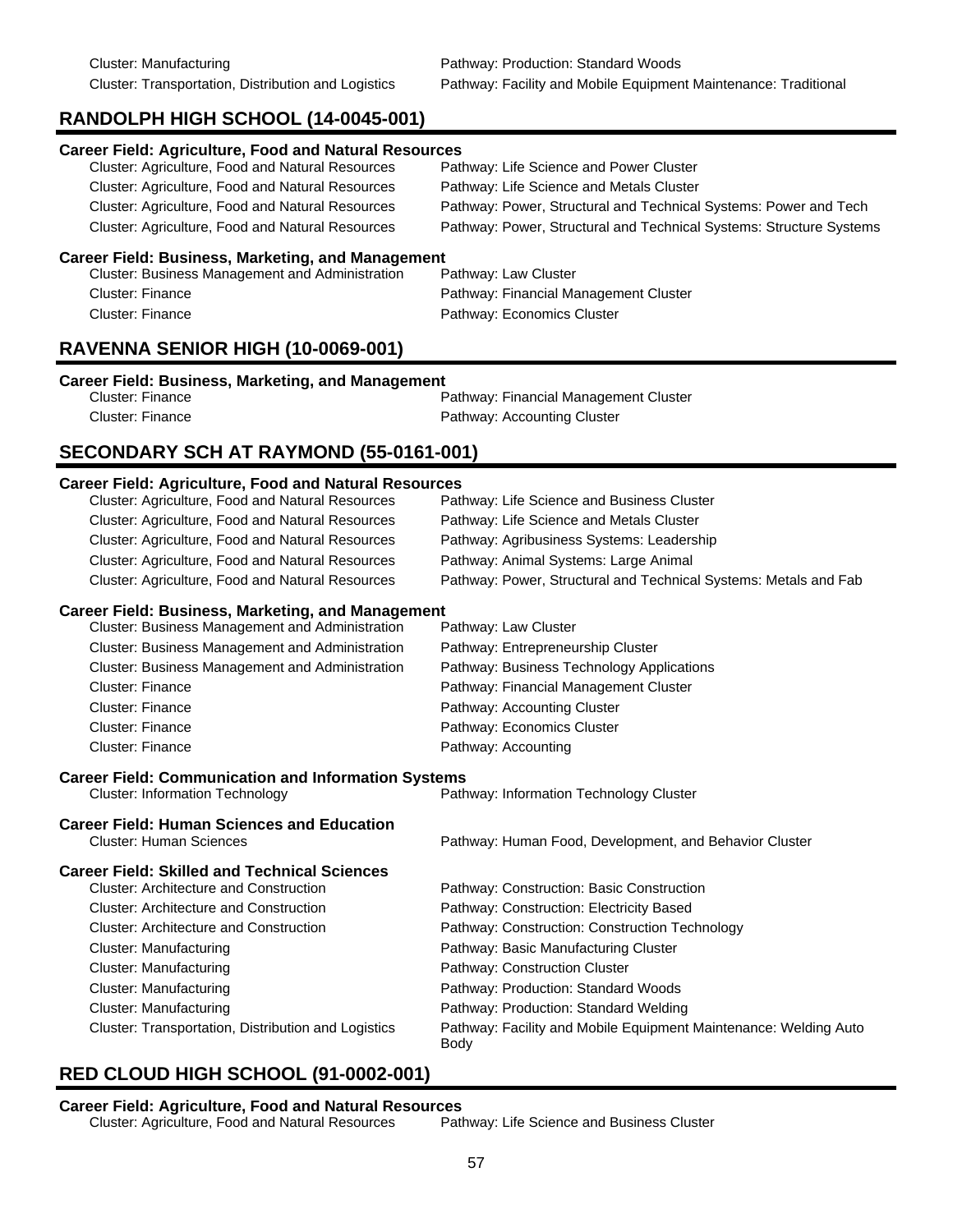Cluster: Agriculture, Food and Natural Resources Pathway: Agribusiness Systems: Leadership Cluster: Agriculture, Food and Natural Resources Pathway: Plant Systems: Plant Biology

# **Career Field: Business, Marketing, and Management**

Cluster: Business Management and Administration Cluster: Finance **Pathway: Financial Management Cluster** Pathway: Financial Management Cluster Cluster: Finance **Pathway: Accounting Cluster** 

#### **Career Field: Communication and Information Systems**

Cluster: Information Technology Pathway: Information Technology Cluster

# **RIVERSIDE HIGH SCHOOL (06-0075-001)**

#### **Career Field: Agriculture, Food and Natural Resources**

| Cluster: Agriculture, Food and Natural Resources | Pathway: Life Science and Business Cluster          |
|--------------------------------------------------|-----------------------------------------------------|
| Cluster: Agriculture, Food and Natural Resources | Pathway: Life Science and Natural Resources Cluster |
| Cluster: Agriculture, Food and Natural Resources | Pathway: Agribusiness Systems: Leadership           |

# **Career Field: Business, Marketing, and Management**<br>Cluster: Finance

Pathway: Accounting Cluster

# **ROCK COUNTY HIGH SCHOOL (75-0100-001)**

# **Career Field: Agriculture, Food and Natural Resources**

| Cluster: Agriculture, Food and Natural Resources         | Pathway: Agribusiness Systems: Leadership                        |
|----------------------------------------------------------|------------------------------------------------------------------|
| Cluster: Agriculture, Food and Natural Resources         | Pathway: Animal Systems: Large Animal                            |
| Cluster: Agriculture, Food and Natural Resources         | Pathway: Food Systems: Food and Nutritional Science              |
| Cluster: Agriculture, Food and Natural Resources         | Pathway: Power, Structural and Technical Systems: Metals and Fab |
| <b>Career Field: Business, Marketing, and Management</b> |                                                                  |
| Cluster: Business Management and Administration          | Pathway: Business Technology Communications                      |

| Pathway: Business Technology Communications |
|---------------------------------------------|
| Pathway: Business Technology Applications   |
| Pathway: Financial Management Cluster       |
| Pathway: Accounting Cluster                 |
| Pathway: Economics Cluster                  |
| Pathway: Accounting                         |
|                                             |

# **HIGH SCHOOL AT DUNNING (05-0071-001)**

#### **Career Field: Business, Marketing, and Management**

| <b>Cluster: Business Management and Administration</b> | Pathway: Accounting Cluster       |
|--------------------------------------------------------|-----------------------------------|
| <b>Cluster: Business Management and Administration</b> | Pathway: Management Cluster       |
| <b>Cluster: Business Management and Administration</b> | Pathway: Entrepreneurship Cluster |
| Cluster: Finance                                       | Pathway: Accounting Cluster       |
| <b>Cluster: Finance</b>                                | Pathway: Economics Cluster        |
| <b>Cluster: Finance</b>                                | Pathway: Accounting               |

# **SANTEE HIGH SCHOOL (54-0505-001)**

| <b>Career Field: Business, Marketing, and Management</b><br>Cluster: Business Management and Administration | Pathway: Law Cluster                                 |
|-------------------------------------------------------------------------------------------------------------|------------------------------------------------------|
| Cluster: Business Management and Administration                                                             | Pathway: Business Technology Communications          |
| <b>Cluster: Business Management and Administration</b>                                                      | Pathway: Business Technology Applications            |
| Cluster: Finance                                                                                            | Pathway: Financial Management Cluster                |
| Cluster: Finance                                                                                            | Pathway: Accounting Cluster                          |
| <b>Career Field: Communication and Information Systems</b>                                                  |                                                      |
| Cluster: Arts, A/V Technology and Communications                                                            | Pathway: Arts and A/V Technology Cluster             |
| <b>Cluster: Information Technology</b>                                                                      | Pathway: Information Technology Cluster              |
| <b>Career Field: Skilled and Technical Sciences</b><br><b>Cluster: Architecture and Construction</b>        | Pathway: Architecture and Construction Basic Cluster |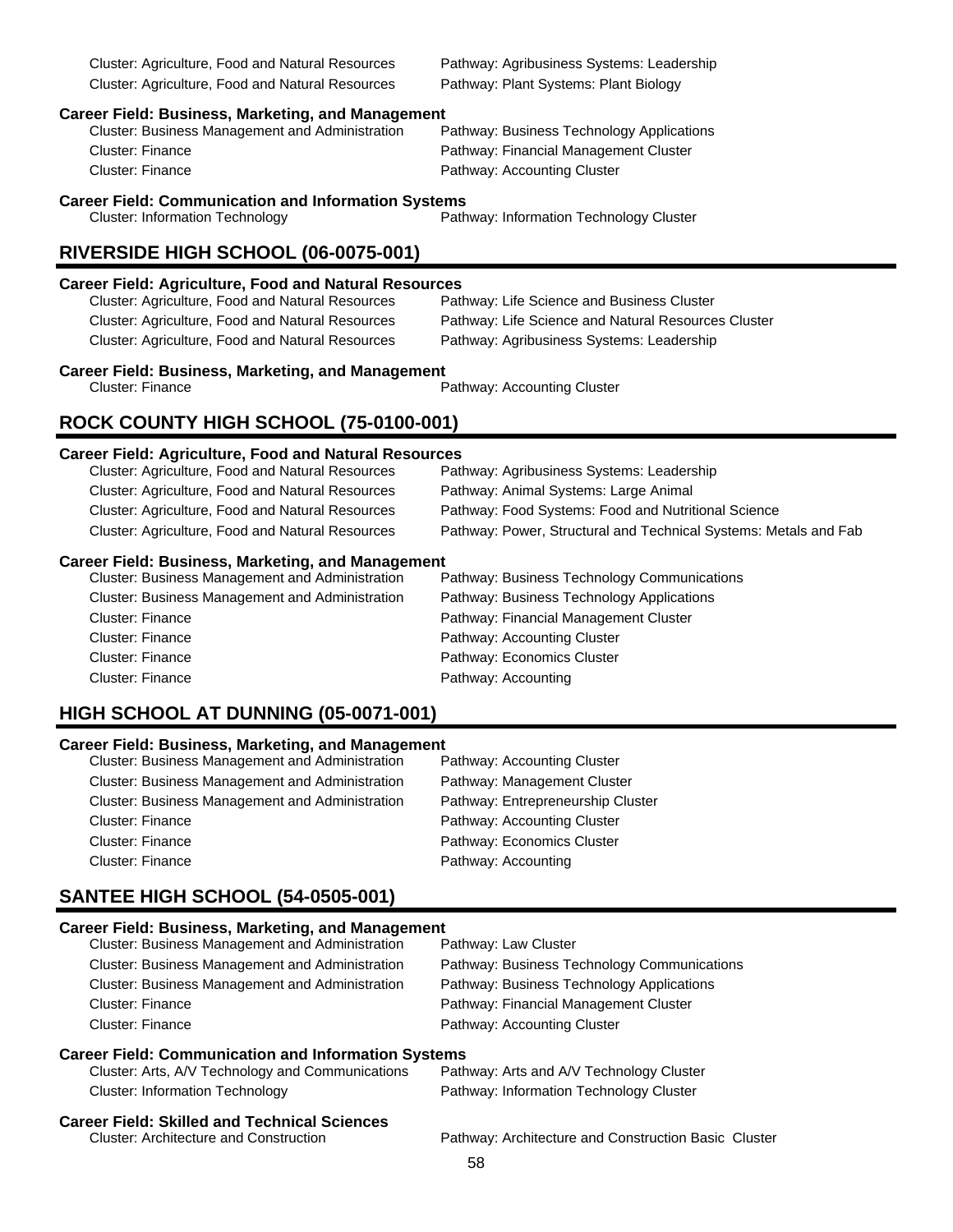| Cluster: Architecture and Construction                              |
|---------------------------------------------------------------------|
| <b>Cluster: Architecture and Construction</b>                       |
| <b>Cluster: Architecture and Construction</b>                       |
| Cluster: Manufacturing                                              |
| Cluster: Science, Technology, Engineering and<br><b>Mathematics</b> |

Pathway: Construction: Basic Construction Pathway: Construction: Electricity Based Pathway: Construction: Construction Technology Pathway: Welding Cluster Pathway: Science, Technology, Engineering and Mathematics Cluster

### **SARGENT HIGH SCHOOL (21-0084-001)**

#### **Career Field: Agriculture, Food and Natural Resources** Cluster: Agriculture, Food and Natural Resources Cluster: Agriculture, Food and Natural Resources Pathway: Life Science and Natural Resources Cluster Cluster: Agriculture, Food and Natural Resources Pathway: Animal Systems: Large Animal Cluster: Agriculture, Food and Natural Resources Pathway: Animal Systems: Veterinary Cluster: Agriculture, Food and Natural Resources Pathway: Natural Resource Systems: Wildlife Management

#### **Career Field: Business, Marketing, and Management**

Cluster: Business Management and Administration Pathway: Accounting Cluster Cluster: Business Management and Administration Pathway: Management Cluster Cluster: Business Management and Administration Pathway: Entrepreneurship Cluster Cluster: Business Management and Administration Pathway: Accounting Cluster: Business Management and Administration Pathway: Business Technology Applications Cluster: Finance **Pathway: Accounting Cluster** Pathway: Accounting Cluster

### **SCHUYLER CENTRAL HIGH SCHOOL (19-0123-001)**

#### **Career Field: Agriculture, Food and Natural Resources**

| Cluster: Agriculture, Food and Natural Resources         | Pathway: Life Science and Power Cluster                             |
|----------------------------------------------------------|---------------------------------------------------------------------|
| Cluster: Agriculture, Food and Natural Resources         | Pathway: Animal Systems: Companion Animal                           |
| Cluster: Agriculture, Food and Natural Resources         | Pathway: Plant Systems: Floriculture                                |
| Cluster: Agriculture, Food and Natural Resources         | Pathway: Power, Structural and Technical Systems: Structure Systems |
| Cluster: Agriculture, Food and Natural Resources         | Pathway: Power, Structural and Technical Systems: Metals and Fab    |
| <b>Career Field: Business, Marketing, and Management</b> |                                                                     |
| <b>Cluster: Business Management and Administration</b>   | Pathway: Entrepreneurship Cluster                                   |
| Cluster: Business Management and Administration          | Pathway: Academy Cluster                                            |
| Cluetar: Einance                                         | <b>Dathway: Einancial Management Cluster</b>                        |

| Cluster: Finance                 | Pathway: Financial Management Cluster    |
|----------------------------------|------------------------------------------|
| Cluster: Finance                 | Pathway: Accounting Cluster              |
| Cluster: Hospitality and Tourism | Pathway: Hospitality and Tourism Cluster |

#### **Career Field: Communication and Information Systems**

Cluster: Information Technology Pathway: Information Technology Cluster

# **Career Field: Skilled and Technical Sciences**

| <b>Cluster: Architecture and Construction</b>       | Pathway: Architecture and Construction Basic Cluster            |
|-----------------------------------------------------|-----------------------------------------------------------------|
| <b>Cluster: Architecture and Construction</b>       | Pathway: DPC: Drafting                                          |
| <b>Cluster: Architecture and Construction</b>       | Pathway: Construction: Basic Construction                       |
| Cluster: Manufacturing                              | Pathway: Welding Cluster                                        |
| Cluster: Manufacturing                              | Pathway: Production: Standard Welding                           |
| Cluster: Transportation, Distribution and Logistics | Pathway: Facility and Mobile Equipment Maintenance: Traditional |

# **SCOTTSBLUFF SENIOR HIGH SCHOOL (79-0032-001)**

#### **Career Field: Agriculture, Food and Natural Resources**

| Cluster: Agriculture, Food and Natural Resources        | Pathway: Life Science and Environment Cluster |
|---------------------------------------------------------|-----------------------------------------------|
| Cluster: Agriculture, Food and Natural Resources        | Pathway: Life Science and Power Cluster       |
| <b>Cluster: Agriculture, Food and Natural Resources</b> | Pathway: Animal Systems: Companion Animal     |
| Cluster: Agriculture, Food and Natural Resources        | Pathway: Animal Systems: Large Animal         |
| <b>Cluster: Agriculture, Food and Natural Resources</b> | Pathway: Animal Systems: Equine               |
| Cluster: Agriculture, Food and Natural Resources        | Pathway: Plant Systems: Nursery and Landscape |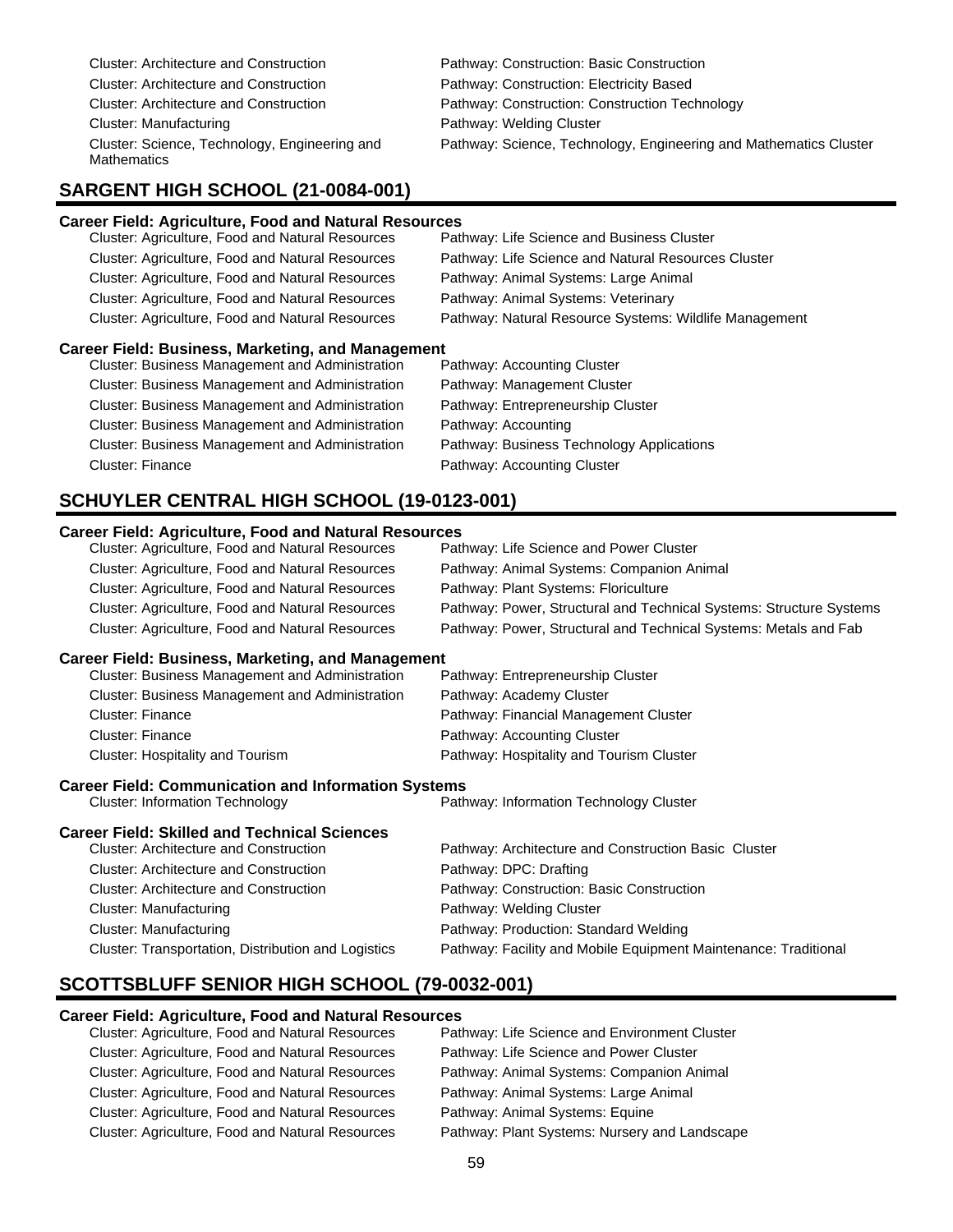Cluster: Agriculture, Food and Natural Resources Pathway: Plant Systems: Floriculture

Cluster: Agriculture, Food and Natural Resources Pathway: Power, Structural and Technical Systems: Power and Tech Cluster: Agriculture, Food and Natural Resources Pathway: Power, Structural and Technical Systems: Structure Systems Cluster: Agriculture, Food and Natural Resources Pathway: Power, Structural and Technical Systems: Metals and Fab

Pathway: Human Food, Development, and Behavior Cluster

#### **Career Field: Business, Marketing, and Management**

| Cluster: Business Management and Administration        | Pathway: Accounting Cluster                               |
|--------------------------------------------------------|-----------------------------------------------------------|
| <b>Cluster: Business Management and Administration</b> | Pathway: Law Cluster                                      |
| <b>Cluster: Finance</b>                                | Pathway: Financial Management Cluster                     |
| Cluster: Finance                                       | Pathway: Accounting Cluster                               |
| Cluster: Finance                                       | Pathway: Academy Cluster                                  |
| <b>Cluster: Finance</b>                                | Pathway: Economics Cluster                                |
| <b>Cluster: Finance</b>                                | Pathway: Accounting                                       |
| Cluster: Hospitality and Tourism                       | Pathway: Restaurants, Food and Beverage Services Culinary |
| <b>Cluster: Marketing</b>                              | Pathway: Marketing Cluster                                |

#### **Career Field: Communication and Information Systems**

Cluster: Information Technology Pathway: Information Technology Cluster Cluster: Information Technology Pathway: Web and Digital Communications

# **Career Field: Human Sciences and Education**

Cluster: Human Sciences Pathway: Counseling and Mental Health Services

#### **Career Field: Skilled and Technical Sciences**

| <b>Cluster: Architecture and Construction</b> | Pathway: Architecture and Construction Basic Cluster |
|-----------------------------------------------|------------------------------------------------------|
| <b>Cluster: Architecture and Construction</b> | Pathway: DPC: Drafting                               |
| <b>Cluster: Architecture and Construction</b> | Pathway: Construction: Basic Construction            |
| <b>Cluster: Architecture and Construction</b> | Pathway: Construction: PLTW Basic Construction       |
| <b>Cluster: Architecture and Construction</b> | Pathway: Construction: Electricity Based             |
| <b>Cluster: Architecture and Construction</b> | Pathway: Construction: Construction Technology       |
| <b>Cluster: Architecture and Construction</b> | Pathway: Construction: PLTW Construction Technology  |
| Cluster: Manufacturing                        | Pathway: Drafting Cluster                            |
| Cluster: Manufacturing                        | Pathway: Construction Cluster                        |
| Cluster: Manufacturing                        | Pathway: PLTW Woods Cluster                          |
| Cluster: Manufacturing                        | Pathway: Production: Standard Woods                  |
| Cluster: Manufacturing                        | Pathway: Production: Engineering Woods               |

#### **SCRIBNER-SNYDER SECONDARY SCH (27-0062-001)**

#### **Career Field: Agriculture, Food and Natural Resources**

| Cluster: Agriculture, Food and Natural Resources        | Pathway: Life Science and Business Cluster |
|---------------------------------------------------------|--------------------------------------------|
| <b>Cluster: Agriculture, Food and Natural Resources</b> | Pathway: Animal Systems: Biotechnology     |
| <b>Cluster: Agriculture, Food and Natural Resources</b> | Pathway: Plant Systems: Biotech            |
|                                                         |                                            |

# **Career Field: Human Sciences and Education**

Pathway: Early Childhood Development and Services

#### **SEWARD HIGH SCHOOL (80-0009-001)**

| <b>Career Field: Agriculture, Food and Natural Resources</b> |                                                      |  |  |
|--------------------------------------------------------------|------------------------------------------------------|--|--|
| Cluster: Agriculture, Food and Natural Resources             | Pathway: Life Science and Metals Cluster             |  |  |
| <b>Career Field: Communication and Information Systems</b>   |                                                      |  |  |
| <b>Cluster: Information Technology</b>                       | Pathway: Information Technology Cluster              |  |  |
| <b>Career Field: Skilled and Technical Sciences</b>          |                                                      |  |  |
| <b>Cluster: Architecture and Construction</b>                | Pathway: Architecture and Construction Basic Cluster |  |  |
| Cluster: Manufacturing                                       | Pathway: Drafting Cluster                            |  |  |
| Cluster: Manufacturing                                       | Pathway: Basic Manufacturing Cluster                 |  |  |
| Cluster: Manufacturing                                       | Pathway: Construction Cluster                        |  |  |
|                                                              |                                                      |  |  |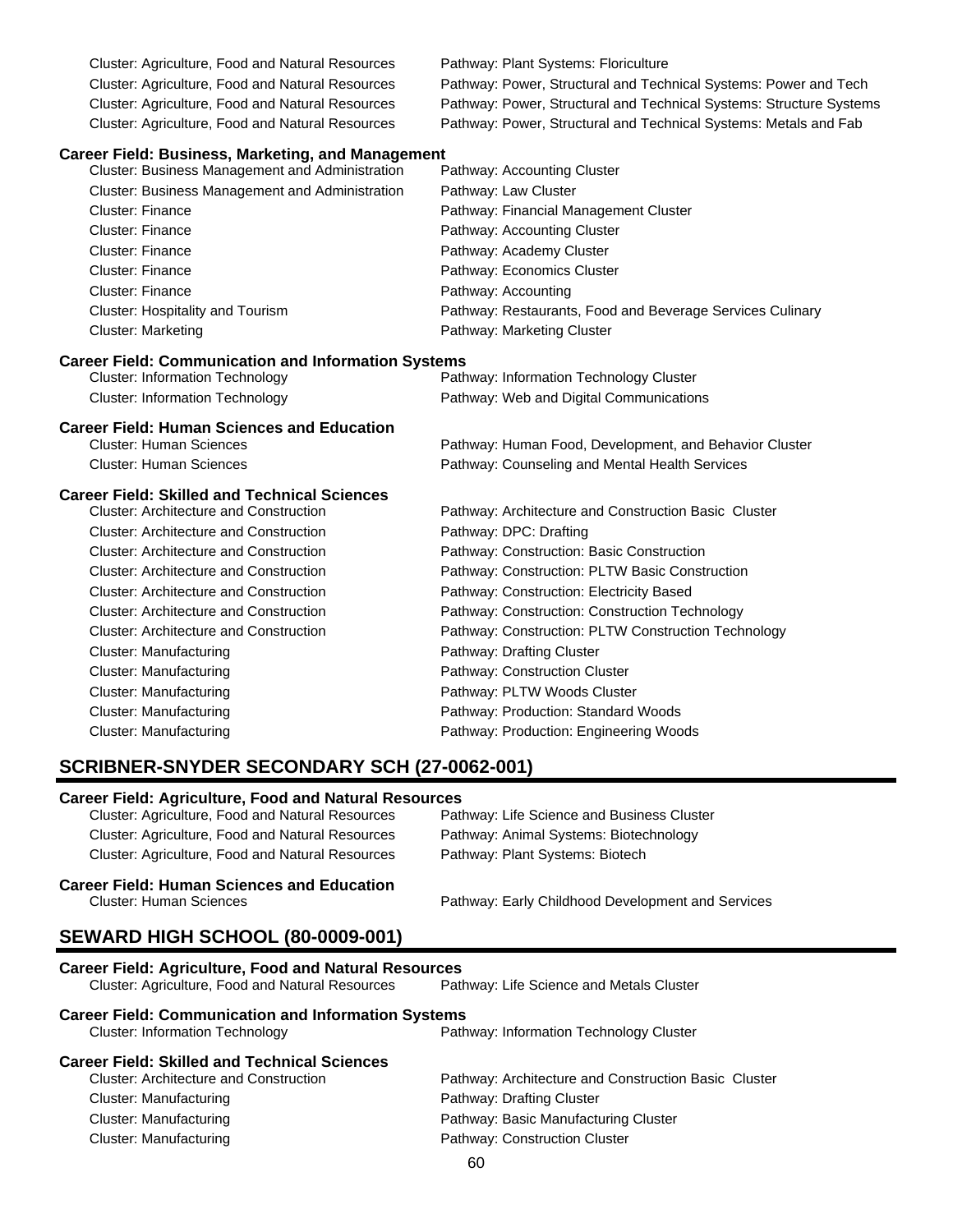Cluster: Manufacturing **Pathway: Welding Cluster** Pathway: Welding Cluster Cluster: Manufacturing extending Pathway: Production: Standard Woods Cluster: Manufacturing Pathway: Production: Engineering Woods

# **SHELBY - RISING CITY HIGH SCHOOL (72-0032-001)**

#### **Career Field: Business, Marketing, and Management**

| <b>Cluster: Business Management and Administration</b> | Pathway: Law Cluster        |
|--------------------------------------------------------|-----------------------------|
| <b>Cluster: Finance</b>                                | Pathway: Accounting Cluster |
| Career Field: Skilled and Technical Sciences           |                             |
| <b>Cluster: Architecture and Construction</b>          | Pathway: DPC: Drafting      |
|                                                        |                             |

| <b>Cluster: Architecture and Construction</b> | Pathway: DPC: Basic Drafting           |
|-----------------------------------------------|----------------------------------------|
| <b>Cluster: Architecture and Construction</b> | Pathway: DPC: Fundamental Drafting     |
| Cluster: Manufacturing                        | Pathway: Drafting Cluster              |
| Cluster: Manufacturing                        | Pathway: Production: Standard Woods    |
| Cluster: Manufacturing                        | Pathway: Production: Engineering Woods |

# **SHELTON HIGH SCHOOL (10-0019-001)**

#### **Career Field: Communication and Information Systems**

Cluster: Information Technology Pathway: Information Technology Cluster

# **SHICKLEY HIGH SCHOOL (30-0054-001)**

#### **Career Field: Agriculture, Food and Natural Resources**

| Cluster: Agriculture, Food and Natural Resources | Pathway: Life Science and Business Cluster          |
|--------------------------------------------------|-----------------------------------------------------|
| Cluster: Agriculture, Food and Natural Resources | Pathway: Life Science and Food Cluster              |
| Cluster: Agriculture, Food and Natural Resources | Pathway: Life Science and Natural Resources Cluster |
| Cluster: Agriculture, Food and Natural Resources | Pathway: Animal Systems: Veterinary                 |
|                                                  |                                                     |

#### **Career Field: Business, Marketing, and Management**

| Cluster: Business Management and Administration        | Pathway: Accounting Cluster                 |
|--------------------------------------------------------|---------------------------------------------|
| <b>Cluster: Business Management and Administration</b> | Pathway: Law Cluster                        |
| <b>Cluster: Business Management and Administration</b> | Pathway: Business Technology Communications |
| Cluster: Business Management and Administration        | Pathway: Business Technology Applications   |
| <b>Cluster: Finance</b>                                | Pathway: Financial Management Cluster       |
| <b>Cluster: Finance</b>                                | Pathway: Accounting Cluster                 |
| <b>Cluster: Finance</b>                                | Pathway: Economics Cluster                  |
| <b>Cluster: Finance</b>                                | Pathway: Accounting                         |
|                                                        |                                             |

# **SIDNEY HIGH SCHOOL (17-0001-001)**

#### **Career Field: Communication and Information Systems**

| Cluster: Arts, A/V Technology and Communications | Pathway: Arts and A/V Technology Cluster  |
|--------------------------------------------------|-------------------------------------------|
| <b>Cluster: Information Technology</b>           | Pathway: Information Technology Cluster   |
| <b>Cluster: Information Technology</b>           | Pathway: Web and Digital Communications   |
| Career Field: Skilled and Technical Sciences     |                                           |
| <b>Cluster: Architecture and Construction</b>    | Pathway: Construction: Basic Construction |
| <b>Cluster: Architecture and Construction</b>    | Pathway: Construction: Electricity Based  |
| Cluster: Manufacturing                           | Pathway: Basic Manufacturing Cluster      |
| Cluster: Manufacturing                           | Pathway: Construction Cluster             |
| Cluster: Manufacturing                           | Pathway: Production: Standard Woods       |
| Cluster: Manufacturing                           | Pathway: Production: Engineering Woods    |
| Cluster: Manufacturing                           | Pathway: Production: Standard Welding     |
|                                                  |                                           |

# **SIOUX COUNTY HIGH SCHOOL (83-0500-001)**

#### **Career Field: Agriculture, Food and Natural Resources**

Cluster: Agriculture, Food and Natural Resources Pathway: Animal Systems: Equine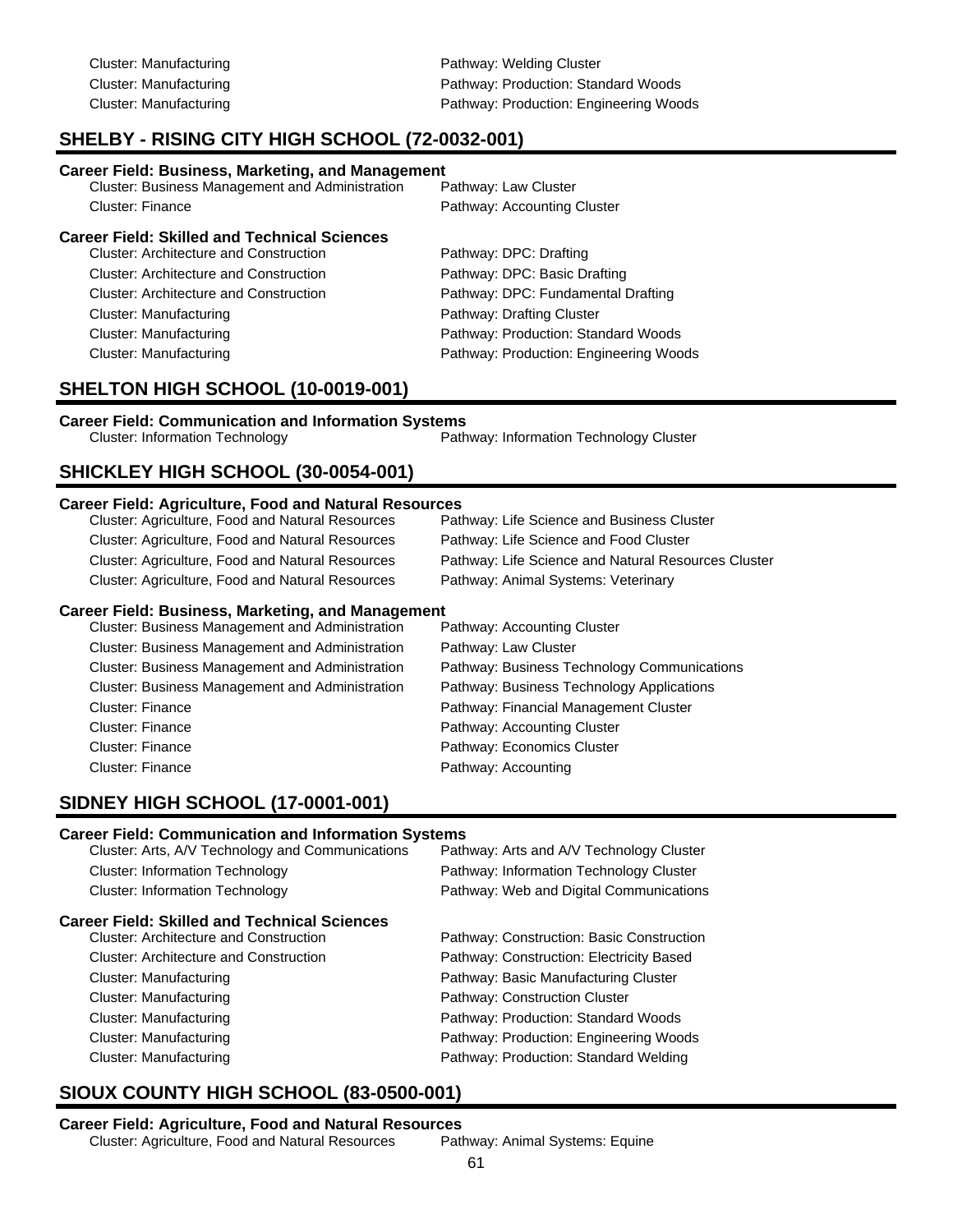#### **Career Field: Business, Marketing, and Management**

|                  | _____ |                            |
|------------------|-------|----------------------------|
| Cluster: Finance |       | Pathway: Economics Cluster |

# **SOUTH SIOUX SENIOR HIGH SCHOOL (22-0011-001)**

| <b>Career Field: Communication and Information Systems</b><br><b>Cluster: Information Technology</b><br>Pathway: Information Technology Cluster |                                                   |  |
|-------------------------------------------------------------------------------------------------------------------------------------------------|---------------------------------------------------|--|
| <b>Career Field: Health Sciences</b><br><b>Cluster: Health Sciences</b>                                                                         | Pathway: Health Sciences Cluster                  |  |
| <b>Career Field: Human Sciences and Education</b>                                                                                               |                                                   |  |
| <b>Cluster: Human Sciences</b>                                                                                                                  | Pathway: Consumer Services                        |  |
| Cluster: Human Sciences                                                                                                                         | Pathway: Early Childhood Development and Services |  |
| <b>Cluster: Human Sciences</b>                                                                                                                  | Pathway: Human Food, Nutrition and Wellness       |  |
| <b>Career Field: Skilled and Technical Sciences</b>                                                                                             |                                                   |  |
| <b>Cluster: Architecture and Construction</b>                                                                                                   | Pathway: DPC: Drafting                            |  |
| <b>Cluster: Architecture and Construction</b>                                                                                                   | Pathway: DPC: Basic Drafting                      |  |
| Cluster: Architecture and Construction                                                                                                          | Pathway: DPC: Fundamental Drafting                |  |
| Cluster: Architecture and Construction                                                                                                          | Pathway: DPC: FCS Drafting                        |  |
| <b>Cluster: Manufacturing</b>                                                                                                                   | Pathway: Drafting Cluster                         |  |
| <b>Cluster: Manufacturing</b>                                                                                                                   | Pathway: Basic Manufacturing Cluster              |  |
| <b>Cluster: Manufacturing</b>                                                                                                                   | Pathway: Metals Cluster                           |  |
| Cluster: Manufacturing                                                                                                                          | Pathway: Welding Cluster                          |  |
| <b>Cluster: Manufacturing</b>                                                                                                                   | Pathway: Production: Standard Woods               |  |
| Cluster: Manufacturing                                                                                                                          | Pathway: Production: Engineering Woods            |  |
| Cluster: Manufacturing                                                                                                                          | Pathway: Production: Standard Welding             |  |

# **LAWRENCE/NELSON SECONDARY SCH (65-2005-006)**

#### **Career Field: Agriculture, Food and Natural Resources**

| Cluster: Agriculture, Food and Natural Resources         | Pathway: Agribusiness Systems: Economics and Management          |  |
|----------------------------------------------------------|------------------------------------------------------------------|--|
| Cluster: Agriculture, Food and Natural Resources         | Pathway: Animal Systems: Large Animal                            |  |
| Cluster: Agriculture, Food and Natural Resources         | Pathway: Natural Resource Systems: Advanced Management           |  |
| Cluster: Agriculture, Food and Natural Resources         | Pathway: Power, Structural and Technical Systems: Metals and Fab |  |
| <b>Career Field: Business, Marketing, and Management</b> |                                                                  |  |
| <b>Cluster: Finance</b>                                  | Pathway: Financial Management Cluster                            |  |
| Cluster: Finance                                         | Pathway: Accounting Cluster                                      |  |
|                                                          |                                                                  |  |

# **SANDY CREEK HIGH SCHOOL (65-2005-001)**

#### **Career Field: Agriculture, Food and Natural Resources**

| Cluster: Agriculture, Food and Natural Resources           | Pathway: Life Science and Business Cluster              |  |  |
|------------------------------------------------------------|---------------------------------------------------------|--|--|
| Cluster: Agriculture, Food and Natural Resources           | Pathway: Life Science and Natural Resources Cluster     |  |  |
| Cluster: Agriculture, Food and Natural Resources           | Pathway: Agribusiness Systems: Economics and Management |  |  |
| <b>Cluster: Agriculture, Food and Natural Resources</b>    | Pathway: Animal Systems: Large Animal                   |  |  |
| Cluster: Agriculture, Food and Natural Resources           | Pathway: Natural Resource Systems: Advanced Management  |  |  |
| <b>Career Field: Business, Marketing, and Management</b>   |                                                         |  |  |
| Cluster: Finance                                           | Pathway: Financial Management Cluster                   |  |  |
| Cluster: Finance                                           | Pathway: Accounting Cluster                             |  |  |
| <b>Career Field: Communication and Information Systems</b> |                                                         |  |  |
| Cluster: Arts, A/V Technology and Communications           | Pathway: Arts and A/V Technology Cluster                |  |  |
| Cluster: Arts, A/V Technology and Communications           | Pathway: Digital Design (Visual Arts)                   |  |  |
| <b>Cluster: Information Technology</b>                     | Pathway: Information Technology Cluster                 |  |  |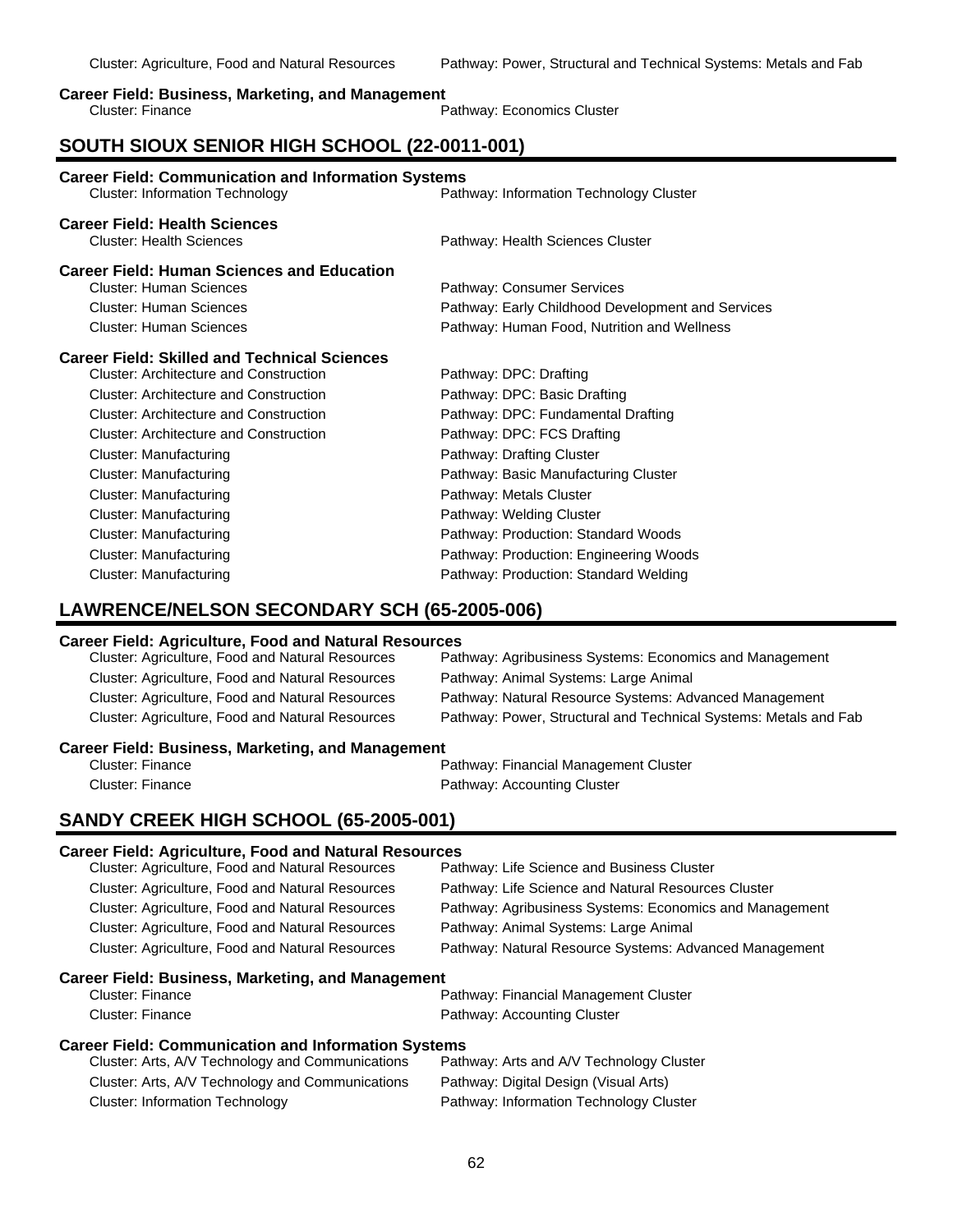#### **Career Field: Skilled and Technical Sciences**

Cluster: Manufacturing **Pathway: PLTW Welding Cluster** Pathway: PLTW Welding Cluster

Cluster: Architecture and Construction Pathway: Construction: Basic Construction Cluster: Architecture and Construction Pathway: Construction: PLTW Basic Construction

# **SOUTH PLATTE HIGH SCHOOL (25-0095-001)**

#### **Career Field: Agriculture, Food and Natural Resources**

| Cluster: Agriculture, Food and Natural Resources | Pathway: Power, Structural and Technical Systems: Structure Systems |
|--------------------------------------------------|---------------------------------------------------------------------|
| Cluster: Agriculture, Food and Natural Resources | Pathway: Power, Structural and Technical Systems: Metals and Fab    |

#### **Career Field: Business, Marketing, and Management**

Cluster: Business Management and Administration Pathway: Business Technology Applications

# **SOUTHERN HIGH SCHOOL (34-0001-001)**

#### **Career Field: Business, Marketing, and Management**

| <b>Career Field: Skilled and Technical Sciences</b> |                                       |
|-----------------------------------------------------|---------------------------------------|
| Cluster: Finance                                    | Pathway: Accounting                   |
| Cluster: Finance                                    | Pathway: Economics Cluster            |
| Cluster: Finance                                    | Pathway: Accounting Cluster           |
| Cluster: Finance                                    | Pathway: Financial Management Cluster |

### Cluster: Architecture and Construction Pathway: Architecture and Construction Basic Cluster Cluster: Architecture and Construction Pathway: DPC: Drafting Cluster: Architecture and Construction Pathway: Construction: Basic Construction Cluster: Manufacturing **Pathway: Drafting Cluster** Pathway: Drafting Cluster Cluster: Manufacturing example and the Pathway: Construction Cluster Cluster: Manufacturing Pathway: Production: Standard Woods Cluster: Manufacturing Pathway: Production: Engineering Woods

# **SOUTHERN VALLEY JR/SR HIGH (33-0540-001)**

#### **Career Field: Agriculture, Food and Natural Resources**

| Cluster: Agriculture, Food and Natural Resources         | Pathway: Life Science and Business Cluster |
|----------------------------------------------------------|--------------------------------------------|
| Cluster: Agriculture, Food and Natural Resources         | Pathway: Agribusiness Systems: Leadership  |
| <b>Career Field: Business, Marketing, and Management</b> |                                            |
| Cluster: Business Management and Administration          | Pathway: Law Cluster                       |
| Cluster: Finance                                         | Pathway: Financial Management Cluster      |
| Cluster: Finance                                         | Pathway: Accounting Cluster                |
| Cluster: Finance                                         | Pathway: Economics Cluster                 |
| Cluster: Finance                                         | Pathway: Accounting                        |
| Career Field: Skilled and Technical Sciences             |                                            |
| Cluster: Manufacturing                                   | Pathway: Production: Standard Woods        |
| Cluster: Manufacturing                                   | Pathway: Production: Engineering Woods     |

# **SOUTHWEST JR/SR HIGH SCHOOL (73-0179-007)**

#### **Career Field: Agriculture, Food and Natural Resources**

| Cluster: Agriculture, Food and Natural Resources | Pathway: Life Science and Business Cluster                       |
|--------------------------------------------------|------------------------------------------------------------------|
| Cluster: Agriculture, Food and Natural Resources | Pathway: Life Science and Power Cluster                          |
| Cluster: Agriculture, Food and Natural Resources | Pathway: Life Science and Metals Cluster                         |
| Cluster: Agriculture, Food and Natural Resources | Pathway: Agribusiness Systems: Economics and Management          |
| Cluster: Agriculture, Food and Natural Resources | Pathway: Plant Systems: Agronomy                                 |
| Cluster: Agriculture, Food and Natural Resources | Pathway: Power, Structural and Technical Systems: Metals and Fab |

#### **Career Field: Business, Marketing, and Management**

| Cluster: Finance | Pathway: Accounting Cluster |
|------------------|-----------------------------|
| Cluster: Finance | Pathway: Economics Cluster  |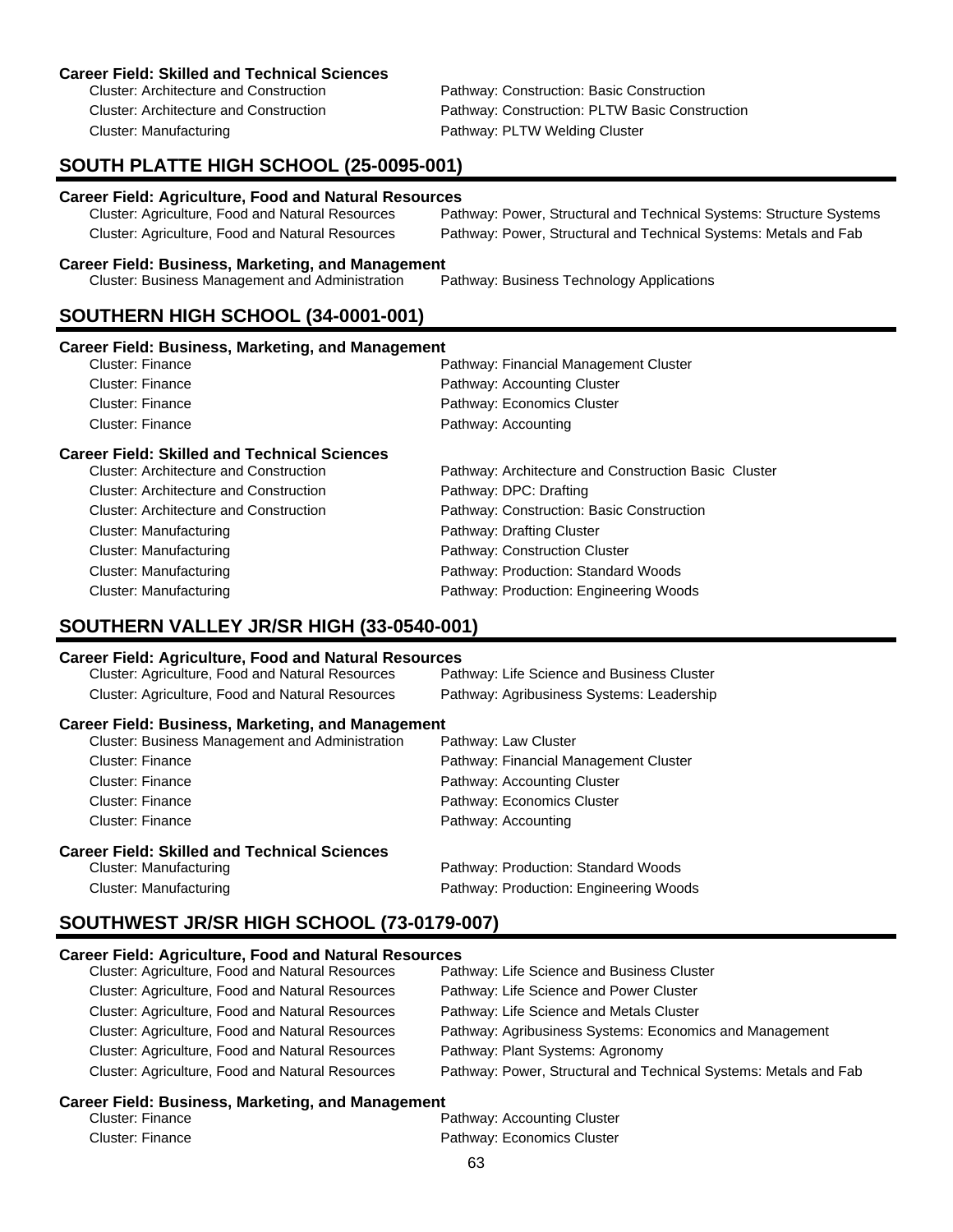| <b>Cluster: Finance</b>                                                                                                                         | Pathway: Accounting                                     |  |  |
|-------------------------------------------------------------------------------------------------------------------------------------------------|---------------------------------------------------------|--|--|
| <b>Career Field: Communication and Information Systems</b><br><b>Cluster: Information Technology</b><br>Pathway: Information Technology Cluster |                                                         |  |  |
| <b>Career Field: Human Sciences and Education</b>                                                                                               |                                                         |  |  |
| <b>Cluster: Human Sciences</b>                                                                                                                  | Pathway: Consumer Services                              |  |  |
| <b>Cluster: Human Sciences</b>                                                                                                                  | Pathway: Human Food, Nutrition and Wellness             |  |  |
| PLATTEVIEW SENIOR HIGH SCHOOL (77-0046-001)                                                                                                     |                                                         |  |  |
| <b>Career Field: Business, Marketing, and Management</b>                                                                                        |                                                         |  |  |
| Cluster: Business Management and Administration                                                                                                 | Pathway: Accounting Cluster                             |  |  |
| Cluster: Business Management and Administration                                                                                                 | Pathway: Management Cluster                             |  |  |
| Cluster: Business Management and Administration                                                                                                 | Pathway: Entrepreneurship Cluster                       |  |  |
| Cluster: Business Management and Administration                                                                                                 | Pathway: Accounting                                     |  |  |
| <b>Cluster: Finance</b>                                                                                                                         | Pathway: Accounting Cluster                             |  |  |
| <b>Cluster: Finance</b>                                                                                                                         | Pathway: Economics Cluster                              |  |  |
| <b>Cluster: Finance</b>                                                                                                                         | Pathway: Accounting                                     |  |  |
| <b>Career Field: Human Sciences and Education</b>                                                                                               |                                                         |  |  |
| <b>Cluster: Human Sciences</b>                                                                                                                  | Pathway: Human Food, Development, and Behavior Cluster  |  |  |
| <b>Career Field: Skilled and Technical Sciences</b>                                                                                             |                                                         |  |  |
| <b>Cluster: Manufacturing</b>                                                                                                                   | Pathway: Drafting Cluster                               |  |  |
| <b>Cluster: Manufacturing</b>                                                                                                                   | Pathway: Production: Standard Woods                     |  |  |
| <b>Cluster: Manufacturing</b>                                                                                                                   | Pathway: Production: Engineering Woods                  |  |  |
| ST EDWARD HIGH SCHOOL (06-0017-001)                                                                                                             |                                                         |  |  |
| <b>Career Field: Agriculture, Food and Natural Resources</b>                                                                                    |                                                         |  |  |
|                                                                                                                                                 |                                                         |  |  |
| Cluster: Agriculture, Food and Natural Resources                                                                                                | Pathway: Agribusiness Systems: Economics and Management |  |  |
| Cluster: Agriculture, Food and Natural Resources                                                                                                | Pathway: Agribusiness Systems: Leadership               |  |  |
|                                                                                                                                                 |                                                         |  |  |
| <b>Career Field: Business, Marketing, and Management</b><br>Cluster: Business Management and Administration                                     | Pathway: Business Technology Applications               |  |  |
| <b>Cluster: Finance</b>                                                                                                                         | Pathway: Financial Management Cluster                   |  |  |
| <b>Cluster: Finance</b>                                                                                                                         | Pathway: Economics Cluster                              |  |  |
|                                                                                                                                                 |                                                         |  |  |
| <b>ST PAUL HIGH SCHOOL (47-0001-001)</b>                                                                                                        |                                                         |  |  |
| <b>Career Field: Human Sciences and Education</b><br><b>Cluster: Human Sciences</b>                                                             | Pathway: Early Childhood Development and Services       |  |  |
| <b>Career Field: Skilled and Technical Sciences</b>                                                                                             |                                                         |  |  |
| <b>Cluster: Manufacturing</b>                                                                                                                   | Pathway: Drafting Cluster                               |  |  |
| <b>Cluster: Manufacturing</b>                                                                                                                   | Pathway: Basic Manufacturing Cluster                    |  |  |
| <b>Cluster: Manufacturing</b>                                                                                                                   | Pathway: Welding Cluster                                |  |  |
| <b>Cluster: Manufacturing</b>                                                                                                                   | Pathway: Production: Standard Woods                     |  |  |
| <b>Cluster: Manufacturing</b>                                                                                                                   | Pathway: Production: Engineering Woods                  |  |  |
| STANTON HIGH SCHOOL (84-0003-001)                                                                                                               |                                                         |  |  |
|                                                                                                                                                 |                                                         |  |  |
| <b>Career Field: Agriculture, Food and Natural Resources</b><br>Cluster: Agriculture, Food and Natural Resources                                | Pathway: Life Science and Business Cluster              |  |  |
| Cluster: Agriculture, Food and Natural Resources                                                                                                | Pathway: Life Science and Metals Cluster                |  |  |

Cluster: Agriculture, Food and Natural Resources Pathway: Power, Structural and Technical Systems: Metals and Fab **Career Field: Business, Marketing, and Management**

| Cluster: Business Management and Administration | Pathway: Accounting Cluster |
|-------------------------------------------------|-----------------------------|
| Cluster: Business Management and Administration | Pathway: Management Cluster |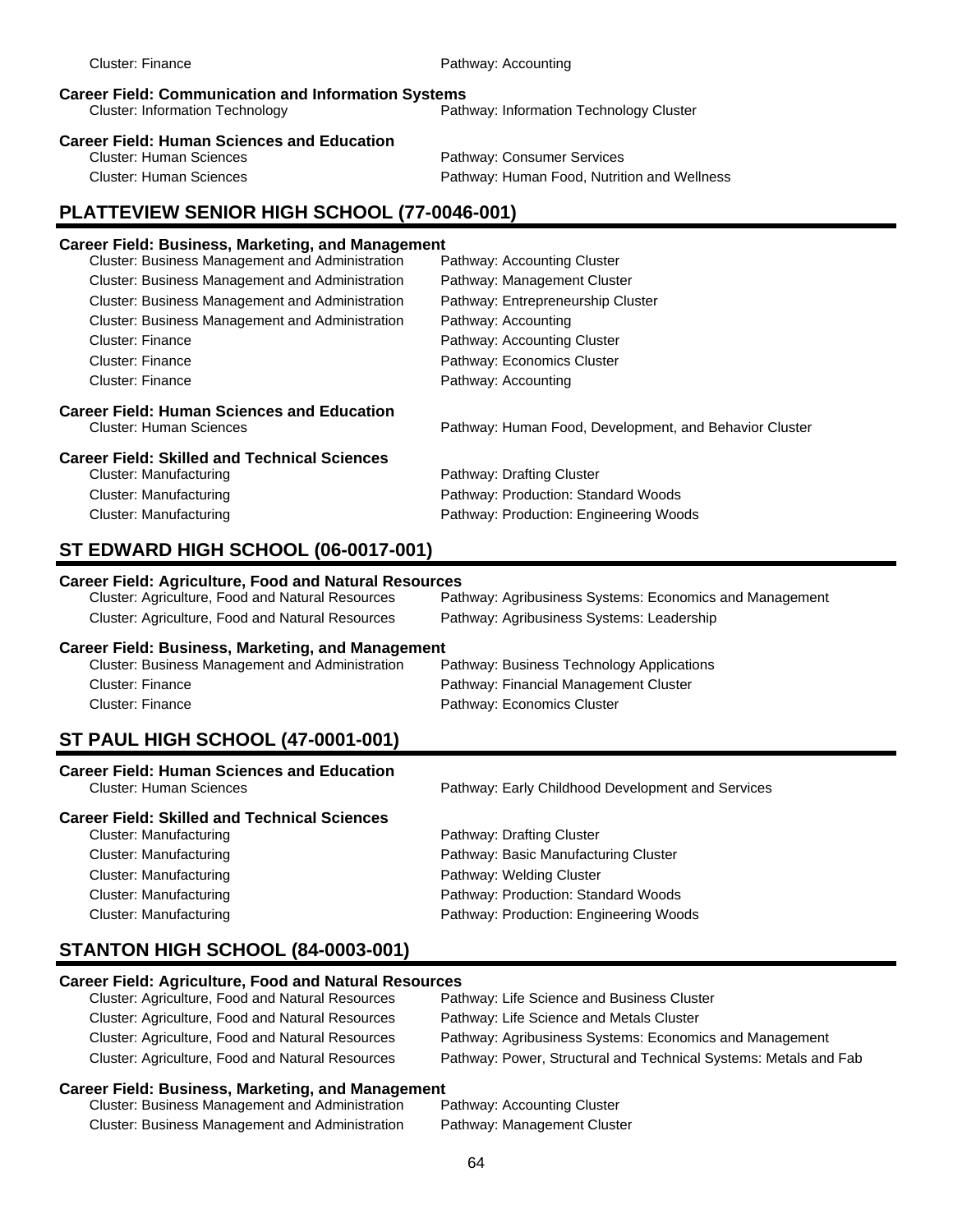| <b>Cluster: Business Management and Administration</b> | Pathway: Entrepreneurship Cluster        |
|--------------------------------------------------------|------------------------------------------|
| <b>Cluster: Business Management and Administration</b> | Pathway: Accounting                      |
| Cluster: Finance                                       | Pathway: Accounting Cluster              |
| Cluster: Finance                                       | Pathway: Economics Cluster               |
| Cluster: Finance                                       | Pathway: Accounting                      |
| <b>Career Field: Health Sciences</b>                   |                                          |
| <b>Cluster: Health Sciences</b>                        | Pathway: Health Sciences Cluster         |
| Career Field: Skilled and Technical Sciences           |                                          |
| Cluster: Manufacturing                                 | Pathway: Basic Manufacturing Cluster     |
| Cluster: Manufacturing                                 | Pathway: Production: Standard Welding    |
| Cluster: Manufacturing                                 | Pathway: Production: Engineering Welding |
|                                                        |                                          |

# **STAPLETON HIGH SCHOOL (57-0501-001)**

#### **Career Field: Business, Marketing, and Management**

| Cluster: Finance | Pathway: Financial Management Cluster |
|------------------|---------------------------------------|
| Cluster: Finance | Pathway: Accounting Cluster           |
| Cluster: Finance | Pathway: Economics Cluster            |
| Cluster: Finance | Pathway: Accounting                   |
|                  |                                       |

### **STERLING HIGH SCHOOL (49-0033-001)**

#### **Career Field: Business, Marketing, and Management**

| <b>Cluster: Business Management and Administration</b> | Pathway: Accounting Cluster |
|--------------------------------------------------------|-----------------------------|
| Cluster: Finance                                       | Pathway: Accounting Cluster |
| Cluster: Finance                                       | Pathway: Economics Cluster  |
| Cluster: Finance                                       | Pathway: Accounting         |
|                                                        |                             |

# **STUART HIGH SCHOOL (45-0044-001)**

| <b>Career Field: Agriculture, Food and Natural Resources</b> |                                                                  |  |  |
|--------------------------------------------------------------|------------------------------------------------------------------|--|--|
| Cluster: Agriculture, Food and Natural Resources             | Pathway: Power, Structural and Technical Systems: Metals and Fab |  |  |

#### **Career Field: Business, Marketing, and Management**

| Cluster: Finance | Pathway: Financial Management Cluster |
|------------------|---------------------------------------|
| Cluster: Finance | Pathway: Economics Cluster            |

# **JUNIOR-SENIOR HIGH AT SUMNER (24-0101-001)**

#### **Career Field: Agriculture, Food and Natural Resources**

| Cluster: Agriculture, Food and Natural Resources | Pathway: Life Science and Business Cluster                       |
|--------------------------------------------------|------------------------------------------------------------------|
| Cluster: Agriculture, Food and Natural Resources | Pathway: Life Science and Power Cluster                          |
| Cluster: Agriculture, Food and Natural Resources | Pathway: Power, Structural and Technical Systems: Metals and Fab |

# **SUPERIOR JR/SR HIGH SCHOOL (65-0011-001)**

#### **Career Field: Agriculture, Food and Natural Resources**

| Cluster: Agriculture, Food and Natural Resources         | Pathway: Life Science and Business Cluster          |  |
|----------------------------------------------------------|-----------------------------------------------------|--|
| Cluster: Agriculture, Food and Natural Resources         | Pathway: Life Science and Natural Resources Cluster |  |
| Cluster: Agriculture, Food and Natural Resources         | Pathway: Life Science and Metals Cluster            |  |
| Cluster: Agriculture, Food and Natural Resources         | Pathway: Agribusiness Systems: Leadership           |  |
| Cluster: Agriculture, Food and Natural Resources         | Pathway: Plant Systems: Agronomy                    |  |
| <b>Career Field: Business, Marketing, and Management</b> |                                                     |  |
| Cluster: Business Management and Administration          | Pathway: Law Cluster                                |  |
| Cluster: Finance                                         | Pathway: Financial Management Cluster               |  |
| Career Field: Skilled and Technical Sciences             |                                                     |  |
| <b>Cluster: Architecture and Construction</b>            | Pathway: DPC: Fundamental Drafting                  |  |
| <b>Cluster: Architecture and Construction</b>            | Pathway: Construction: Basic Construction           |  |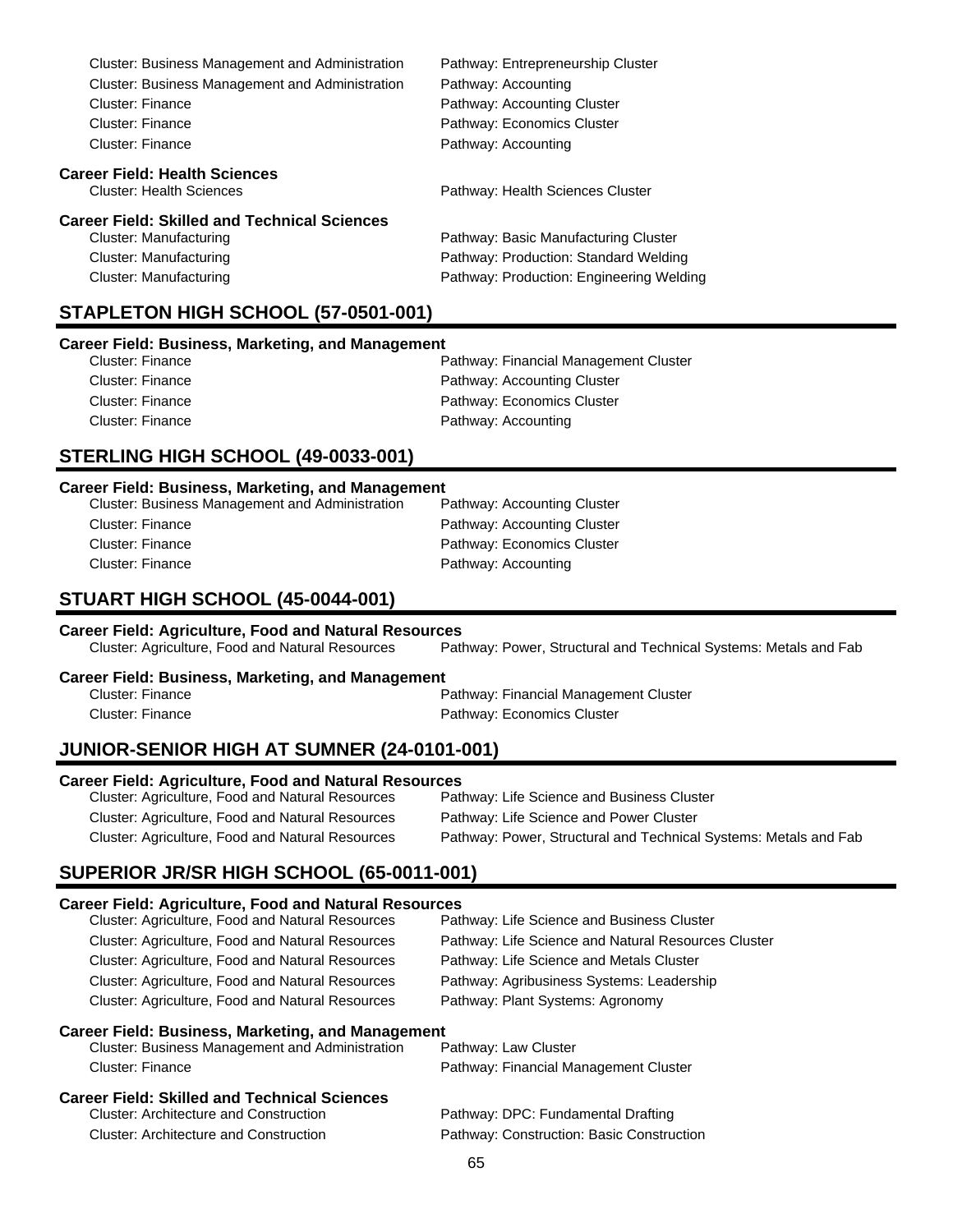# **SUTHERLAND HIGH SCHOOL (56-0055-001)**

| <b>Career Field: Agriculture, Food and Natural Resources</b> |                                                                  |
|--------------------------------------------------------------|------------------------------------------------------------------|
| Cluster: Agriculture, Food and Natural Resources             | Pathway: Power, Structural and Technical Systems: Metals and Fab |

**Career Field: Business, Marketing, and Management**<br>Cluster: Finance

Pathway: Accounting Cluster

# **SUTTON SECONDARY SCHOOL (18-0002-001)**

#### **Career Field: Agriculture, Food and Natural Resources**

| Cluster: Agriculture, Food and Natural Resources | Pathway: Animal Systems: Veterinary                              |
|--------------------------------------------------|------------------------------------------------------------------|
| Cluster: Agriculture, Food and Natural Resources | Pathway: Power, Structural and Technical Systems: Metals and Fab |

#### **Career Field: Business, Marketing, and Management**

| Cluster: Finance                             | Pathway: Financial Management Cluster  |
|----------------------------------------------|----------------------------------------|
| Cluster: Finance                             | Pathway: Economics Cluster             |
| Career Field: Skilled and Technical Sciences |                                        |
| Cluster: Manufacturing                       | Pathway: Basic Manufacturing Cluster   |
| Cluster: Manufacturing                       | Pathway: Production: Standard Woods    |
| Cluster: Manufacturing                       | Pathway: Production: Engineering Woods |

Cluster: Manufacturing Pathway: Production: Standard Welding

# **HIGH SCHOOL AT SYRACUSE (66-0027-001)**

# **Career Field: Agriculture, Food and Natural Resources** Cluster: Agriculture, Food and Natural Resources Cluster: Agriculture, Food and Natural Resources Pathway: Life Science and Food Cluster Cluster: Agriculture, Food and Natural Resources Pathway: Life Science and Natural Resources Cluster Cluster: Agriculture, Food and Natural Resources Pathway: Agribusiness Systems: Economics and Management Cluster: Agriculture, Food and Natural Resources Pathway: Agribusiness Systems: Leadership Cluster: Agriculture, Food and Natural Resources Pathway: Animal Systems: Companion Animal Cluster: Agriculture, Food and Natural Resources Pathway: Plant Systems: Agronomy **Career Field: Business, Marketing, and Management** Pathway: Financial Management Cluster Cluster: Finance **Pathway: Accounting Cluster** Cluster: Finance Pathway: Economics Cluster Cluster: Finance **Pathway: Accounting Career Field: Human Sciences and Education** Pathway: Early Childhood Development and Services

#### **Career Field: Skilled and Technical Sciences** Cluster: Manufacturing **Pathway: Metals Cluster** Pathway: Metals Cluster

# **HIGH SCHOOL AT TEKAMAH (11-0001-001)**

| Career Field: Business, Marketing, and Management          |                                                                 |
|------------------------------------------------------------|-----------------------------------------------------------------|
| <b>Cluster: Finance</b>                                    | Pathway: Accounting Cluster                                     |
| Cluster: Finance                                           | Pathway: Economics Cluster                                      |
| Cluster: Finance                                           | Pathway: Accounting                                             |
| <b>Career Field: Communication and Information Systems</b> |                                                                 |
| <b>Cluster: Information Technology</b>                     | Pathway: Information Technology Cluster                         |
| <b>Cluster: Information Technology</b>                     | Pathway: Web and Digital Communications                         |
| <b>Career Field: Skilled and Technical Sciences</b>        |                                                                 |
| Cluster: Transportation. Distribution and Logistics        | Pathway: Facility and Mobile Equipment Maintenance: Traditional |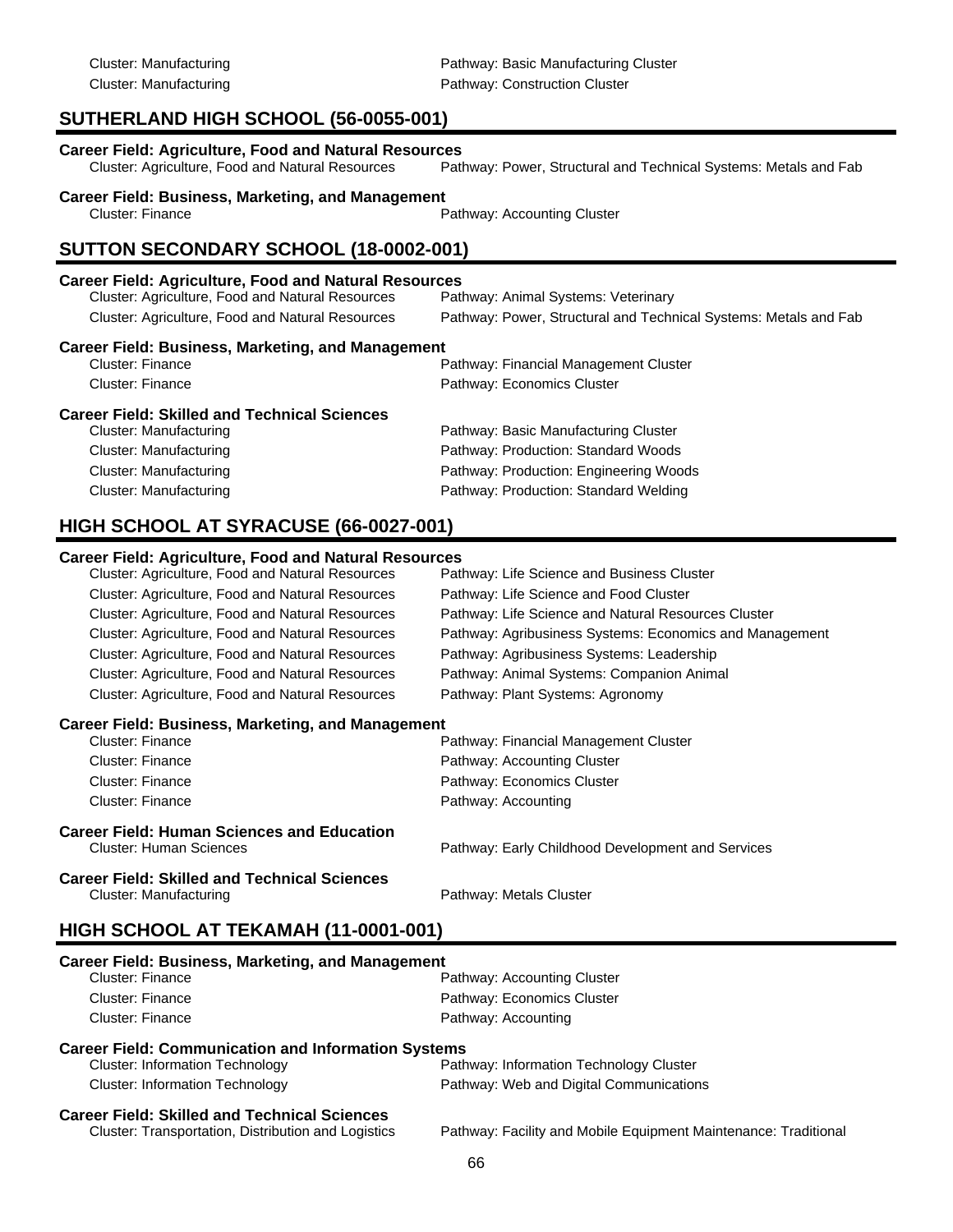# **THAYER CENTRAL HIGH SCHOOL (85-0070-001)**

#### **Career Field: Business, Marketing, and Management**

| <b>Cluster: Business Management and Administration</b> |  |
|--------------------------------------------------------|--|
| Cluster: Business Management and Administration        |  |
| <b>Cluster: Business Management and Administration</b> |  |
| <b>Cluster: Business Management and Administration</b> |  |
| Cluster: Business Management and Administration        |  |

Pathway: Accounting Cluster Pathway: Management Cluster Pathway: Entrepreneurship Cluster Pathway: Accounting Pathway: Business Technology Applications

#### **Career Field: Communication and Information Systems**

Cluster: Information Technology Pathway: Information Technology Cluster

# **THEDFORD HIGH SCHOOL (86-0001-001)**

#### **Career Field: Business, Marketing, and Management**

| Pathway: Accounting Cluster           |
|---------------------------------------|
| Pathway: Academy                      |
| Pathway: Financial Management Cluster |
| Pathway: Economics Cluster            |
|                                       |

# **TRI COUNTY JR-SR HIGH SCHOOL (48-0300-001)**

| <b>Career Field: Agriculture, Food and Natural Resources</b>                                                                 |                                                         |  |
|------------------------------------------------------------------------------------------------------------------------------|---------------------------------------------------------|--|
| Cluster: Agriculture, Food and Natural Resources                                                                             | Pathway: Agribusiness Systems: Leadership               |  |
| Cluster: Agriculture, Food and Natural Resources                                                                             | Pathway: Animal Systems: Veterinary                     |  |
| <b>Career Field: Business, Marketing, and Management</b><br><b>Cluster: Finance</b><br>Pathway: Financial Management Cluster |                                                         |  |
| TWIN RIVER SR HIGH SCHOOL (63-0030-001)                                                                                      |                                                         |  |
| Career Field: Agriculture, Food and Natural Resources                                                                        |                                                         |  |
| Cluster: Agriculture, Food and Natural Resources                                                                             | Pathway: Life Science and Business Cluster              |  |
| Cluster: Agriculture, Food and Natural Resources                                                                             | Pathway: Life Science and Natural Resources Cluster     |  |
| Cluster: Agriculture, Food and Natural Resources                                                                             | Pathway: Agribusiness Systems: Economics and Management |  |
| Cluster: Agriculture, Food and Natural Resources                                                                             | Pathway: Natural Resource Systems: Wildlife Management  |  |
| <b>Career Field: Business, Marketing, and Management</b><br>Cluster: Business Management and Administration                  | Pathway: Law Cluster                                    |  |
| Cluster: Business Management and Administration                                                                              | Pathway: Business Technology Communications             |  |
| Cluster: Business Management and Administration                                                                              | Pathway: Business Technology Applications               |  |
| <b>Cluster: Finance</b>                                                                                                      | Pathway: Accounting Cluster                             |  |
| <b>Cluster: Finance</b>                                                                                                      | Pathway: Economics Cluster                              |  |
| <b>Cluster: Finance</b>                                                                                                      | Pathway: Accounting                                     |  |
| <b>Career Field: Communication and Information Systems</b>                                                                   |                                                         |  |
| <b>Cluster: Information Technology</b>                                                                                       | Pathway: Information Technology Cluster                 |  |
| <b>Career Field: Skilled and Technical Sciences</b>                                                                          |                                                         |  |
| <b>Cluster: Architecture and Construction</b>                                                                                | Pathway: Architecture and Construction Basic Cluster    |  |
| <b>Cluster: Architecture and Construction</b>                                                                                | Pathway: Construction: Basic Construction               |  |
| <b>Cluster: Manufacturing</b>                                                                                                | Pathway: Drafting Cluster                               |  |
| Cluster: Manufacturing                                                                                                       | Pathway: Construction Cluster                           |  |
| <b>Cluster: Manufacturing</b>                                                                                                | Pathway: Production: Standard Woods                     |  |
| <b>Cluster: Manufacturing</b>                                                                                                | Pathway: Production: Engineering Woods                  |  |
| <b>Cluster: Manufacturing</b>                                                                                                | Pathway: Production: Standard Metals                    |  |
|                                                                                                                              |                                                         |  |

# **UMO N HO N NATION HIGH SCHOOL (87-0016-001)**

# **Career Field: Business, Marketing, and Management**<br>Cluster: Finance

Pathway: Accounting Cluster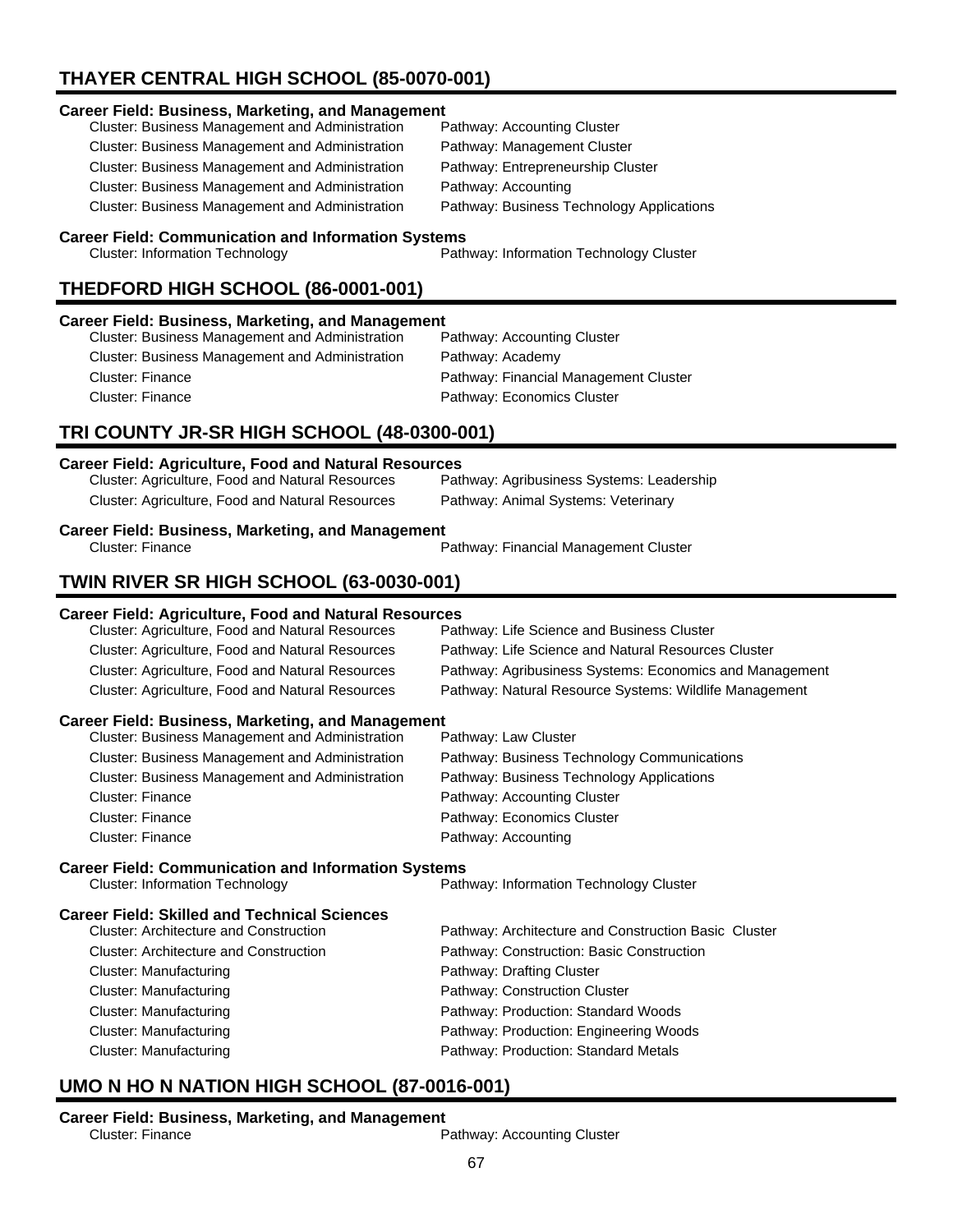# **VALENTINE HIGH SCHOOL (16-0006-001)**

### **Career Field: Skilled and Technical Sciences**

| Cluster: Manufacturing | Pathway: Basic Manufacturing Cluster   |
|------------------------|----------------------------------------|
| Cluster: Manufacturing | Pathway: Production: Standard Woods    |
| Cluster: Manufacturing | Pathway: Production: Engineering Woods |
| Cluster: Manufacturing | Pathway: Production: Standard Welding  |

# **WAHOO HIGH SCHOOL (78-0039-001)**

| Career Field: Business, Marketing, and Management                     |                                                   |  |
|-----------------------------------------------------------------------|---------------------------------------------------|--|
| <b>Cluster: Business Management and Administration</b>                | Pathway: Academy                                  |  |
| Cluster: Finance                                                      | Pathway: Accounting Cluster                       |  |
| Cluster: Finance                                                      | Pathway: Economics Cluster                        |  |
| Cluster: Finance                                                      | Pathway: Accounting                               |  |
| Career Field: Human Sciences and Education<br>Cluster: Human Sciences | Pathway: Early Childhood Development and Services |  |
| Career Field: Skilled and Technical Sciences                          |                                                   |  |
| Cluster: Architecture and Construction                                | Pathway: DPC: Drafting                            |  |
| Cluster: Architecture and Construction                                | Pathway: DPC: Basic Drafting                      |  |
| <b>Cluster: Architecture and Construction</b>                         | Pathway: DPC: Fundamental Drafting                |  |
| Cluster: Architecture and Construction                                | Pathway: DPC: FCS Drafting                        |  |

# **WAKEFIELD HIGH SCHOOL (90-0560-001)**

#### **Career Field: Business, Marketing, and Management**

| <b>Cluster: Finance</b>                             | Pathway: Financial Management Cluster |
|-----------------------------------------------------|---------------------------------------|
| Cluster: Finance                                    | Pathway: Accounting Cluster           |
| Cluster: Finance                                    | Pathway: Economics Cluster            |
| Cluster: Finance                                    | Pathway: Accounting                   |
| <b>Career Field: Skilled and Technical Sciences</b> |                                       |
| Cluster: Manufacturing                              | Pathway: Drafting Cluster             |
| Cluster: Manufacturing                              | Pathway: Basic Manufacturing Cluster  |
| Cluster: Manufacturing                              | Pathway: Welding Cluster              |
| Cluster: Manufacturing                              | Pathway: Production: Standard Welding |

# **WALLACE HIGH SCHOOL (56-0565-001)**

#### **Career Field: Agriculture, Food and Natural Resources** Cluster: Agriculture, Food and Natural Resources Cluster: Agriculture, Food and Natural Resources Pathway: Power, Structural and Technical Systems: Metals and Fab

# **Career Field: Business, Marketing, and Management**<br>Cluster: Finance

Pathway: Accounting Cluster

# **WALTHILL HIGH SCHOOL (87-0013-001)**

#### **Career Field: Communication and Information Systems**

Cluster: Information Technology Pathway: Information Technology Cluster

#### **Career Field: Health Sciences**

Cluster: Health Sciences Pathway: Therapeutic Services: CNA

# **WAUNETA-PALISADE HIGH SCHOOL (15-0536-001)**

**Career Field: Agriculture, Food and Natural Resources** Pathway: Power, Structural and Technical Systems: Power and Tech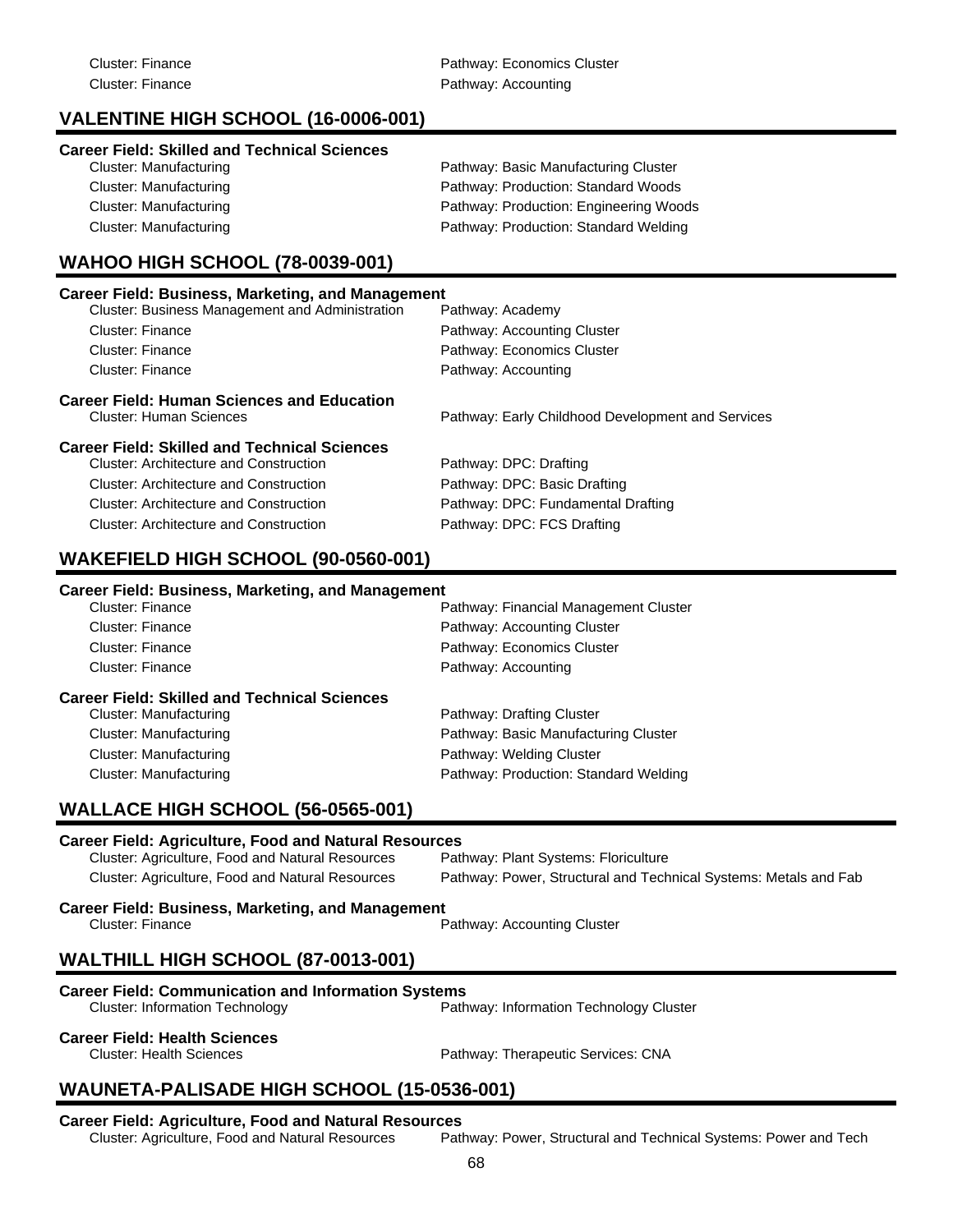# **WAUSA HIGH SCHOOL (54-0576-001)**

| <b>Career Field: Business, Marketing, and Management</b><br>Cluster: Business Management and Administration<br><b>Cluster: Finance</b><br>Cluster: Finance | Pathway: Business Technology Applications<br>Pathway: Financial Management Cluster<br>Pathway: Accounting Cluster |  |
|------------------------------------------------------------------------------------------------------------------------------------------------------------|-------------------------------------------------------------------------------------------------------------------|--|
|                                                                                                                                                            |                                                                                                                   |  |
| <b>Career Field: Communication and Information Systems</b><br><b>Cluster: Information Technology</b><br><b>Cluster: Information Technology</b>             | Pathway: Information Technology Cluster<br>Pathway: Web and Digital Communications                                |  |
| WAVERLY HIGH SCHOOL (55-0145-001)                                                                                                                          |                                                                                                                   |  |
|                                                                                                                                                            |                                                                                                                   |  |
| <b>Career Field: Agriculture, Food and Natural Resources</b>                                                                                               |                                                                                                                   |  |
| Cluster: Agriculture, Food and Natural Resources                                                                                                           | Pathway: Animal Systems: Companion Animal                                                                         |  |
| Cluster: Agriculture, Food and Natural Resources                                                                                                           | Pathway: Animal Systems: Large Animal                                                                             |  |
| Cluster: Agriculture, Food and Natural Resources                                                                                                           | Pathway: Plant Systems: Nursery and Landscape                                                                     |  |
| Cluster: Agriculture, Food and Natural Resources                                                                                                           | Pathway: Power, Structural and Technical Systems: Metals and Fab                                                  |  |
| <b>Career Field: Business, Marketing, and Management</b>                                                                                                   |                                                                                                                   |  |
| Cluster: Business Management and Administration                                                                                                            | Pathway: Law Cluster                                                                                              |  |
| Cluster: Business Management and Administration                                                                                                            | Pathway: Entrepreneurship Cluster                                                                                 |  |
| <b>Cluster: Finance</b>                                                                                                                                    | Pathway: Financial Management Cluster                                                                             |  |
| <b>Cluster: Finance</b>                                                                                                                                    | Pathway: Accounting Cluster                                                                                       |  |
| <b>Cluster: Finance</b>                                                                                                                                    | Pathway: Economics Cluster                                                                                        |  |
| <b>Cluster: Finance</b>                                                                                                                                    | Pathway: Accounting                                                                                               |  |
|                                                                                                                                                            |                                                                                                                   |  |
| <b>Career Field: Communication and Information Systems</b>                                                                                                 |                                                                                                                   |  |
| <b>Cluster: Information Technology</b>                                                                                                                     | Pathway: Information Technology Cluster                                                                           |  |
| <b>Career Field: Health Sciences</b>                                                                                                                       |                                                                                                                   |  |
| <b>Cluster: Health Sciences</b>                                                                                                                            | Pathway: Health Sciences Cluster                                                                                  |  |
| <b>Cluster: Health Sciences</b>                                                                                                                            | Pathway: Health Sciences II Cluster                                                                               |  |
| <b>Cluster: Health Sciences</b>                                                                                                                            | Pathway: Therapeutic Services: CNA                                                                                |  |
| <b>Cluster: Health Sciences</b>                                                                                                                            | Pathway: Therapeutic Services: Diatetics                                                                          |  |
|                                                                                                                                                            |                                                                                                                   |  |
| <b>Career Field: Skilled and Technical Sciences</b>                                                                                                        |                                                                                                                   |  |
| <b>Cluster: Architecture and Construction</b>                                                                                                              | Pathway: Architecture and Construction Basic Cluster                                                              |  |
| <b>Cluster: Architecture and Construction</b>                                                                                                              | Pathway: DPC: Drafting                                                                                            |  |
| <b>Cluster: Manufacturing</b>                                                                                                                              | Pathway: Welding Cluster                                                                                          |  |
| <b>Cluster: Manufacturing</b>                                                                                                                              | Pathway: Production: Standard Welding                                                                             |  |
| <b>WAYNE HIGH SCHOOL (90-0017-001)</b>                                                                                                                     |                                                                                                                   |  |
| <b>Career Field: Communication and Information Systems</b><br><b>Cluster: Information Technology</b>                                                       | Pathway: Information Technology Cluster                                                                           |  |
| <b>Career Field: Skilled and Technical Sciences</b><br><b>Cluster: Architecture and Construction</b>                                                       | Pathway: Construction: Basic Construction                                                                         |  |

Cluster: Manufacturing **Pathway: Construction Cluster** Cluster: Manufacturing **Pathway: PLTW Woods Cluster** Pathway: PLTW Woods Cluster

Cluster: Architecture and Construction Pathway: Construction: PLTW Basic Construction

# **WEEPING WATER HIGH SCHOOL (13-0022-001)**

# **Career Field: Business, Marketing, and Management**

Cluster: Business Management and Administration Cluster: Business Management and Administration Pathway: Law Cluster Cluster: Business Management and Administration Pathway: Management Cluster Cluster: Business Management and Administration Pathway: Entrepreneurship Cluster Cluster: Business Management and Administration Pathway: Accounting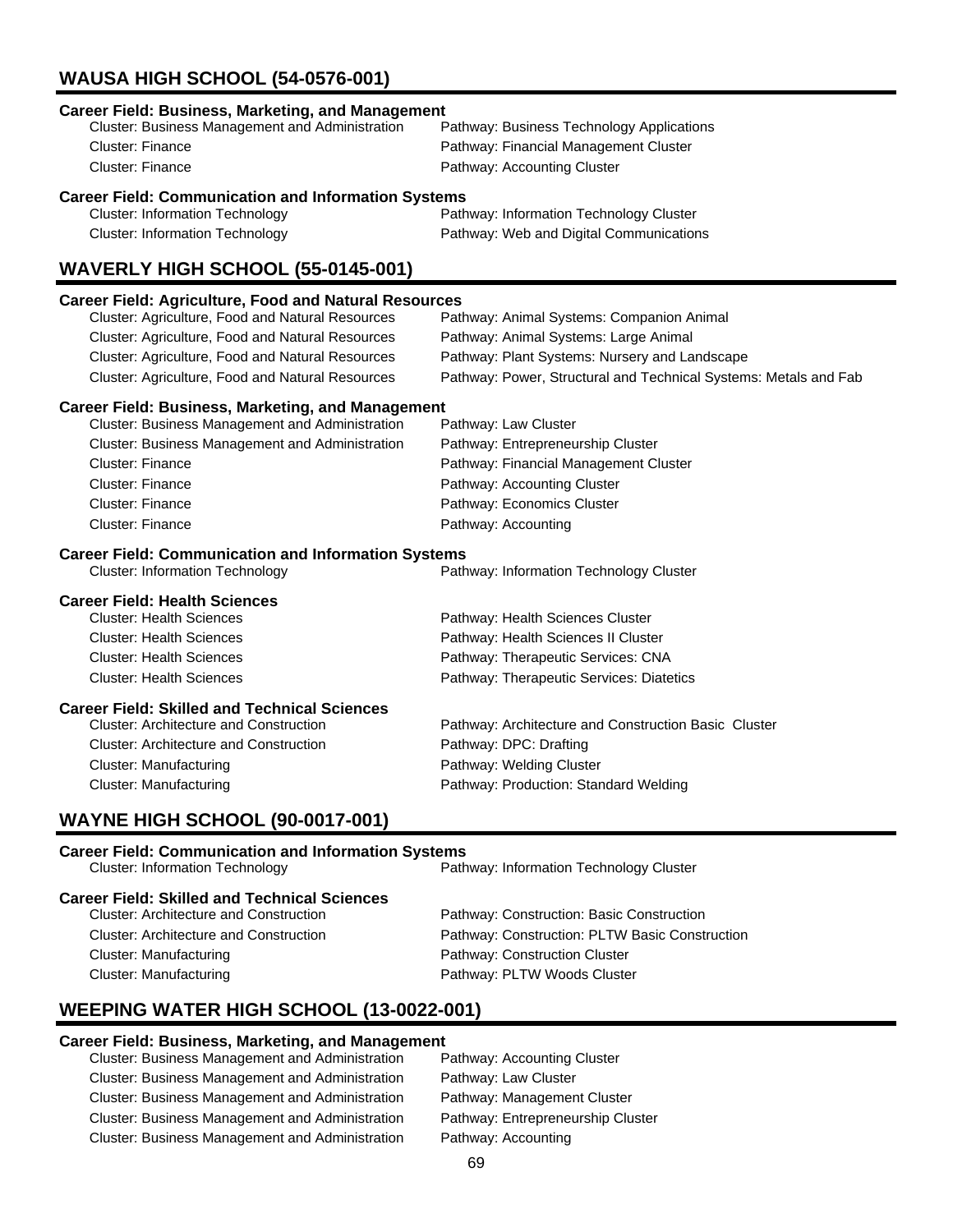| Cluster: Business Management and Administration                     | Pathway: Business Technology Applications                         |
|---------------------------------------------------------------------|-------------------------------------------------------------------|
| <b>Cluster: Finance</b>                                             | Pathway: Accounting Cluster                                       |
| <b>Career Field: Human Sciences and Education</b>                   |                                                                   |
| <b>Cluster: Human Sciences</b>                                      | Pathway: Human Sciences Cluster                                   |
| <b>Cluster: Human Sciences</b>                                      | Pathway: Early Childhood Development and Services                 |
| <b>Cluster: Human Sciences</b>                                      | Pathway: Human Food, Nutrition and Wellness                       |
| <b>Career Field: Skilled and Technical Sciences</b>                 |                                                                   |
| <b>Cluster: Manufacturing</b>                                       | Pathway: Basic Manufacturing Cluster                              |
| <b>Cluster: Manufacturing</b>                                       | Pathway: Construction Cluster                                     |
| <b>Cluster: Manufacturing</b>                                       | Pathway: Production: Standard Woods                               |
| <b>Cluster: Manufacturing</b>                                       | Pathway: Production: Engineering Woods                            |
| <b>Cluster: Manufacturing</b>                                       | Pathway: Production: Standard Welding                             |
| <b>Cluster: Manufacturing</b>                                       | Pathway: Production: Engineering Welding                          |
| Cluster: Science, Technology, Engineering and<br><b>Mathematics</b> | Pathway: Science, Technology, Engineering and Mathematics Cluster |
| <b>WEST BOYD HIGH SCHOOL (08-0050-001)</b>                          |                                                                   |
| <b>Career Field: Agriculture, Food and Natural Resources</b>        |                                                                   |
| Cluster: Agriculture, Food and Natural Resources                    | Pathway: Plant Systems: Biotech                                   |
| Cluster: Agriculture, Food and Natural Resources                    | Pathway: Plant Systems: Nursery and Landscape                     |
| Cluster: Agriculture, Food and Natural Resources                    | Pathway: Power, Structural and Technical Systems: Metals and Fab  |
| <b>Career Field: Business, Marketing, and Management</b>            |                                                                   |
| <b>Cluster: Finance</b>                                             | Pathway: Financial Management Cluster                             |
| <b>Cluster: Finance</b>                                             | Pathway: Accounting Cluster                                       |
| <b>Career Field: Health Sciences</b>                                |                                                                   |
| <b>Cluster: Health Sciences</b>                                     | Pathway: Health Sciences Cluster                                  |
| <b>Cluster: Health Sciences</b>                                     | Pathway: Biotechnology Research and Development                   |
| <b>Career Field: Human Sciences and Education</b>                   |                                                                   |
| <b>Cluster: Human Sciences</b>                                      | Pathway: Human Food, Development, and Behavior Cluster            |
| <b>Cluster: Human Sciences</b>                                      | Pathway: Counseling and Mental Health Services                    |
| <b>Cluster: Human Sciences</b>                                      | Pathway: Early Childhood Development and Services                 |
| <b>Career Field: Skilled and Technical Sciences</b>                 |                                                                   |
| <b>Cluster: Architecture and Construction</b>                       | Pathway: Construction: Basic Construction                         |
| <b>Cluster: Manufacturing</b>                                       | Pathway: Basic Manufacturing Cluster                              |
| <b>Cluster: Manufacturing</b>                                       | Pathway: Construction Cluster                                     |
| <b>Cluster: Manufacturing</b>                                       | Pathway: Production: Standard Woods                               |
| <b>Cluster: Manufacturing</b>                                       | Pathway: Production: Standard Welding                             |
| <b>WEST HOLT HIGH SCHOOL (45-0239-001)</b>                          |                                                                   |

# **Career Field: Agriculture, Food and Natural Resources**

| Cluster: Agriculture, Food and Natural Resources | Pathway: Life Science and Business Cluster                                |
|--------------------------------------------------|---------------------------------------------------------------------------|
| Cluster: Agriculture, Food and Natural Resources | Pathway: Life Science and Power Cluster                                   |
| Cluster: Agriculture, Food and Natural Resources | Pathway: Life Science and Sales Cluster                                   |
| Cluster: Agriculture, Food and Natural Resources | Pathway: Agribusiness Systems: Agricultural Sales and<br>Entrepreneurship |
| Cluster: Agriculture, Food and Natural Resources | Pathway: Animal Systems: Veterinary                                       |
| Cluster: Agriculture, Food and Natural Resources | Pathway: Plant Systems: Nursery and Landscape                             |
| Cluster: Agriculture, Food and Natural Resources | Pathway: Power, Structural and Technical Systems: Power and Tech          |
| Cluster: Agriculture, Food and Natural Resources | Pathway: Power, Structural and Technical Systems: Metals and Fab          |
|                                                  |                                                                           |

# **WEST POINT-BEEMER HIGH SCHOOL (20-0001-001)**

# **Career Field: Agriculture, Food and Natural Resources**

Cluster: Agriculture, Food and Natural Resources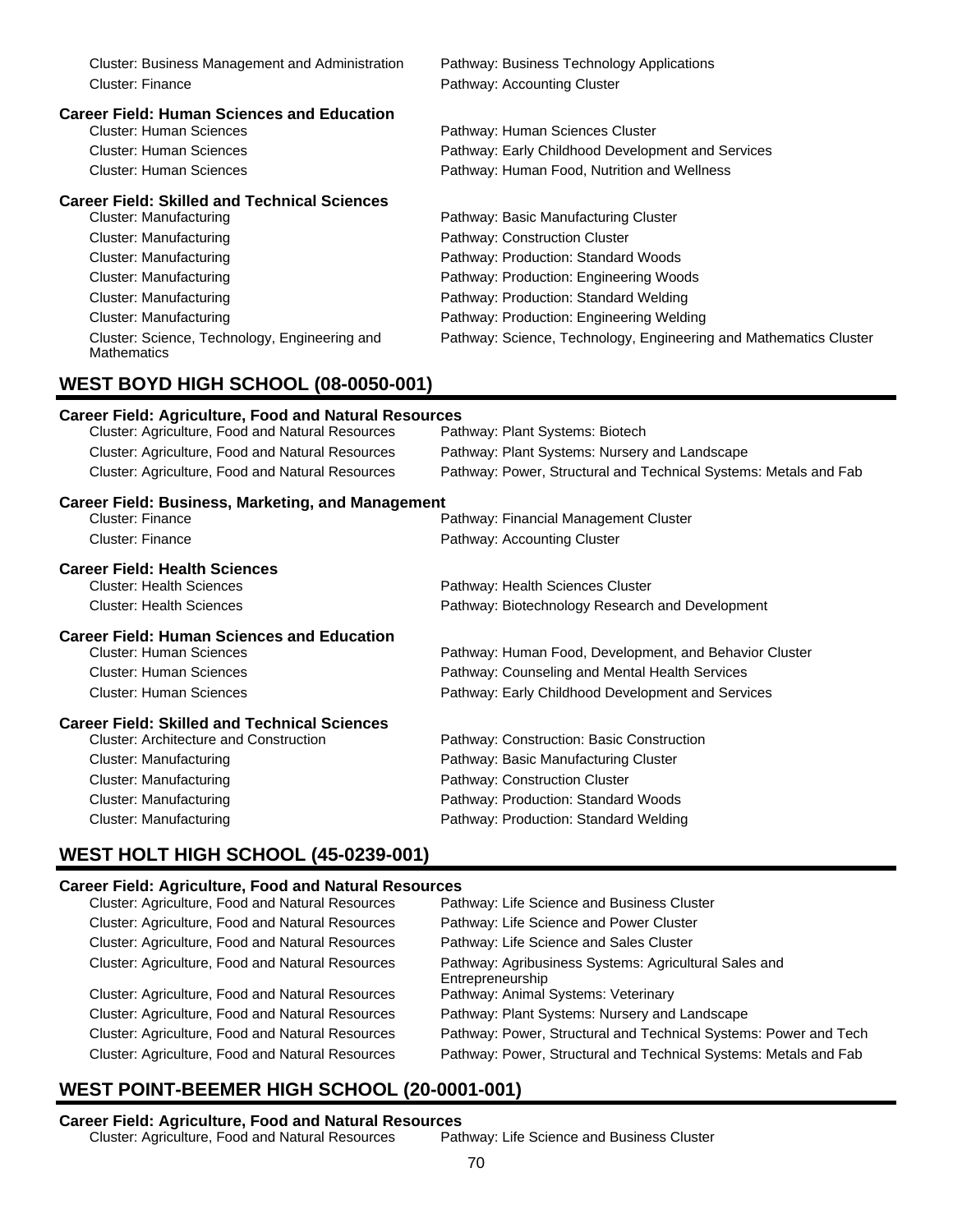| <b>Cluster: Agriculture, Food and Natural Resources</b>    | Pathway: Life Science and Natural Resources Cluster              |  |
|------------------------------------------------------------|------------------------------------------------------------------|--|
| Cluster: Agriculture, Food and Natural Resources           | Pathway: Life Science and Metals Cluster                         |  |
| <b>Cluster: Agriculture, Food and Natural Resources</b>    | Pathway: Animal Systems: Large Animal                            |  |
| <b>Cluster: Agriculture, Food and Natural Resources</b>    | Pathway: Power, Structural and Technical Systems: Metals and Fab |  |
| <b>Career Field: Business, Marketing, and Management</b>   |                                                                  |  |
| <b>Cluster: Finance</b>                                    | Pathway: Accounting Cluster                                      |  |
| <b>Cluster: Finance</b>                                    | Pathway: Economics Cluster                                       |  |
| <b>Cluster: Finance</b>                                    | Pathway: Accounting                                              |  |
| <b>Career Field: Communication and Information Systems</b> |                                                                  |  |
| <b>Cluster: Information Technology</b>                     | Pathway: Information Technology Cluster                          |  |
| <b>Career Field: Health Sciences</b>                       |                                                                  |  |
| <b>Cluster: Health Sciences</b>                            | Pathway: Health Sciences Cluster                                 |  |
| <b>Cluster: Health Sciences</b>                            | Pathway: Therapeutic Services: CNA                               |  |
| <b>Cluster: Health Sciences</b>                            | Pathway: Therapeutic Services: Med Aide                          |  |
| <b>Career Field: Human Sciences and Education</b>          |                                                                  |  |
| <b>Cluster: Human Sciences</b>                             | Pathway: Early Childhood Development and Services                |  |
| <b>Career Field: Skilled and Technical Sciences</b>        |                                                                  |  |
| <b>Cluster: Manufacturing</b>                              | Pathway: Drafting Cluster                                        |  |
| <b>Cluster: Manufacturing</b>                              | Pathway: Basic Manufacturing Cluster                             |  |
| <b>Cluster: Manufacturing</b>                              | Pathway: Welding Cluster                                         |  |
| <b>Cluster: Manufacturing</b>                              | Pathway: Production: Standard Woods                              |  |
| <b>Cluster: Manufacturing</b>                              | Pathway: Production: Engineering Woods                           |  |
| <b>Cluster: Manufacturing</b>                              | Pathway: Production: Standard Welding                            |  |
|                                                            |                                                                  |  |

# **WESTSIDE HIGH SCHOOL (28-0066-001)**

#### **Career Field: Business, Marketing, and Management**

| <b>Cluster: Business Management and Administration</b> | Pathway: Accounting Cluster                               |
|--------------------------------------------------------|-----------------------------------------------------------|
| Cluster: Business Management and Administration        | Pathway: Law Cluster                                      |
| <b>Cluster: Business Management and Administration</b> | Pathway: Management Cluster                               |
| <b>Cluster: Business Management and Administration</b> | Pathway: Entrepreneurship Cluster                         |
| <b>Cluster: Business Management and Administration</b> | Pathway: Accounting                                       |
| <b>Cluster: Finance</b>                                | Pathway: Financial Management Cluster                     |
| <b>Cluster: Finance</b>                                | Pathway: Accounting Cluster                               |
| Cluster: Finance                                       | Pathway: Economics Cluster                                |
| <b>Cluster: Finance</b>                                | Pathway: Accounting                                       |
| Cluster: Hospitality and Tourism                       | Pathway: Restaurants, Food and Beverage Services Culinary |

# **Career Field: Communication and Information Systems**

| Cluster: Arts, A/V Technology and Communications  | Pathway: Arts and A/V Technology Cluster               |
|---------------------------------------------------|--------------------------------------------------------|
| Cluster: Arts, A/V Technology and Communications  | Pathway: Media (Journalism and Broadcasting)           |
| <b>Cluster: Information Technology</b>            | Pathway: Information Technology Cluster                |
| <b>Cluster: Information Technology</b>            | Pathway: Information Support and Service               |
| <b>Cluster: Information Technology</b>            | Pathway: Programming and Software Development          |
| <b>Career Field: Health Sciences</b>              |                                                        |
| <b>Cluster: Health Sciences</b>                   | Pathway: Health Sciences Cluster                       |
| <b>Cluster: Health Sciences</b>                   | Pathway: Therapeutic Services: Performance             |
| <b>Career Field: Human Sciences and Education</b> |                                                        |
| Cluster: Human Sciences                           | Pathway: Human Food, Development, and Behavior Cluster |
| Cluster: Human Sciences                           | Pathway: Counseling and Mental Health Services         |
| Cluster: Human Sciences                           | Pathway: Early Childhood Development and Services      |
|                                                   |                                                        |

# **Career Field: Skilled and Technical Sciences**

Pathway: Architecture and Construction Basic Cluster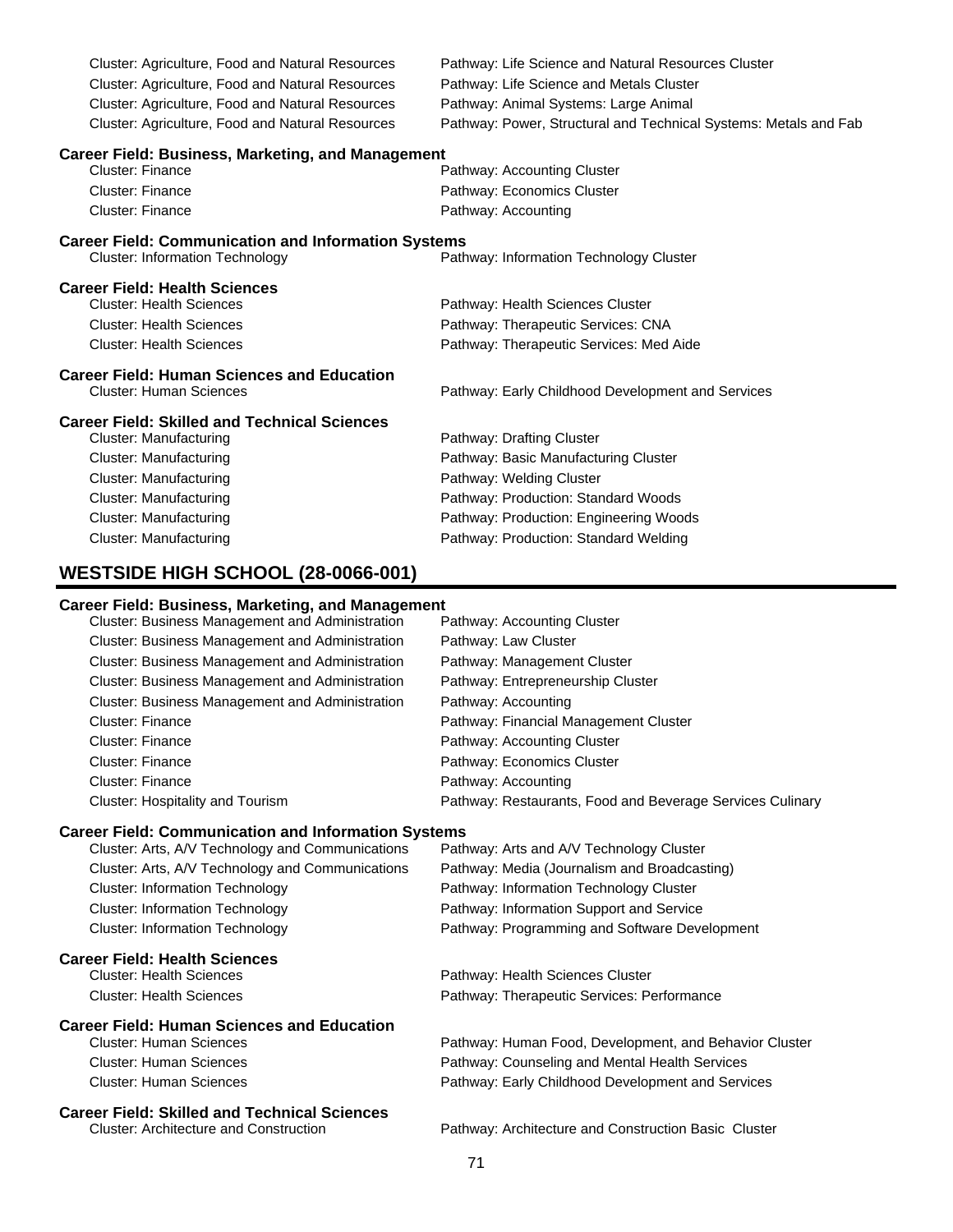| <b>Cluster: Architecture and Construction</b> | Pathway: DPC: Drafting                |
|-----------------------------------------------|---------------------------------------|
| <b>Cluster: Architecture and Construction</b> | Pathway: DPC: Basic Drafting          |
| <b>Cluster: Architecture and Construction</b> | Pathway: DPC: Fundamental Drafting    |
| <b>Cluster: Architecture and Construction</b> | Pathway: DPC: FCS Drafting            |
| Cluster: Manufacturing                        | Pathway: Drafting Cluster             |
| Cluster: Manufacturing                        | Pathway: Basic Manufacturing Cluster  |
| <b>Cluster: Manufacturing</b>                 | Pathway: Construction Cluster         |
| Cluster: Manufacturing                        | Pathway: Welding Cluster              |
| Cluster: Manufacturing                        | Pathway: Production: Standard Welding |

# **WHEELER CENTRAL HIGH (92-0045-001)**

### **Career Field: Agriculture, Food and Natural Resources**

| Cluster: Agriculture, Food and Natural Resources | Pathway: Agribusiness Systems: Leadership                        |
|--------------------------------------------------|------------------------------------------------------------------|
| Cluster: Agriculture, Food and Natural Resources | Pathway: Animal Systems: Large Animal                            |
| Cluster: Agriculture, Food and Natural Resources | Pathway: Animal Systems: Veterinary                              |
| Cluster: Agriculture, Food and Natural Resources | Pathway: Power, Structural and Technical Systems: Metals and Fab |
|                                                  |                                                                  |

# **WILBER-CLATONIA HIGH SCHOOL (76-0082-001)**

#### **Career Field: Agriculture, Food and Natural Resources**

| Pathway: Life Science and Business Cluster                                |
|---------------------------------------------------------------------------|
| Pathway: Life Science and Food Cluster                                    |
| Pathway: Life Science and Sales Cluster                                   |
| Pathway: Agribusiness Systems: Agricultural Sales and<br>Entrepreneurship |
| Pathway: Agribusiness Systems: Leadership                                 |
| Pathway: Animal Systems: Companion Animal                                 |
| Pathway: Food Systems: Food and Nutritional Science                       |
|                                                                           |

**Career Field: Business, Marketing, and Management** Cluster: Business Management and Administration Cluster: Finance **Pathway: Accounting Cluster** 

# **WILCOX-HILDRETH HIGH SCHOOL (50-0001-001)**

| <b>Career Field: Agriculture, Food and Natural Resources</b> |                                                         |  |  |
|--------------------------------------------------------------|---------------------------------------------------------|--|--|
| Cluster: Agriculture, Food and Natural Resources             | Pathway: Life Science and Business Cluster              |  |  |
| Cluster: Agriculture, Food and Natural Resources             | Pathway: Life Science and Natural Resources Cluster     |  |  |
| Cluster: Agriculture, Food and Natural Resources             | Pathway: Agribusiness Systems: Economics and Management |  |  |
| <b>Career Field: Business, Marketing, and Management</b>     |                                                         |  |  |
| Cluster: Business Management and Administration              | Pathway: Law Cluster                                    |  |  |
| Cluster: Finance                                             | Pathway: Accounting Cluster                             |  |  |
| <b>Cluster: Finance</b>                                      | Pathway: Economics Cluster                              |  |  |
| Cluster: Finance                                             | Pathway: Accounting                                     |  |  |
| <b>Career Field: Human Sciences and Education</b>            |                                                         |  |  |
| Cluster: Human Sciences                                      | Pathway: Human Food, Development, and Behavior Cluster  |  |  |

Cluster: Human Sciences Pathway: Early Childhood Development and Services

# **WINNEBAGO HIGH SCHOOL (87-0017-001)**

#### **Career Field: Business, Marketing, and Management**

| Cluster: Business Management and Administration | Pathway: Entrepreneurship Cluster           |
|-------------------------------------------------|---------------------------------------------|
| Cluster: Business Management and Administration | Pathway: Business Technology Communications |
| Cluster: Finance                                | Pathway: Accounting Cluster                 |
| Cluster: Finance                                | Pathway: Economics Cluster                  |
| Cluster: Finance                                | Pathway: Accounting                         |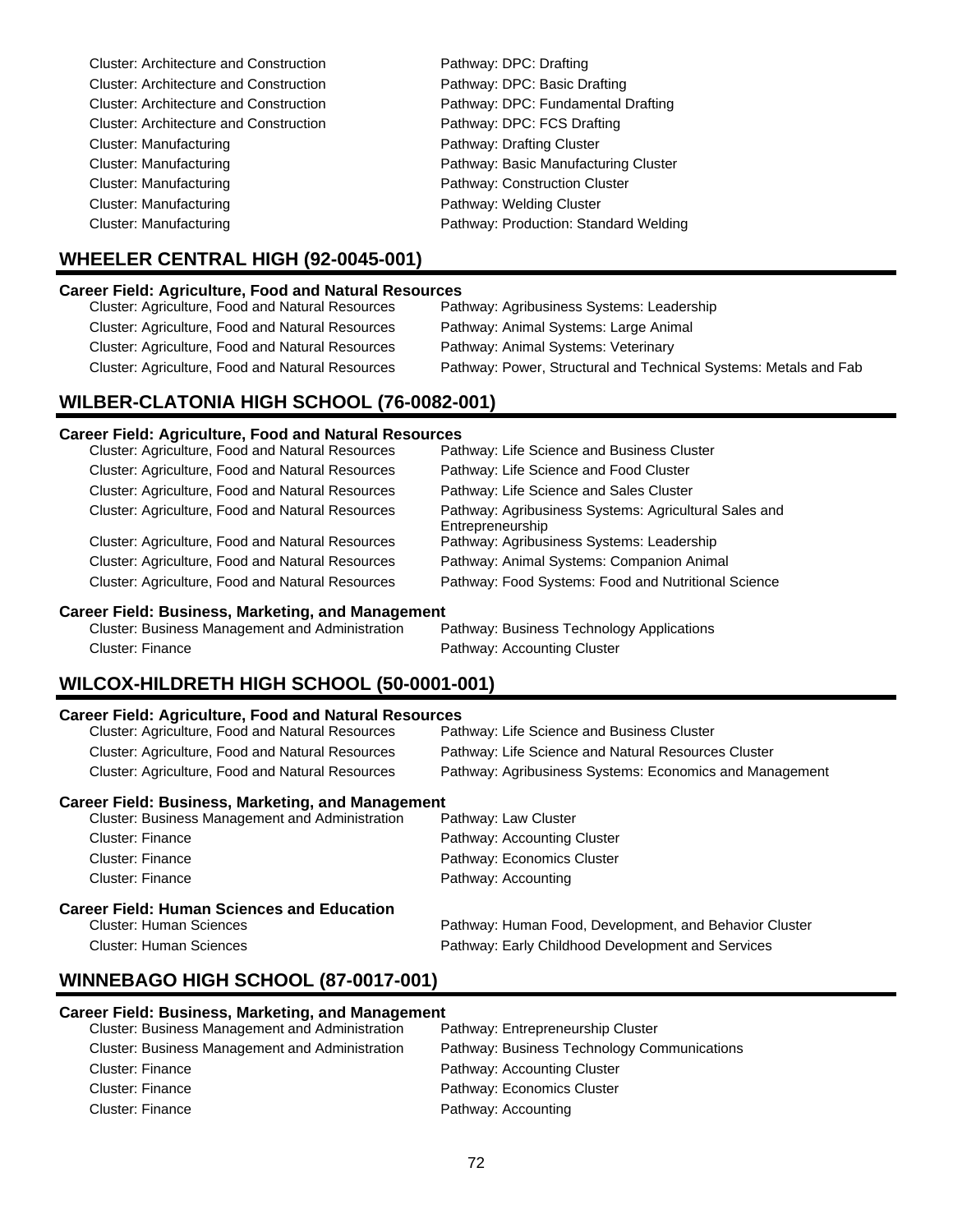#### **Career Field: Human Sciences and Education**

| Cluster: Human Sciences | Pathway: Human Sciences Cluster                   |
|-------------------------|---------------------------------------------------|
| Cluster: Human Sciences | Pathway: Early Childhood Development and Services |

#### **Career Field: Skilled and Technical Sciences**

| Pathway: Drafting Cluster              |
|----------------------------------------|
| Pathway: Basic Manufacturing Cluster   |
| Pathway: Metals Cluster                |
| Pathway: Welding Cluster               |
| Pathway: Production: Standard Woods    |
| Pathway: Production: Engineering Woods |
|                                        |

## **WISNER-PILGER HIGH SCHOOL (20-0030-001)**

| <b>Career Field: Agriculture, Food and Natural Resources</b> |                                                         |
|--------------------------------------------------------------|---------------------------------------------------------|
| Cluster: Agriculture, Food and Natural Resources             | Pathway: Agribusiness Systems: Economics and Management |
| <b>Career Field: Business, Marketing, and Management</b>     |                                                         |
| Cluster: Business Management and Administration              | Pathway: Entrepreneurship Cluster                       |
| <b>Cluster: Business Management and Administration</b>       | Pathway: Business Technology Communications             |
| Cluster: Business Management and Administration              | Pathway: Business Technology Applications               |
|                                                              |                                                         |

Cluster: Finance Pathway: Financial Management Cluster Cluster: Finance **Pathway: Accounting Cluster** Pathway: Accounting Cluster Cluster: Finance **Pathway: Economics Cluster** Cluster: Finance **Pathway: Accounting** 

# **Career Field: Health Sciences**

Pathway: Health Sciences Cluster

## **WOOD RIVER RURAL HIGH SCHOOL (40-0083-001)**

#### **Career Field: Agriculture, Food and Natural Resources**

Cluster: Agriculture, Food and Natural Resources Pathway: Animal Systems: Companion Animal

**Career Field: Business, Marketing, and Management**

Cluster: Finance **Pathway: Accounting Cluster** 

**Career Field: Communication and Information Systems**<br>Cluster: Information Technology Pathway: Information Technology Cluster

## **WYNOT HIGH SCHOOL (14-0101-001)**

| <b>Career Field: Skilled and Technical Sciences</b> |  |  |  |  |
|-----------------------------------------------------|--|--|--|--|
|-----------------------------------------------------|--|--|--|--|

Cluster: Manufacturing Pathway: Production: Standard Woods Cluster: Manufacturing Pathway: Production: Engineering Woods Cluster: Manufacturing extending Pathway: Production: Standard Metals

## **YORK HIGH SCHOOL (93-0012-001)**

## **Career Field: Agriculture, Food and Natural Resources**

| Cluster: Agriculture, Food and Natural Resources | Pathway: Life Science and Business Cluster    |
|--------------------------------------------------|-----------------------------------------------|
| Cluster: Agriculture, Food and Natural Resources | Pathway: Life Science and Metals Cluster      |
| Cluster: Agriculture, Food and Natural Resources | Pathway: Animal Systems: Large Animal         |
| Cluster: Agriculture, Food and Natural Resources | Pathway: Animal Systems: Biotechnology        |
| Cluster: Agriculture, Food and Natural Resources | Pathway: Plant Systems: Biotech               |
| Cluster: Agriculture, Food and Natural Resources | Pathway: Plant Systems: Plant Biology         |
| Cluster: Agriculture, Food and Natural Resources | Pathway: Plant Systems: Nursery and Landscape |
|                                                  |                                               |

#### **Career Field: Business, Marketing, and Management**

| Cluster: Business Management and Administration | Pathway: Accounting Cluster |
|-------------------------------------------------|-----------------------------|
| Cluster: Business Management and Administration | Pathway: Management Cluster |